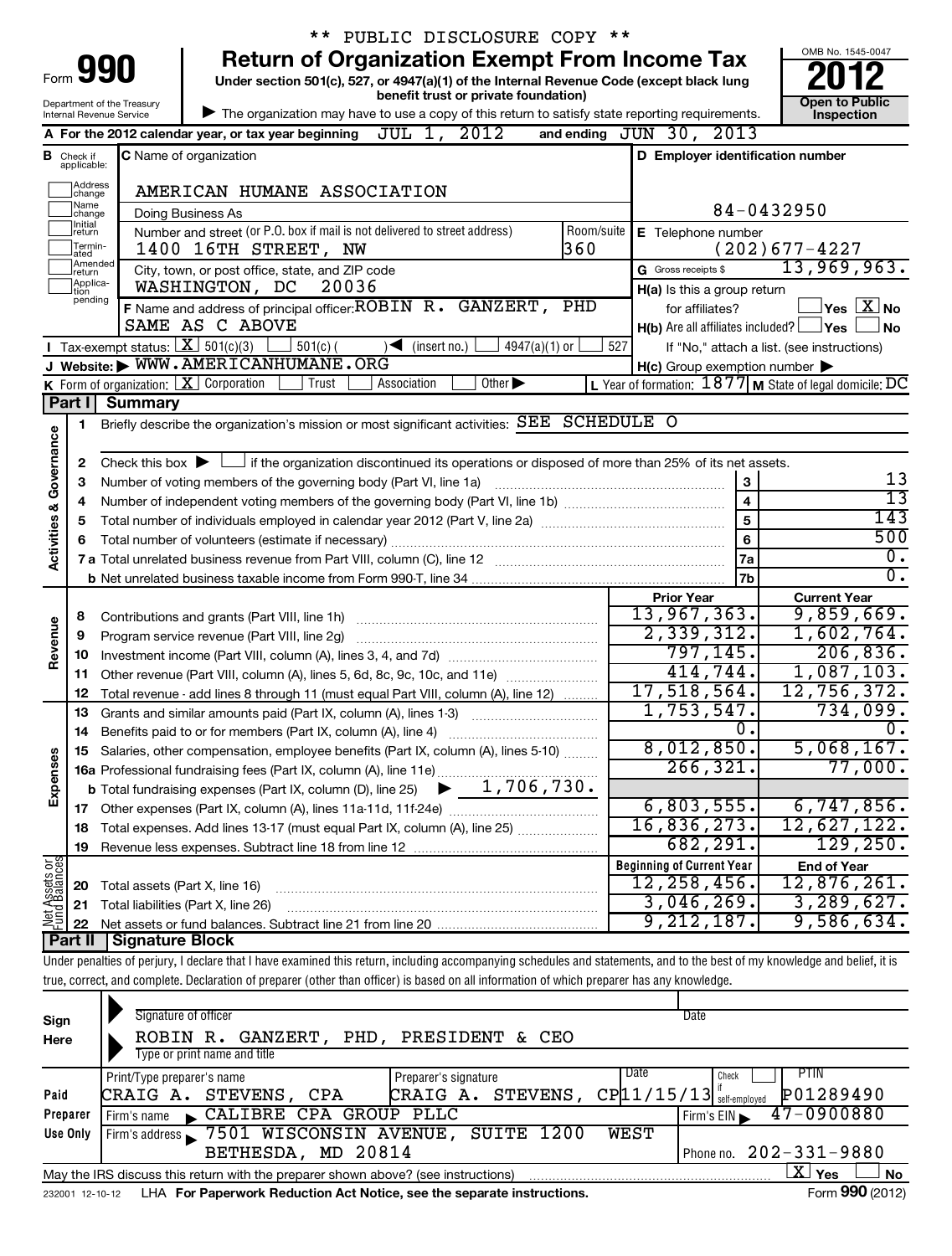| Form 990 (2012) |
|-----------------|
|-----------------|

|                          | AMERICAN HUMANE ASSOCIATION<br>Form 990 (2012)                                                                                                                                                                                                                                                                                              | 84-0432950                                  | Page 2 |
|--------------------------|---------------------------------------------------------------------------------------------------------------------------------------------------------------------------------------------------------------------------------------------------------------------------------------------------------------------------------------------|---------------------------------------------|--------|
|                          | Part III   Statement of Program Service Accomplishments                                                                                                                                                                                                                                                                                     |                                             |        |
|                          |                                                                                                                                                                                                                                                                                                                                             |                                             |        |
| 1                        | Briefly describe the organization's mission:<br>SEE SCHEDULE O                                                                                                                                                                                                                                                                              |                                             |        |
|                          |                                                                                                                                                                                                                                                                                                                                             |                                             |        |
|                          |                                                                                                                                                                                                                                                                                                                                             |                                             |        |
| $\mathbf{2}$             | Did the organization undertake any significant program services during the year which were not listed on                                                                                                                                                                                                                                    |                                             |        |
|                          | the prior Form 990 or 990-EZ?<br>If "Yes," describe these new services on Schedule O.                                                                                                                                                                                                                                                       | $\Box$ Yes $[\overline{\mathrm{X}}]$ No     |        |
| 3                        | Did the organization cease conducting, or make significant changes in how it conducts, any program services?                                                                                                                                                                                                                                | $\lfloor x \rfloor$ Yes $\lfloor x \rfloor$ |        |
|                          | If "Yes," describe these changes on Schedule O.                                                                                                                                                                                                                                                                                             |                                             |        |
| 4                        | Describe the organization's program service accomplishments for each of its three largest program services, as measured by expenses.<br>Section 501(c)(3) and 501(c)(4) organizations are required to report the amount of grants and allocations to others, the total expenses, and<br>revenue, if any, for each program service reported. |                                             |        |
| 4a                       | $1,084,412$ $\cdot$ including grants of \$<br>) (Expenses \$<br>(Code:<br>) (Revenue \$                                                                                                                                                                                                                                                     | 532, 134.                                   |        |
|                          | HUMANE HEARTLAND - THE AMERICAN HUMANE CERTIFIED FARM ANIMAL WELFARE                                                                                                                                                                                                                                                                        |                                             |        |
|                          | PROGRAM IS THE OLDEST, LARGEST, AND FASTEST-GROWING MONITORING,                                                                                                                                                                                                                                                                             |                                             |        |
|                          | AUDITING, AND CERTIFICATION PROGRAM IN THE COUNTRY ENSURING THE HUMANE<br>THE PURPOSE OF THE PROGRAM IS ENSURE THE<br>TREATMENT OF FARM ANIMALS.                                                                                                                                                                                            |                                             |        |
|                          | HUMANE TREATMENT OF ANIMALS ON OUR NATION <sup>®</sup> FARMS AND RANCHES UTILIZING                                                                                                                                                                                                                                                          |                                             |        |
|                          | EVIDENCE-BASED SCIENTIFIC STANDARDS, AND TO ENSURE THAT THE PUBLIC IS                                                                                                                                                                                                                                                                       |                                             |        |
|                          | EDUCATED ON THE ISSUE OF FARM ANIMAL WELFARE.                                                                                                                                                                                                                                                                                               |                                             |        |
|                          |                                                                                                                                                                                                                                                                                                                                             |                                             |        |
|                          | THIS PROGRAM CERTIFIES THE HUMANE TREATMENT OF ANIMALS IN US FOOD                                                                                                                                                                                                                                                                           |                                             |        |
|                          | PRODUCTION, AND ACHIEVED A SIGNIFICANT MILESTONE IN THIS FISCAL YEAR IN                                                                                                                                                                                                                                                                     |                                             |        |
|                          | THE NATIONAL AGRICULTURE SECTOR.<br>AMERICAN HUMANE ASSOCIATION'S FARM                                                                                                                                                                                                                                                                      |                                             |        |
|                          | ANIMAL WELFARE PROGRAM GREW FROM CERTIFYING THE HUMANE TREATMENT OF 400                                                                                                                                                                                                                                                                     |                                             |        |
| 4b                       | $5,612,711$ . including grants of \$<br>50,000. ) (Revenue \$<br>(Expenses \$<br>(Code:                                                                                                                                                                                                                                                     | 920, 320.                                   |        |
|                          | HUMANE HOLLYWOOD - THE "NO ANIMALS WERE HARMED" CERTIFICATION PROGRAM                                                                                                                                                                                                                                                                       |                                             |        |
|                          | MONITORED THE TREATMENT OF 100,000 ANIMAL ACTORS ON MORE THAN 2,000                                                                                                                                                                                                                                                                         |                                             |        |
|                          | FILM AND ENTERTAINMENT PRODUCTIONS AROUND THE GLOBE ACHIEVING A                                                                                                                                                                                                                                                                             |                                             |        |
|                          | STUNNING 99.98% SAFETY RATE FOR THE ANIMALS. ANIMAL ACTORS, AND THEIR                                                                                                                                                                                                                                                                       |                                             |        |
|                          | HUMAN COUNTERPARTS, ARE GRATEFUL FOR THE PROTECTIONS AFFORDED BY THE                                                                                                                                                                                                                                                                        |                                             |        |
|                          | ONLY OFFICIALLY SANCTIONED ANIMAL WELFARE PROGRAM IN THE ENTERTAINMENT                                                                                                                                                                                                                                                                      |                                             |        |
|                          | INDUSTRY.                                                                                                                                                                                                                                                                                                                                   |                                             |        |
|                          | THE PURPOSE OF THE NO ANIMALS WERE HARMED CERTIFICATION PROGRAM IS TO                                                                                                                                                                                                                                                                       |                                             |        |
|                          | ENSURE AND CERTIFY THE SAFETY OF ANIMAL ACTORS, WHICH ALSO RESULTS IN                                                                                                                                                                                                                                                                       |                                             |        |
|                          | GREATER SAFETY FOR HUMAN ACTORS, IN THE PRODUCTION OF FILMED MEDIA.                                                                                                                                                                                                                                                                         |                                             |        |
|                          | THE PROGRAM FUNDAMENTALLY:                                                                                                                                                                                                                                                                                                                  |                                             |        |
|                          | $1,608,482$ . including grants of \$<br>$43,783.$ ) (Revenue \$<br>4c (Code:<br>) (Expenses \$                                                                                                                                                                                                                                              | 150, 310.                                   |        |
|                          | HUMANE INTERVENTION - OUR FAMED RED STAR TEAMS RESCUE AND SHELTER                                                                                                                                                                                                                                                                           |                                             |        |
|                          | ANIMALS IN CRISIS AND PROVIDE LIFESAVING TIPS AND DISASTER PREPARATION                                                                                                                                                                                                                                                                      |                                             |        |
|                          | TRAINING TO PROTECT CHILDREN, FAMILIES AND COMMUNITIES BEFORE, DURING                                                                                                                                                                                                                                                                       |                                             |        |
|                          | AND AFTER DISASTERS.<br>THE PURPOSE OF HUMANE INTERVENTION INITIATIVES,                                                                                                                                                                                                                                                                     |                                             |        |
|                          | TO INCLUDE RED STAR ANIMAL EMERGENCY SERVICES AND RED STAR ANIMAL                                                                                                                                                                                                                                                                           |                                             |        |
|                          | ASSISTED THERAPY, IS TO PROVIDE HUMANE INTERVENTION TO COMMUNITIES IN<br>CRISIS.                                                                                                                                                                                                                                                            |                                             |        |
|                          |                                                                                                                                                                                                                                                                                                                                             |                                             |        |
|                          | IN JUST THE PAST FIVE YEARS, RED STAR ANIMAL EMERGENCY SERVICES TEAMS                                                                                                                                                                                                                                                                       |                                             |        |
|                          | WITH THEIR 200 HIGHLY TRAINED VOLUNTEERS NATIONWIDE HAVE RESCUED AND                                                                                                                                                                                                                                                                        |                                             |        |
|                          | CARED FOR SOME 70,000 ANIMALS. IN JUST THE PAST YEAR, RED STAR ANIMAL                                                                                                                                                                                                                                                                       |                                             |        |
|                          | EMERGENCY SERVICES RESPONDED TO A LARGE-SCALE HOARDING AND CRUELTY CASE                                                                                                                                                                                                                                                                     |                                             |        |
|                          | 4d Other program services (Describe in Schedule O.)                                                                                                                                                                                                                                                                                         |                                             |        |
|                          | 1, 627, 170. including grants of \$<br>$640, 316.$ (Revenue \$)<br>(Expenses \$<br>9,932,775.<br>Total program service expenses                                                                                                                                                                                                             |                                             |        |
| 4е                       |                                                                                                                                                                                                                                                                                                                                             | Form 990 (2012)                             |        |
| 232002<br>$12 - 10 - 12$ | SEE SCHEDULE O FOR CONTINUATION(S)<br>2                                                                                                                                                                                                                                                                                                     |                                             |        |
|                          | 13241119 712177 71478<br>2012.04040 AMERICAN HUMANE ASSOCIATION 71478 1                                                                                                                                                                                                                                                                     |                                             |        |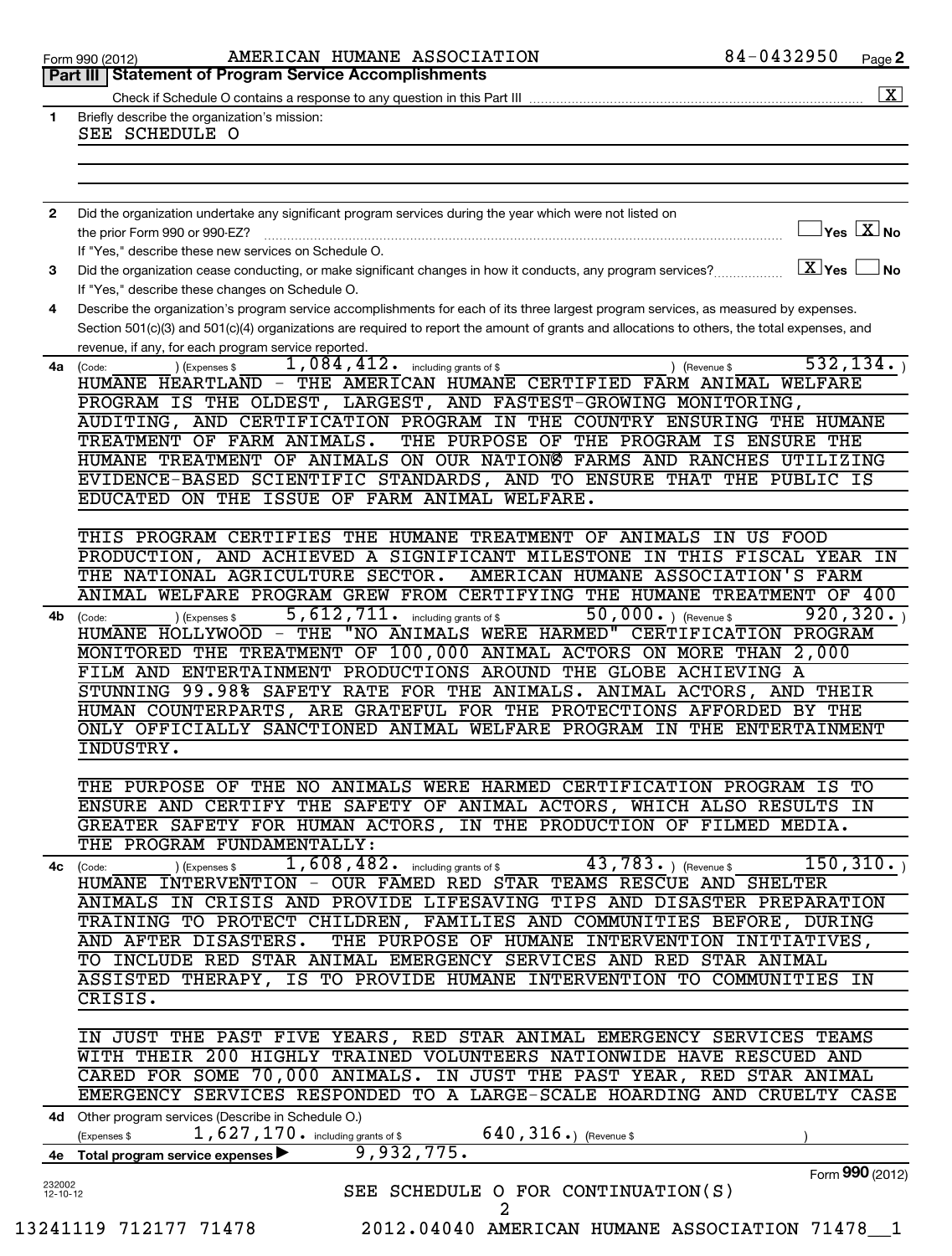**1**

**Part IV Checklist of Required Schedules**

**5**

**6**

13241119 712177 71478 2012.04040 AMERICAN HUMANE ASSOCIATION 71478\_\_1 3

|     | provide advice on the distribution or investment of amounts in such funds or accounts? If "Yes," complete Schedule D, Part I                                                                                                                                   | 6                       |   | x. |
|-----|----------------------------------------------------------------------------------------------------------------------------------------------------------------------------------------------------------------------------------------------------------------|-------------------------|---|----|
| 7   | Did the organization receive or hold a conservation easement, including easements to preserve open space,                                                                                                                                                      |                         |   |    |
|     | the environment, historic land areas, or historic structures? If "Yes," complete Schedule D, Part II                                                                                                                                                           | $\overline{\mathbf{r}}$ |   | х  |
| 8   | Did the organization maintain collections of works of art, historical treasures, or other similar assets? If "Yes," complete<br>Schedule D, Part III                                                                                                           | 8                       |   | X  |
| 9   | Did the organization report an amount in Part X, line 21, for escrow or custodial account liability; serve as a custodian for                                                                                                                                  |                         |   |    |
|     | amounts not listed in Part X; or provide credit counseling, debt management, credit repair, or debt negotiation services?<br>If "Yes," complete Schedule D, Part IV                                                                                            | 9                       |   | х  |
| 10  | Did the organization, directly or through a related organization, hold assets in temporarily restricted endowments, permanent                                                                                                                                  | 10                      | х |    |
| 11  | If the organization's answer to any of the following questions is "Yes," then complete Schedule D, Parts VI, VII, VIII, IX, or X<br>as applicable.                                                                                                             |                         |   |    |
|     | a Did the organization report an amount for land, buildings, and equipment in Part X, line 10? If "Yes," complete Schedule D,<br>Part VI                                                                                                                       | 11a                     | X |    |
|     | <b>b</b> Did the organization report an amount for investments - other securities in Part X, line 12 that is 5% or more of its total                                                                                                                           | 11b                     |   | х  |
|     | c Did the organization report an amount for investments - program related in Part X, line 13 that is 5% or more of its total                                                                                                                                   | 11c                     |   | х  |
|     | d Did the organization report an amount for other assets in Part X, line 15 that is 5% or more of its total assets reported in                                                                                                                                 | 11d                     | х |    |
| е   |                                                                                                                                                                                                                                                                | 11e                     | х |    |
| f   | Did the organization's separate or consolidated financial statements for the tax year include a footnote that addresses                                                                                                                                        |                         |   |    |
|     | the organization's liability for uncertain tax positions under FIN 48 (ASC 740)? If "Yes," complete Schedule D, Part X                                                                                                                                         | 11f                     | х |    |
|     | 12a Did the organization obtain separate, independent audited financial statements for the tax year? If "Yes," complete<br>Schedule D, Parts XI and XII                                                                                                        | 12a                     | X |    |
|     | <b>b</b> Was the organization included in consolidated, independent audited financial statements for the tax year?                                                                                                                                             |                         |   |    |
|     | If "Yes," and if the organization answered "No" to line 12a, then completing Schedule D, Parts XI and XII is optional www.                                                                                                                                     | <b>12b</b>              |   | х  |
| 13  | Is the organization a school described in section 170(b)(1)(A)(ii)? If "Yes," complete Schedule E [ [ [ [ [ [ [ [ ] ]]]                                                                                                                                        | 13                      |   | x  |
| 14a |                                                                                                                                                                                                                                                                | 14a                     |   | x  |
|     | <b>b</b> Did the organization have aggregate revenues or expenses of more than \$10,000 from grantmaking, fundraising, business,<br>investment, and program service activities outside the United States, or aggregate foreign investments valued at \$100,000 | 14b                     | X |    |
| 15  | Did the organization report on Part IX, column (A), line 3, more than \$5,000 of grants or assistance to any organization                                                                                                                                      | 15                      | X |    |
| 16  | Did the organization report on Part IX, column (A), line 3, more than \$5,000 of aggregate grants or assistance to individuals                                                                                                                                 | 16                      |   | х  |
| 17  | Did the organization report a total of more than \$15,000 of expenses for professional fundraising services on Part IX,                                                                                                                                        | 17                      | X |    |
| 18  | Did the organization report more than \$15,000 total of fundraising event gross income and contributions on Part VIII, lines                                                                                                                                   | 18                      | X |    |
| 19  | Did the organization report more than \$15,000 of gross income from gaming activities on Part VIII, line 9a? If "Yes,"                                                                                                                                         | 19                      |   | х  |
|     |                                                                                                                                                                                                                                                                | 20a                     |   | x  |
|     |                                                                                                                                                                                                                                                                | 20 <sub>b</sub>         |   |    |

Form 990 (2012) Page AMERICAN HUMANE ASSOCIATION 84-0432950

Is the organization described in section 501(c)(3) or 4947(a)(1) (other than a private foundation)?

**2** *Schedule B, Schedule of Contributors* Is the organization required to complete ? ~~~~~~~~~~~~~~~~~~~~~~ **3** Did the organization engage in direct or indirect political campaign activities on behalf of or in opposition to candidates for

*If "Yes," complete Schedule A* ~~~~~~~~~~~~~~~~~~~~~~~~~~~~~~~~~~~~~~~~~~~~~~~

*If "Yes," complete Schedule C, Part I* public office? ~~~~~~~~~~~~~~~~~~~~~~~~~~~~~~~~~~~~

during the tax year? If "Yes," complete Schedule C, Part II **manual complete of the complete of the constant of t** 

Is the organization a section 501(c)(4), 501(c)(5), or 501(c)(6) organization that receives membership dues, assessments, or

Did the organization maintain any donor advised funds or any similar funds or accounts for which donors have the right to

similar amounts as defined in Revenue Procedure 98-19? If "Yes," complete Schedule C, Part III *\_\_\_\_\_\_\_\_\_\_\_\_\_\_\_\_\_* 

4 **Section 501(c)(3) organizations.** Did the organization engage in lobbying activities, or have a section 501(h) election in effect

**1 2**

**3**

**4**

**5**

**Yes No**

X

X

 $\mathbf{v}$ 

X  $\overline{\text{x}}$ 

X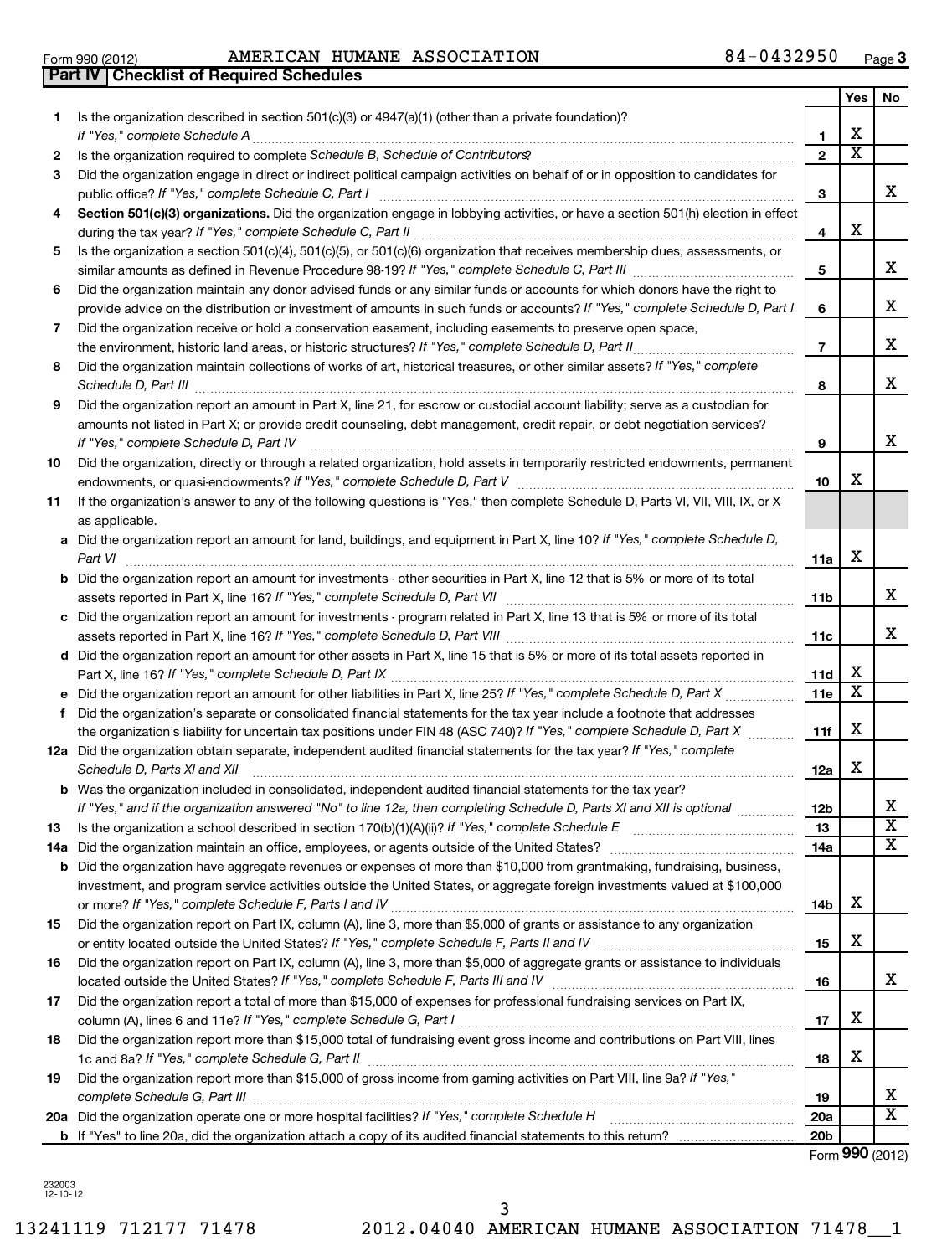**36**

**37**

**38**

| 21 | Did the organization report more than \$5,000 of grants and other assistance to any government or organization in the                                                                                                                                                                                                                        |
|----|----------------------------------------------------------------------------------------------------------------------------------------------------------------------------------------------------------------------------------------------------------------------------------------------------------------------------------------------|
| 22 | Did the organization report more than \$5,000 of grants and other assistance to individuals in the United States on Part IX,                                                                                                                                                                                                                 |
| 23 | Did the organization answer "Yes" to Part VII, Section A, line 3, 4, or 5 about compensation of the organization's current<br>and former officers, directors, trustees, key employees, and highest compensated employees? If "Yes," complete<br>Schedule J                                                                                   |
|    | 24a Did the organization have a tax-exempt bond issue with an outstanding principal amount of more than \$100,000 as of the<br>last day of the year, that was issued after December 31, 2002? If "Yes," answer lines 24b through 24d and complete                                                                                            |
|    | b Did the organization invest any proceeds of tax-exempt bonds beyond a temporary period exception?                                                                                                                                                                                                                                          |
|    | c Did the organization maintain an escrow account other than a refunding escrow at any time during the year to defease                                                                                                                                                                                                                       |
|    |                                                                                                                                                                                                                                                                                                                                              |
|    | 25a Section 501(c)(3) and 501(c)(4) organizations. Did the organization engage in an excess benefit transaction with a                                                                                                                                                                                                                       |
|    | <b>b</b> Is the organization aware that it engaged in an excess benefit transaction with a disqualified person in a prior year, and<br>that the transaction has not been reported on any of the organization's prior Forms 990 or 990-EZ? If "Yes," complete<br>Schedule L, Part I                                                           |
| 26 | Was a loan to or by a current or former officer, director, trustee, key employee, highest compensated employee, or disqualified                                                                                                                                                                                                              |
| 27 | Did the organization provide a grant or other assistance to an officer, director, trustee, key employee, substantial<br>contributor or employee thereof, a grant selection committee member, or to a 35% controlled entity or family member                                                                                                  |
| 28 | Was the organization a party to a business transaction with one of the following parties (see Schedule L, Part IV<br>instructions for applicable filing thresholds, conditions, and exceptions):                                                                                                                                             |
|    | a A current or former officer, director, trustee, or key employee? If "Yes," complete Schedule L, Part IV                                                                                                                                                                                                                                    |
|    | <b>b</b> A family member of a current or former officer, director, trustee, or key employee? If "Yes," complete Schedule L, Part IV                                                                                                                                                                                                          |
|    | c An entity of which a current or former officer, director, trustee, or key employee (or a family member thereof) was an officer,                                                                                                                                                                                                            |
| 29 |                                                                                                                                                                                                                                                                                                                                              |
| 30 | Did the organization receive contributions of art, historical treasures, or other similar assets, or qualified conservation                                                                                                                                                                                                                  |
| 31 | Did the organization liquidate, terminate, or dissolve and cease operations?                                                                                                                                                                                                                                                                 |
| 32 | Did the organization sell, exchange, dispose of, or transfer more than 25% of its net assets? If "Yes," complete                                                                                                                                                                                                                             |
| 33 | Did the organization own 100% of an entity disregarded as separate from the organization under Regulations<br>sections 301.7701-2 and 301.7701-3? If "Yes," complete Schedule R, Part I manual manual content and solutions and the Schedule R, Part I manual manual manual manual manual manual manual manual manual manual manual manual m |
| 34 | Was the organization related to any tax-exempt or taxable entity? If "Yes," complete Schedule R, Part II, III, or IV, and<br>Part V, line 1                                                                                                                                                                                                  |
|    | 35a Did the organization have a controlled entity within the meaning of section 512(b)(13)?                                                                                                                                                                                                                                                  |

**b** If "Yes" to line 35a, did the organization receive any payment from or engage in any transaction with a controlled entity

Did the organization conduct more than 5% of its activities through an entity that is not a related organization

Did the organization complete Schedule O and provide explanations in Schedule O for Part VI, lines 11b and 19?

Section 501(c)(3) organizations. Did the organization make any transfers to an exempt non-charitable related organization?

*If "Yes," complete Schedule R, Part V, line 2* ~~~~~~~~~~~~~~~~~~~~~~~~~~~~~~~~~~~~~~~~

*If "Yes," complete Schedule R, Part V, line 2* within the meaning of section 512(b)(13)? ~~~~~~~~~~~~~~~~~~~

**Note.**  All Form 990 filers are required to complete Schedule O

and that is treated as a partnership for federal income tax purposes? If "Yes," complete Schedule R, Part VI medi

**21**

**22**

**23**

**24a 24b**

**24c 24d**

**25a**

**25b**

**26**

**27**

**28a 28b**

**28c 29**

 $\overline{\texttt{x}}$ 

**30**

**31**

**32**

**33**

**34 35a**

X  $\overline{\text{x}}$ 

**35b**

**36**

**37**

**38**

Form (2012) **990**

X

**Yes No**

X

X

X

X

X

X

X

X

X  $\overline{\text{x}}$ 

X

X

X

X

X

X

X

X

*(continued)* **Part IV Checklist of Required Schedules**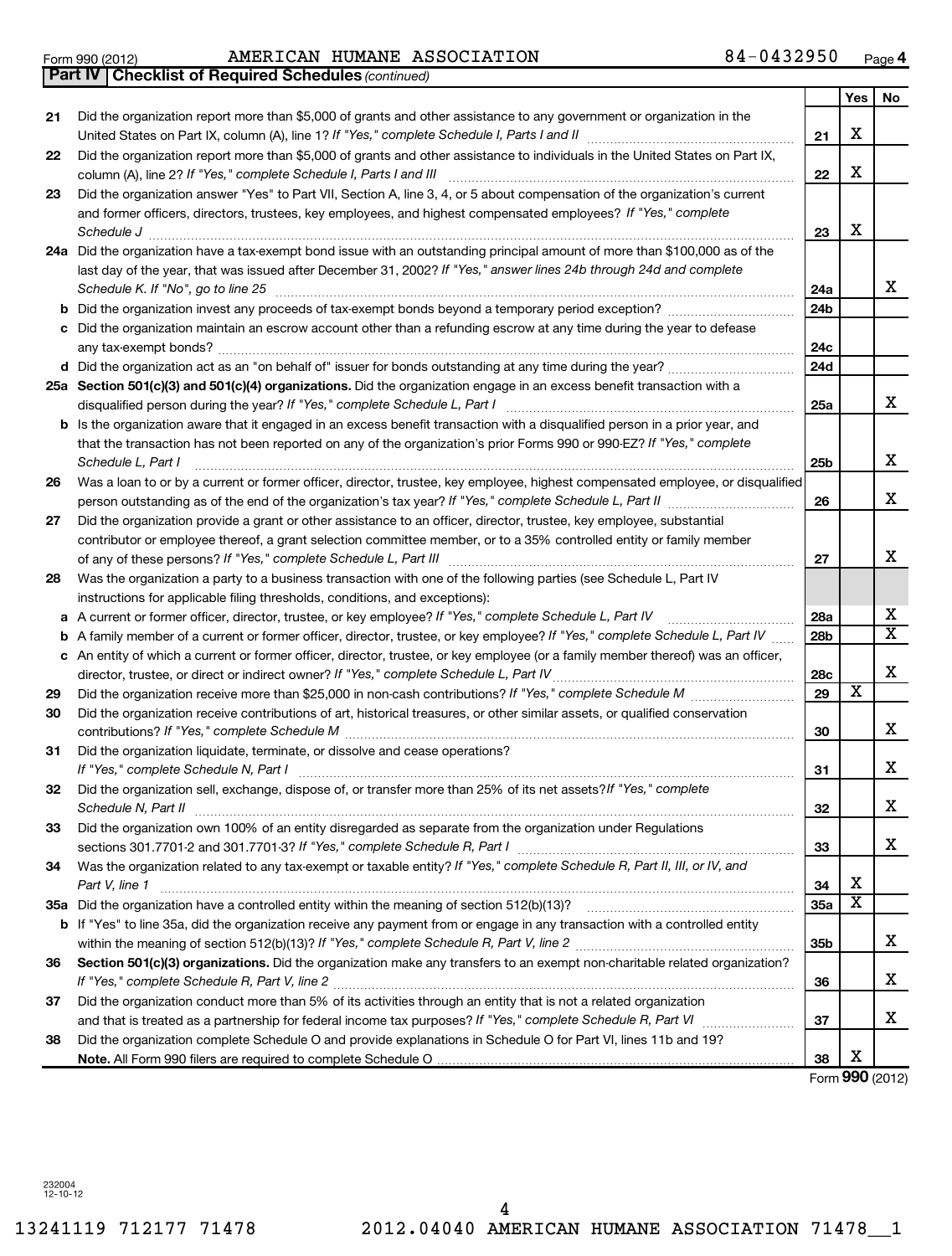| <b>Part V</b> | <b>Statements Regarding Other IRS Filings and Tax Compliance</b><br>Check if Schedule O contains a response to any question in this Part V      |                     |                 |     |                         |  |  |
|---------------|-------------------------------------------------------------------------------------------------------------------------------------------------|---------------------|-----------------|-----|-------------------------|--|--|
|               |                                                                                                                                                 |                     |                 | Yes | No                      |  |  |
|               |                                                                                                                                                 | 59<br>1a            |                 |     |                         |  |  |
| b             | Enter the number of Forms W-2G included in line 1a. Enter -0- if not applicable                                                                 | U<br>1 <sub>b</sub> |                 |     |                         |  |  |
|               | Did the organization comply with backup withholding rules for reportable payments to vendors and reportable gaming                              |                     |                 |     |                         |  |  |
|               |                                                                                                                                                 |                     | 1c              | Х   |                         |  |  |
|               | 2a Enter the number of employees reported on Form W-3, Transmittal of Wage and Tax Statements,                                                  |                     |                 |     |                         |  |  |
|               | filed for the calendar year ending with or within the year covered by this return                                                               | 143<br>2a           |                 |     |                         |  |  |
|               |                                                                                                                                                 |                     | 2 <sub>b</sub>  | X   |                         |  |  |
|               | Note. If the sum of lines 1a and 2a is greater than 250, you may be required to e-file (see instructions)                                       |                     |                 |     |                         |  |  |
|               |                                                                                                                                                 |                     | За              |     | х                       |  |  |
|               | b If "Yes," has it filed a Form 990-T for this year? If "No," provide an explanation in Schedule O                                              |                     | 3b              |     |                         |  |  |
|               | 4a At any time during the calendar year, did the organization have an interest in, or a signature or other authority over, a                    |                     |                 |     |                         |  |  |
|               | financial account in a foreign country (such as a bank account, securities account, or other financial account)?                                |                     | 4a              |     | x                       |  |  |
|               | <b>b</b> If "Yes," enter the name of the foreign country: $\blacktriangleright$                                                                 |                     |                 |     |                         |  |  |
|               | See instructions for filing requirements for Form TD F 90-22.1, Report of Foreign Bank and Financial Accounts.                                  |                     |                 |     |                         |  |  |
|               |                                                                                                                                                 |                     | 5a              |     | х                       |  |  |
| b             |                                                                                                                                                 |                     | 5 <sub>b</sub>  |     | $\overline{\textbf{x}}$ |  |  |
|               |                                                                                                                                                 |                     | 5c              |     |                         |  |  |
|               | 6a Does the organization have annual gross receipts that are normally greater than \$100,000, and did the organization solicit                  |                     |                 |     |                         |  |  |
|               |                                                                                                                                                 |                     | 6a              |     | x                       |  |  |
|               | <b>b</b> If "Yes," did the organization include with every solicitation an express statement that such contributions or gifts                   |                     |                 |     |                         |  |  |
|               |                                                                                                                                                 |                     | 6b              |     |                         |  |  |
| 7             | Organizations that may receive deductible contributions under section 170(c).                                                                   |                     | 7a              | х   |                         |  |  |
| a             | Did the organization receive a payment in excess of \$75 made partly as a contribution and partly for goods and services provided to the payor? |                     |                 |     |                         |  |  |
|               |                                                                                                                                                 |                     |                 |     |                         |  |  |
|               | c Did the organization sell, exchange, or otherwise dispose of tangible personal property for which it was required                             |                     |                 |     |                         |  |  |
|               |                                                                                                                                                 |                     |                 |     |                         |  |  |
|               |                                                                                                                                                 | 7d                  |                 |     | х                       |  |  |
| е             | Did the organization receive any funds, directly or indirectly, to pay premiums on a personal benefit contract?                                 |                     | 7e<br>7f        |     | $\overline{\textbf{x}}$ |  |  |
| f             | If the organization received a contribution of qualified intellectual property, did the organization file Form 8899 as required?                |                     |                 |     |                         |  |  |
| a             | If the organization received a contribution of cars, boats, airplanes, or other vehicles, did the organization file a Form 1098-C?              |                     | 7g<br>7h        |     |                         |  |  |
| h.<br>8       | Sponsoring organizations maintaining donor advised funds and section $509(a)(3)$ supporting organizations. Did the supporting                   |                     |                 |     |                         |  |  |
|               | organization, or a donor advised fund maintained by a sponsoring organization, have excess business holdings at any time during the year?       |                     | 8               |     |                         |  |  |
| 9             | Sponsoring organizations maintaining donor advised funds.                                                                                       |                     |                 |     |                         |  |  |
|               |                                                                                                                                                 |                     | эа              |     |                         |  |  |
|               |                                                                                                                                                 |                     | 9b              |     |                         |  |  |
| 10            | Section 501(c)(7) organizations. Enter:                                                                                                         |                     |                 |     |                         |  |  |
| а             |                                                                                                                                                 | 10a                 |                 |     |                         |  |  |
| b             | Gross receipts, included on Form 990, Part VIII, line 12, for public use of club facilities                                                     | 10 <sub>b</sub>     |                 |     |                         |  |  |
| 11            | Section 501(c)(12) organizations. Enter:                                                                                                        |                     |                 |     |                         |  |  |
| а             |                                                                                                                                                 | 11a                 |                 |     |                         |  |  |
|               | b Gross income from other sources (Do not net amounts due or paid to other sources against                                                      |                     |                 |     |                         |  |  |
|               | amounts due or received from them.)                                                                                                             | 11b                 |                 |     |                         |  |  |
|               | 12a Section 4947(a)(1) non-exempt charitable trusts. Is the organization filing Form 990 in lieu of Form 1041?                                  |                     | 12a             |     |                         |  |  |
|               | <b>b</b> If "Yes," enter the amount of tax-exempt interest received or accrued during the year                                                  | 12b                 |                 |     |                         |  |  |
| 13            | Section 501(c)(29) qualified nonprofit health insurance issuers.                                                                                |                     |                 |     |                         |  |  |
|               | a Is the organization licensed to issue qualified health plans in more than one state?                                                          |                     | 1За             |     |                         |  |  |
|               | Note. See the instructions for additional information the organization must report on Schedule O.                                               |                     |                 |     |                         |  |  |
|               | <b>b</b> Enter the amount of reserves the organization is required to maintain by the states in which the                                       |                     |                 |     |                         |  |  |
|               |                                                                                                                                                 | 13b                 |                 |     |                         |  |  |
|               |                                                                                                                                                 | 13c                 |                 |     |                         |  |  |
|               | 14a Did the organization receive any payments for indoor tanning services during the tax year?                                                  |                     | 14a             |     | х                       |  |  |
|               |                                                                                                                                                 |                     | 14 <sub>b</sub> |     |                         |  |  |

Form 990 (2012) Page AMERICAN HUMANE ASSOCIATION 84-0432950

|  |  | Form 990 (2012) |
|--|--|-----------------|
|--|--|-----------------|

**5**

232005 12-10-12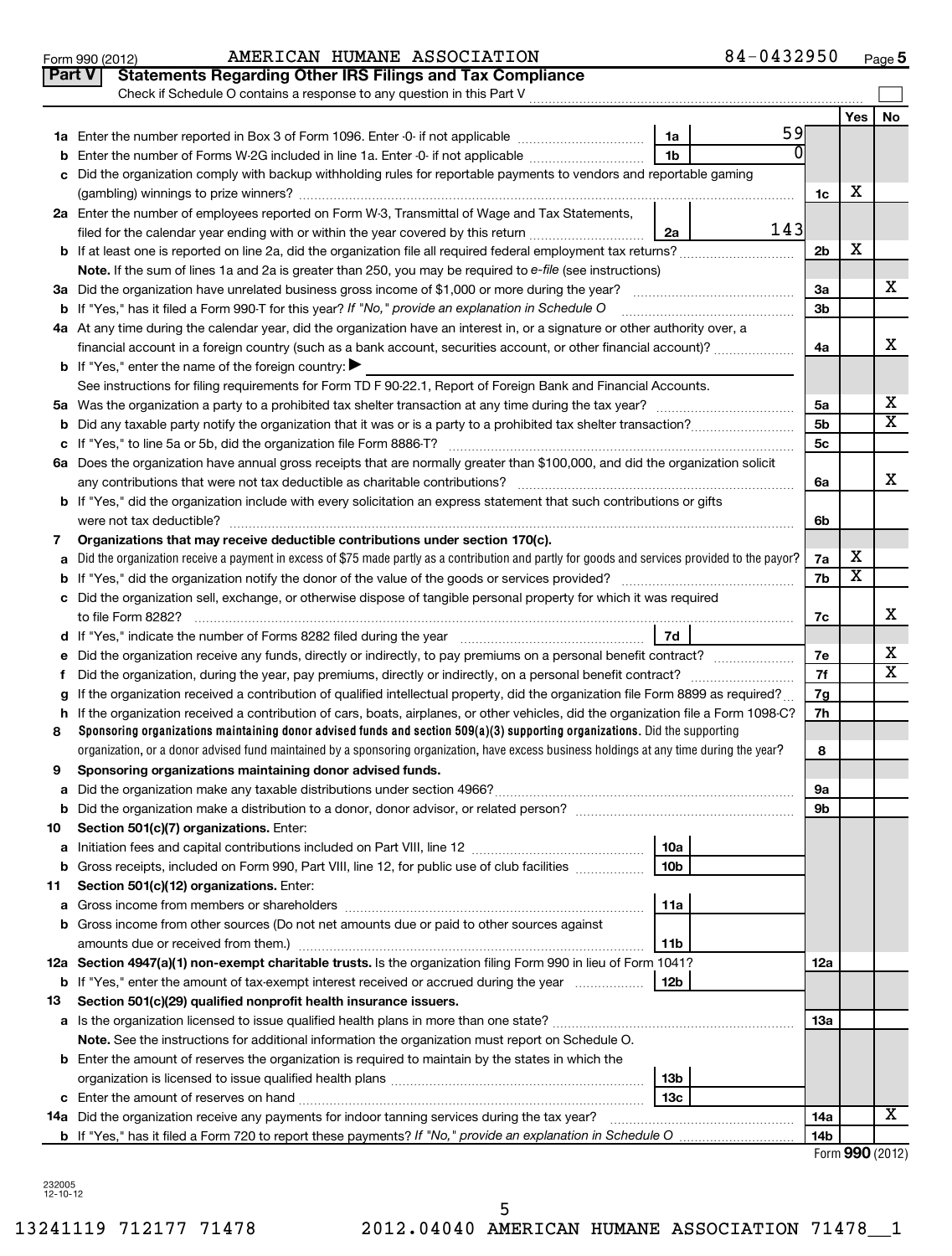|                                                                                                       | AMERICAN HUMANE ASSOCIATION<br>Form 990 (2012)                                                                                                                                                                                 |    | 84-0432950 |                         |                         | Page $6$                |  |
|-------------------------------------------------------------------------------------------------------|--------------------------------------------------------------------------------------------------------------------------------------------------------------------------------------------------------------------------------|----|------------|-------------------------|-------------------------|-------------------------|--|
|                                                                                                       | Governance, Management, and Disclosure For each "Yes" response to lines 2 through 7b below, and for a "No" response<br>Part VI I                                                                                               |    |            |                         |                         |                         |  |
|                                                                                                       | to line 8a, 8b, or 10b below, describe the circumstances, processes, or changes in Schedule O. See instructions.                                                                                                               |    |            |                         |                         |                         |  |
|                                                                                                       |                                                                                                                                                                                                                                |    |            |                         |                         | $\boxed{\textbf{X}}$    |  |
|                                                                                                       | <b>Section A. Governing Body and Management</b>                                                                                                                                                                                |    |            |                         |                         |                         |  |
|                                                                                                       |                                                                                                                                                                                                                                |    |            |                         | Yes                     | No                      |  |
|                                                                                                       | 1a Enter the number of voting members of the governing body at the end of the tax year                                                                                                                                         | 1a | 13         |                         |                         |                         |  |
|                                                                                                       | If there are material differences in voting rights among members of the governing body, or if the governing                                                                                                                    |    |            |                         |                         |                         |  |
| body delegated broad authority to an executive committee or similar committee, explain in Schedule O. |                                                                                                                                                                                                                                |    |            |                         |                         |                         |  |
|                                                                                                       | <b>b</b> Enter the number of voting members included in line 1a, above, who are independent <i>manumum</i>                                                                                                                     | 1b | 13         |                         |                         |                         |  |
| 2                                                                                                     | Did any officer, director, trustee, or key employee have a family relationship or a business relationship with any other                                                                                                       |    |            |                         |                         |                         |  |
|                                                                                                       | officer, director, trustee, or key employee?                                                                                                                                                                                   |    |            | $\mathbf{2}$            |                         | x                       |  |
| 3                                                                                                     | Did the organization delegate control over management duties customarily performed by or under the direct supervision                                                                                                          |    |            |                         |                         |                         |  |
|                                                                                                       |                                                                                                                                                                                                                                |    |            | 3                       |                         | x                       |  |
| 4                                                                                                     | Did the organization make any significant changes to its governing documents since the prior Form 990 was filed?                                                                                                               |    |            | $\overline{\mathbf{4}}$ | $\overline{\mathbf{x}}$ |                         |  |
| 5                                                                                                     | Did the organization become aware during the year of a significant diversion of the organization's assets?                                                                                                                     |    |            | 5                       |                         | X                       |  |
| 6                                                                                                     |                                                                                                                                                                                                                                |    |            | 6                       |                         | $\overline{\mathbf{X}}$ |  |
|                                                                                                       | 7a Did the organization have members, stockholders, or other persons who had the power to elect or appoint one or                                                                                                              |    |            |                         |                         |                         |  |
|                                                                                                       |                                                                                                                                                                                                                                |    |            | 7a                      |                         | х                       |  |
|                                                                                                       | <b>b</b> Are any governance decisions of the organization reserved to (or subject to approval by) members, stockholders, or                                                                                                    |    |            |                         |                         |                         |  |
|                                                                                                       | persons other than the governing body?                                                                                                                                                                                         |    |            | 7b                      |                         | x                       |  |
| 8                                                                                                     | Did the organization contemporaneously document the meetings held or written actions undertaken during the year by the following:                                                                                              |    |            |                         | х                       |                         |  |
|                                                                                                       |                                                                                                                                                                                                                                |    |            |                         |                         |                         |  |
|                                                                                                       |                                                                                                                                                                                                                                |    |            | 8b                      | $\overline{\textbf{x}}$ |                         |  |
| 9                                                                                                     | Is there any officer, director, trustee, or key employee listed in Part VII, Section A, who cannot be reached at the                                                                                                           |    |            |                         |                         |                         |  |
|                                                                                                       | organization's mailing address? If "Yes," provide the names and addresses in Schedule O                                                                                                                                        |    |            | 9                       |                         | x                       |  |
|                                                                                                       | <b>Section B. Policies</b> (This Section B requests information about policies not required by the Internal Revenue Code.)                                                                                                     |    |            |                         |                         |                         |  |
|                                                                                                       |                                                                                                                                                                                                                                |    |            |                         | Yes                     | No                      |  |
|                                                                                                       |                                                                                                                                                                                                                                |    |            | <b>10a</b>              |                         | $\overline{\textbf{x}}$ |  |
|                                                                                                       | b If "Yes," did the organization have written policies and procedures governing the activities of such chapters, affiliates,                                                                                                   |    |            |                         |                         |                         |  |
|                                                                                                       |                                                                                                                                                                                                                                |    |            | 10 <sub>b</sub>         |                         |                         |  |
|                                                                                                       | 11a Has the organization provided a complete copy of this Form 990 to all members of its governing body before filing the form?                                                                                                |    |            | 11a                     | $\overline{\textbf{x}}$ |                         |  |
|                                                                                                       | <b>b</b> Describe in Schedule O the process, if any, used by the organization to review this Form 990.                                                                                                                         |    |            |                         |                         |                         |  |
|                                                                                                       | 12a Did the organization have a written conflict of interest policy? If "No," go to line 13                                                                                                                                    |    |            | 12a                     | х                       |                         |  |
|                                                                                                       | Were officers, directors, or trustees, and key employees required to disclose annually interests that could give rise to conflicts?                                                                                            |    |            | 12 <sub>b</sub>         | $\overline{\textbf{x}}$ |                         |  |
|                                                                                                       | c Did the organization regularly and consistently monitor and enforce compliance with the policy? If "Yes," describe<br>in Schedule O how this was done                                                                        |    |            |                         | X                       |                         |  |
| 13                                                                                                    |                                                                                                                                                                                                                                |    |            | 12c<br>13               | х                       |                         |  |
| 14                                                                                                    |                                                                                                                                                                                                                                |    |            | 14                      | $\overline{\textbf{x}}$ |                         |  |
| 15                                                                                                    | Did the process for determining compensation of the following persons include a review and approval by independent                                                                                                             |    |            |                         |                         |                         |  |
|                                                                                                       |                                                                                                                                                                                                                                |    |            |                         |                         |                         |  |
|                                                                                                       | persons, comparability data, and contemporaneous substantiation of the deliberation and decision?                                                                                                                              |    |            |                         | х                       |                         |  |
|                                                                                                       | a The organization's CEO, Executive Director, or top management official manufactured content content of the organization's CEO, Executive Director, or top management official manufactured content of the state of the state |    |            | 15a                     |                         | х                       |  |
|                                                                                                       |                                                                                                                                                                                                                                |    |            | 15b                     |                         |                         |  |
|                                                                                                       | If "Yes" to line 15a or 15b, describe the process in Schedule O (see instructions).                                                                                                                                            |    |            |                         |                         |                         |  |
|                                                                                                       | <b>16a</b> Did the organization invest in, contribute assets to, or participate in a joint venture or similar arrangement with a                                                                                               |    |            |                         |                         | х                       |  |
|                                                                                                       | taxable entity during the year?                                                                                                                                                                                                |    |            | 16a                     |                         |                         |  |

|    | taxable entity during the year?                                                                                                          | 16a |  |
|----|------------------------------------------------------------------------------------------------------------------------------------------|-----|--|
|    | <b>b</b> If "Yes," did the organization follow a written policy or procedure requiring the organization to evaluate its participation    |     |  |
|    | in joint venture arrangements under applicable federal tax law, and take steps to safeguard the organization's                           |     |  |
|    |                                                                                                                                          | 16b |  |
|    | <b>Section C. Disclosure</b>                                                                                                             |     |  |
| 17 | List the states with which a copy of this Form 990 is required to be filed <b>&gt;AL</b> , AK, AZ, AR, CA, CO, CT, FL, GA, HI, IL, IN    |     |  |
| 18 | Section 6104 requires an organization to make its Forms 1023 (or 1024 if applicable), 990, and 990-T (Section 501(c)(3)s only) available |     |  |
|    | for public inspection. Indicate how you made these available. Check all that apply.                                                      |     |  |

| $\lfloor \mathbf{X} \rfloor$ Own website<br>$\lfloor x \rfloor$ Upon request<br>Another's website<br>$\Box$ Other (explain in Schedule O)  |
|--------------------------------------------------------------------------------------------------------------------------------------------|
| Describe in Schedule O whether (and if so, how), the organization made its governing documents, conflict of interest policy, and financial |
| statements available to the public during the tax year.                                                                                    |
| State the name, physical address, and telephone number of the person who possesses the books and records of the organization:              |

|  |  |  |  | CLIFFORD J. ROSE - 202-677-4211 |  |
|--|--|--|--|---------------------------------|--|
|  |  |  |  |                                 |  |

|  | 1400 16TH STREET NW SUITE 360, WASHINGTON, DC 20036 |  |  |  |  |  |
|--|-----------------------------------------------------|--|--|--|--|--|
|  | SEE SCHEDULE O FOR FULL LIST OF STATES              |  |  |  |  |  |

Form **990** (2012)

6

232006 12-10-12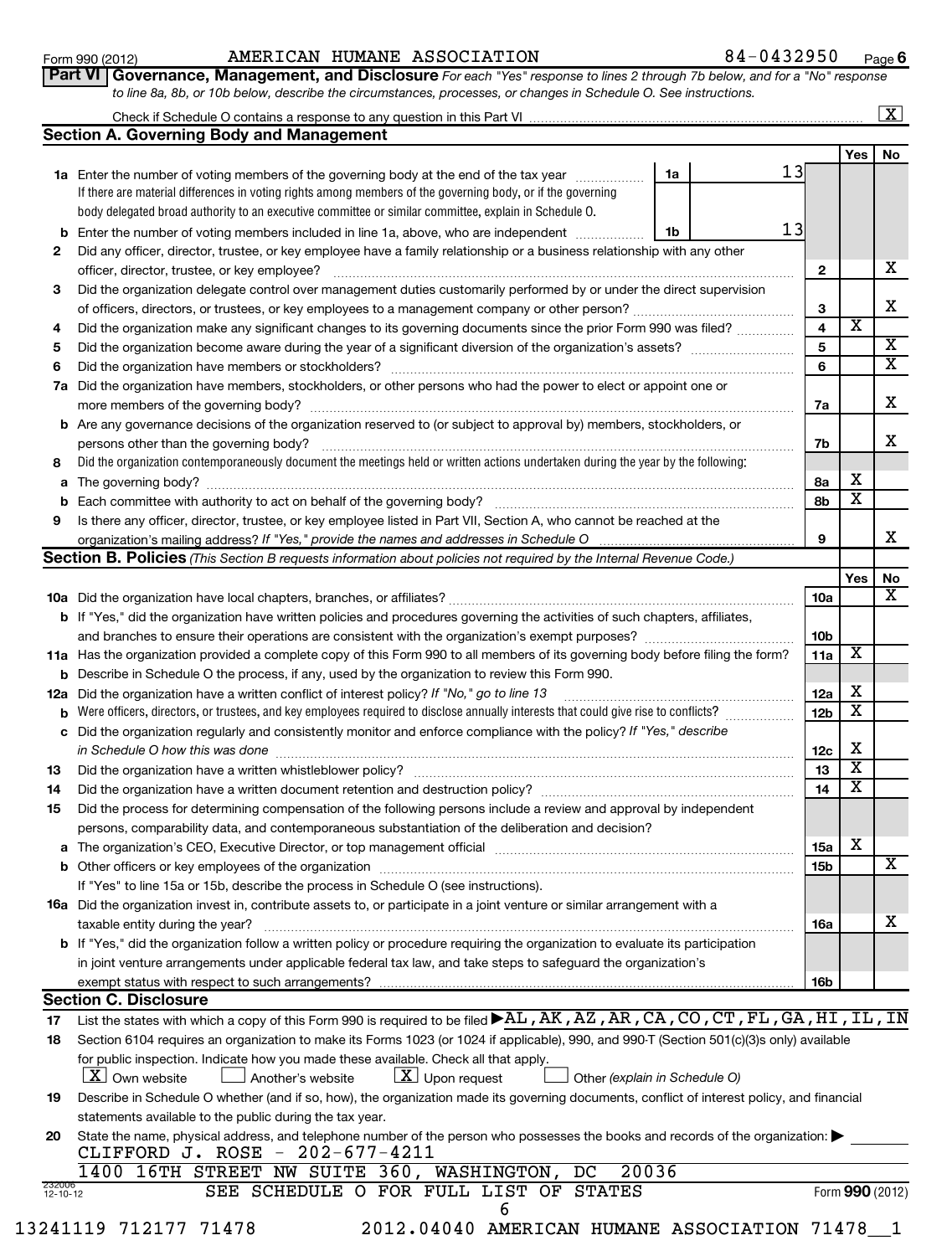### **Section A. Officers, Directors, Trustees, Key Employees, and Highest Compensated Employees 1a**  Complete this table for all persons required to be listed. Report compensation for the calendar year ending with or within the organization's tax year. Check if Schedule O contains a response to any question in this Part VII **Part VII Compensation of Officers, Directors, Trustees, Key Employees, Highest Compensated Employees, and Independent Contractors**  $\sim$

**•** List all of the organization's current officers, directors, trustees (whether individuals or organizations), regardless of amount of compensation. Enter -0- in columns  $(D)$ ,  $(E)$ , and  $(F)$  if no compensation was paid.

**•** List all of the organization's **current** key employees, if any. See instructions for definition of "key employee."

 $\bullet$  List the organization's five  $\tt current$  highest compensated employees (other than an officer, director, trustee, or key employee) who received reportable compensation (Box 5 of Form W-2 and/or Box 7 of Form 1099-MISC) of more than \$100,000 from the organization and any related organizations .

 $\bullet$  List all of the organization's former officers, key employees, and highest compensated employees who received more than \$100,000 of reportable compensation from the organization and any related organizations.

**•** List all of the organization's former directors or trustees that received, in the capacity as a former director or trustee of the organization, more than \$10,000 of reportable compensation from the organization and any related organizations.

List persons in the following order: individual trustees or directors; institutional trustees; officers; key employees; highest compensated employees; and former such persons.

Check this box if neither the organization nor any related organization compensated any current officer, director, or trustee.  $\left\vert \cdot\right\vert$ 

| (A)                                    | (B)                      |                                |                 | (C)         |              |                                                                  |        | (D)             | (E)             | (F)                         |
|----------------------------------------|--------------------------|--------------------------------|-----------------|-------------|--------------|------------------------------------------------------------------|--------|-----------------|-----------------|-----------------------------|
| Name and Title                         | Average                  |                                |                 | Position    |              | (do not check more than one                                      |        | Reportable      | Reportable      | Estimated                   |
|                                        | hours per                |                                |                 |             |              | box, unless person is both an<br>officer and a director/trustee) |        | compensation    | compensation    | amount of                   |
|                                        | week                     |                                |                 |             |              |                                                                  |        | from            | from related    | other                       |
|                                        | (list any                |                                |                 |             |              |                                                                  |        | the             | organizations   | compensation                |
|                                        | hours for                |                                |                 |             |              |                                                                  |        | organization    | (W-2/1099-MISC) | from the                    |
|                                        | related<br>organizations |                                |                 |             |              |                                                                  |        | (W-2/1099-MISC) |                 | organization<br>and related |
|                                        | below                    |                                |                 |             |              |                                                                  |        |                 |                 | organizations               |
|                                        | line)                    | Individual trustee or director | Institutional t | Officer     | Key employee | Highest compensated<br>employee                                  | Former |                 |                 |                             |
| (1)<br><b>JOHN PAYNE</b>               | 2.00                     |                                |                 |             |              |                                                                  |        |                 |                 |                             |
| CHAIR                                  |                          | X                              |                 | X           |              |                                                                  |        | 0.              | $\mathbf 0$ .   | 0.                          |
| (2)<br>MABEL MCKINNEY-BROWNING, EDD    | 2.00                     |                                |                 |             |              |                                                                  |        |                 |                 |                             |
| VICE CHAIR                             |                          | X                              |                 | $\mathbf X$ |              |                                                                  |        | 0.              | 0               | $\mathbf 0$ .               |
| (3)<br>MICHAEL A. STEINIG, ESQ         | 2.00                     |                                |                 |             |              |                                                                  |        |                 |                 |                             |
| <b>SECRETARY</b>                       |                          | Χ                              |                 | X           |              |                                                                  |        | $\mathbf 0$ .   | 0.              | $\mathbf 0$ .               |
| (4)<br>DEBRA S. FAIR                   | 1.00                     |                                |                 |             |              |                                                                  |        |                 |                 |                             |
| <b>DIRECTOR</b>                        |                          | X                              |                 |             |              |                                                                  |        | 0.              | $\mathbf 0$     | $\mathbf 0$ .               |
| (5)<br>SUZI GOLDSMITH                  | 1.00                     |                                |                 |             |              |                                                                  |        |                 |                 |                             |
| <b>DIRECTOR</b>                        |                          | X                              |                 |             |              |                                                                  |        | $\mathbf 0$ .   | $\mathbf 0$     | $\mathbf 0$ .               |
| (6)<br>ANDREA LEDFORD, MBA             | 1.00                     |                                |                 |             |              |                                                                  |        |                 |                 |                             |
| <b>DIRECTOR</b>                        |                          | X                              |                 |             |              |                                                                  |        | $\mathbf 0$ .   | $\mathbf 0$     | $\mathbf 0$ .               |
| ELIZABETH A. LYMAN, MA<br>(7)          | 1.00                     |                                |                 |             |              |                                                                  |        |                 |                 |                             |
| <b>DIRECTOR</b>                        |                          | X                              |                 |             |              |                                                                  |        | 0.              | $\mathbf 0$     | $\mathbf 0$ .               |
| J. MICHAEL MCFARLAND, DVM, DABV<br>(8) | 1.00                     |                                |                 |             |              |                                                                  |        |                 |                 |                             |
| <b>DIRECTOR</b>                        |                          | $\mathbf X$                    |                 |             |              |                                                                  |        | $\mathbf 0$ .   | $\mathbf 0$     | $\mathbf 0$ .               |
| LOIS POPE<br>(9)                       | 1.00                     |                                |                 |             |              |                                                                  |        |                 |                 |                             |
| <b>DIRECTOR</b>                        |                          | $\mathbf X$                    |                 |             |              |                                                                  |        | 0.              | $\mathbf 0$ .   | $\mathbf 0$ .               |
| (10) WILLIAM L. SUTTON, JR.            | 1.00                     |                                |                 |             |              |                                                                  |        |                 |                 |                             |
| <b>DIRECTOR</b>                        |                          | Χ                              |                 |             |              |                                                                  |        | 0.              | $\mathbf 0$ .   | $\mathbf 0$ .               |
| (11) CANDY SPELLING                    | 1.00                     |                                |                 |             |              |                                                                  |        |                 |                 |                             |
| <b>DIRECTOR</b>                        |                          | X                              |                 |             |              |                                                                  |        | 0.              | $\mathbf 0$     | $\mathbf 0$ .               |
| (12) MARTY BECKER, DVM                 | 1.00                     |                                |                 |             |              |                                                                  |        |                 |                 |                             |
| <b>DIRECTOR</b>                        |                          | X                              |                 |             |              |                                                                  |        | 0.              | 0.              | $\mathbf 0$ .               |
| (13) AMANDA BOWMAN                     | 1.00                     |                                |                 |             |              |                                                                  |        |                 |                 |                             |
| <b>DIRECTOR</b>                        |                          | X                              |                 |             |              |                                                                  |        | $\mathbf 0$ .   | $\mathbf 0$     | 0.                          |
| (14) ROBIN R. GANZERT, PHD             | 40.00                    |                                |                 |             |              |                                                                  |        |                 |                 |                             |
| PRESIDENT & CEO                        |                          |                                |                 | X           |              |                                                                  |        | 260,905.        | $\mathbf 0$     | 13,664.                     |
| (15) CLIFFORD J. ROSE                  | 40.00                    |                                |                 |             |              |                                                                  |        |                 |                 |                             |
| CHIEF FINANCIAL OFFICER                |                          |                                |                 | X           |              |                                                                  |        | 130,273.        | $\mathbf 0$     | 9,433.                      |
| (16) STEPHEN T. KAMINSKI               | 40.00                    |                                |                 |             |              |                                                                  |        |                 |                 |                             |
| SVP & GENERAL COUNSEL                  |                          |                                |                 |             | $\mathbf X$  |                                                                  |        | 181,200.        | $\mathbf 0$ .   | 1,119.                      |
| (17) FREDERICK JOHNSTON                | 40.00                    |                                |                 |             |              |                                                                  |        |                 |                 |                             |
| SR. PHILANTHROPIC ADVISOR              |                          |                                |                 |             |              | $\mathbf X$                                                      |        | 147,142.        | $\mathbf 0$     | 8,269.                      |
| 232007 12-10-12                        |                          |                                |                 |             |              |                                                                  |        |                 |                 | Form 990 (2012)             |

7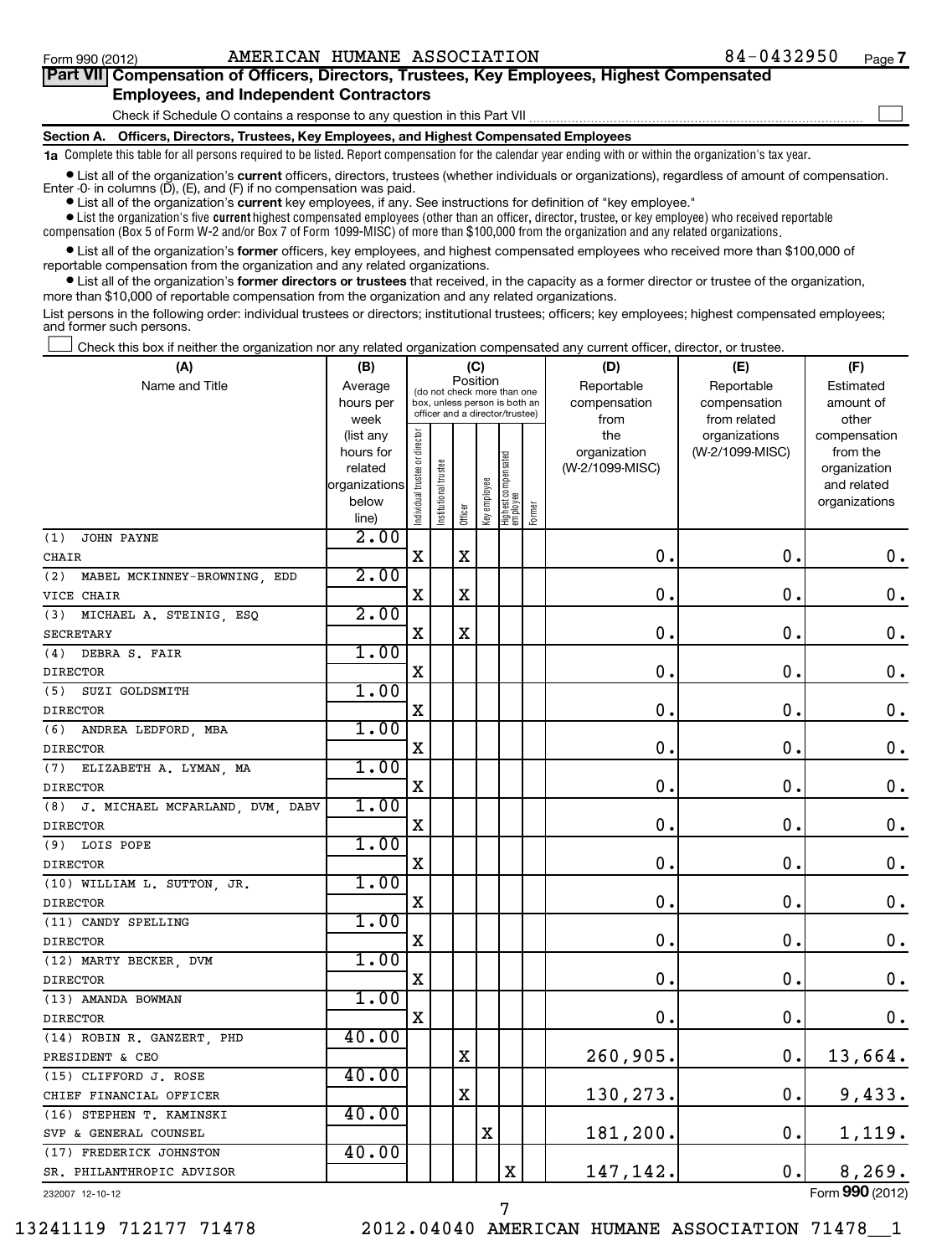| Form 990 (2012) |
|-----------------|
|-----------------|

## Form 990 (2012) Page AMERICAN HUMANE ASSOCIATION 84-0432950

84-0432950 Page 8

| Part VII Section A. Officers, Directors, Trustees, Key Employees, and Highest Compensated Employees (continued)                           |                        |                                |                       |          |              |                                   |        |                                 |                  |                 |                          |           |
|-------------------------------------------------------------------------------------------------------------------------------------------|------------------------|--------------------------------|-----------------------|----------|--------------|-----------------------------------|--------|---------------------------------|------------------|-----------------|--------------------------|-----------|
| (A)                                                                                                                                       | (B)                    |                                |                       |          | (C)          |                                   |        | (D)                             | (E)              |                 | (F)                      |           |
| Name and title                                                                                                                            | Average                |                                |                       | Position |              | (do not check more than one       |        | Reportable                      | Reportable       |                 | Estimated                |           |
|                                                                                                                                           | hours per              |                                |                       |          |              | box, unless person is both an     |        | compensation                    | compensation     |                 | amount of                |           |
|                                                                                                                                           | week                   |                                |                       |          |              | officer and a director/trustee)   |        | from                            | from related     |                 | other                    |           |
|                                                                                                                                           | (list any<br>hours for |                                |                       |          |              |                                   |        | the                             | organizations    |                 | compensation             |           |
|                                                                                                                                           | related                |                                |                       |          |              |                                   |        | organization<br>(W-2/1099-MISC) | (W-2/1099-MISC)  |                 | from the<br>organization |           |
|                                                                                                                                           | organizations          |                                |                       |          |              |                                   |        |                                 |                  |                 | and related              |           |
|                                                                                                                                           | below                  | Individual trustee or director | Institutional trustee |          | Key employee |                                   |        |                                 |                  |                 | organizations            |           |
|                                                                                                                                           | line)                  |                                |                       | Officer  |              | Highest compensated<br>  employee | Former |                                 |                  |                 |                          |           |
| $\overline{(18)}$ MARK STUBIS                                                                                                             | 40.00                  |                                |                       |          |              |                                   |        |                                 |                  |                 |                          |           |
| CHIEF COMMUNICATIONS OFFICER                                                                                                              |                        |                                |                       |          |              | X                                 |        | 131,039.                        | 0.               |                 | 11,380.                  |           |
| (19) PAUL RAYBOULD                                                                                                                        | 40.00                  |                                |                       |          |              |                                   |        |                                 |                  |                 |                          |           |
| CHIEF INNOVATION OFFICER                                                                                                                  |                        |                                |                       |          |              | X                                 |        | 132,843.                        | 0.               |                 |                          | 7,534.    |
| (20) AUDREY LANG                                                                                                                          | 40.00                  |                                |                       |          |              |                                   |        |                                 |                  |                 |                          |           |
| CHIEF OF STAFF                                                                                                                            |                        |                                |                       |          |              | X                                 |        | 113,634.                        | 0.               |                 |                          | 7,007.    |
| (21) KAREN ROSA                                                                                                                           | 40.00                  |                                |                       |          |              |                                   |        |                                 |                  |                 |                          |           |
| SR. ADVISOR, FILM & TV UNIT                                                                                                               |                        |                                |                       |          |              | X                                 |        | 120,765.                        | 0.               |                 | 8,015.                   |           |
| (22) DALE L. AUSTIN                                                                                                                       | 40.00                  |                                |                       |          |              |                                   |        |                                 |                  |                 |                          |           |
| CHIEF OPERATING OFFICER (FORMER)                                                                                                          |                        |                                |                       |          |              |                                   | X      | 137,950.                        | 0.               |                 | 6,070.                   |           |
|                                                                                                                                           |                        |                                |                       |          |              |                                   |        |                                 |                  |                 |                          |           |
|                                                                                                                                           |                        |                                |                       |          |              |                                   |        |                                 |                  |                 |                          |           |
|                                                                                                                                           |                        |                                |                       |          |              |                                   |        |                                 |                  |                 |                          |           |
|                                                                                                                                           |                        |                                |                       |          |              |                                   |        |                                 |                  |                 |                          |           |
|                                                                                                                                           |                        |                                |                       |          |              |                                   |        |                                 |                  |                 |                          |           |
|                                                                                                                                           |                        |                                |                       |          |              |                                   |        |                                 |                  |                 |                          |           |
|                                                                                                                                           |                        |                                |                       |          |              |                                   |        |                                 |                  |                 |                          |           |
| 1b Sub-total                                                                                                                              |                        |                                |                       |          |              |                                   |        | 1,355,751.                      | $\overline{0}$ . |                 | 72,491.                  |           |
| c Total from continuation sheets to Part VII, Section A                                                                                   |                        |                                |                       |          |              |                                   |        | σ.                              | $\overline{0}$ . |                 |                          | 0.        |
| d                                                                                                                                         |                        |                                |                       |          |              |                                   |        | 1,355,751.                      | $\overline{0}$ . |                 | 72,491.                  |           |
| Total number of individuals (including but not limited to those listed above) who received more than \$100,000 of reportable<br>2         |                        |                                |                       |          |              |                                   |        |                                 |                  |                 |                          |           |
| compensation from the organization $\blacktriangleright$                                                                                  |                        |                                |                       |          |              |                                   |        |                                 |                  |                 |                          | 12        |
|                                                                                                                                           |                        |                                |                       |          |              |                                   |        |                                 |                  |                 | Yes                      | <b>No</b> |
| 3<br>Did the organization list any former officer, director, or trustee, key employee, or highest compensated employee on                 |                        |                                |                       |          |              |                                   |        |                                 |                  |                 |                          |           |
| line 1a? If "Yes," complete Schedule J for such individual                                                                                |                        |                                |                       |          |              |                                   |        |                                 |                  | 3               | х                        |           |
| For any individual listed on line 1a, is the sum of reportable compensation and other compensation from the organization<br>4             |                        |                                |                       |          |              |                                   |        |                                 |                  |                 |                          |           |
| and related organizations greater than \$150,000? If "Yes," complete Schedule J for such individual                                       |                        |                                |                       |          |              |                                   |        |                                 |                  | 4               | Χ                        |           |
| Did any person listed on line 1a receive or accrue compensation from any unrelated organization or individual for services<br>5           |                        |                                |                       |          |              |                                   |        |                                 |                  |                 |                          |           |
| rendered to the organization? If "Yes," complete Schedule J for such person                                                               |                        |                                |                       |          |              |                                   |        |                                 |                  | 5               |                          | x         |
| <b>Section B. Independent Contractors</b>                                                                                                 |                        |                                |                       |          |              |                                   |        |                                 |                  |                 |                          |           |
| Complete this table for your five highest compensated independent contractors that received more than \$100,000 of compensation from<br>1 |                        |                                |                       |          |              |                                   |        |                                 |                  |                 |                          |           |
| the organization. Report compensation for the calendar year ending with or within the organization's tax year.                            |                        |                                |                       |          |              |                                   |        |                                 |                  |                 |                          |           |
| (A)                                                                                                                                       |                        |                                |                       |          |              |                                   |        | (B)                             |                  | (C)             |                          |           |
| Name and business address                                                                                                                 |                        |                                | <b>NONE</b>           |          |              |                                   |        | Description of services         |                  | Compensation    |                          |           |
|                                                                                                                                           |                        |                                |                       |          |              |                                   |        |                                 |                  |                 |                          |           |
|                                                                                                                                           |                        |                                |                       |          |              |                                   |        |                                 |                  |                 |                          |           |
|                                                                                                                                           |                        |                                |                       |          |              |                                   |        |                                 |                  |                 |                          |           |
|                                                                                                                                           |                        |                                |                       |          |              |                                   |        |                                 |                  |                 |                          |           |
|                                                                                                                                           |                        |                                |                       |          |              |                                   |        |                                 |                  |                 |                          |           |
|                                                                                                                                           |                        |                                |                       |          |              |                                   |        |                                 |                  |                 |                          |           |
|                                                                                                                                           |                        |                                |                       |          |              |                                   |        |                                 |                  |                 |                          |           |
|                                                                                                                                           |                        |                                |                       |          |              |                                   |        |                                 |                  |                 |                          |           |
|                                                                                                                                           |                        |                                |                       |          |              |                                   |        |                                 |                  |                 |                          |           |
| Total number of independent contractors (including but not limited to those listed above) who received more than<br>2                     |                        |                                |                       |          |              |                                   |        |                                 |                  |                 |                          |           |
| \$100,000 of compensation from the organization                                                                                           |                        |                                |                       |          |              | 0                                 |        |                                 |                  |                 |                          |           |
|                                                                                                                                           |                        |                                |                       |          |              |                                   |        |                                 |                  | Form 990 (2012) |                          |           |
| 232008<br>$12 - 10 - 12$                                                                                                                  |                        |                                |                       |          |              |                                   |        |                                 |                  |                 |                          |           |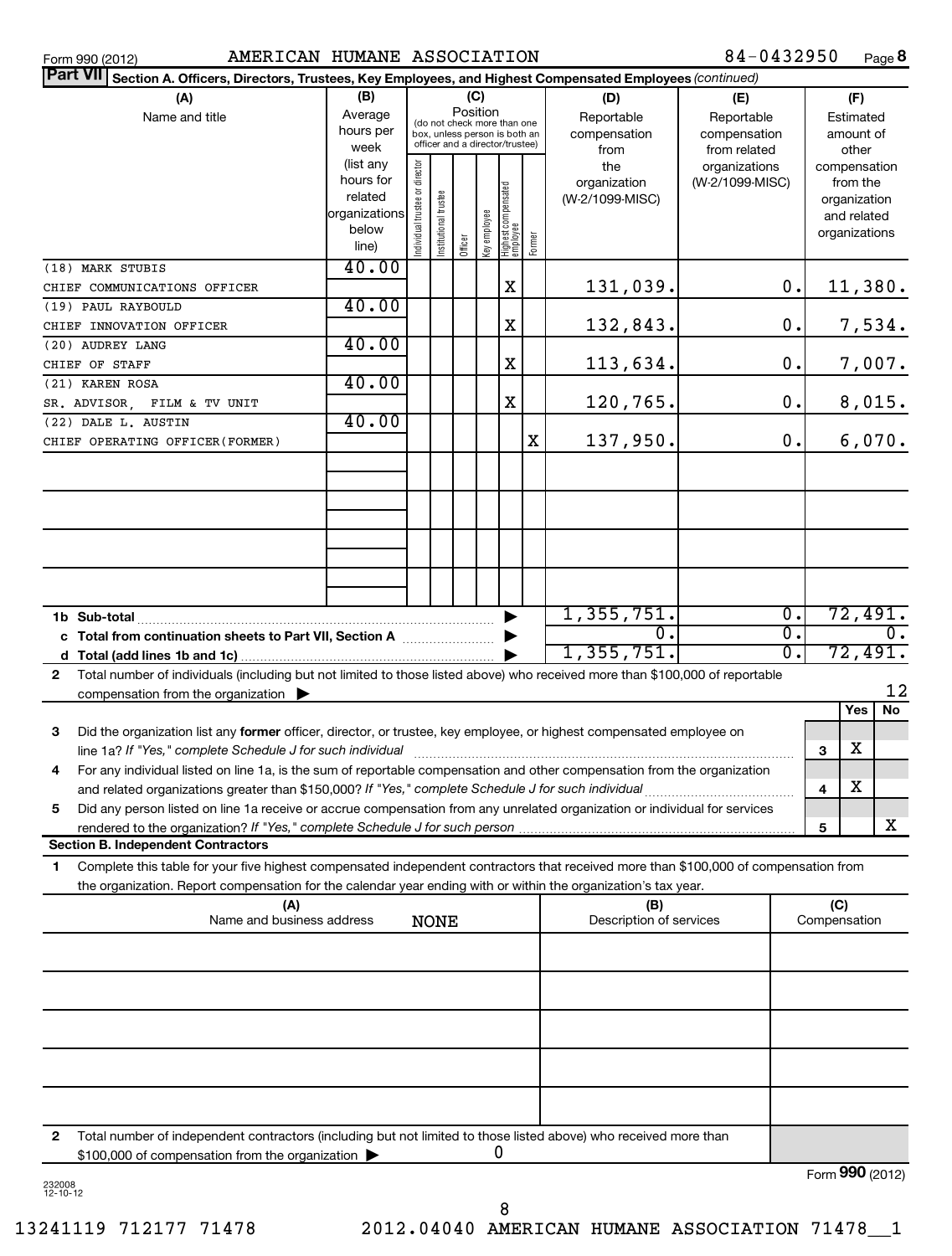# **Part VIII Statement of Revenue**

## Form 990 (2012) Page AMERICAN HUMANE ASSOCIATION 84-0432950

**9**

|                                                           |      |                                                                            |                              |                         | (A)<br>Total revenue | (B)<br>Related or<br>exempt function<br>revenue | (C)<br>Unrelated<br>business<br>revenue | (D)<br>Revenue excluded<br>from tax under<br>sections 512,<br>513, or 514 |
|-----------------------------------------------------------|------|----------------------------------------------------------------------------|------------------------------|-------------------------|----------------------|-------------------------------------------------|-----------------------------------------|---------------------------------------------------------------------------|
|                                                           |      | 1 a Federated campaigns                                                    | 1a                           | 141,305.                |                      |                                                 |                                         |                                                                           |
|                                                           |      | <b>b</b> Membership dues                                                   | 1 <sub>b</sub>               |                         |                      |                                                 |                                         |                                                                           |
|                                                           |      | c Fundraising events                                                       | 1 <sub>c</sub>               | 43,446.                 |                      |                                                 |                                         |                                                                           |
|                                                           |      | d Related organizations                                                    | 1 <sub>d</sub>               |                         |                      |                                                 |                                         |                                                                           |
|                                                           |      | e Government grants (contributions)                                        | 1e                           | 655,029.                |                      |                                                 |                                         |                                                                           |
|                                                           |      | f All other contributions, gifts, grants, and                              |                              |                         |                      |                                                 |                                         |                                                                           |
|                                                           |      | similar amounts not included above                                         | 1f                           | 9,019,889.              |                      |                                                 |                                         |                                                                           |
|                                                           |      | g Noncash contributions included in lines 1a-1f: \$                        |                              | 660,008.                |                      |                                                 |                                         |                                                                           |
| Contributions, Gifts, Grants<br>and Other Similar Amounts |      |                                                                            |                              |                         | 9,859,669.           |                                                 |                                         |                                                                           |
|                                                           |      |                                                                            |                              | <b>Business Code</b>    |                      |                                                 |                                         |                                                                           |
|                                                           | 2а   | SERVICE FEES                                                               |                              | 900099                  | 916,854.             | 859,660                                         |                                         | 57, 194.                                                                  |
|                                                           | b    | HERO DOGS BROADCAST RIGHTS                                                 |                              | 900099                  | 535,600.             | 535,600.                                        |                                         |                                                                           |
|                                                           |      | CONFERENCE/SEMINARS                                                        |                              | 900099                  | 150,310.             | 129,360.                                        |                                         | 20,950.                                                                   |
| Program Service<br>Revenue                                | d    |                                                                            |                              |                         |                      |                                                 |                                         |                                                                           |
|                                                           | е    |                                                                            |                              |                         |                      |                                                 |                                         |                                                                           |
|                                                           |      | f All other program service revenue                                        |                              | 900099                  |                      |                                                 |                                         |                                                                           |
|                                                           |      |                                                                            |                              | ▶                       | 1,602,764.           |                                                 |                                         |                                                                           |
|                                                           | 3    | Investment income (including dividends, interest, and                      |                              |                         |                      |                                                 |                                         |                                                                           |
|                                                           |      |                                                                            |                              |                         | 192,438.             |                                                 |                                         | 192,438.                                                                  |
|                                                           | 4    | Income from investment of tax-exempt bond proceeds                         |                              |                         |                      |                                                 |                                         |                                                                           |
|                                                           | 5    |                                                                            |                              |                         | 1,085,728.           |                                                 |                                         | 1,085,728.                                                                |
|                                                           |      |                                                                            | (i) Real                     | (ii) Personal           |                      |                                                 |                                         |                                                                           |
|                                                           |      | 6 a Gross rents                                                            | 108,767.                     |                         |                      |                                                 |                                         |                                                                           |
|                                                           |      | <b>b</b> Less: rental expenses                                             |                              | 0.                      |                      |                                                 |                                         |                                                                           |
|                                                           |      | c Rental income or (loss)                                                  | 108,767.                     |                         |                      |                                                 |                                         |                                                                           |
|                                                           |      |                                                                            |                              | ▶                       | 108,767.             |                                                 |                                         | 108,767.                                                                  |
|                                                           |      | 7 a Gross amount from sales of                                             | (i) Securities<br>1,033,147. | (ii) Other              |                      |                                                 |                                         |                                                                           |
|                                                           |      | assets other than inventory                                                |                              |                         |                      |                                                 |                                         |                                                                           |
|                                                           |      | <b>b</b> Less: cost or other basis<br>and sales expenses                   |                              |                         |                      |                                                 |                                         |                                                                           |
|                                                           |      |                                                                            | 1,018,749.<br>14,398.        |                         |                      |                                                 |                                         |                                                                           |
|                                                           |      |                                                                            |                              | ▶                       | 14,398.              |                                                 |                                         | 14,398.                                                                   |
|                                                           |      | 8 a Gross income from fundraising events (not                              |                              |                         |                      |                                                 |                                         |                                                                           |
| ٩                                                         |      | including $\frac{1}{2}$ $\frac{43,446}{6}$ of                              |                              |                         |                      |                                                 |                                         |                                                                           |
| Other Rever                                               |      | contributions reported on line 1c). See                                    |                              |                         |                      |                                                 |                                         |                                                                           |
|                                                           |      |                                                                            |                              | 87,450.                 |                      |                                                 |                                         |                                                                           |
|                                                           |      |                                                                            |                              | 194,842.<br>$\mathbf b$ |                      |                                                 |                                         |                                                                           |
|                                                           |      | c Net income or (loss) from fundraising events                             |                              | ____________ ▶          | $-107,392.$          |                                                 |                                         | $-107,392.$                                                               |
|                                                           |      | 9 a Gross income from gaming activities. See                               |                              |                         |                      |                                                 |                                         |                                                                           |
|                                                           |      |                                                                            |                              |                         |                      |                                                 |                                         |                                                                           |
|                                                           |      |                                                                            |                              | b                       |                      |                                                 |                                         |                                                                           |
|                                                           |      | c Net income or (loss) from gaming activities                              |                              |                         |                      |                                                 |                                         |                                                                           |
|                                                           |      | 10 a Gross sales of inventory, less returns                                |                              |                         |                      |                                                 |                                         |                                                                           |
|                                                           |      |                                                                            |                              |                         |                      |                                                 |                                         |                                                                           |
|                                                           |      |                                                                            |                              |                         |                      |                                                 |                                         |                                                                           |
|                                                           |      | c Net income or (loss) from sales of inventory                             |                              |                         |                      |                                                 |                                         |                                                                           |
|                                                           |      | Miscellaneous Revenue                                                      |                              | Business Code           |                      |                                                 |                                         |                                                                           |
|                                                           | 11 a | the control of the control of the control of the control of the control of |                              |                         |                      |                                                 |                                         |                                                                           |
|                                                           | b    |                                                                            |                              |                         |                      |                                                 |                                         |                                                                           |
|                                                           | с    |                                                                            |                              |                         |                      |                                                 |                                         |                                                                           |
|                                                           |      |                                                                            |                              |                         |                      |                                                 |                                         |                                                                           |
|                                                           |      |                                                                            |                              | $\blacktriangleright$   | 12, 756, 372.        | 1,524,620.                                      | 0.                                      | 1,372,083.                                                                |
| 232009<br>12-10-12                                        | 12   |                                                                            |                              |                         |                      |                                                 |                                         | Form 990 (2012)                                                           |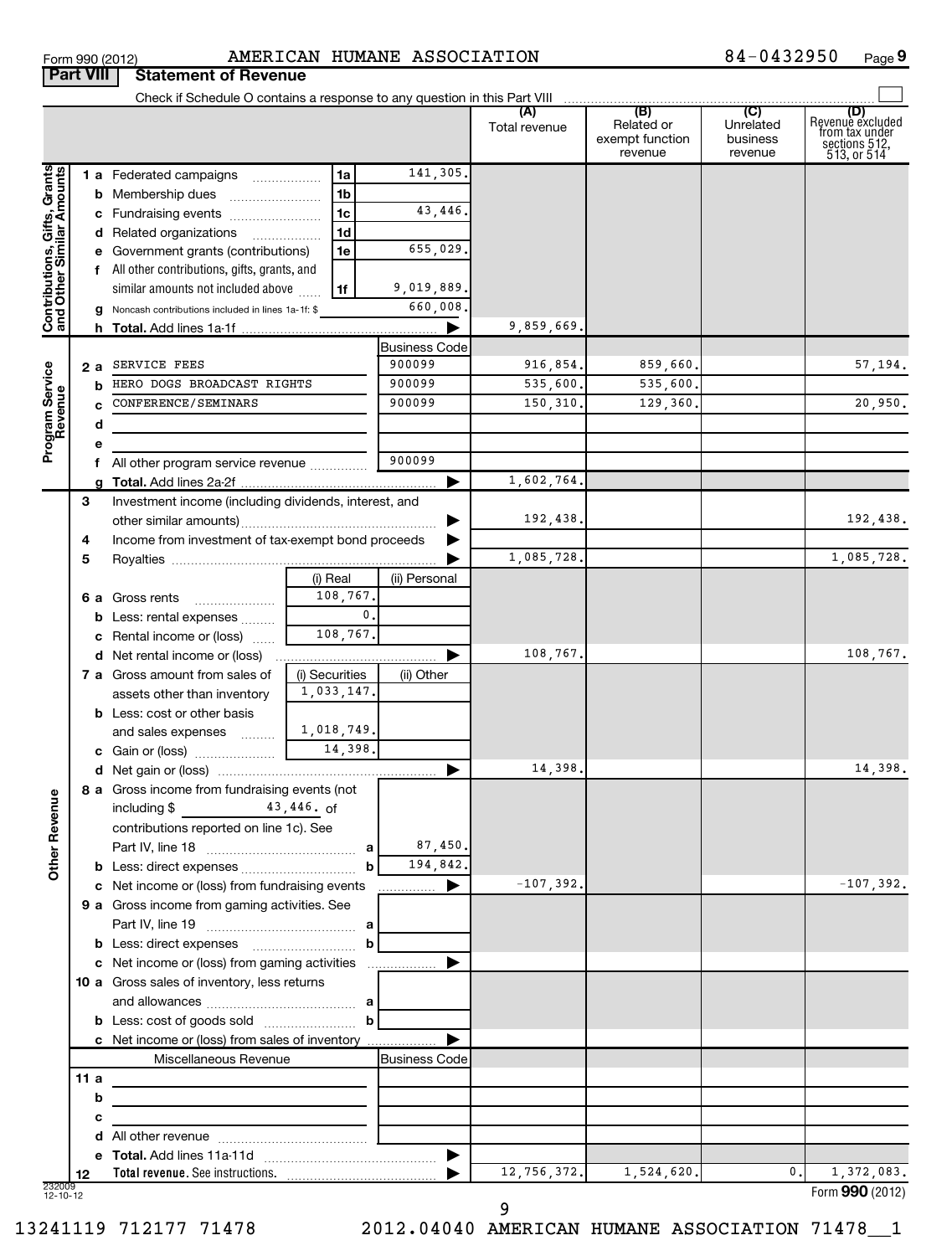**Part IX Statement of Functional Expenses**

## Form 990 (2012) Page AMERICAN HUMANE ASSOCIATION 84-0432950

*Section 501(c)(3) and 501(c)(4) organizations must complete all columns. All other organizations must complete column (A).*

 $\sim$ 

### $\frac{1}{2}$  if following SOP 98-2 (ASC 958-720) 232010 12-10-12 **Total functional expenses.**  Add lines 1 through 24e **Joint costs.** Complete this line only if the organization **(A) (B) (C) (D) 1 2 3 4 5 6 7 8 9 10 11 a** Management ~~~~~~~~~~~~~~~~ **b c** Accounting ~~~~~~~~~~~~~~~~~ **d e f g 12 13 14 15 16 17 18 19 20 21 22 23 24 a b c d e 25 26** Grants and other assistance to governments and organizations in the United States. See Part IV, line 21 Compensation not included above, to disqualified persons (as defined under section 4958(f)(1)) and persons described in section 4958(c)(3)(B)  $\quad \quad \ldots \ldots \ldots$ Pension plan accruals and contributions (include section 401(k) and 403(b) employer contributions) Professional fundraising services. See Part IV, line 17 Other. (If line 11g amount exceeds 10% of line 25, column (A) amount, list line 11g expenses on Sch O.) Other expenses. Itemize expenses not covered above. (List miscellaneous expenses in line 24e. If line 24e amount exceeds 10% of line 25, column (A) amount, list line 24e expenses on Schedule O.) reported in column (B) joint costs from a combined educational campaign and fundraising solicitation. Check if Schedule O contains a response to any question in this Part IX (6) (C) (6) (6) (6) (6) (6) (6) (6) (6) Total expenses | Program service expenses Management and general expenses Fundraising expenses Grants and other assistance to individuals in the United States. See Part IV, line 22 Grants and other assistance to governments, organizations, and individuals outside the United States. See Part IV, lines 15 and 16 ~ Benefits paid to or for members .................... Compensation of current officers, directors, trustees, and key employees ......................... Other salaries and wages ~~~~~~~~~~ Other employee benefits ............................... Payroll taxes ~~~~~~~~~~~~~~~~ Fees for services (non-employees): Legal ~~~~~~~~~~~~~~~~~~~~ Lobbying ~~~~~~~~~~~~~~~~~~ Investment management fees ........................ Advertising and promotion .......................... Office expenses ~~~~~~~~~~~~~~~ Information technology ~~~~~~~~~~~ Royalties ~~~~~~~~~~~~~~~~~~ Occupancy ~~~~~~~~~~~~~~~~~ Travel ………………………………………………… Payments of travel or entertainment expenses for any federal, state, or local public officials Conferences, conventions, and meetings ...... Interest Payments to affiliates ~~~~~~~~~~~~ ~~~~~~~~~~~~~~~~~~ Depreciation, depletion, and amortization ...... Insurance ~~~~~~~~~~~~~~~~~ ~<br>…… All other expenses Check here  $\blacktriangleright$ Form **990** (2012) *Do not include amounts reported on lines 6b, 7b, 8b, 9b, and 10b of Part VIII.*  $\Box$ 699,099. 699,099. 35,000. 35,000. 658,101. 419,603. 146,617. 91,881. 3,641,431. 2,810,802. 267,290. 563,339. 2,603. 1,958. 248. 397. 422,589. 315,535. 37,194. 69,860. 343,443. 258,407. 32,674. 52,362. 11,004. 2,079. 1,826. 7,099. 220,634. 220,634. 77,000. 77,000. 2,081,828. 1,741,277. 83,311. 257,240. 116,093. 94,663. 837. 20,593. <u>529,691. 238,783. 14,191. 276,717.</u><br>116,629. 95,499. 4,017. 17,113. 116,629. 95,499. 4,017. 17,113. 640,259. 529,334. 73,924. 37,001. 916,621. 791,020. 33,481. 92,120. 122,307. 101,564. 10,611. 10,132. 61,683. 46,747. 6,528. 8,408. TRADESHOWS AND EVENTS  $\begin{array}{|c|c|c|c|c|c|c|c|c|} \hline 1,008,864. & \hline & 985,345. & \hline & 6,121. & \hline \end{array}$  17,398. DONATED GOODS 670,008. 638,245. 12,403. 19,360. TAXES, LICENCES AND FEE 149,903. 58,219. 29,755. 61,929.<br>DUES AND SUBSCRIPTIONS 59,761. 35,556. 2,107. 22,098. DUES AND SUBSCRIPTIONS 59,761. 35,556. 2,107. 22,098. 42,571. 34,040. 3,848. 4,683. 12,627,122. 9,932,775. 987,617. 1,706,730.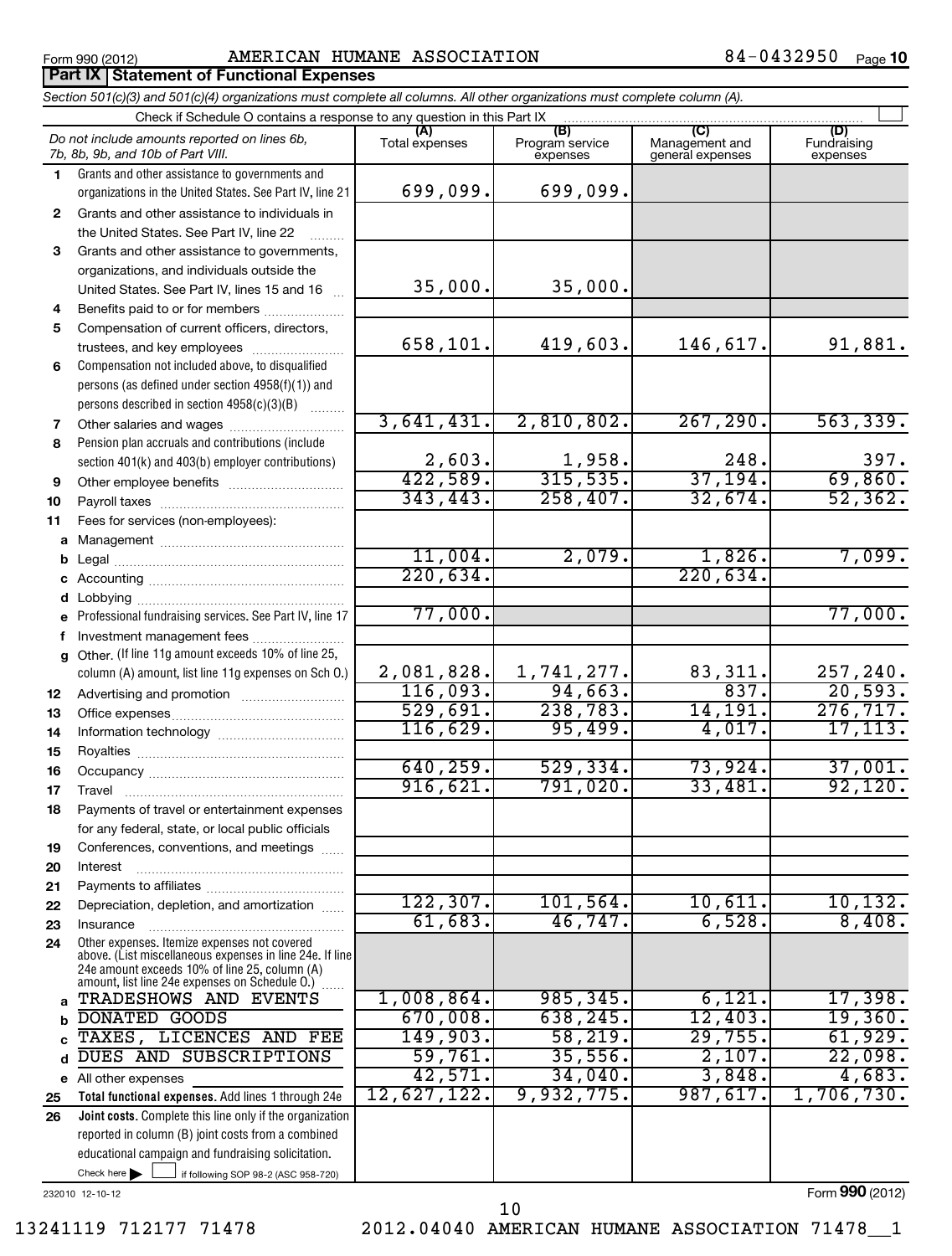**Net Assets or Fund Balances**

Net Assets or Fund Balances

|          |                                                                                                                         | (A)<br>Beginning of year |                         | (B)<br>End of year |
|----------|-------------------------------------------------------------------------------------------------------------------------|--------------------------|-------------------------|--------------------|
| 1        |                                                                                                                         | 265,663.                 | $\blacksquare$          | 1,505,554.         |
| 2        |                                                                                                                         | 2,460,022.               | $\overline{\mathbf{2}}$ | 2, 174, 387.       |
| 3        |                                                                                                                         | 552,439.                 | $\mathbf{3}$            | 2,543,445.         |
| 4        |                                                                                                                         | 2,811,033.               | $\overline{4}$          | 492,958.           |
| 5        | Loans and other receivables from current and former officers, directors,                                                |                          |                         |                    |
|          | trustees, key employees, and highest compensated employees. Complete                                                    |                          |                         |                    |
|          |                                                                                                                         |                          | 5                       |                    |
| 6        | Loans and other receivables from other disqualified persons (as defined under                                           |                          |                         |                    |
|          | section 4958(f)(1)), persons described in section 4958(c)(3)(B), and contributing                                       |                          |                         |                    |
|          | employers and sponsoring organizations of section 501(c)(9) voluntary                                                   |                          |                         |                    |
|          | employees' beneficiary organizations (see instr). Complete Part II of Sch L                                             |                          | 6                       |                    |
| 7        |                                                                                                                         |                          | $\overline{7}$          |                    |
| 8        |                                                                                                                         |                          | 8                       |                    |
| 9        | Prepaid expenses and deferred charges                                                                                   | 566, 516.                | $\mathbf{9}$            | 313,578.           |
|          | 10a Land, buildings, and equipment: cost or other                                                                       |                          |                         |                    |
|          | $\frac{1,326,457.}{1,120,154.}$<br>basis. Complete Part VI of Schedule D  10a                                           |                          |                         |                    |
|          |                                                                                                                         | 213,611.                 | 10 <sub>c</sub>         | 206,303.           |
| 11       |                                                                                                                         | 250, 469.                | 11                      | 263, 302.          |
| 12       |                                                                                                                         |                          | 12                      |                    |
| 13       |                                                                                                                         |                          | 13                      |                    |
| 14       |                                                                                                                         | 5,138,703.               | 14                      | 5,376,734.         |
| 15       |                                                                                                                         | 12, 258, 456.            | 15                      | 12,876,261.        |
| 16       |                                                                                                                         | 2,020,742.               | 16<br>17                | 992,892.           |
| 17       |                                                                                                                         |                          | 18                      |                    |
| 18       |                                                                                                                         | 595,078.                 | 19                      | 340,094.           |
| 19       |                                                                                                                         |                          | 20                      |                    |
| 20<br>21 | Escrow or custodial account liability. Complete Part IV of Schedule D                                                   |                          | 21                      |                    |
| 22       | Loans and other payables to current and former officers, directors, trustees,                                           |                          |                         |                    |
|          | key employees, highest compensated employees, and disqualified persons.                                                 |                          |                         |                    |
|          |                                                                                                                         |                          | 22                      |                    |
| 23       | Secured mortgages and notes payable to unrelated third parties                                                          | 120,017.                 | 23                      | 725,000.           |
| 24       | Unsecured notes and loans payable to unrelated third parties                                                            |                          | 24                      |                    |
| 25       | Other liabilities (including federal income tax, payables to related third                                              |                          |                         |                    |
|          | parties, and other liabilities not included on lines 17-24). Complete Part X of                                         |                          |                         |                    |
|          | Schedule D                                                                                                              | 310, 432.                | 25                      | 1,231,641.         |
| 26       |                                                                                                                         | 3,046,269.               | 26                      | 3,289,627.         |
|          | Organizations that follow SFAS 117 (ASC 958), check here $\blacktriangleright \begin{array}{c} \perp X \end{array}$ and |                          |                         |                    |
|          | complete lines 27 through 29, and lines 33 and 34.                                                                      |                          |                         |                    |
| 27       |                                                                                                                         | 798,355.                 | 27                      | 551,740.           |
| 28       |                                                                                                                         | 2,601,264.               | 28                      | 2,992,289.         |
| 29       | Permanently restricted net assets                                                                                       | 5,812,568.               | 29                      | 6,042,605.         |
|          | Organizations that do not follow SFAS 117 (ASC 958), check here $\blacktriangleright\bot$                               |                          |                         |                    |
|          | and complete lines 30 through 34.                                                                                       |                          |                         |                    |
| 30       |                                                                                                                         |                          | 30                      |                    |
| 31       | Paid-in or capital surplus, or land, building, or equipment fund                                                        |                          | 31                      |                    |
| 32       | Retained earnings, endowment, accumulated income, or other funds                                                        |                          | 32                      |                    |
| 33       |                                                                                                                         | 9,212,187.               | 33                      | 9,586,634.         |
| 34       |                                                                                                                         | 12, 258, 456.            | 34                      | 12,876,261.        |

Form 990 (2012) Page AMERICAN HUMANE ASSOCIATION 84-0432950

84-0432950 <sub>Page</sub> 11

Form (2012) **990**

**Part X Balance Sheet** 

**Assets**

**Liabilities**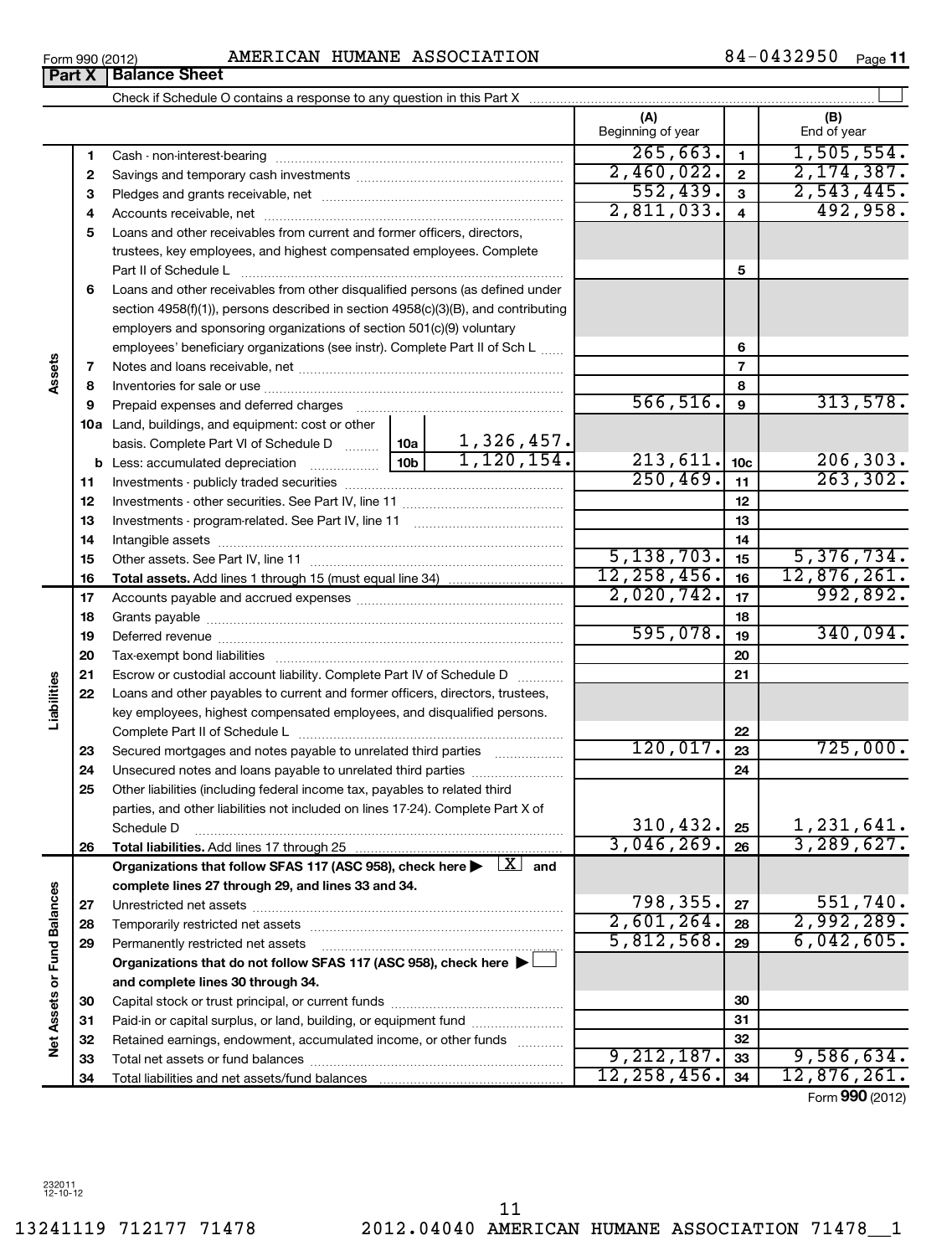232012 12-10-12

|    | Part XI   Reconciliation of Net Assets                                                                                          |                |                |                      |                      |
|----|---------------------------------------------------------------------------------------------------------------------------------|----------------|----------------|----------------------|----------------------|
|    |                                                                                                                                 |                |                |                      | $\boxed{\textbf{X}}$ |
|    |                                                                                                                                 |                |                |                      |                      |
| 1  |                                                                                                                                 | $\mathbf{1}$   | 12,756,372.    |                      |                      |
| 2  |                                                                                                                                 | $\overline{2}$ | 12,627,122.    |                      |                      |
| З  | Revenue less expenses. Subtract line 2 from line 1                                                                              | $\mathbf{3}$   |                | 129, 250.            |                      |
| 4  |                                                                                                                                 | $\overline{4}$ | 9,212,187.     |                      |                      |
| 5  |                                                                                                                                 | 5              |                | $\overline{4,811}$ . |                      |
| 6  | Donated services and use of facilities                                                                                          | 6              |                |                      |                      |
| 7  | Investment expenses                                                                                                             | $\overline{7}$ |                |                      |                      |
| 8  | Prior period adjustments                                                                                                        | 8              |                |                      |                      |
| 9  |                                                                                                                                 | $\mathbf{9}$   |                | 240, 386.            |                      |
| 10 | Net assets or fund balances at end of year. Combine lines 3 through 9 (must equal Part X, line 33,                              |                |                |                      |                      |
|    | column (B))                                                                                                                     | 10             | 9,586,634.     |                      |                      |
|    | Part XII Financial Statements and Reporting                                                                                     |                |                |                      |                      |
|    |                                                                                                                                 |                |                |                      |                      |
|    |                                                                                                                                 |                |                | Yes                  | <b>No</b>            |
| 1  | $\lfloor x \rfloor$ Accrual<br>Accounting method used to prepare the Form 990: $\Box$ Cash<br>Other                             |                |                |                      |                      |
|    | If the organization changed its method of accounting from a prior year or checked "Other," explain in Schedule O.               |                |                |                      |                      |
|    | 2a Were the organization's financial statements compiled or reviewed by an independent accountant?                              |                | 2a             |                      | x                    |
|    | If "Yes," check a box below to indicate whether the financial statements for the year were compiled or reviewed on a            |                |                |                      |                      |
|    | separate basis, consolidated basis, or both:                                                                                    |                |                |                      |                      |
|    | Consolidated basis<br>Separate basis<br>Both consolidated and separate basis                                                    |                |                |                      |                      |
| b  |                                                                                                                                 |                | 2 <sub>b</sub> | х                    |                      |
|    | If "Yes," check a box below to indicate whether the financial statements for the year were audited on a separate basis,         |                |                |                      |                      |
|    | consolidated basis, or both:                                                                                                    |                |                |                      |                      |
|    | $ \mathbf{X} $ Separate basis<br>Consolidated basis<br>Both consolidated and separate basis                                     |                |                |                      |                      |
|    | c If "Yes" to line 2a or 2b, does the organization have a committee that assumes responsibility for oversight of the audit,     |                |                |                      |                      |
|    | review, or compilation of its financial statements and selection of an independent accountant?                                  |                | 2c             | X                    |                      |
|    | If the organization changed either its oversight process or selection process during the tax year, explain in Schedule O.       |                |                |                      |                      |
|    | 3a As a result of a federal award, was the organization required to undergo an audit or audits as set forth in the Single Audit |                |                |                      |                      |
|    | Act and OMB Circular A-133?                                                                                                     |                | За             | х                    |                      |
|    | b If "Yes," did the organization undergo the required audit or audits? If the organization did not undergo the required audit   |                |                |                      |                      |
|    |                                                                                                                                 |                | 3b             | х                    |                      |

Form 990 (2012) AMERICAN HUMANE ASSOCIATION 8 4-U 4 3 Z 9 5 U Page

AMERICAN HUMANE ASSOCIATION

Form **990** (2012)

84-0432950 Page 12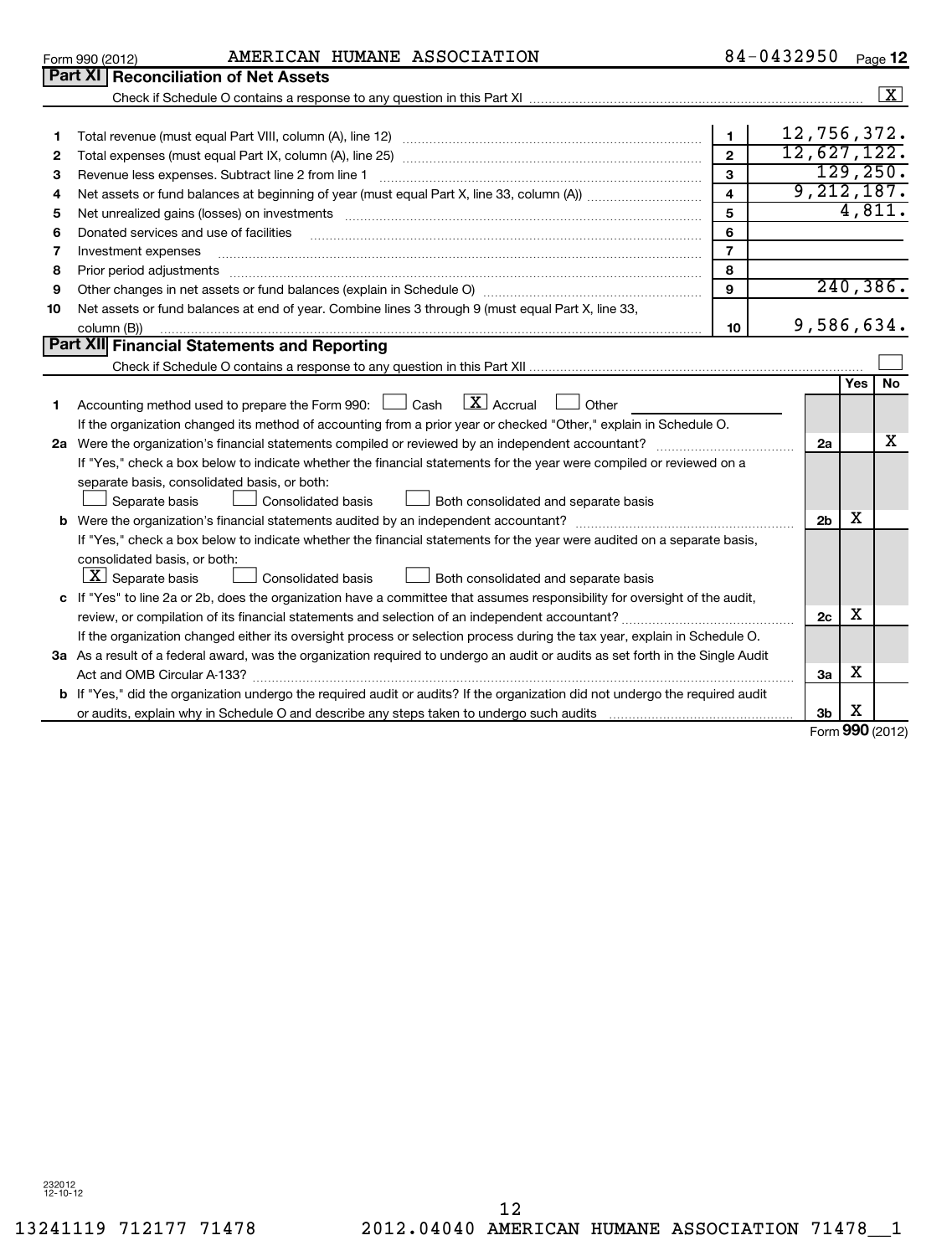| Internal Revenue Service       | <b>SCHEDULE A</b><br>(Form 990 or 990-EZ)<br>Department of the Treasury |                                               | <b>Public Charity Status and Public Support</b><br>Complete if the organization is a section 501(c)(3) organization or a section<br>4947(a)(1) nonexempt charitable trust.<br>Attach to Form 990 or Form 990-EZ. See separate instructions. |                            |                                                   |     |                      |                      |                               | OMB No. 1545-0047<br><b>Open to Public</b><br><b>Inspection</b> |     |    |
|--------------------------------|-------------------------------------------------------------------------|-----------------------------------------------|---------------------------------------------------------------------------------------------------------------------------------------------------------------------------------------------------------------------------------------------|----------------------------|---------------------------------------------------|-----|----------------------|----------------------|-------------------------------|-----------------------------------------------------------------|-----|----|
|                                | Name of the organization                                                |                                               |                                                                                                                                                                                                                                             |                            |                                                   |     |                      |                      |                               | <b>Employer identification number</b>                           |     |    |
|                                |                                                                         |                                               | AMERICAN HUMANE ASSOCIATION                                                                                                                                                                                                                 |                            |                                                   |     |                      |                      |                               | 84-0432950                                                      |     |    |
| Part I                         |                                                                         |                                               | Reason for Public Charity Status (All organizations must complete this part.) See instructions.                                                                                                                                             |                            |                                                   |     |                      |                      |                               |                                                                 |     |    |
|                                |                                                                         |                                               | The organization is not a private foundation because it is: (For lines 1 through 11, check only one box.)                                                                                                                                   |                            |                                                   |     |                      |                      |                               |                                                                 |     |    |
| 1                              |                                                                         |                                               | A church, convention of churches, or association of churches described in section 170(b)(1)(A)(i).                                                                                                                                          |                            |                                                   |     |                      |                      |                               |                                                                 |     |    |
| 2                              |                                                                         |                                               | A school described in section 170(b)(1)(A)(ii). (Attach Schedule E.)                                                                                                                                                                        |                            |                                                   |     |                      |                      |                               |                                                                 |     |    |
| з                              |                                                                         |                                               | A hospital or a cooperative hospital service organization described in section 170(b)(1)(A)(iii).                                                                                                                                           |                            |                                                   |     |                      |                      |                               |                                                                 |     |    |
| 4                              |                                                                         |                                               | A medical research organization operated in conjunction with a hospital described in section 170(b)(1)(A)(iii). Enter the hospital's name,                                                                                                  |                            |                                                   |     |                      |                      |                               |                                                                 |     |    |
|                                | city, and state:                                                        |                                               |                                                                                                                                                                                                                                             |                            |                                                   |     |                      |                      |                               |                                                                 |     |    |
| 5                              |                                                                         |                                               | An organization operated for the benefit of a college or university owned or operated by a governmental unit described in                                                                                                                   |                            |                                                   |     |                      |                      |                               |                                                                 |     |    |
|                                |                                                                         | section 170(b)(1)(A)(iv). (Complete Part II.) |                                                                                                                                                                                                                                             |                            |                                                   |     |                      |                      |                               |                                                                 |     |    |
| 6                              |                                                                         |                                               | A federal, state, or local government or governmental unit described in section 170(b)(1)(A)(v).                                                                                                                                            |                            |                                                   |     |                      |                      |                               |                                                                 |     |    |
| $\mathbf{X}$<br>$\overline{7}$ |                                                                         |                                               | An organization that normally receives a substantial part of its support from a governmental unit or from the general public described in                                                                                                   |                            |                                                   |     |                      |                      |                               |                                                                 |     |    |
|                                |                                                                         | section 170(b)(1)(A)(vi). (Complete Part II.) |                                                                                                                                                                                                                                             |                            |                                                   |     |                      |                      |                               |                                                                 |     |    |
| 8                              |                                                                         |                                               | A community trust described in section 170(b)(1)(A)(vi). (Complete Part II.)                                                                                                                                                                |                            |                                                   |     |                      |                      |                               |                                                                 |     |    |
| 9                              |                                                                         |                                               | An organization that normally receives: (1) more than 33 1/3% of its support from contributions, membership fees, and gross receipts from                                                                                                   |                            |                                                   |     |                      |                      |                               |                                                                 |     |    |
|                                |                                                                         |                                               | activities related to its exempt functions - subject to certain exceptions, and (2) no more than 33 1/3% of its support from gross investment                                                                                               |                            |                                                   |     |                      |                      |                               |                                                                 |     |    |
|                                |                                                                         |                                               | income and unrelated business taxable income (less section 511 tax) from businesses acquired by the organization after June 30, 1975.                                                                                                       |                            |                                                   |     |                      |                      |                               |                                                                 |     |    |
|                                |                                                                         | See section 509(a)(2). (Complete Part III.)   |                                                                                                                                                                                                                                             |                            |                                                   |     |                      |                      |                               |                                                                 |     |    |
| 10                             |                                                                         |                                               | An organization organized and operated exclusively to test for public safety. See section 509(a)(4).                                                                                                                                        |                            |                                                   |     |                      |                      |                               |                                                                 |     |    |
| 11                             |                                                                         |                                               | An organization organized and operated exclusively for the benefit of, to perform the functions of, or to carry out the purposes of one or                                                                                                  |                            |                                                   |     |                      |                      |                               |                                                                 |     |    |
|                                |                                                                         |                                               | more publicly supported organizations described in section 509(a)(1) or section 509(a)(2). See section 509(a)(3). Check the box that                                                                                                        |                            |                                                   |     |                      |                      |                               |                                                                 |     |    |
|                                |                                                                         |                                               | describes the type of supporting organization and complete lines 11e through 11h.                                                                                                                                                           |                            |                                                   |     |                      |                      |                               |                                                                 |     |    |
|                                | $\Box$ Type I<br>a L                                                    | bl                                            | Type II<br>c l                                                                                                                                                                                                                              |                            | Fype III - Functionally integrated                |     |                      | d l                  |                               | Type III - Non-functionally integrated                          |     |    |
| e۱                             |                                                                         |                                               | By checking this box, I certify that the organization is not controlled directly or indirectly by one or more disqualified persons other than                                                                                               |                            |                                                   |     |                      |                      |                               |                                                                 |     |    |
|                                |                                                                         |                                               | foundation managers and other than one or more publicly supported organizations described in section 509(a)(1) or section 509(a)(2).                                                                                                        |                            |                                                   |     |                      |                      |                               |                                                                 |     |    |
| f                              |                                                                         |                                               | If the organization received a written determination from the IRS that it is a Type I, Type II, or Type III                                                                                                                                 |                            |                                                   |     |                      |                      |                               |                                                                 |     |    |
|                                |                                                                         | supporting organization, check this box       |                                                                                                                                                                                                                                             |                            |                                                   |     |                      |                      |                               |                                                                 |     |    |
| g                              |                                                                         |                                               | Since August 17, 2006, has the organization accepted any gift or contribution from any of the following persons?                                                                                                                            |                            |                                                   |     |                      |                      |                               |                                                                 |     |    |
|                                | (i)                                                                     |                                               | A person who directly or indirectly controls, either alone or together with persons described in (ii) and (iii) below,                                                                                                                      |                            |                                                   |     |                      |                      |                               |                                                                 | Yes | No |
|                                |                                                                         |                                               | the governing body of the supported organization?                                                                                                                                                                                           |                            |                                                   |     |                      |                      |                               | 11g(i)                                                          |     |    |
|                                | (ii)                                                                    |                                               |                                                                                                                                                                                                                                             |                            |                                                   |     |                      |                      |                               | 11g(ii)                                                         |     |    |
|                                |                                                                         |                                               | (iii) A 35% controlled entity of a person described in (i) or (ii) above?                                                                                                                                                                   |                            |                                                   |     |                      |                      |                               | 11g(iii)                                                        |     |    |
| h                              |                                                                         |                                               | Provide the following information about the supported organization(s).                                                                                                                                                                      |                            |                                                   |     |                      |                      |                               |                                                                 |     |    |
|                                |                                                                         |                                               |                                                                                                                                                                                                                                             |                            |                                                   |     |                      |                      |                               |                                                                 |     |    |
|                                | (i) Name of supported                                                   | (ii) EIN                                      | (iii) Type of organization                                                                                                                                                                                                                  | In col. (i) listed in your | (iv) is the organization $(v)$ Did you notify the |     | organization in col. | organizátion in col. | (vi) is the                   | (vii) Amount of monetary                                        |     |    |
|                                | organization                                                            |                                               | (described on lines 1-9<br>above or IRC section                                                                                                                                                                                             |                            | governing document?                               |     | (i) of your support? |                      | (i) organized in the<br>U.S.? | support                                                         |     |    |
|                                |                                                                         |                                               | (see instructions))                                                                                                                                                                                                                         | Yes                        |                                                   | Yes |                      | Yes                  |                               |                                                                 |     |    |
|                                |                                                                         |                                               |                                                                                                                                                                                                                                             |                            | No                                                |     | No                   |                      | No                            |                                                                 |     |    |
|                                |                                                                         |                                               |                                                                                                                                                                                                                                             |                            |                                                   |     |                      |                      |                               |                                                                 |     |    |

LHA **For Paperwork Reduction Act Notice, see the Instructions for Form 990 or 990-EZ.**

**Schedule A (Form 990 or 990-EZ) 2012**

232021 12-04-12

**Total**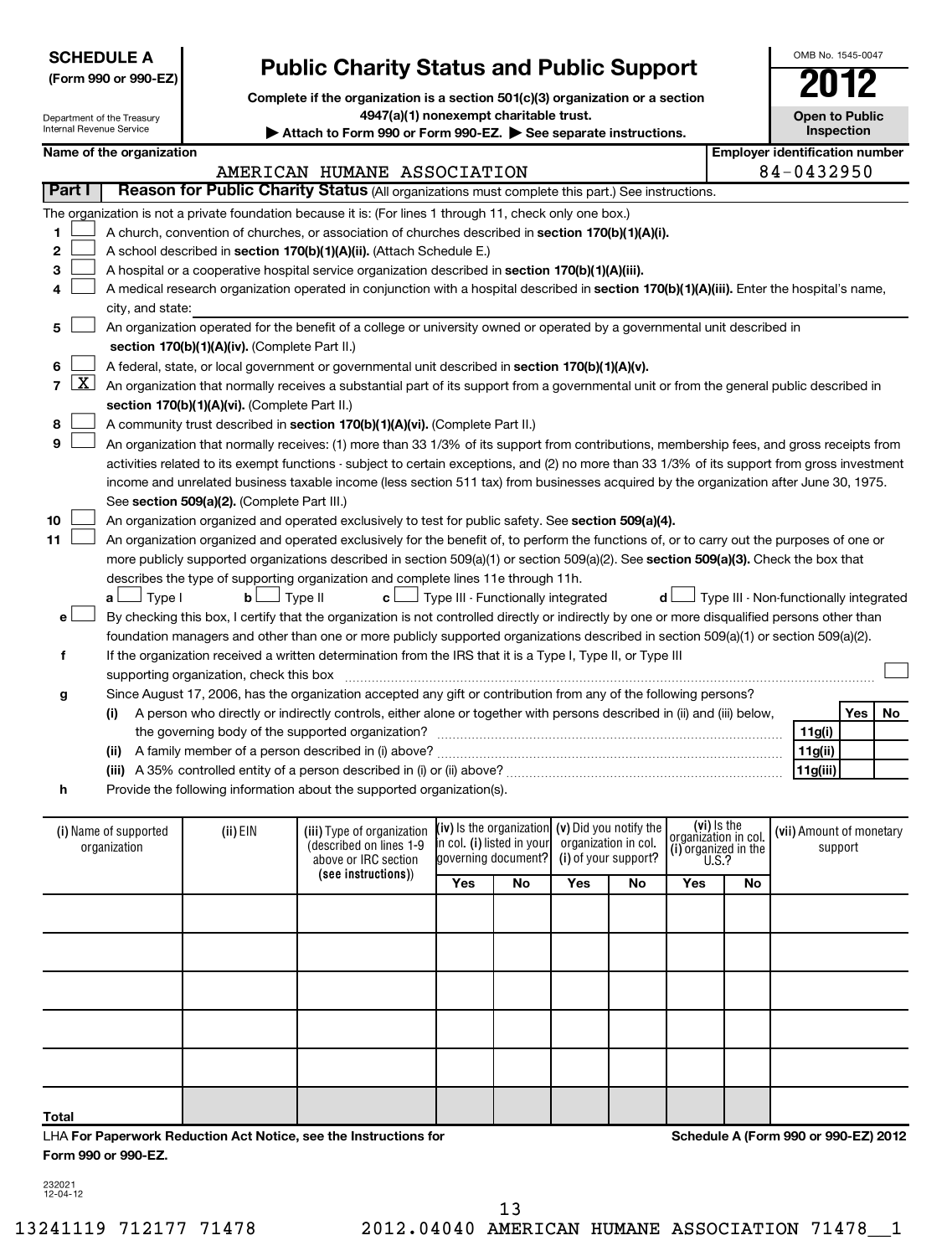## Schedule A (Form 990 or 990-EZ) 2012 Page AMERICAN HUMANE ASSOCIATION 84-0432950

84-0432950 Page 2

(Complete only if you checked the box on line 5, 7, or 8 of Part I or if the organization failed to qualify under Part III. If the organization fails to qualify under the tests listed below, please complete Part III.) **Part II** Support Schedule for Organizations Described in Sections 170(b)(1)(A)(iv) and 170(b)(1)(A)(vi)

|    | <b>Section A. Public Support</b>                                                                                                                                                                                               |          |          |                   |                            |          |                                      |
|----|--------------------------------------------------------------------------------------------------------------------------------------------------------------------------------------------------------------------------------|----------|----------|-------------------|----------------------------|----------|--------------------------------------|
|    | Calendar year (or fiscal year beginning in)                                                                                                                                                                                    | (a) 2008 | (b) 2009 | $(c)$ 2010        | $(d)$ 2011                 | (e) 2012 | (f) Total                            |
|    | 1 Gifts, grants, contributions, and<br>membership fees received. (Do not                                                                                                                                                       |          |          |                   |                            |          |                                      |
|    | include any "unusual grants.")                                                                                                                                                                                                 | 9473920. |          |                   | 9982169.10701254.13888302. |          | 9859669.53905314.                    |
|    | 2 Tax revenues levied for the organ-                                                                                                                                                                                           |          |          |                   |                            |          |                                      |
|    | ization's benefit and either paid to                                                                                                                                                                                           |          |          |                   |                            |          |                                      |
|    | or expended on its behalf                                                                                                                                                                                                      |          |          |                   |                            |          |                                      |
|    | 3 The value of services or facilities                                                                                                                                                                                          |          |          |                   |                            |          |                                      |
|    | furnished by a governmental unit to                                                                                                                                                                                            |          |          |                   |                            |          |                                      |
|    | the organization without charge                                                                                                                                                                                                | 9473920. |          |                   | 9982169.10701254.13888302. |          | 9859669.53905314.                    |
|    | 4 Total. Add lines 1 through 3                                                                                                                                                                                                 |          |          |                   |                            |          |                                      |
| 5. | The portion of total contributions                                                                                                                                                                                             |          |          |                   |                            |          |                                      |
|    | by each person (other than a<br>governmental unit or publicly                                                                                                                                                                  |          |          |                   |                            |          |                                      |
|    | supported organization) included                                                                                                                                                                                               |          |          |                   |                            |          |                                      |
|    | on line 1 that exceeds 2% of the                                                                                                                                                                                               |          |          |                   |                            |          |                                      |
|    | amount shown on line 11,                                                                                                                                                                                                       |          |          |                   |                            |          |                                      |
|    | column (f)                                                                                                                                                                                                                     |          |          |                   |                            |          | 10648780.                            |
|    | 6 Public support. Subtract line 5 from line 4.                                                                                                                                                                                 |          |          |                   |                            |          | 43256534.                            |
|    | <b>Section B. Total Support</b>                                                                                                                                                                                                |          |          |                   |                            |          |                                      |
|    | Calendar year (or fiscal year beginning in)                                                                                                                                                                                    | (a) 2008 | (b) 2009 | $(c)$ 2010        | $(d)$ 2011                 | (e) 2012 | (f) Total                            |
|    | 7 Amounts from line 4                                                                                                                                                                                                          | 9473920. |          | 9982169.10701254. | .13888302.                 |          | 9859669.53905314.                    |
|    | 8 Gross income from interest,                                                                                                                                                                                                  |          |          |                   |                            |          |                                      |
|    | dividends, payments received on                                                                                                                                                                                                |          |          |                   |                            |          |                                      |
|    | securities loans, rents, royalties                                                                                                                                                                                             |          |          |                   |                            |          |                                      |
|    | and income from similar sources                                                                                                                                                                                                | 1734467. | 1151774. | 648,435.          | 853,469.                   | 1386933. | 5775078.                             |
| 9. | Net income from unrelated business                                                                                                                                                                                             |          |          |                   |                            |          |                                      |
|    | activities, whether or not the                                                                                                                                                                                                 |          |          |                   |                            |          |                                      |
|    | business is regularly carried on                                                                                                                                                                                               | 1,060.   | 350.     |                   |                            |          | 1,410.                               |
|    | <b>10</b> Other income. Do not include gain                                                                                                                                                                                    |          |          |                   |                            |          |                                      |
|    | or loss from the sale of capital                                                                                                                                                                                               | 23,151.  | 3,525.   |                   |                            |          | 26,676.                              |
|    | assets (Explain in Part IV.)<br>11 Total support. Add lines 7 through 10                                                                                                                                                       |          |          |                   |                            |          | 59708478.                            |
|    | Gross receipts from related activities, etc. (see instructions)                                                                                                                                                                |          |          |                   |                            | 12       | 12,656,213.                          |
| 12 | 13 First five years. If the Form 990 is for the organization's first, second, third, fourth, or fifth tax year as a section 501(c)(3)                                                                                          |          |          |                   |                            |          |                                      |
|    | organization, check this box and stop here                                                                                                                                                                                     |          |          |                   |                            |          |                                      |
|    | Section C. Computation of Public Support Percentage                                                                                                                                                                            |          |          |                   |                            |          |                                      |
|    |                                                                                                                                                                                                                                |          |          |                   |                            | 14       | 72.45<br>%                           |
|    |                                                                                                                                                                                                                                |          |          |                   |                            | 15       | 74.39<br>%                           |
|    | 16a 33 1/3% support test - 2012. If the organization did not check the box on line 13, and line 14 is 33 1/3% or more, check this box and                                                                                      |          |          |                   |                            |          |                                      |
|    | stop here. The organization qualifies as a publicly supported organization manufaction manufacture or manufacture manufacture manufacture manufacture manufacture manufacture manufacture manufacture manufacture manufacture  |          |          |                   |                            |          | $\blacktriangleright$ $\mathbf{X}$   |
|    | b 33 1/3% support test - 2011. If the organization did not check a box on line 13 or 16a, and line 15 is 33 1/3% or more, check this box                                                                                       |          |          |                   |                            |          |                                      |
|    | and stop here. The organization qualifies as a publicly supported organization manufaction manufacture. The organization content of the organization manufacture of the organization manufacture of the organization manufactu |          |          |                   |                            |          |                                      |
|    | 17a 10% -facts-and-circumstances test - 2012. If the organization did not check a box on line 13, 16a, or 16b, and line 14 is 10% or more,                                                                                     |          |          |                   |                            |          |                                      |
|    | and if the organization meets the "facts-and-circumstances" test, check this box and stop here. Explain in Part IV how the organization                                                                                        |          |          |                   |                            |          |                                      |
|    | meets the "facts-and-circumstances" test. The organization qualifies as a publicly supported organization <i>manumumum</i>                                                                                                     |          |          |                   |                            |          |                                      |
|    | b 10% -facts-and-circumstances test - 2011. If the organization did not check a box on line 13, 16a, 16b, or 17a, and line 15 is 10% or                                                                                        |          |          |                   |                            |          |                                      |
|    | more, and if the organization meets the "facts-and-circumstances" test, check this box and stop here. Explain in Part IV how the                                                                                               |          |          |                   |                            |          |                                      |
|    | organization meets the "facts-and-circumstances" test. The organization qualifies as a publicly supported organization                                                                                                         |          |          |                   |                            |          |                                      |
|    | 18 Private foundation. If the organization did not check a box on line 13, 16a, 16b, 17a, or 17b, check this box and see instructions                                                                                          |          |          |                   |                            |          |                                      |
|    |                                                                                                                                                                                                                                |          |          |                   |                            |          | Schedule A (Form 990 or 990-EZ) 2012 |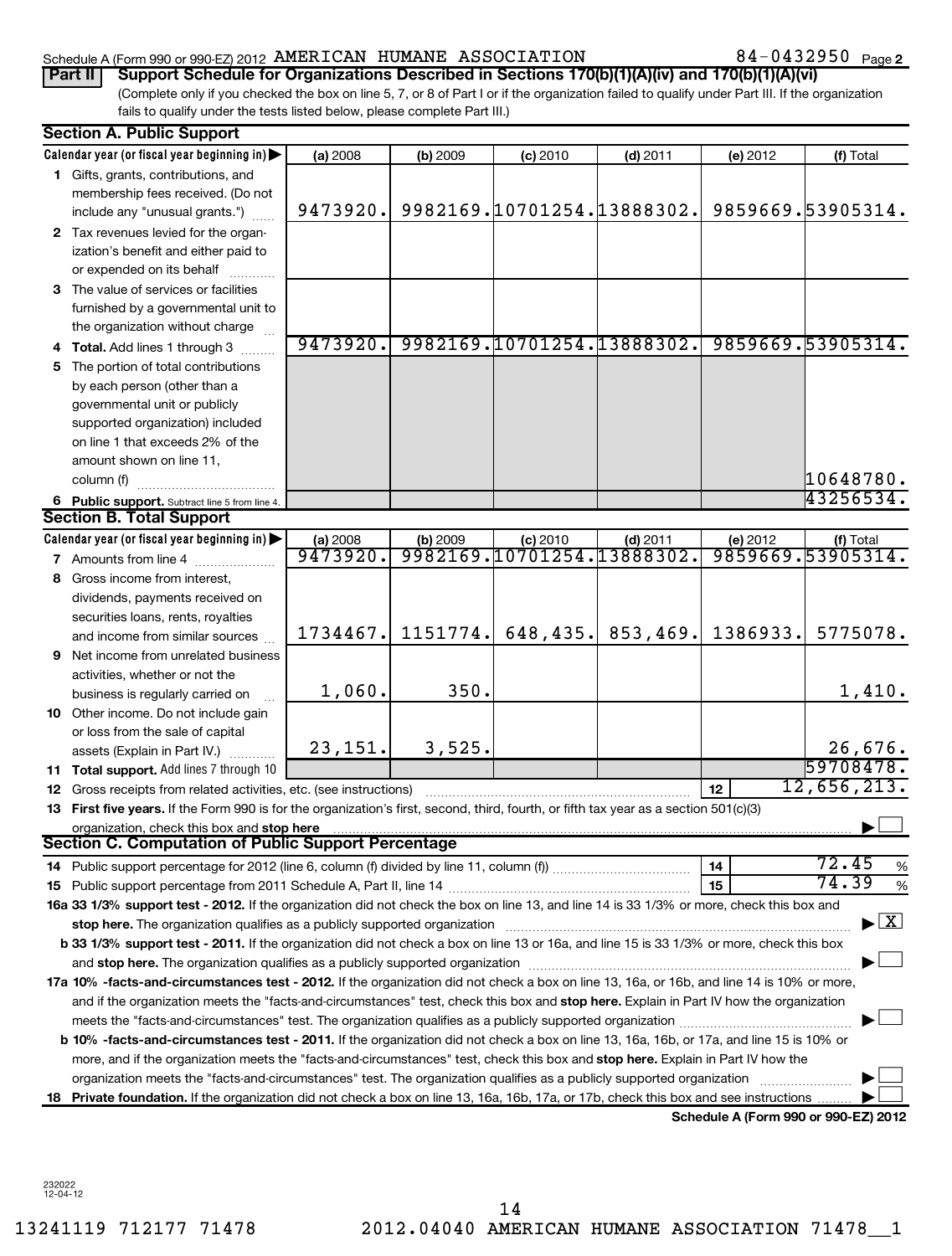## **Part III Support Schedule for Organizations Described in Section 509(a)(2)**

(Complete only if you checked the box on line 9 of Part I or if the organization failed to qualify under Part II. If the organization fails to qualify under the tests listed below, please complete Part II.)

| <b>Section A. Public Support</b>                                                                                                                                                                                               |          |          |            |            |          |                                      |
|--------------------------------------------------------------------------------------------------------------------------------------------------------------------------------------------------------------------------------|----------|----------|------------|------------|----------|--------------------------------------|
| Calendar year (or fiscal year beginning in)                                                                                                                                                                                    | (a) 2008 | (b) 2009 | $(c)$ 2010 | $(d)$ 2011 | (e) 2012 | (f) Total                            |
| 1 Gifts, grants, contributions, and                                                                                                                                                                                            |          |          |            |            |          |                                      |
| membership fees received. (Do not                                                                                                                                                                                              |          |          |            |            |          |                                      |
| include any "unusual grants.")                                                                                                                                                                                                 |          |          |            |            |          |                                      |
| <b>2</b> Gross receipts from admissions,<br>merchandise sold or services per-<br>formed, or facilities furnished in<br>any activity that is related to the<br>organization's tax-exempt purpose                                |          |          |            |            |          |                                      |
| 3 Gross receipts from activities that<br>are not an unrelated trade or bus-                                                                                                                                                    |          |          |            |            |          |                                      |
| iness under section 513                                                                                                                                                                                                        |          |          |            |            |          |                                      |
| Tax revenues levied for the organ-<br>4<br>ization's benefit and either paid to<br>or expended on its behalf                                                                                                                   |          |          |            |            |          |                                      |
| 5 The value of services or facilities                                                                                                                                                                                          |          |          |            |            |          |                                      |
| furnished by a governmental unit to<br>the organization without charge                                                                                                                                                         |          |          |            |            |          |                                      |
| <b>6 Total.</b> Add lines 1 through 5                                                                                                                                                                                          |          |          |            |            |          |                                      |
| 7a Amounts included on lines 1, 2, and<br>3 received from disqualified persons                                                                                                                                                 |          |          |            |            |          |                                      |
| <b>b</b> Amounts included on lines 2 and 3 received<br>from other than disqualified persons that<br>exceed the greater of \$5,000 or 1% of the<br>amount on line 13 for the year                                               |          |          |            |            |          |                                      |
| c Add lines 7a and 7b                                                                                                                                                                                                          |          |          |            |            |          |                                      |
| 8 Public support (Subtract line 7c from line 6.)                                                                                                                                                                               |          |          |            |            |          |                                      |
| <b>Section B. Total Support</b>                                                                                                                                                                                                |          |          |            |            |          |                                      |
| Calendar year (or fiscal year beginning in)                                                                                                                                                                                    | (a) 2008 | (b) 2009 | (c) 2010   | $(d)$ 2011 | (e) 2012 | (f) Total                            |
| 9 Amounts from line 6<br><b>10a</b> Gross income from interest,<br>dividends, payments received on<br>securities loans, rents, royalties                                                                                       |          |          |            |            |          |                                      |
| and income from similar sources                                                                                                                                                                                                |          |          |            |            |          |                                      |
| <b>b</b> Unrelated business taxable income<br>(less section 511 taxes) from businesses<br>acquired after June 30, 1975<br>$\overline{\phantom{a}}$                                                                             |          |          |            |            |          |                                      |
| c Add lines 10a and 10b                                                                                                                                                                                                        |          |          |            |            |          |                                      |
| <b>11</b> Net income from unrelated business<br>activities not included in line 10b,<br>whether or not the business is<br>regularly carried on                                                                                 |          |          |            |            |          |                                      |
| 12 Other income. Do not include gain<br>or loss from the sale of capital<br>assets (Explain in Part IV.)                                                                                                                       |          |          |            |            |          |                                      |
| <b>13</b> Total support. (Add lines 9, 10c, 11, and 12.)                                                                                                                                                                       |          |          |            |            |          |                                      |
| 14 First five years. If the Form 990 is for the organization's first, second, third, fourth, or fifth tax year as a section 501(c)(3) organization,                                                                            |          |          |            |            |          |                                      |
| check this box and stop here manufactured and content to the state of the state of the state of the state of the state of the state of the state of the state of the state of the state of the state of the state of the state |          |          |            |            |          |                                      |
| Section C. Computation of Public Support Percentage                                                                                                                                                                            |          |          |            |            |          |                                      |
|                                                                                                                                                                                                                                |          |          |            |            | 15       | %                                    |
| Section D. Computation of Investment Income Percentage                                                                                                                                                                         |          |          |            |            | 16       | %                                    |
|                                                                                                                                                                                                                                |          |          |            |            | 17       |                                      |
| 18 Investment income percentage from 2011 Schedule A, Part III, line 17                                                                                                                                                        |          |          |            |            | 18       | %<br>%                               |
| 19a 33 1/3% support tests - 2012. If the organization did not check the box on line 14, and line 15 is more than 33 1/3%, and line 17 is not                                                                                   |          |          |            |            |          |                                      |
| more than 33 1/3%, check this box and stop here. The organization qualifies as a publicly supported organization                                                                                                               |          |          |            |            |          |                                      |
| b 33 1/3% support tests - 2011. If the organization did not check a box on line 14 or line 19a, and line 16 is more than 33 1/3%, and                                                                                          |          |          |            |            |          |                                      |
| line 18 is not more than 33 1/3%, check this box and stop here. The organization qualifies as a publicly supported organization                                                                                                |          |          |            |            |          |                                      |
| 20                                                                                                                                                                                                                             |          |          |            |            |          |                                      |
| 232023 12-04-12                                                                                                                                                                                                                |          |          |            |            |          | Schedule A (Form 990 or 990-EZ) 2012 |
|                                                                                                                                                                                                                                |          |          | 15         |            |          |                                      |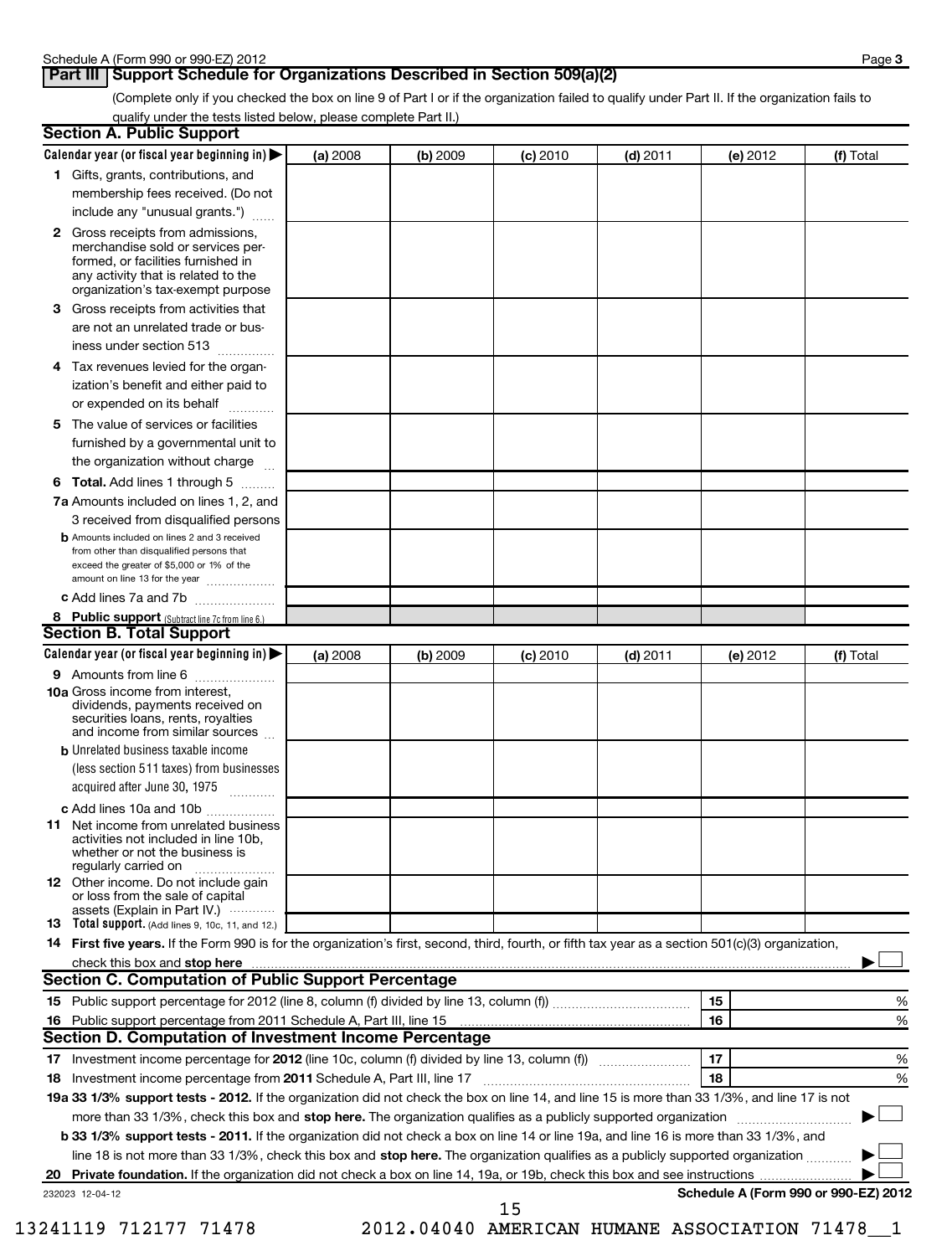## **Schedule B Schedule of Contributors**

**or 990-PF) | Attach to Form 990, Form 990-EZ, or Form 990-PF.**

AMERICAN HUMANE ASSOCIATION **84-0432950** 

OMB No. 1545-0047

# **2012**

**Name of the organization Employer identification number**

| <b>Internal Revenue Service</b> |  |  |
|---------------------------------|--|--|
| - -                             |  |  |

Department of the Treasury

**(Form 990, 990-EZ,**

**Organization type** (check one):

| Filers of:         | Section:                                                                  |
|--------------------|---------------------------------------------------------------------------|
| Form 990 or 990-FZ | $\lfloor \underline{X} \rfloor$ 501(c)( 3) (enter number) organization    |
|                    | 4947(a)(1) nonexempt charitable trust not treated as a private foundation |
|                    | 527 political organization                                                |
| Form 990-PF        | 501(c)(3) exempt private foundation                                       |
|                    | 4947(a)(1) nonexempt charitable trust treated as a private foundation     |
|                    | 501(c)(3) taxable private foundation                                      |

Check if your organization is covered by the General Rule or a Special Rule. **Note.**  Only a section 501(c)(7), (8), or (10) organization can check boxes for both the General Rule and a Special Rule. See instructions.

### **General Rule**

For an organization filing Form 990, 990-EZ, or 990-PF that received, during the year, \$5,000 or more (in money or property) from any one contributor. Complete Parts I and II.  $\left\vert \cdot\right\vert$ 

### **Special Rules**

509(a)(1) and 170(b)(1)(A)(vi) and received from any one contributor, during the year, a contribution of the greater of (1**)** \$5,000 or (**2**) 2%  $\boxed{\textbf{X}}$  For a section 501(c)(3) organization filing Form 990 or 990-EZ that met the 33 1/3% support test of the regulations under sections of the amount on (i) Form 990, Part VIII, line 1h, or (ii) Form 990-EZ, line 1. Complete Parts I and II.

total contributions of more than \$1,000 for use exclusively for religious, charitable, scientific, literary, or educational purposes, or For a section 501(c)(7), (8), or (10) organization filing Form 990 or 990-EZ that received from any one contributor, during the year, the prevention of cruelty to children or animals. Complete Parts I, II, and III.  $\left\vert \cdot\right\vert$ 

purpose. Do not complete any of the parts unless the General Rule applies to this organization because it received nonexclusively contributions for use exclusively for religious, charitable, etc., purposes, but these contributions did not total to more than \$1,000. If this box is checked, enter here the total contributions that were received during the year for an exclusively religious, charitable, etc., For a section 501(c)(7), (8), or (10) organization filing Form 990 or 990-EZ that received from any one contributor, during the year, religious, charitable, etc., contributions of \$5,000 or more during the year  $\ldots$   $\ldots$   $\ldots$   $\ldots$   $\ldots$   $\ldots$   $\ldots$   $\ldots$   $\blacktriangleright$   $\uparrow$  $\left\vert \cdot\right\vert$ 

**Caution.** An organization that is not covered by the General Rule and/or the Special Rules does not file Schedule B (Form 990, 990-EZ, or 990-PF), but it **must** answer "No" on Part IV, line 2, of its Form 990; or check the box on line H of its Form 990-EZ or on Part I, line 2 of its Form 990-PF, to certify that it does not meet the filing requirements of Schedule B (Form 990, 990-EZ, or 990-PF).

LHA For Paperwork Reduction Act Notice, see the Instructions for Form 990, 990-EZ, or 990-PF. Schedule B (Form 990, 990-EZ, or 990-PF) (2012)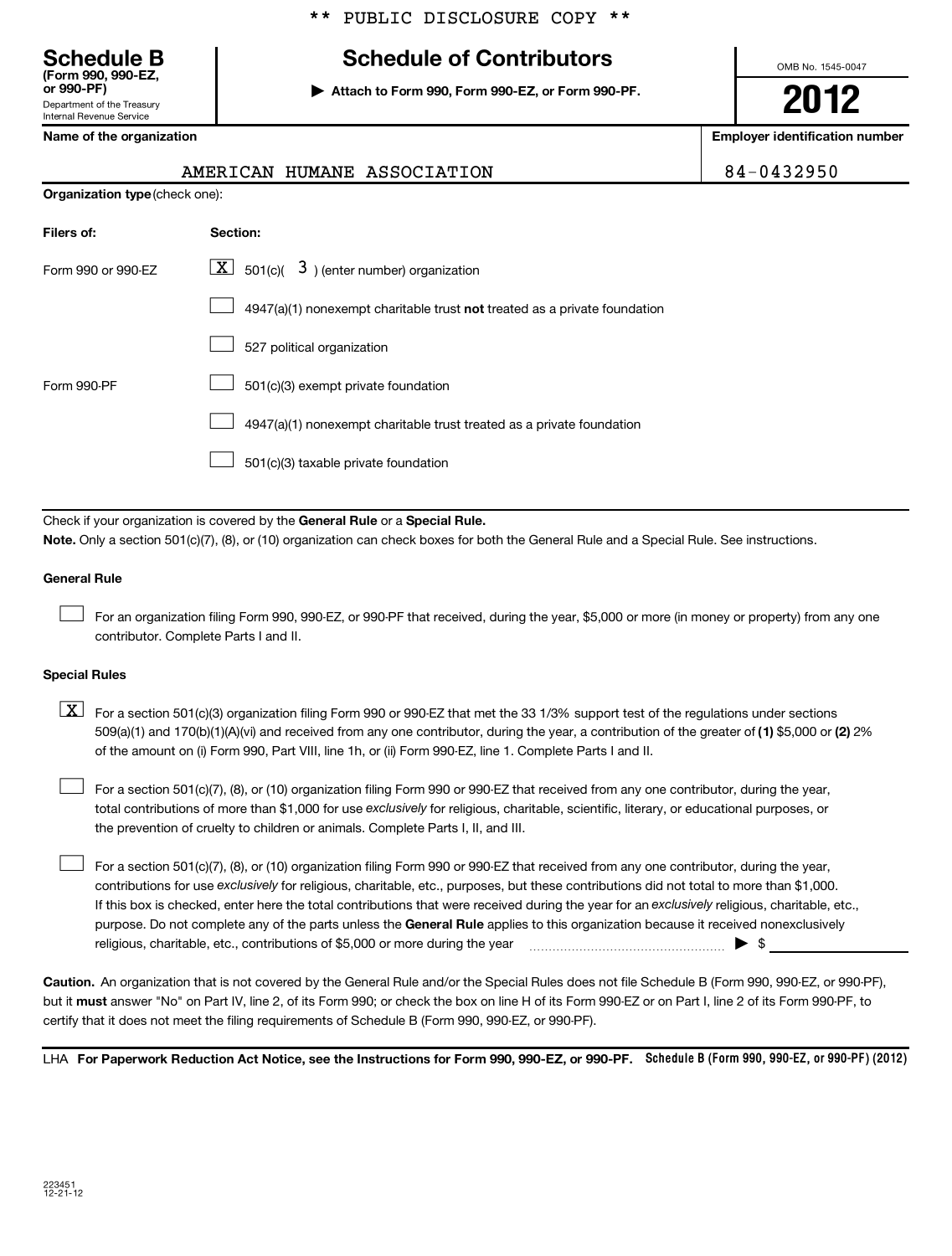**2**

## AMERICAN HUMANE ASSOCIATION 84-0432950

**Name of organization Employer identification number**

| (a)<br>(b)<br>(c)<br>Name, address, and ZIP + 4<br><b>Total contributions</b><br>No.<br>1<br>Person<br>Payroll<br>305,453.<br>Noncash<br>\$<br>(b)<br>(c)<br>(a)<br><b>Total contributions</b><br>No.<br>Name, address, and ZIP + 4<br>2<br>Person<br>Payroll<br>250,000.<br>Noncash<br>\$<br>(c)<br>(b)<br>(a)<br><b>Total contributions</b><br>No.<br>Name, address, and ZIP + 4<br>3<br>Person<br>Payroll<br>400,000.<br>Noncash<br>\$<br>(c)<br>(a)<br>(b)<br><b>Total contributions</b><br>No.<br>Name, address, and ZIP + 4<br>4<br>Person<br>Payroll<br>277,180.<br><b>Noncash</b><br>\$ |                                                                                   |
|-------------------------------------------------------------------------------------------------------------------------------------------------------------------------------------------------------------------------------------------------------------------------------------------------------------------------------------------------------------------------------------------------------------------------------------------------------------------------------------------------------------------------------------------------------------------------------------------------|-----------------------------------------------------------------------------------|
|                                                                                                                                                                                                                                                                                                                                                                                                                                                                                                                                                                                                 | (d)<br>Type of contribution                                                       |
|                                                                                                                                                                                                                                                                                                                                                                                                                                                                                                                                                                                                 | (Complete Part II if there<br>is a noncash contribution.)                         |
|                                                                                                                                                                                                                                                                                                                                                                                                                                                                                                                                                                                                 | (d)<br>Type of contribution                                                       |
|                                                                                                                                                                                                                                                                                                                                                                                                                                                                                                                                                                                                 | х<br>(Complete Part II if there<br>is a noncash contribution.)                    |
|                                                                                                                                                                                                                                                                                                                                                                                                                                                                                                                                                                                                 | (d)<br>Type of contribution                                                       |
|                                                                                                                                                                                                                                                                                                                                                                                                                                                                                                                                                                                                 | $\boxed{\text{X}}$<br>(Complete Part II if there<br>is a noncash contribution.)   |
|                                                                                                                                                                                                                                                                                                                                                                                                                                                                                                                                                                                                 | (d)<br>Type of contribution                                                       |
|                                                                                                                                                                                                                                                                                                                                                                                                                                                                                                                                                                                                 | $\boxed{\text{X}}$<br>(Complete Part II if there<br>is a noncash contribution.)   |
| (a)<br>(b)<br>(c)<br><b>Total contributions</b><br>No.<br>Name, address, and ZIP + 4                                                                                                                                                                                                                                                                                                                                                                                                                                                                                                            | (d)<br>Type of contribution                                                       |
| 5<br>Person<br>Payroll<br>515,000.<br><b>Noncash</b><br>\$                                                                                                                                                                                                                                                                                                                                                                                                                                                                                                                                      | $\boxed{\textbf{X}}$<br>(Complete Part II if there<br>is a noncash contribution.) |
| (c)<br>(a)<br>(b)<br>Name, address, and ZIP + 4<br><b>Total contributions</b><br>No.                                                                                                                                                                                                                                                                                                                                                                                                                                                                                                            | (d)<br>Type of contribution                                                       |
| 6<br>Person<br>Payroll<br>218,235.<br>Noncash<br>\$<br>Schedule B (Form 990, 990-EZ, or 990-PF) (2012)<br>223452 12-21-12                                                                                                                                                                                                                                                                                                                                                                                                                                                                       | $\boxed{\textbf{X}}$<br>(Complete Part II if there<br>is a noncash contribution.) |

**Schedule B (Form 990, 990-EZ, or 990-PF) (2012)**

17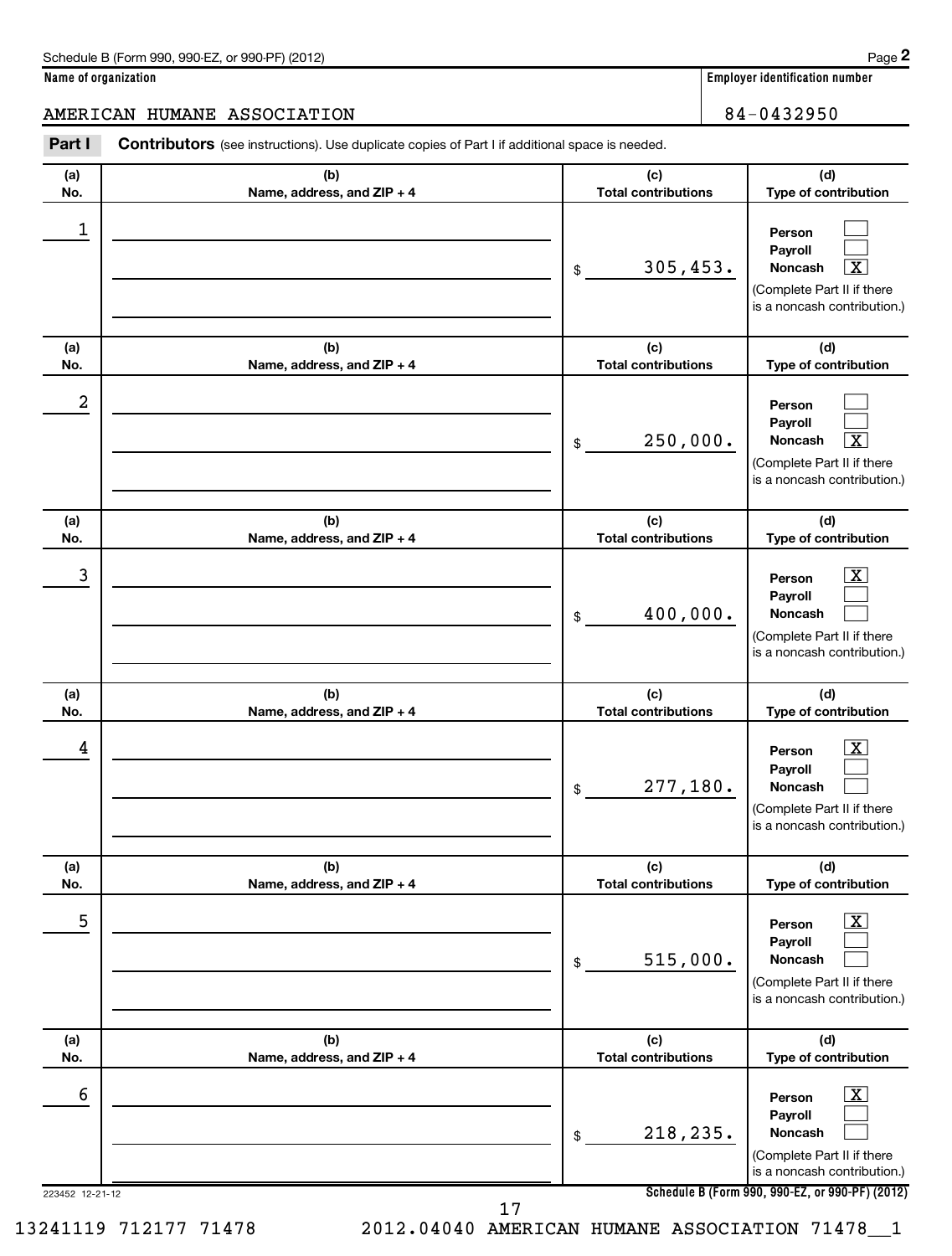$\overline{X}$  $\Box$  $\Box$ 

 $\lfloor x \rfloor$  $\Box$  $\Box$ 

 $\lfloor x \rfloor$  $\Box$  $\Box$ 

 $\overline{X}$  $\Box$  $\Box$ 

 $\lfloor x \rfloor$  $\Box$  $\Box$ 

**Name of organization Employer identification number (a) No. (b) Name, address, and ZIP + 4 (c) Total contributions (d) Type of contribution Person Payroll Noncash (a) No. (b) Name, address, and ZIP + 4 (c) Total contributions (d) Type of contribution Person Payroll Noncash (a) No. (b) Name, address, and ZIP + 4 (c) Total contributions (d) Type of contribution Person Payroll Noncash (a) No. (b) Name, address, and ZIP + 4 (c) Total contributions (d) Type of contribution Person Payroll Noncash (a) No. (b) Name, address, and ZIP + 4 (c) Total contributions (d) Type of contribution Person Payroll Noncash** Part I Contributors (see instructions). Use duplicate copies of Part I if additional space is needed. \$ (Complete Part II if there is a noncash contribution.) \$ (Complete Part II if there is a noncash contribution.) \$ (Complete Part II if there is a noncash contribution.) \$ (Complete Part II if there is a noncash contribution.) \$ AMERICAN HUMANE ASSOCIATION **84-0432950**  $7$   $|$  Person  $\overline{\text{X}}$ 235,000.  $8$  Person  $\overline{\text{X}}$ 400,000. 9 X 480,571.  $10$  Person  $\overline{\text{X}}$ 1,918,770.  $\begin{array}{|c|c|c|c|c|c|}\hline \text{11} & \text{Person} & \text{X} \end{array}$ 630,914.

|                 |                              |                            | (Complete Part II if there<br>is a noncash contribution.)                                        |
|-----------------|------------------------------|----------------------------|--------------------------------------------------------------------------------------------------|
| (a)             | (b)                          | (c)                        | (d)                                                                                              |
| No.             | Name, address, and $ZIP + 4$ | <b>Total contributions</b> | Type of contribution                                                                             |
|                 |                              | \$                         | Person<br>Payroll<br><b>Noncash</b><br>(Complete Part II if there<br>is a noncash contribution.) |
| 223452 12-21-12 |                              |                            | Schedule B (Form 990, 990-EZ, or 990-PF) (2012                                                   |

**Schedule B (Form 990, 990-EZ, or 990-PF) (2012)**

13241119 712177 71478 2012.04040 AMERICAN HUMANE ASSOCIATION 71478\_\_1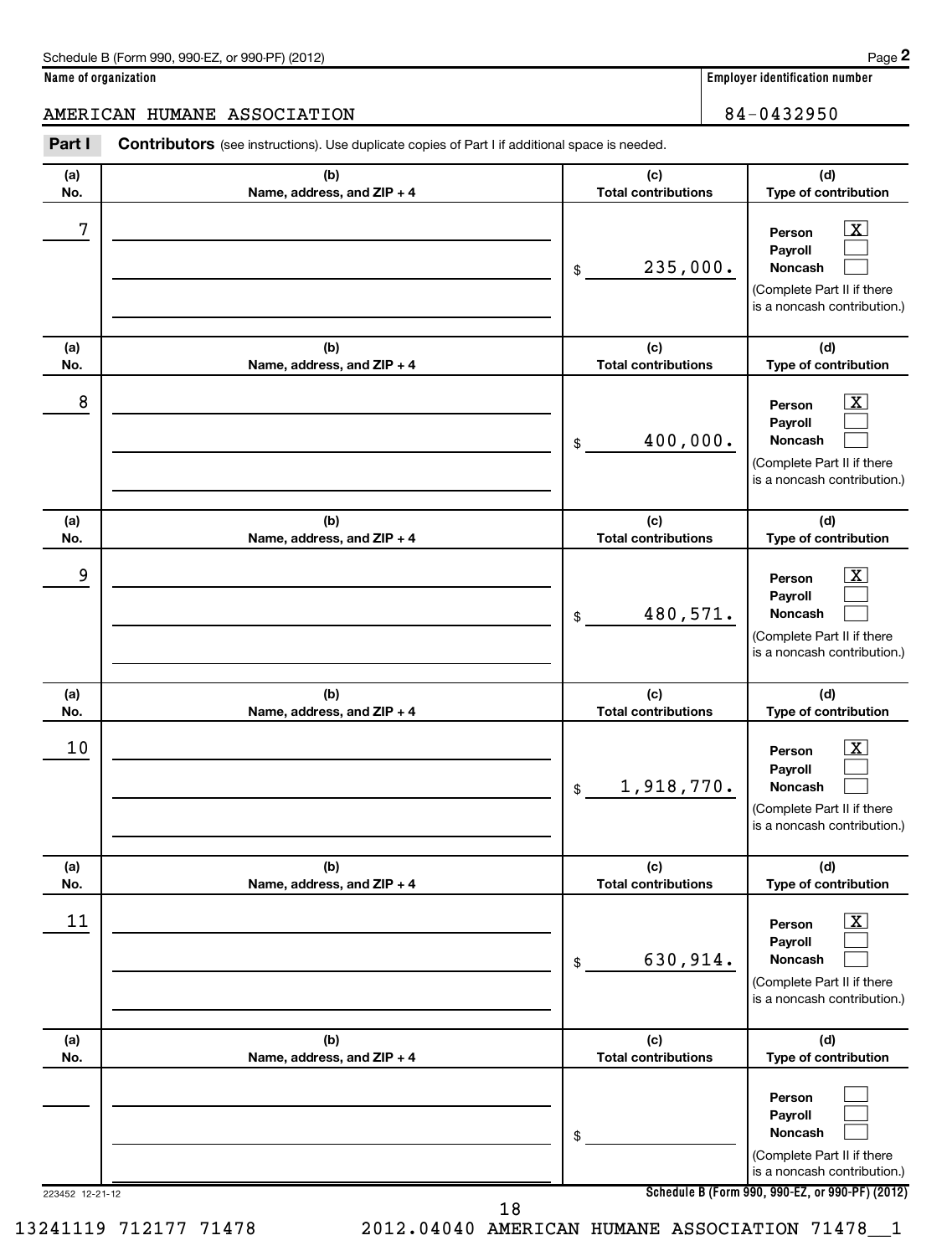| Schedule<br>990-E2<br>: <i>(2</i> 012)<br>n.PF<br>990<br>rorm.<br>or<br>w<br>-<br>נו<br>◡◡<br>◡ ・ | Page                                            |  |  |
|---------------------------------------------------------------------------------------------------|-------------------------------------------------|--|--|
| Name<br>e of organization :                                                                       | <br>number<br>Emplover<br><b>TOCOLITICATION</b> |  |  |

|--|--|

## AMERICAN HUMANE ASSOCIATION 84-0432950

Part II Noncash Property (see instructions). Use duplicate copies of Part II if additional space is needed.

| (a)<br>No.<br>from<br>Part I | (b)<br>Description of noncash property given | (c)<br>FMV (or estimate)<br>(see instructions) | (d)<br>Date received                            |
|------------------------------|----------------------------------------------|------------------------------------------------|-------------------------------------------------|
| 1                            | PET FOOD                                     |                                                |                                                 |
|                              |                                              | 305,453.<br>\$                                 | 01/31/12                                        |
| (a)<br>No.<br>from<br>Part I | (b)<br>Description of noncash property given | (c)<br>FMV (or estimate)<br>(see instructions) | (d)<br>Date received                            |
| 2                            | PET HEALTH CARE KITS                         |                                                |                                                 |
|                              |                                              | 250,000.<br>\$                                 | 01/31/12                                        |
| (a)<br>No.<br>from<br>Part I | (b)<br>Description of noncash property given | (c)<br>FMV (or estimate)<br>(see instructions) | (d)<br>Date received                            |
|                              |                                              |                                                |                                                 |
|                              |                                              | \$                                             |                                                 |
| (a)<br>No.<br>from<br>Part I | (b)<br>Description of noncash property given | (c)<br>FMV (or estimate)<br>(see instructions) | (d)<br>Date received                            |
|                              |                                              |                                                |                                                 |
|                              |                                              | \$                                             |                                                 |
| (a)<br>No.<br>from<br>Part I | (b)<br>Description of noncash property given | (c)<br>FMV (or estimate)<br>(see instructions) | (d)<br>Date received                            |
|                              |                                              |                                                |                                                 |
|                              |                                              | \$                                             |                                                 |
| (a)<br>No.<br>from<br>Part I | (b)<br>Description of noncash property given | (c)<br>FMV (or estimate)<br>(see instructions) | (d)<br>Date received                            |
|                              |                                              |                                                |                                                 |
| 223453 12-21-12              |                                              | \$                                             | Schedule B (Form 990, 990-EZ, or 990-PF) (2012) |

13241119 712177 71478 2012.04040 AMERICAN HUMANE ASSOCIATION 71478\_\_1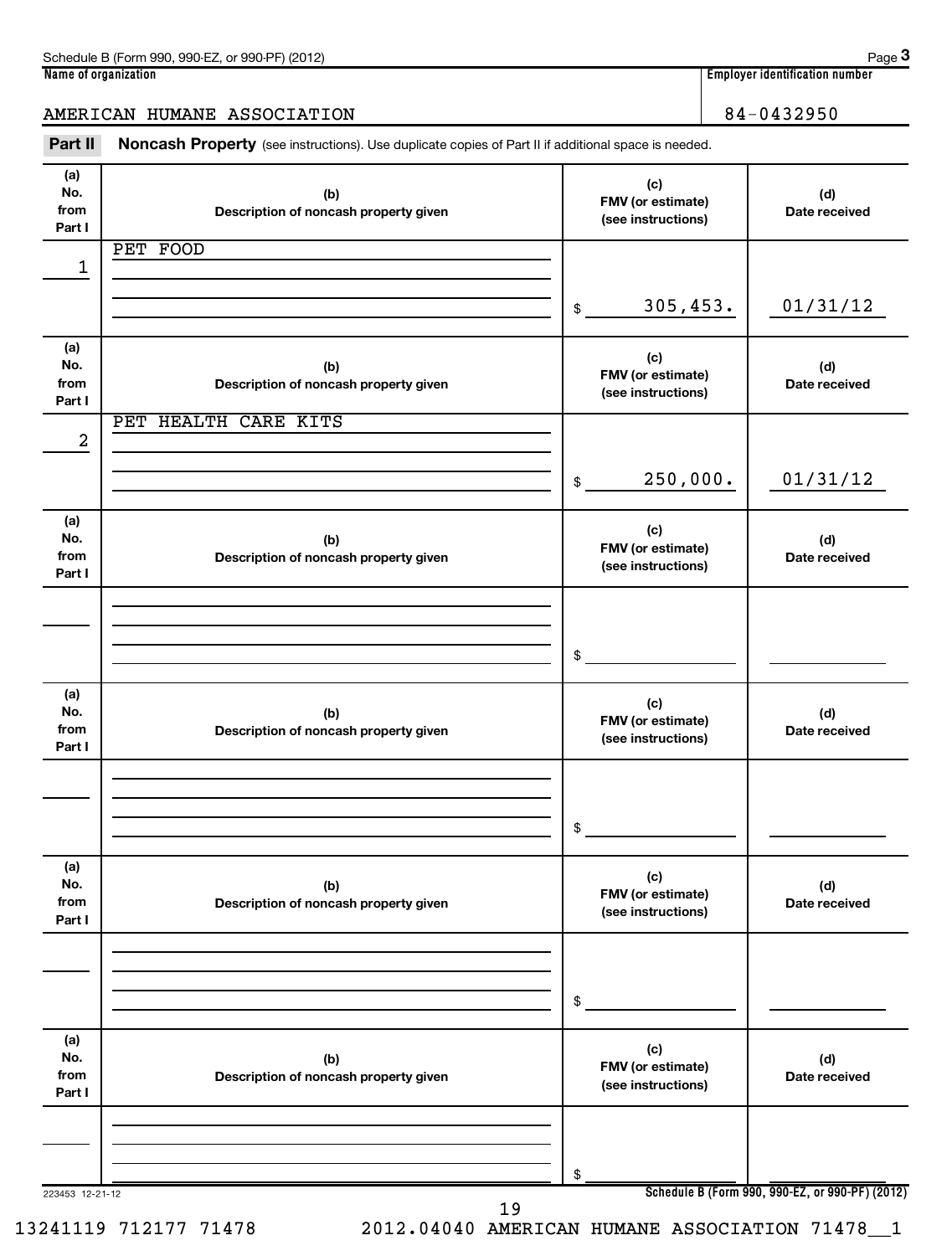| Name of organization        |                                                                                                                                                                                                                                 |                      | <b>Employer identification number</b>                                                                                                                                                                                              |
|-----------------------------|---------------------------------------------------------------------------------------------------------------------------------------------------------------------------------------------------------------------------------|----------------------|------------------------------------------------------------------------------------------------------------------------------------------------------------------------------------------------------------------------------------|
|                             | AMERICAN HUMANE ASSOCIATION                                                                                                                                                                                                     |                      | 84-0432950                                                                                                                                                                                                                         |
| Part III                    | the total of exclusively religious, charitable, etc., contributions of \$1,000 or less for the year. (Enter this information once.) $\blacktriangleright$ \$<br>Use duplicate copies of Part III if additional space is needed. |                      | Exclusively religious, charitable, etc., individual contributions to section 501(c)(7), (8), or (10) organizations that total more than \$1,000 for the<br>year. Complete columns (a) through (e) and the following line entry. Fo |
| (a) No.<br>from<br>Part I   | (b) Purpose of gift                                                                                                                                                                                                             | (c) Use of gift      | (d) Description of how gift is held                                                                                                                                                                                                |
|                             |                                                                                                                                                                                                                                 | (e) Transfer of gift |                                                                                                                                                                                                                                    |
|                             | Transferee's name, address, and ZIP + 4                                                                                                                                                                                         |                      | Relationship of transferor to transferee                                                                                                                                                                                           |
| (a) No.<br>from<br>Part I   | (b) Purpose of gift                                                                                                                                                                                                             | (c) Use of gift      | (d) Description of how gift is held                                                                                                                                                                                                |
|                             |                                                                                                                                                                                                                                 | (e) Transfer of gift |                                                                                                                                                                                                                                    |
|                             | Transferee's name, address, and ZIP + 4                                                                                                                                                                                         |                      | Relationship of transferor to transferee                                                                                                                                                                                           |
| $(a)$ No.<br>from<br>Part I | (b) Purpose of gift                                                                                                                                                                                                             | (c) Use of gift      | (d) Description of how gift is held                                                                                                                                                                                                |
|                             |                                                                                                                                                                                                                                 | (e) Transfer of gift |                                                                                                                                                                                                                                    |
|                             | Transferee's name, address, and ZIP + 4                                                                                                                                                                                         |                      | Relationship of transferor to transferee                                                                                                                                                                                           |
| (a) No.<br>from<br>Part I   | (b) Purpose of gift                                                                                                                                                                                                             | (c) Use of gift      | (d) Description of how gift is held                                                                                                                                                                                                |
|                             |                                                                                                                                                                                                                                 |                      |                                                                                                                                                                                                                                    |
|                             | Transferee's name, address, and ZIP + 4                                                                                                                                                                                         | (e) Transfer of gift | Relationship of transferor to transferee                                                                                                                                                                                           |
| 223454 12-21-12             |                                                                                                                                                                                                                                 | $\Omega$             | Schedule B (Form 990, 990-EZ, or 990-PF) (2012)                                                                                                                                                                                    |

13241119 712177 71478 2012.04040 AMERICAN HUMANE ASSOCIATION 71478\_\_1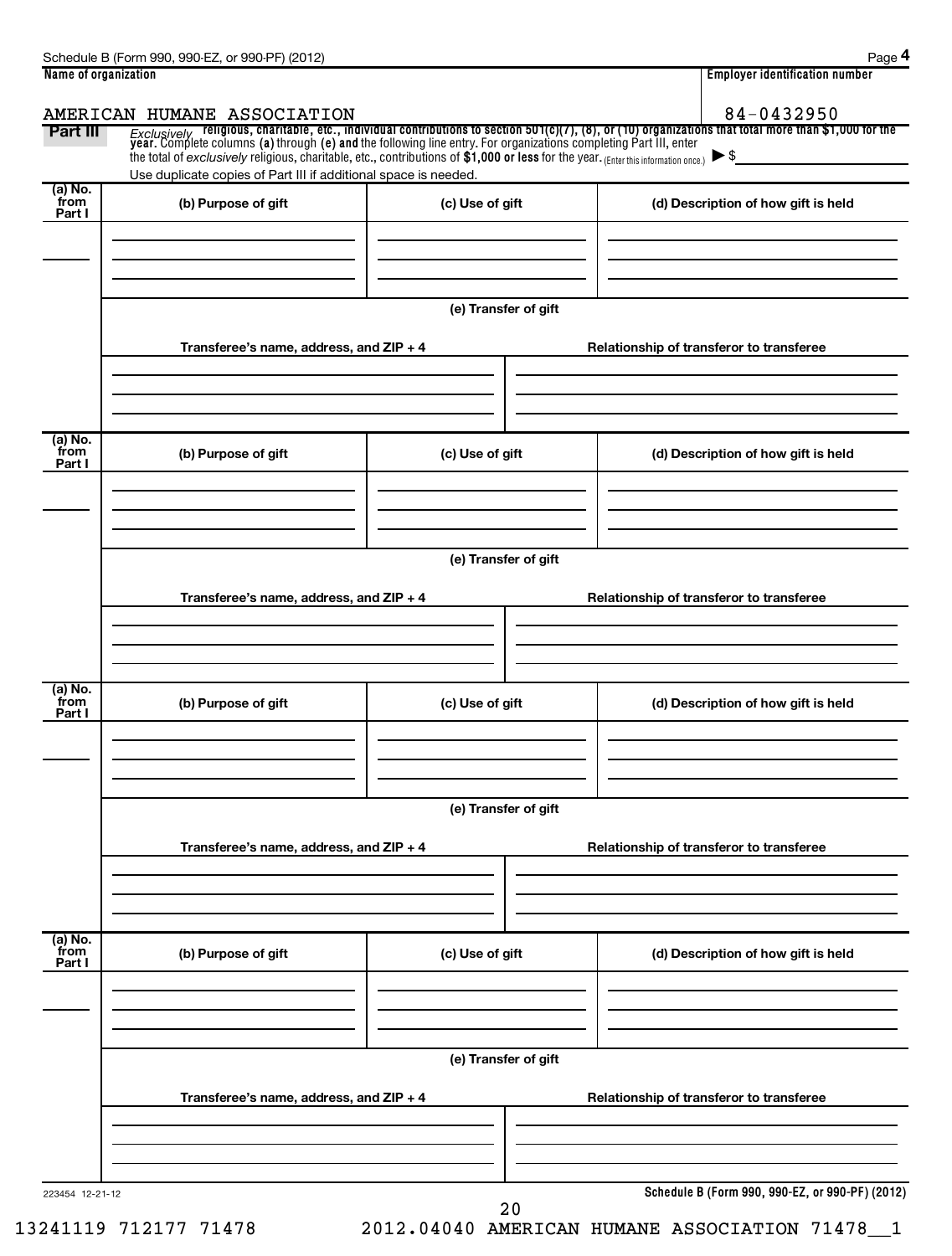| <b>SCHEDULE C</b>                                      |                                                                                     | <b>Political Campaign and Lobbying Activities</b>                                                                                                                                                                                                                                                                                                                                                                                                                                                                                                                                                                                                                                                                                                                                                                                                                                                                                     | OMB No. 1545-0047 |                                                                             |                          |                                                                                                                                                             |
|--------------------------------------------------------|-------------------------------------------------------------------------------------|---------------------------------------------------------------------------------------------------------------------------------------------------------------------------------------------------------------------------------------------------------------------------------------------------------------------------------------------------------------------------------------------------------------------------------------------------------------------------------------------------------------------------------------------------------------------------------------------------------------------------------------------------------------------------------------------------------------------------------------------------------------------------------------------------------------------------------------------------------------------------------------------------------------------------------------|-------------------|-----------------------------------------------------------------------------|--------------------------|-------------------------------------------------------------------------------------------------------------------------------------------------------------|
| (Form 990 or 990-EZ)                                   |                                                                                     |                                                                                                                                                                                                                                                                                                                                                                                                                                                                                                                                                                                                                                                                                                                                                                                                                                                                                                                                       |                   |                                                                             |                          |                                                                                                                                                             |
| Department of the Treasury<br>Internal Revenue Service | Complete if the organization is described below. Attach to Form 990 or Form 990-EZ. | <b>Open to Public</b><br>Inspection                                                                                                                                                                                                                                                                                                                                                                                                                                                                                                                                                                                                                                                                                                                                                                                                                                                                                                   |                   |                                                                             |                          |                                                                                                                                                             |
|                                                        | • Section 527 organizations: Complete Part I-A only.                                | If the organization answered "Yes," to Form 990, Part IV, line 3, or Form 990-EZ, Part V, line 46 (Political Campaign Activities), then<br>• Section 501(c)(3) organizations: Complete Parts I-A and B. Do not complete Part I-C.<br>• Section 501(c) (other than section 501(c)(3)) organizations: Complete Parts I-A and C below. Do not complete Part I-B.<br>If the organization answered "Yes," to Form 990, Part IV, line 4, or Form 990-EZ, Part VI, line 47 (Lobbying Activities), then<br>• Section 501(c)(3) organizations that have filed Form 5768 (election under section 501(h)): Complete Part II-A. Do not complete Part II-B.<br>• Section 501(c)(3) organizations that have NOT filed Form 5768 (election under section 501(h)): Complete Part II-B. Do not complete Part II-A.<br>If the organization answered "Yes," to Form 990, Part IV, line 5 (Proxy Tax), or Form 990-EZ, Part V, line 35c (Proxy Tax), then |                   |                                                                             |                          |                                                                                                                                                             |
| Name of organization                                   |                                                                                     | • Section 501(c)(4), (5), or (6) organizations: Complete Part III.                                                                                                                                                                                                                                                                                                                                                                                                                                                                                                                                                                                                                                                                                                                                                                                                                                                                    |                   |                                                                             |                          | <b>Employer identification number</b>                                                                                                                       |
|                                                        |                                                                                     | AMERICAN HUMANE ASSOCIATION                                                                                                                                                                                                                                                                                                                                                                                                                                                                                                                                                                                                                                                                                                                                                                                                                                                                                                           |                   |                                                                             |                          | 84-0432950                                                                                                                                                  |
| Part I-A                                               |                                                                                     | Complete if the organization is exempt under section 501(c) or is a section 527 organization.                                                                                                                                                                                                                                                                                                                                                                                                                                                                                                                                                                                                                                                                                                                                                                                                                                         |                   |                                                                             |                          |                                                                                                                                                             |
| 2                                                      |                                                                                     | 1 Provide a description of the organization's direct and indirect political campaign activities in Part IV.                                                                                                                                                                                                                                                                                                                                                                                                                                                                                                                                                                                                                                                                                                                                                                                                                           |                   |                                                                             | $\triangleright$ \$      |                                                                                                                                                             |
| Part $I-B$                                             |                                                                                     | Complete if the organization is exempt under section 501(c)(3).                                                                                                                                                                                                                                                                                                                                                                                                                                                                                                                                                                                                                                                                                                                                                                                                                                                                       |                   |                                                                             |                          |                                                                                                                                                             |
|                                                        |                                                                                     | 1 Enter the amount of any excise tax incurred by the organization under section 4955                                                                                                                                                                                                                                                                                                                                                                                                                                                                                                                                                                                                                                                                                                                                                                                                                                                  |                   |                                                                             | $\blacktriangleright$ \$ |                                                                                                                                                             |
|                                                        |                                                                                     |                                                                                                                                                                                                                                                                                                                                                                                                                                                                                                                                                                                                                                                                                                                                                                                                                                                                                                                                       |                   |                                                                             |                          |                                                                                                                                                             |
| З                                                      |                                                                                     |                                                                                                                                                                                                                                                                                                                                                                                                                                                                                                                                                                                                                                                                                                                                                                                                                                                                                                                                       |                   |                                                                             |                          | Yes<br><b>No</b>                                                                                                                                            |
| <b>b</b> If "Yes," describe in Part IV.                |                                                                                     |                                                                                                                                                                                                                                                                                                                                                                                                                                                                                                                                                                                                                                                                                                                                                                                                                                                                                                                                       |                   |                                                                             |                          | Yes<br><b>No</b>                                                                                                                                            |
|                                                        |                                                                                     | Part I-C Complete if the organization is exempt under section 501(c), except section 501(c)(3).                                                                                                                                                                                                                                                                                                                                                                                                                                                                                                                                                                                                                                                                                                                                                                                                                                       |                   |                                                                             |                          |                                                                                                                                                             |
|                                                        |                                                                                     | 1 Enter the amount directly expended by the filing organization for section 527 exempt function activities                                                                                                                                                                                                                                                                                                                                                                                                                                                                                                                                                                                                                                                                                                                                                                                                                            |                   |                                                                             | $\blacktriangleright$ \$ |                                                                                                                                                             |
| exempt function activities                             |                                                                                     | 2 Enter the amount of the filing organization's funds contributed to other organizations for section 527                                                                                                                                                                                                                                                                                                                                                                                                                                                                                                                                                                                                                                                                                                                                                                                                                              |                   |                                                                             | ► \$                     |                                                                                                                                                             |
|                                                        |                                                                                     | 3 Total exempt function expenditures. Add lines 1 and 2. Enter here and on Form 1120-POL,                                                                                                                                                                                                                                                                                                                                                                                                                                                                                                                                                                                                                                                                                                                                                                                                                                             |                   |                                                                             | $\blacktriangleright$ \$ |                                                                                                                                                             |
|                                                        |                                                                                     | Did the filing organization file Form 1120-POL for this year?                                                                                                                                                                                                                                                                                                                                                                                                                                                                                                                                                                                                                                                                                                                                                                                                                                                                         |                   |                                                                             |                          | Yes<br><b>No</b>                                                                                                                                            |
| 5                                                      |                                                                                     | Enter the names, addresses and employer identification number (EIN) of all section 527 political organizations to which the filing organization<br>made payments. For each organization listed, enter the amount paid from the filing organization's funds. Also enter the amount of political<br>contributions received that were promptly and directly delivered to a separate political organization, such as a separate segregated fund or a<br>political action committee (PAC). If additional space is needed, provide information in Part IV.                                                                                                                                                                                                                                                                                                                                                                                  |                   |                                                                             |                          |                                                                                                                                                             |
|                                                        | (a) Name                                                                            | (b) Address                                                                                                                                                                                                                                                                                                                                                                                                                                                                                                                                                                                                                                                                                                                                                                                                                                                                                                                           | $(c)$ EIN         | (d) Amount paid from<br>filing organization's<br>funds. If none, enter -0-. |                          | (e) Amount of political<br>contributions received and<br>promptly and directly<br>delivered to a separate<br>political organization.<br>If none, enter -0-. |
|                                                        |                                                                                     |                                                                                                                                                                                                                                                                                                                                                                                                                                                                                                                                                                                                                                                                                                                                                                                                                                                                                                                                       |                   |                                                                             |                          |                                                                                                                                                             |
|                                                        |                                                                                     |                                                                                                                                                                                                                                                                                                                                                                                                                                                                                                                                                                                                                                                                                                                                                                                                                                                                                                                                       |                   |                                                                             |                          |                                                                                                                                                             |
|                                                        |                                                                                     |                                                                                                                                                                                                                                                                                                                                                                                                                                                                                                                                                                                                                                                                                                                                                                                                                                                                                                                                       |                   |                                                                             |                          |                                                                                                                                                             |
|                                                        |                                                                                     |                                                                                                                                                                                                                                                                                                                                                                                                                                                                                                                                                                                                                                                                                                                                                                                                                                                                                                                                       |                   |                                                                             |                          |                                                                                                                                                             |
|                                                        |                                                                                     |                                                                                                                                                                                                                                                                                                                                                                                                                                                                                                                                                                                                                                                                                                                                                                                                                                                                                                                                       |                   |                                                                             |                          |                                                                                                                                                             |
|                                                        |                                                                                     |                                                                                                                                                                                                                                                                                                                                                                                                                                                                                                                                                                                                                                                                                                                                                                                                                                                                                                                                       |                   |                                                                             |                          |                                                                                                                                                             |
| LHA                                                    |                                                                                     | For Paperwork Reduction Act Notice, see the Instructions for Form 990 or 990-EZ.                                                                                                                                                                                                                                                                                                                                                                                                                                                                                                                                                                                                                                                                                                                                                                                                                                                      |                   |                                                                             |                          | Schedule C (Form 990 or 990-EZ) 2012                                                                                                                        |

| 23204    |
|----------|
| 01-07-13 |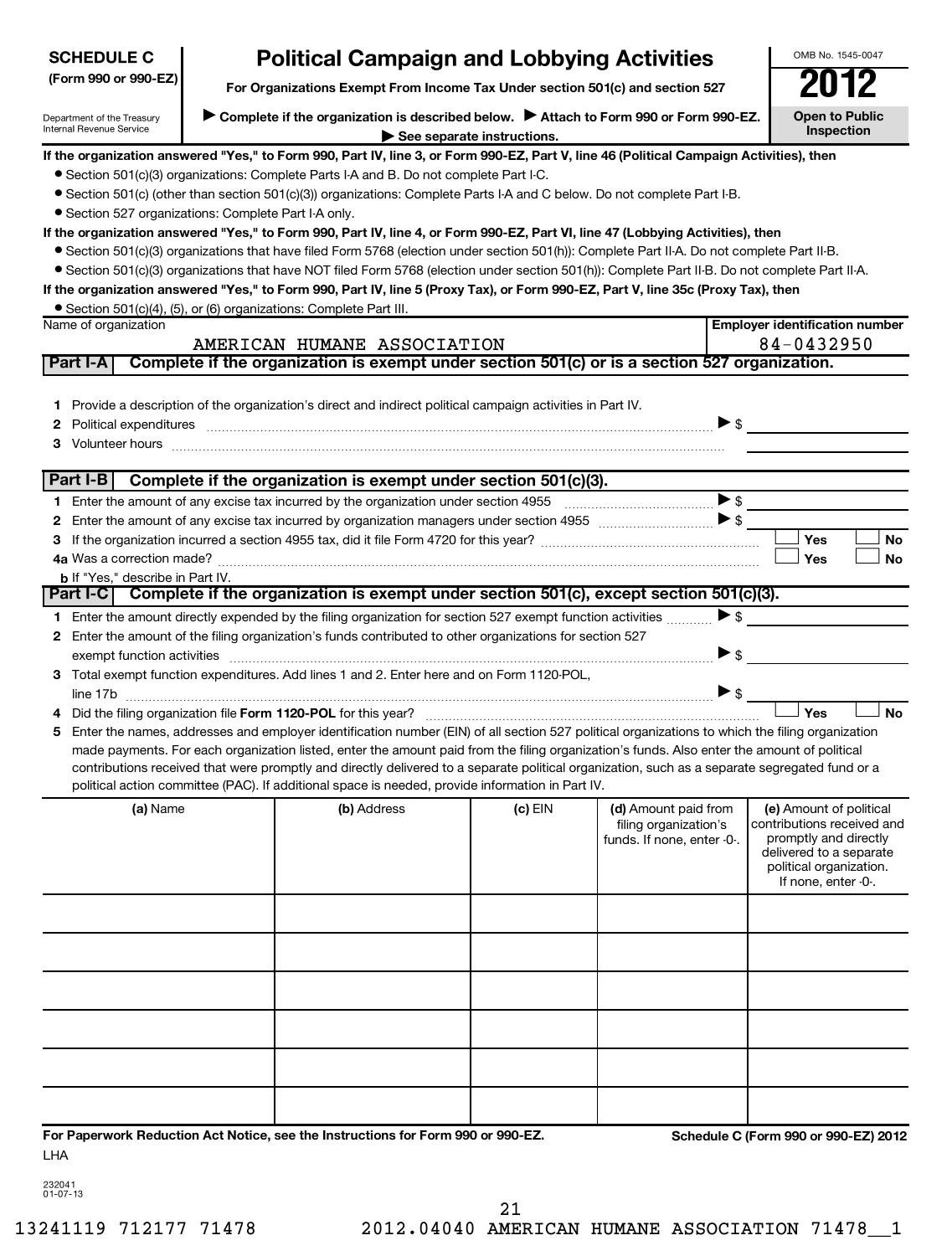|  | Schedule C (Form 990 or 990-EZ) 2012 AMERICAN HUMANE ASSOCIATION |  |  |  | 84-0432950 $_{Page2}$ |
|--|------------------------------------------------------------------|--|--|--|-----------------------|
|--|------------------------------------------------------------------|--|--|--|-----------------------|

| Schedule C (Form 990 or 990-EZ) 2012 AMLRICAN HUMANL ASSOCIATION<br>Complete if the organization is exempt under section 501(c)(3) and filed Form 5768<br>Part II-A |                                        |              |                                                                                                                                                                                                                            |            |                                                                                                                                   | 04-0434930 Page2                     |
|---------------------------------------------------------------------------------------------------------------------------------------------------------------------|----------------------------------------|--------------|----------------------------------------------------------------------------------------------------------------------------------------------------------------------------------------------------------------------------|------------|-----------------------------------------------------------------------------------------------------------------------------------|--------------------------------------|
| (election under section 501(h)).                                                                                                                                    |                                        |              |                                                                                                                                                                                                                            |            |                                                                                                                                   |                                      |
| A Check $\blacktriangleright$<br>expenses, and share of excess lobbying expenditures).                                                                              |                                        |              |                                                                                                                                                                                                                            |            | if the filing organization belongs to an affiliated group (and list in Part IV each affiliated group member's name, address, EIN, |                                      |
| <b>B</b> Check $\blacktriangleright$                                                                                                                                |                                        |              | if the filing organization checked box A and "limited control" provisions apply.                                                                                                                                           |            |                                                                                                                                   |                                      |
|                                                                                                                                                                     | <b>Limits on Lobbying Expenditures</b> |              | (The term "expenditures" means amounts paid or incurred.)                                                                                                                                                                  |            | (a) Filing<br>organization's<br>totals                                                                                            | (b) Affiliated group<br>totals       |
| 1a Total lobbying expenditures to influence public opinion (grass roots lobbying)                                                                                   |                                        |              |                                                                                                                                                                                                                            |            | 0.                                                                                                                                |                                      |
| <b>b</b> Total lobbying expenditures to influence a legislative body (direct lobbying) <i>manumumumum</i>                                                           |                                        |              |                                                                                                                                                                                                                            |            | $\overline{0}$ .                                                                                                                  |                                      |
|                                                                                                                                                                     |                                        |              |                                                                                                                                                                                                                            |            | $\mathbf{0}$ .                                                                                                                    |                                      |
| d Other exempt purpose expenditures                                                                                                                                 |                                        |              |                                                                                                                                                                                                                            |            | 10,920,393.                                                                                                                       |                                      |
|                                                                                                                                                                     |                                        |              |                                                                                                                                                                                                                            |            | 10,920,393.                                                                                                                       |                                      |
| f Lobbying nontaxable amount. Enter the amount from the following table in both columns.                                                                            |                                        |              |                                                                                                                                                                                                                            |            | 696,020.                                                                                                                          |                                      |
| If the amount on line 1e, column $(a)$ or $(b)$ is:                                                                                                                 |                                        |              | The lobbying nontaxable amount is:                                                                                                                                                                                         |            |                                                                                                                                   |                                      |
| Not over \$500,000                                                                                                                                                  |                                        |              | 20% of the amount on line 1e.                                                                                                                                                                                              |            |                                                                                                                                   |                                      |
| Over \$500,000 but not over \$1,000,000                                                                                                                             |                                        |              | \$100,000 plus 15% of the excess over \$500,000.                                                                                                                                                                           |            |                                                                                                                                   |                                      |
| Over \$1,000,000 but not over \$1,500,000                                                                                                                           |                                        |              | \$175,000 plus 10% of the excess over \$1,000,000                                                                                                                                                                          |            |                                                                                                                                   |                                      |
| Over \$1,500,000 but not over \$17,000,000                                                                                                                          |                                        |              | \$225,000 plus 5% of the excess over \$1,500,000.                                                                                                                                                                          |            |                                                                                                                                   |                                      |
| Over \$17,000,000                                                                                                                                                   |                                        | \$1,000,000. |                                                                                                                                                                                                                            |            |                                                                                                                                   |                                      |
| g Grassroots nontaxable amount (enter 25% of line 1f)                                                                                                               |                                        |              |                                                                                                                                                                                                                            |            | 174,005.                                                                                                                          |                                      |
| h Subtract line 1q from line 1a. If zero or less, enter -0-                                                                                                         |                                        |              |                                                                                                                                                                                                                            |            | 0.                                                                                                                                |                                      |
|                                                                                                                                                                     |                                        | 0.           |                                                                                                                                                                                                                            |            |                                                                                                                                   |                                      |
| j If there is an amount other than zero on either line 1h or line 1i, did the organization file Form 4720                                                           |                                        |              |                                                                                                                                                                                                                            |            |                                                                                                                                   |                                      |
| reporting section 4911 tax for this year?                                                                                                                           |                                        |              |                                                                                                                                                                                                                            |            |                                                                                                                                   | Yes<br>No                            |
|                                                                                                                                                                     |                                        |              | 4-Year Averaging Period Under Section 501(h)<br>(Some organizations that made a section 501(h) election do not have to complete all of the five<br>columns below. See the instructions for lines 2a through 2f on page 4.) |            |                                                                                                                                   |                                      |
|                                                                                                                                                                     |                                        |              | Lobbying Expenditures During 4-Year Averaging Period                                                                                                                                                                       |            |                                                                                                                                   |                                      |
| Calendar year<br>(or fiscal year beginning in)                                                                                                                      | (a) 2009                               |              | (b) 2010                                                                                                                                                                                                                   | $(c)$ 2011 | $(d)$ 2012                                                                                                                        | (e) Total                            |
| 2a Lobbying nontaxable amount                                                                                                                                       |                                        |              | $1,000,000.$ $1,000,000.$                                                                                                                                                                                                  | 868,200.   |                                                                                                                                   | $696,020.$ 3,564,220.                |
| <b>b</b> Lobbying ceiling amount<br>$(150\% \text{ of line } 2a, \text{column}(e))$                                                                                 |                                        |              |                                                                                                                                                                                                                            |            |                                                                                                                                   | 5,346,330.                           |
| c Total lobbying expenditures                                                                                                                                       |                                        | 83,570.      | 291,786.                                                                                                                                                                                                                   | 156,591    |                                                                                                                                   | 531,947.                             |
| d Grassroots nontaxable amount                                                                                                                                      |                                        | 250,000.     | 250,000.                                                                                                                                                                                                                   | 217,050.   | 174,005.                                                                                                                          | 891,055.                             |
| e Grassroots ceiling amount<br>(150% of line 2d, column (e))                                                                                                        |                                        |              |                                                                                                                                                                                                                            |            |                                                                                                                                   | 1,336,583.                           |
| f Grassroots lobbying expenditures                                                                                                                                  |                                        | 44,814.      | 243,372.                                                                                                                                                                                                                   | 9,861.     |                                                                                                                                   | 298,047.                             |
|                                                                                                                                                                     |                                        |              |                                                                                                                                                                                                                            |            |                                                                                                                                   | Schedule C (Form 990 or 990-EZ) 2012 |

232042 01-07-13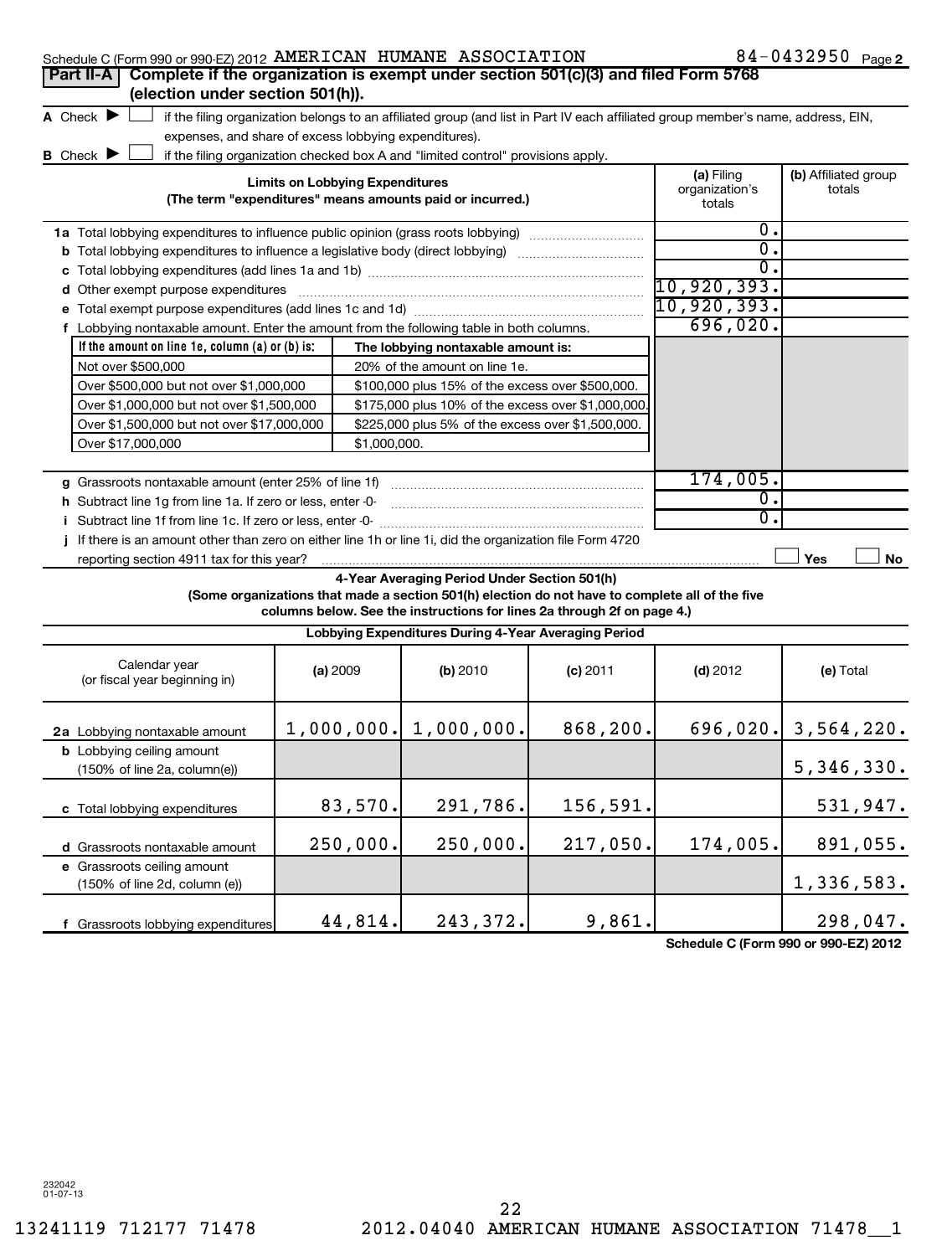## Schedule C (Form 990 or 990-EZ) 2012 Page AMERICAN HUMANE ASSOCIATION 84-0432950

## **Part II-B Complete if the organization is exempt under section 501(c)(3) and has NOT filed Form 5768 (election under section 501(h)).**

| For each "Yes," response to lines 1a through 1i below, provide in Part IV a detailed description |                                                                                                                                                                                                                                     | (a) |                | (b)    |           |
|--------------------------------------------------------------------------------------------------|-------------------------------------------------------------------------------------------------------------------------------------------------------------------------------------------------------------------------------------|-----|----------------|--------|-----------|
|                                                                                                  | of the lobbying activity.                                                                                                                                                                                                           | Yes | No             | Amount |           |
| 1.                                                                                               | During the year, did the filing organization attempt to influence foreign, national, state or<br>local legislation, including any attempt to influence public opinion on a legislative matter<br>or referendum, through the use of: |     |                |        |           |
|                                                                                                  | <b>b</b> Paid staff or management (include compensation in expenses reported on lines 1c through 1i)?                                                                                                                               |     |                |        |           |
|                                                                                                  |                                                                                                                                                                                                                                     |     |                |        |           |
|                                                                                                  |                                                                                                                                                                                                                                     |     |                |        |           |
|                                                                                                  |                                                                                                                                                                                                                                     |     |                |        |           |
|                                                                                                  | g Direct contact with legislators, their staffs, government officials, or a legislative body?                                                                                                                                       |     |                |        |           |
|                                                                                                  | h Rallies, demonstrations, seminars, conventions, speeches, lectures, or any similar means?                                                                                                                                         |     |                |        |           |
|                                                                                                  | <i>i</i> Other activities?                                                                                                                                                                                                          |     |                |        |           |
|                                                                                                  |                                                                                                                                                                                                                                     |     |                |        |           |
|                                                                                                  | 2a Did the activities in line 1 cause the organization to be not described in section 501(c)(3)?                                                                                                                                    |     |                |        |           |
|                                                                                                  |                                                                                                                                                                                                                                     |     |                |        |           |
|                                                                                                  | c If "Yes," enter the amount of any tax incurred by organization managers under section 4912                                                                                                                                        |     |                |        |           |
|                                                                                                  | d If the filing organization incurred a section 4912 tax, did it file Form 4720 for this year?                                                                                                                                      |     |                |        |           |
|                                                                                                  | Part III-A Complete if the organization is exempt under section $501(c)(4)$ , section $501(c)(5)$ , or section<br>$501(c)(6)$ .                                                                                                     |     |                |        |           |
|                                                                                                  |                                                                                                                                                                                                                                     |     |                | Yes    | <b>No</b> |
| 1.                                                                                               |                                                                                                                                                                                                                                     |     | 1.             |        |           |
| 2                                                                                                |                                                                                                                                                                                                                                     |     | $\overline{2}$ |        |           |
| 3                                                                                                | Did the organization agree to carry over lobbying and political expenditures from the prior year?                                                                                                                                   |     | $\mathbf{a}$   |        |           |
|                                                                                                  | Part III-B Complete if the organization is exempt under section 501(c)(4), section 501(c)(5), or section                                                                                                                            |     |                |        |           |
|                                                                                                  | 501(c)(6) and if either (a) BOTH Part III-A, lines 1 and 2, are answered "No," OR (b) Part III-A, line 3, is                                                                                                                        |     |                |        |           |
|                                                                                                  | answered "Yes."                                                                                                                                                                                                                     |     |                |        |           |
| 1                                                                                                |                                                                                                                                                                                                                                     |     | 1              |        |           |
| 2                                                                                                | Section 162(e) nondeductible lobbying and political expenditures (do not include amounts of political                                                                                                                               |     |                |        |           |
|                                                                                                  | expenses for which the section 527(f) tax was paid).                                                                                                                                                                                |     |                |        |           |
|                                                                                                  |                                                                                                                                                                                                                                     |     | 2a             |        |           |
|                                                                                                  | b Carryover from last year manufactured and contract the state of the contract of the contract of the contract of the contract of the contract of the contract of the contract of the contract of the contract of the contract      |     | 2b             |        |           |
|                                                                                                  |                                                                                                                                                                                                                                     |     | 2c             |        |           |
| з                                                                                                |                                                                                                                                                                                                                                     |     | 3              |        |           |
| 4                                                                                                | If notices were sent and the amount on line 2c exceeds the amount on line 3, what portion of the excess                                                                                                                             |     |                |        |           |
|                                                                                                  | does the organization agree to carryover to the reasonable estimate of nondeductible lobbying and political                                                                                                                         |     |                |        |           |
|                                                                                                  |                                                                                                                                                                                                                                     |     | 4              |        |           |
| 5                                                                                                |                                                                                                                                                                                                                                     |     | 5              |        |           |
|                                                                                                  | Part IV  <br><b>Supplemental Information</b>                                                                                                                                                                                        |     |                |        |           |
|                                                                                                  | Complete this part to provide the descriptions required for Part I-A, line 1; Part I-B, line 4; Part I-C, line 5; Part II-A (affiliated group list); Part II-A, line 2;                                                             |     |                |        |           |
|                                                                                                  | and Part II-B, line 1. Also, complete this part for any additional information.                                                                                                                                                     |     |                |        |           |

**Schedule C (Form 990 or 990-EZ) 2012**

232043 01-07-13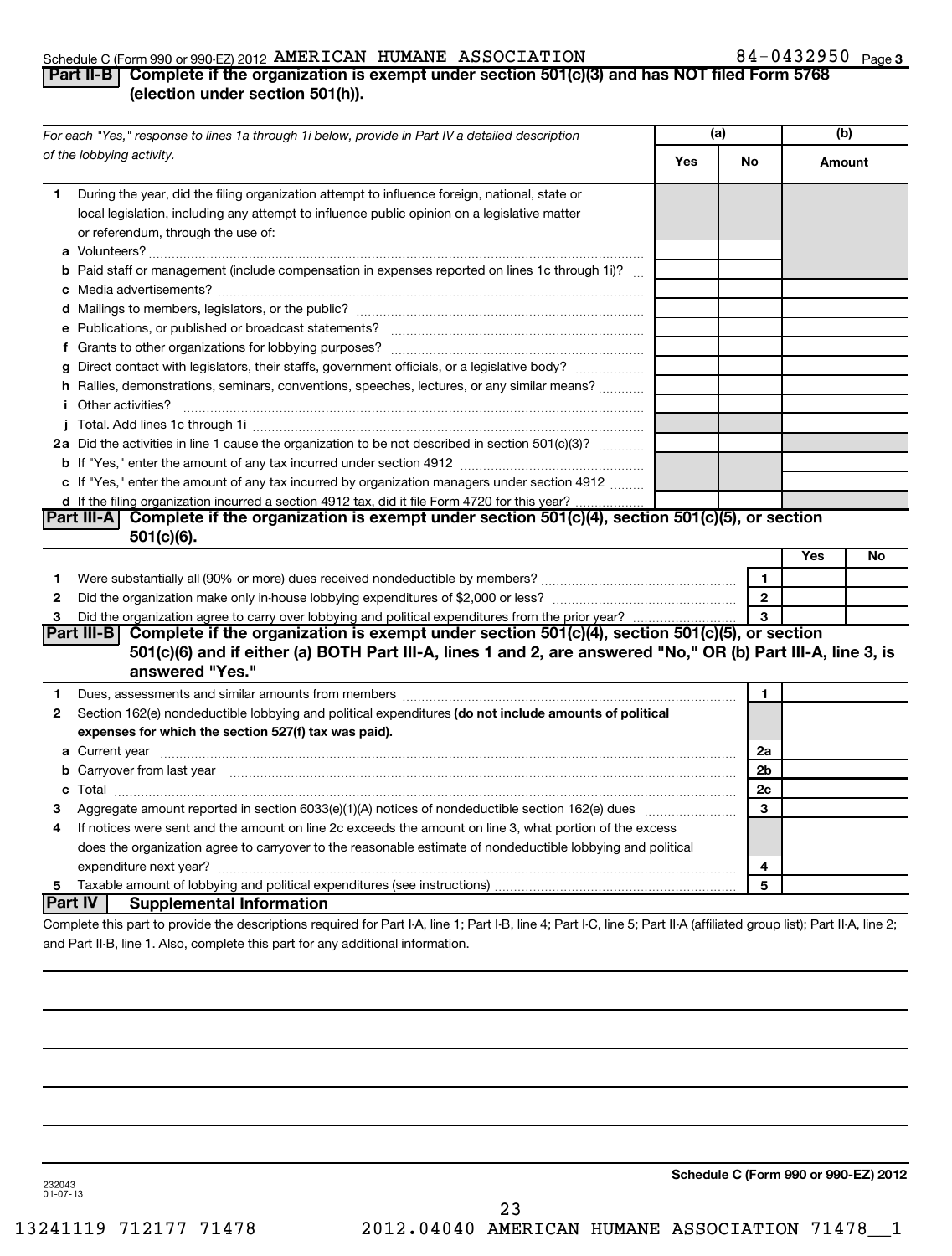## **Supplemental Financial Statements**

**(Form 990) | Complete if the organization answered "Yes," to Form 990, Part IV, line 6, 7, 8, 9, 10, 11a, 11b, 11c, 11d, 11e, 11f, 12a, or 12b.**<br> **Attack to Farm 000 B. See congrate instructions** 

| OMB No. 1545-0047     |
|-----------------------|
| O I                   |
| <b>Open to Public</b> |
| Inspection            |

|         | Department of the Treasury<br>Internal Revenue Service      |                                                                                                                                                                                                                                                                                                                     | Attach to Form 990. See separate instructions. |                                                     |                                                | <b>Open to Public</b><br>Inspection   |           |
|---------|-------------------------------------------------------------|---------------------------------------------------------------------------------------------------------------------------------------------------------------------------------------------------------------------------------------------------------------------------------------------------------------------|------------------------------------------------|-----------------------------------------------------|------------------------------------------------|---------------------------------------|-----------|
|         | Name of the organization                                    |                                                                                                                                                                                                                                                                                                                     |                                                |                                                     |                                                | <b>Employer identification number</b> |           |
|         |                                                             | AMERICAN HUMANE ASSOCIATION                                                                                                                                                                                                                                                                                         |                                                |                                                     |                                                | 84-0432950                            |           |
| Part I  |                                                             | Organizations Maintaining Donor Advised Funds or Other Similar Funds or Accounts. Complete if the                                                                                                                                                                                                                   |                                                |                                                     |                                                |                                       |           |
|         |                                                             | organization answered "Yes" to Form 990, Part IV, line 6.                                                                                                                                                                                                                                                           |                                                |                                                     |                                                |                                       |           |
|         |                                                             |                                                                                                                                                                                                                                                                                                                     | (a) Donor advised funds                        |                                                     | (b) Funds and other accounts                   |                                       |           |
| 1.      |                                                             |                                                                                                                                                                                                                                                                                                                     |                                                |                                                     |                                                |                                       |           |
| 2       |                                                             |                                                                                                                                                                                                                                                                                                                     |                                                |                                                     |                                                |                                       |           |
| з       |                                                             |                                                                                                                                                                                                                                                                                                                     |                                                |                                                     |                                                |                                       |           |
| 4       |                                                             |                                                                                                                                                                                                                                                                                                                     |                                                |                                                     |                                                |                                       |           |
| 5       |                                                             | Did the organization inform all donors and donor advisors in writing that the assets held in donor advised funds                                                                                                                                                                                                    |                                                |                                                     |                                                |                                       |           |
|         |                                                             |                                                                                                                                                                                                                                                                                                                     |                                                |                                                     |                                                | Yes                                   | <b>No</b> |
| 6       |                                                             | Did the organization inform all grantees, donors, and donor advisors in writing that grant funds can be used only                                                                                                                                                                                                   |                                                |                                                     |                                                |                                       |           |
|         |                                                             | for charitable purposes and not for the benefit of the donor or donor advisor, or for any other purpose conferring                                                                                                                                                                                                  |                                                |                                                     |                                                |                                       |           |
|         |                                                             |                                                                                                                                                                                                                                                                                                                     |                                                |                                                     |                                                | Yes                                   | No        |
| Part II |                                                             | Conservation Easements. Complete if the organization answered "Yes" to Form 990, Part IV, line 7.                                                                                                                                                                                                                   |                                                |                                                     |                                                |                                       |           |
| 1.      |                                                             | Purpose(s) of conservation easements held by the organization (check all that apply).                                                                                                                                                                                                                               |                                                |                                                     |                                                |                                       |           |
|         |                                                             | Preservation of land for public use (e.g., recreation or education)                                                                                                                                                                                                                                                 |                                                | Preservation of an historically important land area |                                                |                                       |           |
|         | Protection of natural habitat                               |                                                                                                                                                                                                                                                                                                                     |                                                | Preservation of a certified historic structure      |                                                |                                       |           |
|         | Preservation of open space                                  |                                                                                                                                                                                                                                                                                                                     |                                                |                                                     |                                                |                                       |           |
| 2       |                                                             | Complete lines 2a through 2d if the organization held a qualified conservation contribution in the form of a conservation easement on the last                                                                                                                                                                      |                                                |                                                     |                                                |                                       |           |
|         | day of the tax year.                                        |                                                                                                                                                                                                                                                                                                                     |                                                |                                                     |                                                |                                       |           |
|         |                                                             |                                                                                                                                                                                                                                                                                                                     |                                                |                                                     |                                                | Held at the End of the Tax Year       |           |
|         |                                                             |                                                                                                                                                                                                                                                                                                                     |                                                |                                                     | 2a                                             |                                       |           |
|         | <b>b</b> Total acreage restricted by conservation easements |                                                                                                                                                                                                                                                                                                                     |                                                |                                                     | 2b                                             |                                       |           |
|         |                                                             | Number of conservation easements on a certified historic structure included in (a) manuminontum                                                                                                                                                                                                                     |                                                |                                                     | 2c                                             |                                       |           |
|         |                                                             | d Number of conservation easements included in (c) acquired after 8/17/06, and not on a historic structure                                                                                                                                                                                                          |                                                |                                                     |                                                |                                       |           |
|         |                                                             | listed in the National Register [111] Marshall Register [11] Marshall Register [11] Marshall Register [11] Marshall Register [11] Marshall Register [11] Marshall Register [11] Marshall Register [11] Marshall Register [11]                                                                                       |                                                |                                                     | 2d                                             |                                       |           |
|         |                                                             | Number of conservation easements modified, transferred, released, extinguished, or terminated by the organization during the tax                                                                                                                                                                                    |                                                |                                                     |                                                |                                       |           |
|         | year $\blacktriangleright$                                  |                                                                                                                                                                                                                                                                                                                     |                                                |                                                     |                                                |                                       |           |
| 4       |                                                             | Number of states where property subject to conservation easement is located >                                                                                                                                                                                                                                       |                                                |                                                     |                                                |                                       |           |
| 5       |                                                             | Does the organization have a written policy regarding the periodic monitoring, inspection, handling of                                                                                                                                                                                                              |                                                |                                                     |                                                |                                       |           |
|         |                                                             |                                                                                                                                                                                                                                                                                                                     |                                                |                                                     |                                                | Yes                                   | <b>No</b> |
| 6       |                                                             | Staff and volunteer hours devoted to monitoring, inspecting, and enforcing conservation easements during the year                                                                                                                                                                                                   |                                                |                                                     |                                                |                                       |           |
| 7       |                                                             | Amount of expenses incurred in monitoring, inspecting, and enforcing conservation easements during the year $\triangleright$ \$                                                                                                                                                                                     |                                                |                                                     |                                                |                                       |           |
| 8       |                                                             | Does each conservation easement reported on line 2(d) above satisfy the requirements of section 170(h)(4)(B)(i)                                                                                                                                                                                                     |                                                |                                                     |                                                |                                       |           |
|         |                                                             |                                                                                                                                                                                                                                                                                                                     |                                                |                                                     |                                                | Yes                                   | No        |
| 9       |                                                             | In Part XIII, describe how the organization reports conservation easements in its revenue and expense statement, and balance sheet, and                                                                                                                                                                             |                                                |                                                     |                                                |                                       |           |
|         |                                                             | include, if applicable, the text of the footnote to the organization's financial statements that describes the organization's accounting for                                                                                                                                                                        |                                                |                                                     |                                                |                                       |           |
|         | conservation easements.                                     | Part III   Organizations Maintaining Collections of Art, Historical Treasures, or Other Similar Assets.                                                                                                                                                                                                             |                                                |                                                     |                                                |                                       |           |
|         |                                                             |                                                                                                                                                                                                                                                                                                                     |                                                |                                                     |                                                |                                       |           |
|         |                                                             | Complete if the organization answered "Yes" to Form 990, Part IV, line 8.                                                                                                                                                                                                                                           |                                                |                                                     |                                                |                                       |           |
|         |                                                             | 1a If the organization elected, as permitted under SFAS 116 (ASC 958), not to report in its revenue statement and balance sheet works of art,                                                                                                                                                                       |                                                |                                                     |                                                |                                       |           |
|         |                                                             | historical treasures, or other similar assets held for public exhibition, education, or research in furtherance of public service, provide, in Part XIII,                                                                                                                                                           |                                                |                                                     |                                                |                                       |           |
|         |                                                             | the text of the footnote to its financial statements that describes these items.                                                                                                                                                                                                                                    |                                                |                                                     |                                                |                                       |           |
|         |                                                             | <b>b</b> If the organization elected, as permitted under SFAS 116 (ASC 958), to report in its revenue statement and balance sheet works of art, historical<br>treasures, or other similar assets held for public exhibition, education, or research in furtherance of public service, provide the following amounts |                                                |                                                     |                                                |                                       |           |
|         |                                                             |                                                                                                                                                                                                                                                                                                                     |                                                |                                                     |                                                |                                       |           |
|         | relating to these items:                                    |                                                                                                                                                                                                                                                                                                                     |                                                |                                                     |                                                |                                       |           |
|         |                                                             |                                                                                                                                                                                                                                                                                                                     |                                                |                                                     | $\triangleright$ \$<br>$\blacktriangleright$ s |                                       |           |
|         | (ii) Assets included in Form 990, Part X                    | If the organization received or held works of art, historical treasures, or other similar assets for financial gain, provide                                                                                                                                                                                        |                                                |                                                     |                                                |                                       |           |
| 2       |                                                             |                                                                                                                                                                                                                                                                                                                     |                                                |                                                     |                                                |                                       |           |
|         |                                                             | the following amounts required to be reported under SFAS 116 (ASC 958) relating to these items:                                                                                                                                                                                                                     |                                                |                                                     |                                                |                                       |           |

**a** Revenues included in Form 990, Part VIII, line 1 ~~~~~~~~~~~~~~~~~~~~~~~~~~~~~~ | \$ **b** Assets included in Form 990, Part X ~~~~~~~~~~~~~~~~~~~~~~~~~~~~~~~~~~~ | \$

232051 12-10-12 **For Paperwork Reduction Act Notice, see the Instructions for Form 990. Schedule D (Form 990) 2012** LHA

24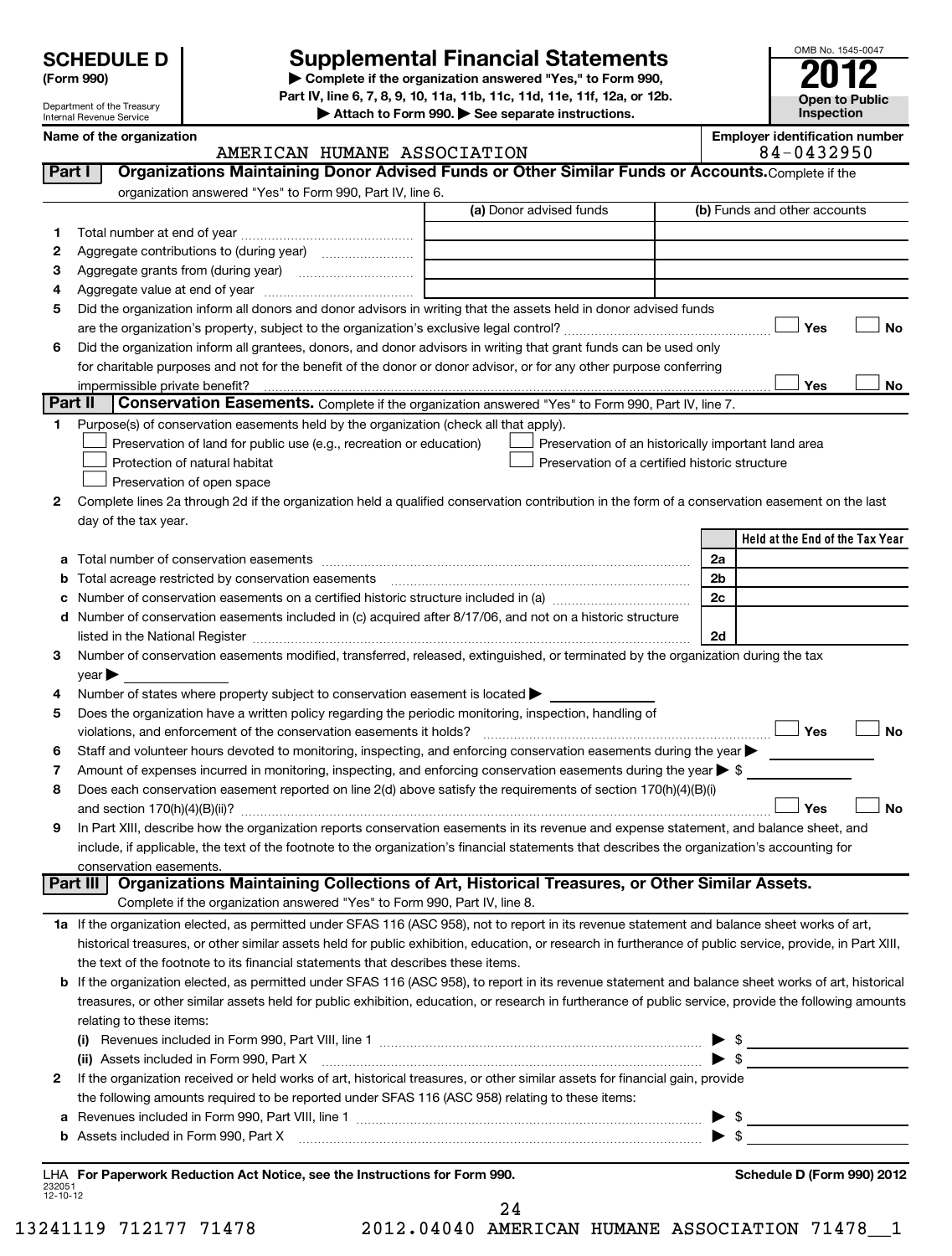|                | Schedule D (Form 990) 2012                                                                                                                                                                                                     | AMERICAN HUMANE ASSOCIATION |                |                           |          |                      | 84-0432950 Page 2          |                     |              |                         |
|----------------|--------------------------------------------------------------------------------------------------------------------------------------------------------------------------------------------------------------------------------|-----------------------------|----------------|---------------------------|----------|----------------------|----------------------------|---------------------|--------------|-------------------------|
| Part III       | Organizations Maintaining Collections of Art, Historical Treasures, or Other Similar Assets (continued)                                                                                                                        |                             |                |                           |          |                      |                            |                     |              |                         |
| 3              | Using the organization's acquisition, accession, and other records, check any of the following that are a significant use of its collection items                                                                              |                             |                |                           |          |                      |                            |                     |              |                         |
|                | (check all that apply):                                                                                                                                                                                                        |                             |                |                           |          |                      |                            |                     |              |                         |
| a              | Public exhibition                                                                                                                                                                                                              | d                           |                | Loan or exchange programs |          |                      |                            |                     |              |                         |
| b              | Scholarly research                                                                                                                                                                                                             | e                           | Other          |                           |          |                      |                            |                     |              |                         |
| c              | Preservation for future generations                                                                                                                                                                                            |                             |                |                           |          |                      |                            |                     |              |                         |
| 4              | Provide a description of the organization's collections and explain how they further the organization's exempt purpose in Part XIII.                                                                                           |                             |                |                           |          |                      |                            |                     |              |                         |
| 5              | During the year, did the organization solicit or receive donations of art, historical treasures, or other similar assets                                                                                                       |                             |                |                           |          |                      |                            |                     |              |                         |
|                |                                                                                                                                                                                                                                |                             |                |                           |          |                      |                            | Yes                 |              | No                      |
|                | Part IV<br>Escrow and Custodial Arrangements. Complete if the organization answered "Yes" to Form 990, Part IV, line 9, or<br>reported an amount on Form 990, Part X, line 21.                                                 |                             |                |                           |          |                      |                            |                     |              |                         |
|                | 1a Is the organization an agent, trustee, custodian or other intermediary for contributions or other assets not included                                                                                                       |                             |                |                           |          |                      |                            |                     |              |                         |
|                |                                                                                                                                                                                                                                |                             |                |                           |          |                      |                            | Yes                 |              | No                      |
|                | b If "Yes," explain the arrangement in Part XIII and complete the following table:                                                                                                                                             |                             |                |                           |          |                      |                            |                     |              |                         |
|                |                                                                                                                                                                                                                                |                             |                |                           |          |                      |                            | Amount              |              |                         |
|                | c Beginning balance measurements and the contract of the contract of the contract of the contract of the contract of the contract of the contract of the contract of the contract of the contract of the contract of the contr |                             |                |                           |          | 1c                   |                            |                     |              |                         |
|                |                                                                                                                                                                                                                                |                             |                |                           |          | 1d                   |                            |                     |              |                         |
|                | Distributions during the year manufactured and an account of the year manufactured and the year manufactured and the year manufactured and the year manufactured and the year manufactured and the year manufactured and the y |                             |                |                           |          | 1e                   |                            |                     |              |                         |
|                |                                                                                                                                                                                                                                |                             |                |                           |          | 1f                   |                            |                     |              |                         |
|                |                                                                                                                                                                                                                                |                             |                |                           |          |                      |                            | Yes                 |              | No                      |
|                | b If "Yes," explain the arrangement in Part XIII. Check here if the explanation has been provided in Part XIII                                                                                                                 |                             |                |                           |          |                      |                            |                     |              |                         |
| <b>Part V</b>  | Endowment Funds. Complete if the organization answered "Yes" to Form 990, Part IV, line 10.                                                                                                                                    |                             |                |                           |          |                      |                            |                     |              |                         |
|                |                                                                                                                                                                                                                                | (a) Current year            | (b) Prior year | (c) Two years back        |          | (d) Three years back |                            | (e) Four years back |              |                         |
| 1a             | Beginning of year balance                                                                                                                                                                                                      | 822,634.                    | 908,169.       |                           | 772,069  |                      | 648,361                    |                     |              | 803,664.                |
|                |                                                                                                                                                                                                                                |                             |                |                           |          |                      |                            |                     |              |                         |
|                | Net investment earnings, gains, and losses                                                                                                                                                                                     | 75.                         | $-20, 747.$    |                           | 136,100. |                      | 123,708.                   |                     | $-155, 303.$ |                         |
|                | Grants or scholarships                                                                                                                                                                                                         |                             |                |                           |          |                      |                            |                     |              |                         |
|                | e Other expenditures for facilities                                                                                                                                                                                            |                             |                |                           |          |                      |                            |                     |              |                         |
|                | and programs                                                                                                                                                                                                                   |                             | 64,788.        |                           |          |                      |                            |                     |              |                         |
|                |                                                                                                                                                                                                                                |                             |                |                           |          |                      |                            |                     |              |                         |
| g              | End of year balance                                                                                                                                                                                                            | 822,709.                    | 822,634.       |                           | 908,169. |                      | 772,069.                   |                     |              | 648,361.                |
| 2              | Provide the estimated percentage of the current year end balance (line 1g, column (a)) held as:                                                                                                                                |                             |                |                           |          |                      |                            |                     |              |                         |
|                | Board designated or quasi-endowment                                                                                                                                                                                            |                             |                |                           |          |                      |                            |                     |              |                         |
| b              | 93.84<br>Permanent endowment                                                                                                                                                                                                   | %<br>$6.\overline{1}6$      |                |                           |          |                      |                            |                     |              |                         |
|                | Temporarily restricted endowment                                                                                                                                                                                               | %                           |                |                           |          |                      |                            |                     |              |                         |
|                | The percentages in lines 2a, 2b, and 2c should equal 100%.                                                                                                                                                                     |                             |                |                           |          |                      |                            |                     |              |                         |
|                | 3a Are there endowment funds not in the possession of the organization that are held and administered for the organization                                                                                                     |                             |                |                           |          |                      |                            |                     | <b>Yes</b>   |                         |
|                | by:<br>(i)                                                                                                                                                                                                                     |                             |                |                           |          |                      |                            | 3a(i)               |              | No<br>х                 |
|                |                                                                                                                                                                                                                                |                             |                |                           |          |                      |                            | 3a(ii)              |              | $\overline{\texttt{x}}$ |
|                |                                                                                                                                                                                                                                |                             |                |                           |          |                      |                            | 3b                  |              |                         |
|                | Describe in Part XIII the intended uses of the organization's endowment funds.                                                                                                                                                 |                             |                |                           |          |                      |                            |                     |              |                         |
| <b>Part VI</b> | Land, Buildings, and Equipment. See Form 990, Part X, line 10.                                                                                                                                                                 |                             |                |                           |          |                      |                            |                     |              |                         |
|                | Description of property                                                                                                                                                                                                        | (a) Cost or other           |                | (b) Cost or other         |          | (c) Accumulated      |                            | (d) Book value      |              |                         |
|                |                                                                                                                                                                                                                                | basis (investment)          |                | basis (other)             |          | depreciation         |                            |                     |              |                         |
|                |                                                                                                                                                                                                                                |                             |                |                           |          |                      |                            |                     |              |                         |
|                |                                                                                                                                                                                                                                |                             |                |                           |          |                      |                            |                     |              |                         |
|                |                                                                                                                                                                                                                                |                             |                | 131,578.                  |          | 71,694.              |                            |                     | 59,884.      |                         |
|                |                                                                                                                                                                                                                                |                             |                | 200, 612.                 |          | 177,812.             |                            |                     | 22,800.      |                         |
|                |                                                                                                                                                                                                                                |                             |                | 994, 267.                 |          | 870,648.             |                            |                     | 123,619.     |                         |
|                | Total. Add lines 1a through 1e. (Column (d) must equal Form 990, Part X, column (B), line 10(c).)                                                                                                                              |                             |                |                           |          |                      |                            |                     | 206, 303.    |                         |
|                |                                                                                                                                                                                                                                |                             |                |                           |          |                      | Schedule D (Form 990) 2012 |                     |              |                         |
|                |                                                                                                                                                                                                                                |                             |                |                           |          |                      |                            |                     |              |                         |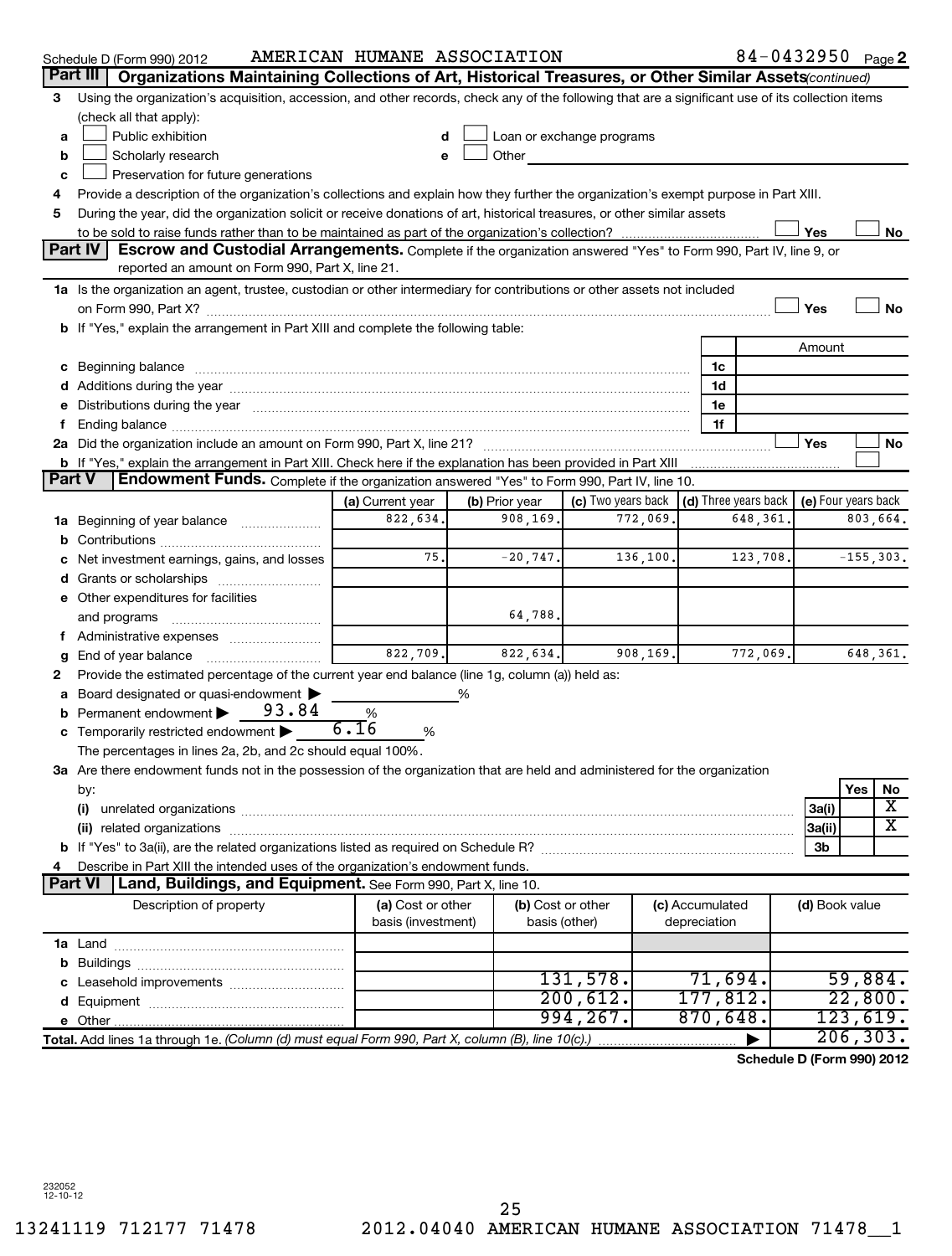| AMERICAN HUMANE ASSOCIATION<br>Schedule D (Form 990) 2012                                                                                               |                      |                |                                                           | 84-0432950 Page 3 |   |
|---------------------------------------------------------------------------------------------------------------------------------------------------------|----------------------|----------------|-----------------------------------------------------------|-------------------|---|
| Part VII Investments - Other Securities. See Form 990, Part X, line 12.                                                                                 |                      |                |                                                           |                   |   |
| (a) Description of security or category (including name of security)                                                                                    | (b) Book value       |                | (c) Method of valuation: Cost or end-of-year market value |                   |   |
| (1) Financial derivatives                                                                                                                               |                      |                |                                                           |                   |   |
| (2) Closely-held equity interests<br>.                                                                                                                  |                      |                |                                                           |                   |   |
| (3) Other                                                                                                                                               |                      |                |                                                           |                   |   |
| (A)                                                                                                                                                     |                      |                |                                                           |                   |   |
| (B)                                                                                                                                                     |                      |                |                                                           |                   |   |
| (C)                                                                                                                                                     |                      |                |                                                           |                   |   |
| (D)                                                                                                                                                     |                      |                |                                                           |                   |   |
| (E)                                                                                                                                                     |                      |                |                                                           |                   |   |
| (F)<br>(G)                                                                                                                                              |                      |                |                                                           |                   |   |
| (H)                                                                                                                                                     |                      |                |                                                           |                   |   |
| (1)                                                                                                                                                     |                      |                |                                                           |                   |   |
| Total. (Col. (b) must equal Form 990, Part X, col. (B) line 12.)                                                                                        |                      |                |                                                           |                   |   |
| Part VIII Investments - Program Related. See Form 990, Part X, line 13.                                                                                 |                      |                |                                                           |                   |   |
| (a) Description of investment type                                                                                                                      | (b) Book value       |                | (c) Method of valuation: Cost or end-of-year market value |                   |   |
| (1)                                                                                                                                                     |                      |                |                                                           |                   |   |
| (2)                                                                                                                                                     |                      |                |                                                           |                   |   |
| (3)                                                                                                                                                     |                      |                |                                                           |                   |   |
| (4)                                                                                                                                                     |                      |                |                                                           |                   |   |
| (5)                                                                                                                                                     |                      |                |                                                           |                   |   |
| (6)                                                                                                                                                     |                      |                |                                                           |                   |   |
| (7)                                                                                                                                                     |                      |                |                                                           |                   |   |
| (8)                                                                                                                                                     |                      |                |                                                           |                   |   |
| (9)                                                                                                                                                     |                      |                |                                                           |                   |   |
| (10)                                                                                                                                                    |                      |                |                                                           |                   |   |
| Total. (Col. (b) must equal Form 990, Part X, col. (B) line 13.)                                                                                        |                      |                |                                                           |                   |   |
| Other Assets. See Form 990, Part X, line 15.<br>Part IX                                                                                                 |                      |                |                                                           |                   |   |
|                                                                                                                                                         | (a) Description      |                |                                                           | (b) Book value    |   |
| BENEFICIAL INTERESTS<br>(1)                                                                                                                             | IN CHARITABLE TRUSTS |                |                                                           | 5,376,734.        |   |
| (2)                                                                                                                                                     |                      |                |                                                           |                   |   |
| (3)                                                                                                                                                     |                      |                |                                                           |                   |   |
| (4)                                                                                                                                                     |                      |                |                                                           |                   |   |
| (5)                                                                                                                                                     |                      |                |                                                           |                   |   |
| (6)                                                                                                                                                     |                      |                |                                                           |                   |   |
| (7)                                                                                                                                                     |                      |                |                                                           |                   |   |
| (8)                                                                                                                                                     |                      |                |                                                           |                   |   |
| (9)                                                                                                                                                     |                      |                |                                                           |                   |   |
| (10)                                                                                                                                                    |                      |                |                                                           | 5,376,734.        |   |
| Total. (Column (b) must equal Form 990, Part X, col. (B) line 15.)<br>Other Liabilities. See Form 990, Part X, line 25.<br>Part X                       |                      |                |                                                           |                   |   |
| (a) Description of liability                                                                                                                            |                      | (b) Book value |                                                           |                   |   |
| 1.<br>Federal income taxes<br>(1)                                                                                                                       |                      |                |                                                           |                   |   |
| OBLIGATIONS UNDER SPLIT-INTEREST<br>(2)                                                                                                                 |                      |                |                                                           |                   |   |
| <b>AGREEMENTS</b><br>(3)                                                                                                                                |                      | 997, 307.      |                                                           |                   |   |
| DEFERRED LEASE INCENTIVES<br>(4)                                                                                                                        |                      | 234, 334.      |                                                           |                   |   |
| (5)                                                                                                                                                     |                      |                |                                                           |                   |   |
| (6)                                                                                                                                                     |                      |                |                                                           |                   |   |
| (7)                                                                                                                                                     |                      |                |                                                           |                   |   |
| (8)                                                                                                                                                     |                      |                |                                                           |                   |   |
| (9)                                                                                                                                                     |                      |                |                                                           |                   |   |
| (10)                                                                                                                                                    |                      |                |                                                           |                   |   |
| (11)                                                                                                                                                    |                      |                |                                                           |                   |   |
| Total. (Column (b) must equal Form 990, Part X, col. (B) line 25.)                                                                                      |                      | 1, 231, 641.   |                                                           |                   |   |
| 2. FIN 48 (ASC 740) Footnote. In Part XIII, provide the text of the footnote to the organization's financial statements that reports the organization's |                      |                |                                                           |                   |   |
| liability for uncertain tax positions under FIN 48 (ASC 740). Check here if the text of the footnote has been provided in Part XIII                     |                      |                |                                                           |                   | X |

232053 12-10-12

**Schedule D (Form 990) 2012**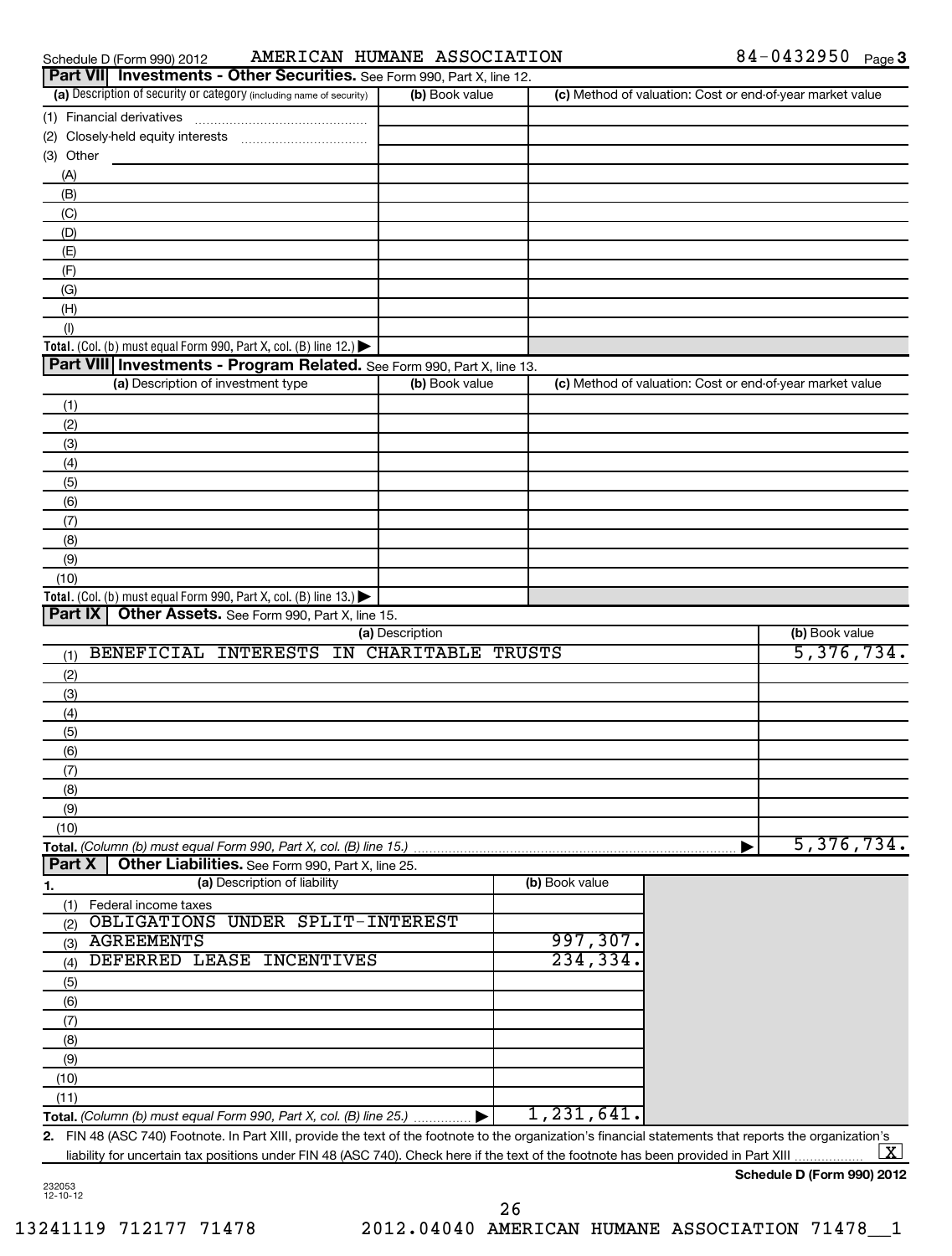|    | AMERICAN HUMANE ASSOCIATION<br>Schedule D (Form 990) 2012                                                                                                                                                                           |                         |                | 84-0432950 Page 4 |           |
|----|-------------------------------------------------------------------------------------------------------------------------------------------------------------------------------------------------------------------------------------|-------------------------|----------------|-------------------|-----------|
|    | Reconciliation of Revenue per Audited Financial Statements With Revenue per Return<br>Part XI                                                                                                                                       |                         |                |                   |           |
| 1  | Total revenue, gains, and other support per audited financial statements                                                                                                                                                            |                         | $\blacksquare$ | 13,457,897.       |           |
| 2  | Amounts included on line 1 but not on Form 990, Part VIII, line 12:                                                                                                                                                                 |                         |                |                   |           |
|    | 2a                                                                                                                                                                                                                                  | $\frac{4,811}{261,486}$ |                |                   |           |
| b  | 2 <sub>b</sub>                                                                                                                                                                                                                      |                         |                |                   |           |
|    | 2c                                                                                                                                                                                                                                  |                         |                |                   |           |
| d  | 2d                                                                                                                                                                                                                                  | 435,228.                |                |                   |           |
|    | Add lines 2a through 2d                                                                                                                                                                                                             |                         | <b>2e</b>      |                   | 701, 525. |
| з  |                                                                                                                                                                                                                                     |                         | $\mathbf{a}$   | 12,756,372.       |           |
|    | Amounts included on Form 990, Part VIII, line 12, but not on line 1:                                                                                                                                                                |                         |                |                   |           |
|    | Investment expenses not included on Form 990, Part VIII, line 7b [11, 11, 11, 11, 11]<br>4a                                                                                                                                         |                         |                |                   |           |
| b  |                                                                                                                                                                                                                                     |                         |                |                   |           |
|    | Add lines 4a and 4b                                                                                                                                                                                                                 |                         | 4c             |                   | $0 \cdot$ |
| 5. | Total revenue. Add lines 3 and 4c. (This must equal Form 990, Part I, line 12.)                                                                                                                                                     |                         | 5              | 12,756,372.       |           |
|    | Part XII   Reconciliation of Expenses per Audited Financial Statements With Expenses per Return                                                                                                                                     |                         |                |                   |           |
| 1  |                                                                                                                                                                                                                                     |                         | $\blacksquare$ | 13,083,450.       |           |
| 2  | Amounts included on line 1 but not on Form 990, Part IX, line 25:                                                                                                                                                                   |                         |                |                   |           |
|    | 2a                                                                                                                                                                                                                                  | $261,486$ .             |                |                   |           |
|    | 2 <sub>b</sub><br>b Prior year adjustments [111] manufactured and prior year adjustments [11] manufactured and prior year adjustments                                                                                               |                         |                |                   |           |
|    | 2 <sub>c</sub>                                                                                                                                                                                                                      |                         |                |                   |           |
|    | 2d                                                                                                                                                                                                                                  | 194,842.                |                |                   |           |
|    | Add lines 2a through 2d <b>contained a contained a contained a contained a</b> contained a contained a contained a contained a contained a contained a contained a contained a contained a contained a contained a contained a cont |                         | 2е             |                   | 456,328.  |
| з  |                                                                                                                                                                                                                                     |                         | $\mathbf{a}$   | 12,627,122.       |           |
|    | Amounts included on Form 990, Part IX, line 25, but not on line 1:                                                                                                                                                                  |                         |                |                   |           |
|    | Investment expenses not included on Form 990, Part VIII, line 7b [11, 111, 111, 11]<br>4a                                                                                                                                           |                         |                |                   |           |
|    |                                                                                                                                                                                                                                     |                         |                |                   |           |
|    | c Add lines 4a and 4b                                                                                                                                                                                                               |                         | 4c             |                   | ο.        |
| 5. |                                                                                                                                                                                                                                     |                         | 5              | 12,627,122.       |           |
|    | Part XIII Supplemental Information                                                                                                                                                                                                  |                         |                |                   |           |
|    | Complete this part to provide the descriptions required for Part II, lines 3, 5, and 9; Part III, lines 1a and 4; Part IV, lines 1b and 2b; Part V, line 4; Part                                                                    |                         |                |                   |           |
|    | X, line 2; Part XI, lines 2d and 4b; and Part XII, lines 2d and 4b. Also complete this part to provide any additional information.                                                                                                  |                         |                |                   |           |
|    | PART V, LINE 4: EARNINGS ON THE ASSOCIATION'S ENDOWMENT FUND NET                                                                                                                                                                    |                         |                |                   |           |
|    |                                                                                                                                                                                                                                     |                         |                |                   |           |
|    | ASSETS ARE GENERALLY RESTRICTED BY DONORS FOR SUPPORT OF SPECIFIC                                                                                                                                                                   |                         |                |                   |           |
|    |                                                                                                                                                                                                                                     |                         |                |                   |           |
|    | THE ASSOCIATION'S GOVERNING BOARD DETERMINES ANNUAL<br>ASSOCIATION PROGRAMS.                                                                                                                                                        |                         |                |                   |           |
|    | APPROPRIATIONS FOR EXPENDITURE IN SUPPORT OF ITS PROGRAMS IN ACCORDANCE                                                                                                                                                             |                         |                |                   |           |
|    |                                                                                                                                                                                                                                     |                         |                |                   |           |
|    | WITH DONOR RESTRICTIONS.                                                                                                                                                                                                            |                         |                |                   |           |
|    |                                                                                                                                                                                                                                     |                         |                |                   |           |
|    |                                                                                                                                                                                                                                     |                         |                |                   |           |
|    |                                                                                                                                                                                                                                     |                         |                |                   |           |

PART X, LINE 2: THE ASSOCIATION IS EXEMPT FROM FEDERAL INCOME TAX

**Schedule D (Form 990) 2012** UNDER SECTION 501(C)(3) OF THE INTERNAL REVENUE CODE (IRC), QUALIFIES FOR

232054 12-10-12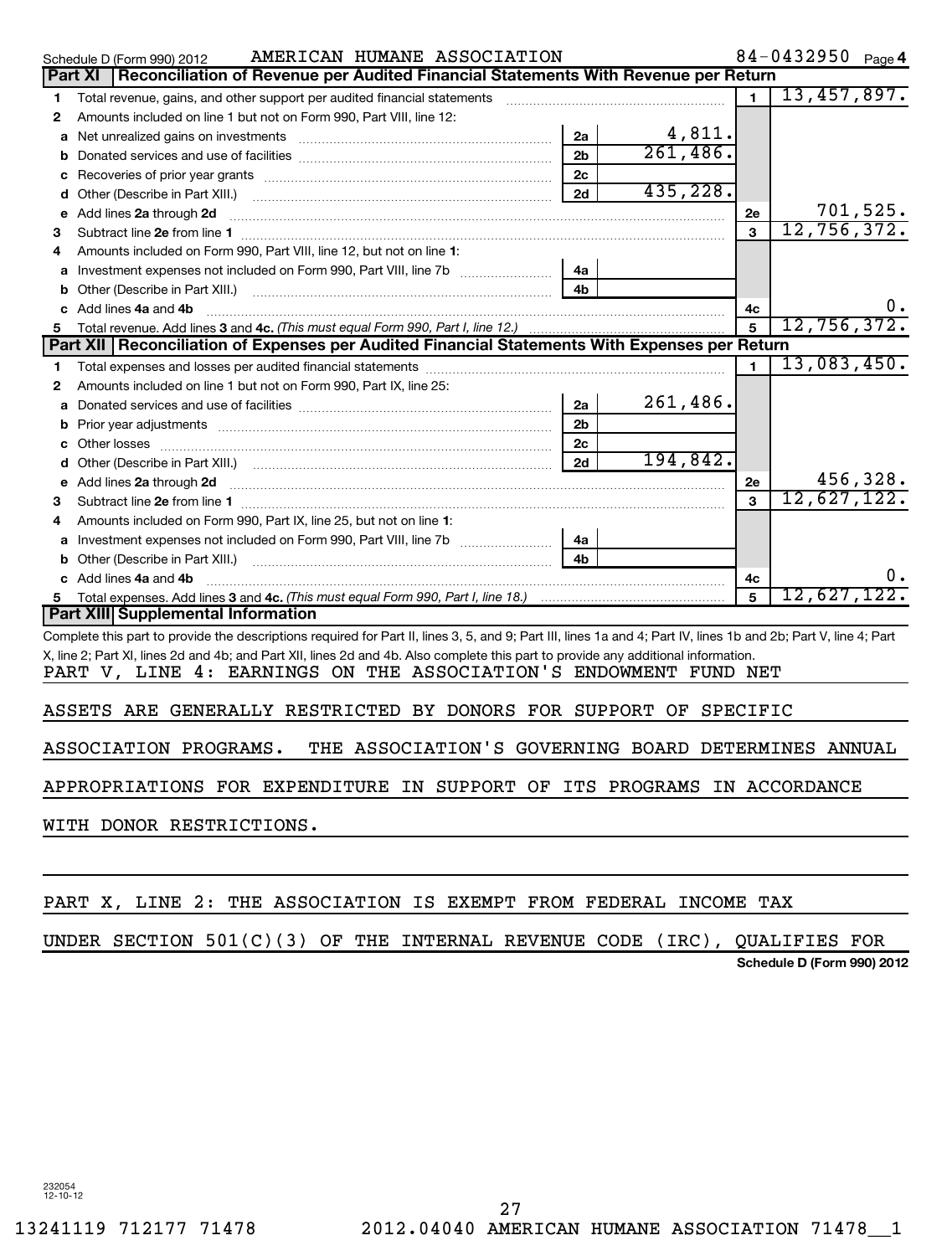| AMERICAN HUMANE ASSOCIATION<br>Schedule D (Form 990) 2012                  | 84-0432950 Page 5 |
|----------------------------------------------------------------------------|-------------------|
| <b>Part XIII Supplemental Information (continued)</b>                      |                   |
| THE CHARITABLE CONTRIBUTION DEDUCTION UNDER 170(B)(1)(A)(VI), AND HAS BEEN |                   |
| CLASSIFIED AS AN ORGANIZATION OTHER THAN A PRIVATE FOUNDATION UNDER        |                   |
| SECTION 509(A) OF THE IRC. HOWEVER, INCOME NOT DIRECTLY RELATED TO THE     |                   |
| ASSOCIATION'S TAX-EXEMPT PURPOSE IS SUBJECT TO TAXATION AS UNRELATED       |                   |
| BUSINESS INCOME.<br>THE ASSOCIATION HAD NO SIGNIFICANT TAXABLE INCOME OR   |                   |
| INCOME TAX EXPENSE DURING THE CURRENT FISCAL YEAR.                         |                   |
|                                                                            |                   |
| THE ASSOCIATION BELIEVES IT HAS CONDUCTED ITS OPERATIONS IN ACCORDANCE     |                   |
| WITH, AND HAS PROPERLY MAINTAINED, ITS TAX EXEMPT STATUS.                  | THE               |
| ASSOCIATION'S TAX RETURNS FOR FISCAL YEARS 2010 THROUGH 2013 ARE SUBJECT   |                   |
| TO EXAMINATION BY THE INTERNAL REVENUE SERVICE, GENERALLY FOR THREE YEARS  |                   |
| AFTER THEY WERE FILED.                                                     |                   |
|                                                                            |                   |
| PART XI, LINE 2D - OTHER ADJUSTMENTS:                                      |                   |
| CHANGE IN VALUE OF BENEFICIAL INTEREST IN PERPETUAL TRUSTS                 | 230,037.          |
| CHANGE IN VALUE OF SPLIT INTEREST AGREEMENTS                               | 10,349.           |
| DIRECT COSTS OF SPECIAL EVENTS                                             | 194,842.          |
| TOTAL TO SCHEDULE D, PART XI, LINE 2D                                      | 435,228.          |
|                                                                            |                   |
| PART XII, LINE 2D - OTHER ADJUSTMENTS:                                     |                   |
| DIRECT COSTS OF SPECIAL EVENTS                                             | 194,842.          |
|                                                                            |                   |
|                                                                            |                   |
|                                                                            |                   |
|                                                                            |                   |
|                                                                            |                   |
|                                                                            |                   |

**Schedule D (Form 990) 2012**

232055 12-10-12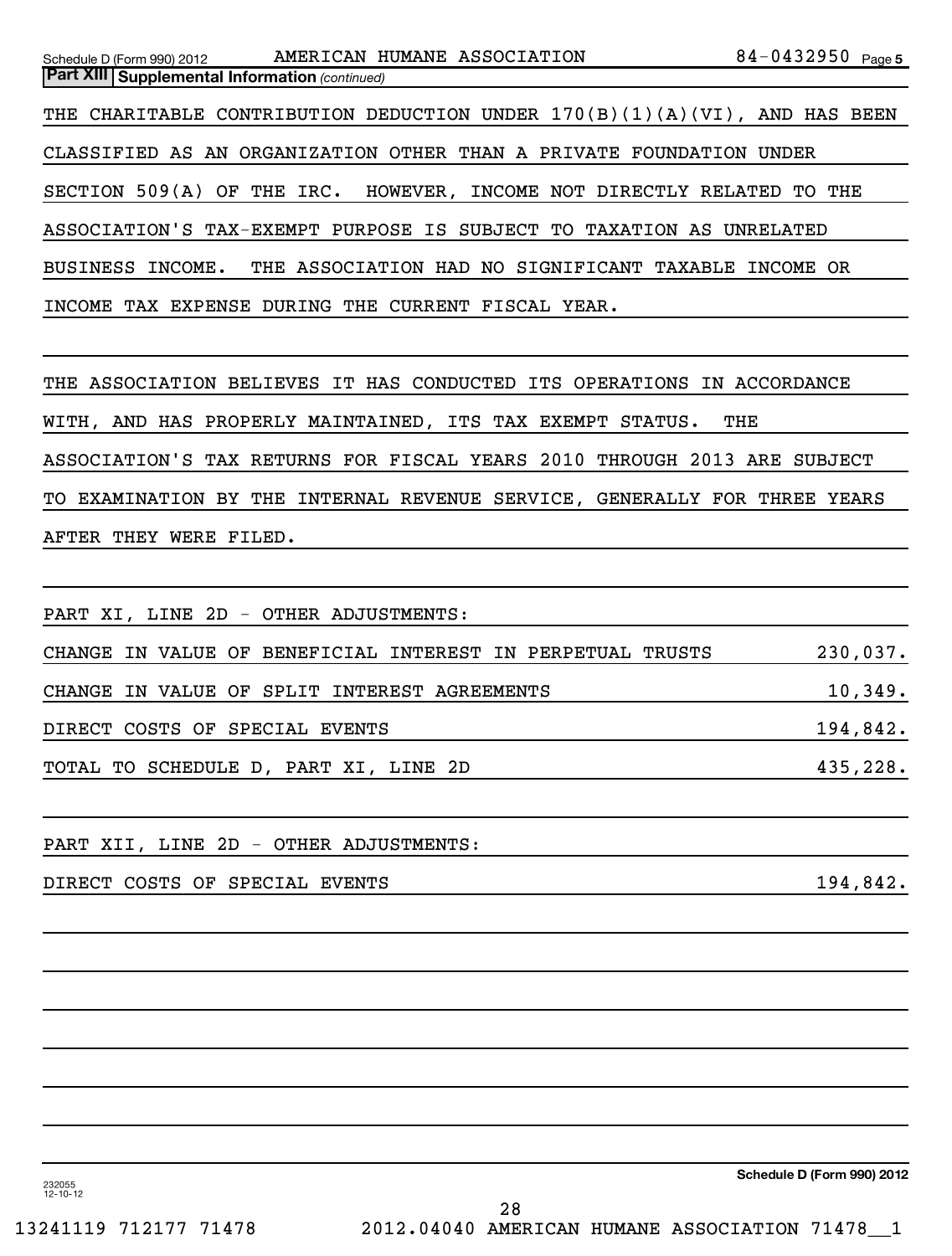| Department of the Treasury      | Part IV, line 14b, 15, or 16.<br>Attach to Form 990. See separate instructions. |                            |                                                                                                                                         |                   |                                                   |                                       |  |
|---------------------------------|---------------------------------------------------------------------------------|----------------------------|-----------------------------------------------------------------------------------------------------------------------------------------|-------------------|---------------------------------------------------|---------------------------------------|--|
| Internal Revenue Service        |                                                                                 |                            |                                                                                                                                         |                   |                                                   | Inspection                            |  |
| Name of the organization        |                                                                                 |                            |                                                                                                                                         |                   |                                                   | <b>Employer identification number</b> |  |
| AMERICAN HUMANE ASSOCIATION     |                                                                                 |                            |                                                                                                                                         |                   | 84-0432950                                        |                                       |  |
| Part I                          |                                                                                 |                            | General Information on Activities Outside the United States. Complete if the organization answered "Yes"                                |                   |                                                   |                                       |  |
| to Form 990, Part IV, line 14b. |                                                                                 |                            |                                                                                                                                         |                   |                                                   |                                       |  |
| 1                               |                                                                                 |                            | For grantmakers. Does the organization maintain records to substantiate the amount of its grants and other assistance,                  |                   |                                                   |                                       |  |
|                                 |                                                                                 |                            | the grantees' eligibility for the grants or assistance, and the selection criteria used to award the grants or assistance?              |                   |                                                   | $X \times$<br><b>No</b>               |  |
| $\mathbf{2}$                    |                                                                                 |                            | For grantmakers. Describe in Part V the organization's procedures for monitoring the use of its grants and other assistance outside the |                   |                                                   |                                       |  |
| United States.                  |                                                                                 |                            |                                                                                                                                         |                   |                                                   |                                       |  |
| 3                               |                                                                                 |                            | Activities per Region. (The following Part I, line 3 table can be duplicated if additional space is needed.)                            |                   |                                                   |                                       |  |
| (a) Region                      | (b) Number of                                                                   | (c) Number of              | (d) Activities conducted in region                                                                                                      |                   | (e) If activity listed in (d)                     | (f) Total                             |  |
|                                 | offices                                                                         | employees,<br>agents, and  | (by type) (e.g., fundraising, program                                                                                                   |                   | is a program service,                             | expenditures<br>for and               |  |
|                                 | in the region                                                                   | independent<br>contractors | services, investments, grants to<br>recipients located in the region)                                                                   |                   | describe specific type<br>of service(s) in region | investments                           |  |
|                                 |                                                                                 | in region                  |                                                                                                                                         |                   |                                                   | in region                             |  |
|                                 |                                                                                 |                            |                                                                                                                                         |                   |                                                   |                                       |  |
| EAST ASIA AND THE               |                                                                                 |                            |                                                                                                                                         | ANIMAL RESCUE AND |                                                   |                                       |  |
| PACIFIC                         |                                                                                 | 0                          | <b>DISASTER RELIEF</b>                                                                                                                  | SHELTER           |                                                   | 35,000.                               |  |
|                                 |                                                                                 |                            |                                                                                                                                         |                   |                                                   |                                       |  |
|                                 |                                                                                 |                            |                                                                                                                                         |                   |                                                   |                                       |  |
|                                 |                                                                                 |                            |                                                                                                                                         |                   |                                                   |                                       |  |
|                                 |                                                                                 |                            |                                                                                                                                         |                   |                                                   |                                       |  |
|                                 |                                                                                 |                            |                                                                                                                                         |                   |                                                   |                                       |  |
|                                 |                                                                                 |                            |                                                                                                                                         |                   |                                                   |                                       |  |
|                                 |                                                                                 |                            |                                                                                                                                         |                   |                                                   |                                       |  |
|                                 |                                                                                 |                            |                                                                                                                                         |                   |                                                   |                                       |  |
|                                 |                                                                                 |                            |                                                                                                                                         |                   |                                                   |                                       |  |
|                                 |                                                                                 |                            |                                                                                                                                         |                   |                                                   |                                       |  |
|                                 |                                                                                 |                            |                                                                                                                                         |                   |                                                   |                                       |  |
|                                 |                                                                                 |                            |                                                                                                                                         |                   |                                                   |                                       |  |
|                                 |                                                                                 |                            |                                                                                                                                         |                   |                                                   |                                       |  |
|                                 |                                                                                 |                            |                                                                                                                                         |                   |                                                   |                                       |  |
|                                 |                                                                                 |                            |                                                                                                                                         |                   |                                                   |                                       |  |
|                                 |                                                                                 |                            |                                                                                                                                         |                   |                                                   |                                       |  |
|                                 |                                                                                 |                            |                                                                                                                                         |                   |                                                   |                                       |  |
|                                 |                                                                                 |                            |                                                                                                                                         |                   |                                                   |                                       |  |
|                                 |                                                                                 |                            |                                                                                                                                         |                   |                                                   |                                       |  |
|                                 |                                                                                 |                            |                                                                                                                                         |                   |                                                   |                                       |  |
|                                 |                                                                                 |                            |                                                                                                                                         |                   |                                                   |                                       |  |
|                                 |                                                                                 |                            |                                                                                                                                         |                   |                                                   |                                       |  |
|                                 |                                                                                 |                            |                                                                                                                                         |                   |                                                   |                                       |  |
|                                 |                                                                                 |                            |                                                                                                                                         |                   |                                                   |                                       |  |

**3 a** Sub-total .................. **b** Total from continuation

**c Totals**  (add lines 3a

and 3b)

**(Form 990)**

sheets to Part I  $\ldots$ ...

232071 12-10-12

0 0  $\,$  0  $\,$  0  $\,$  0  $\,$  0  $\,$  0  $\,$  0  $\,$  0  $\,$  0  $\,$  0  $\,$  0  $\,$  0  $\,$  0  $\,$  0  $\,$  0  $\,$  0  $\,$  0  $\,$  0  $\,$  0  $\,$  0  $\,$  0  $\,$  0  $\,$  0  $\,$  0  $\,$  0  $\,$  0  $\,$  0  $\,$  0  $\,$  0  $\,$  0  $\,$  0  $\,$  0

**For Paperwork Reduction Act Notice, see the Instructions for Form 990. Schedule F (Form 990) 2012** LHA

0 0 0  $\vert$  35,000. 0 0 0.

**| Complete if the organization answered "Yes" to Form 990, SCHEDULE F** Statement of Activities Outside the United States  $\frac{\text{OMB No. 1545-00}}{2012}$ 

OMB No. 1545-0047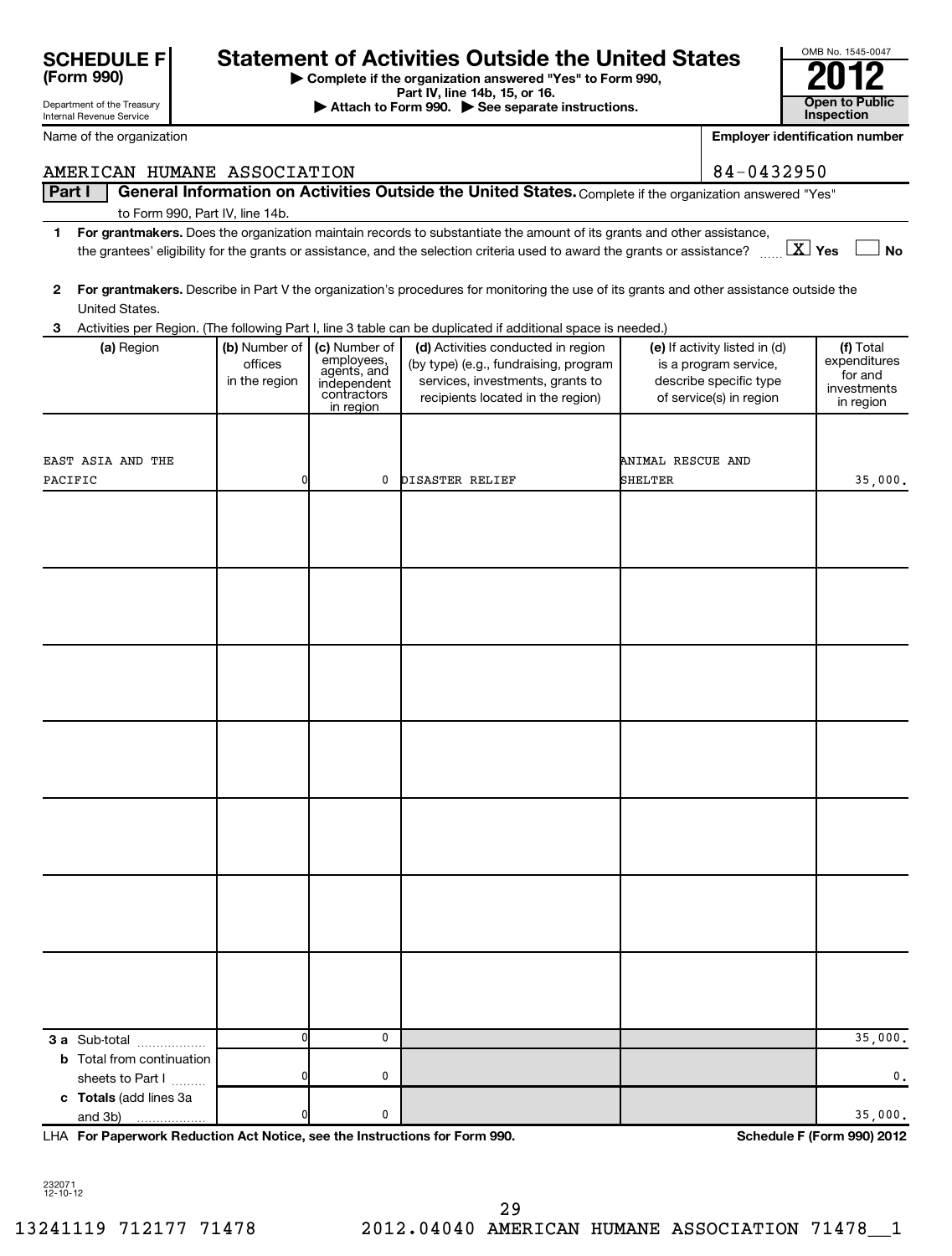**2** Enter total number of recipient organizations listed above that are recognized as charities by the foreign country, recognized as tax-exempt by the IRS, or for which the grantee or counsel has provided a section  $501(c)(3)$  equivalency letter

30

**3** Enter total number of other organizations or entities |

Schedule F (Form 990) 2012 Page AMERICAN HUMANE ASSOCIATION 84-0432950

EAST ASIA AND THE

EAST ASIA AND THE

(b) IRS code section and EIN (if applicable)

(a) Name of organization  $\begin{bmatrix} (b) \text{ IRS code section} \\ (a) \text{ Region} \end{bmatrix}$  (c) Region  $\begin{bmatrix} (d) \text{ Purpose of } \end{bmatrix}$ 

Part II | Grants and Other Assistance to Organizations or Entities Outside the United States. Complete if the organization answered "Yes" to Form 990, Part IV, line 15, for any recipient who received more than \$5,000. Part II can be duplicated if additional space is needed.

**(a)** Name of organization (b) IRS code section (c) Region (c) Region (d) Purpose of (e) Amount (f) Manner of (g) Amount of (h) Description (i) (a) Name of organization (f) IRS code section (c) Region (d) Purpose of (d) Am

PACIFIC **DISASTER RELIEF 17,500.WIRE TRANSFER** 0.

PACIFIC **DISASTER RELIEF** 17,500.WIRE TRANSFER 0.

grant

(e) Amount of cash grant (g) Amount of non-cash assistance

(h) Description of non-cash assistance

(f) Manner of cash disbursement **2**

(i) Method of valuation (book, FMV, appraisal, other)

**Schedule F (Form 990) 2012**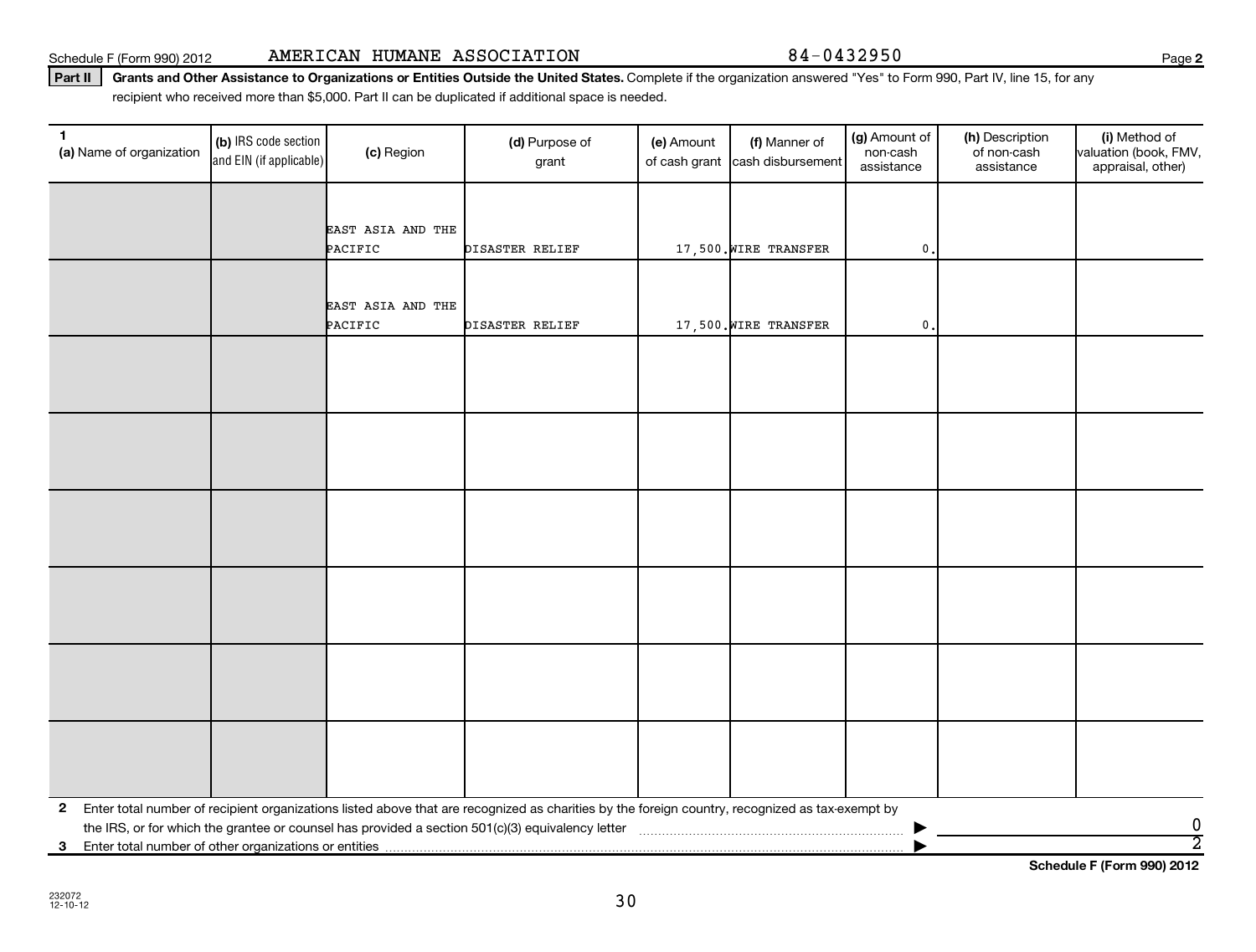**Schedule F (Form 990) 2012**

| Schedule F (Form 990) 2012 |  | AMERICAN HUMANE ASSOCIATION |
|----------------------------|--|-----------------------------|

| Part III Grants and Other Assistance to Individuals Outside the United States. Complete if the organization answered "Yes" to Form 990, Part IV, line 16. |  |
|-----------------------------------------------------------------------------------------------------------------------------------------------------------|--|
|-----------------------------------------------------------------------------------------------------------------------------------------------------------|--|

| Part III can be duplicated if additional space is needed. |            |                             |                             |                                    |                                         |                                           |                                                                |
|-----------------------------------------------------------|------------|-----------------------------|-----------------------------|------------------------------------|-----------------------------------------|-------------------------------------------|----------------------------------------------------------------|
| (a) Type of grant or assistance                           | (b) Region | (c) Number of<br>recipients | (d) Amount of<br>cash grant | (e) Manner of<br>cash disbursement | (f) Amount of<br>non-cash<br>assistance | (g) Description of<br>non-cash assistance | (h) Method of<br>valuation<br>(book, FMV,<br>appraisal, other) |
|                                                           |            |                             |                             |                                    |                                         |                                           |                                                                |
|                                                           |            |                             |                             |                                    |                                         |                                           |                                                                |
|                                                           |            |                             |                             |                                    |                                         |                                           |                                                                |
|                                                           |            |                             |                             |                                    |                                         |                                           |                                                                |
|                                                           |            |                             |                             |                                    |                                         |                                           |                                                                |
|                                                           |            |                             |                             |                                    |                                         |                                           |                                                                |
|                                                           |            |                             |                             |                                    |                                         |                                           |                                                                |
|                                                           |            |                             |                             |                                    |                                         |                                           |                                                                |
|                                                           |            |                             |                             |                                    |                                         |                                           |                                                                |
|                                                           |            |                             |                             |                                    |                                         |                                           |                                                                |

31

**Page 3** 

84-0432950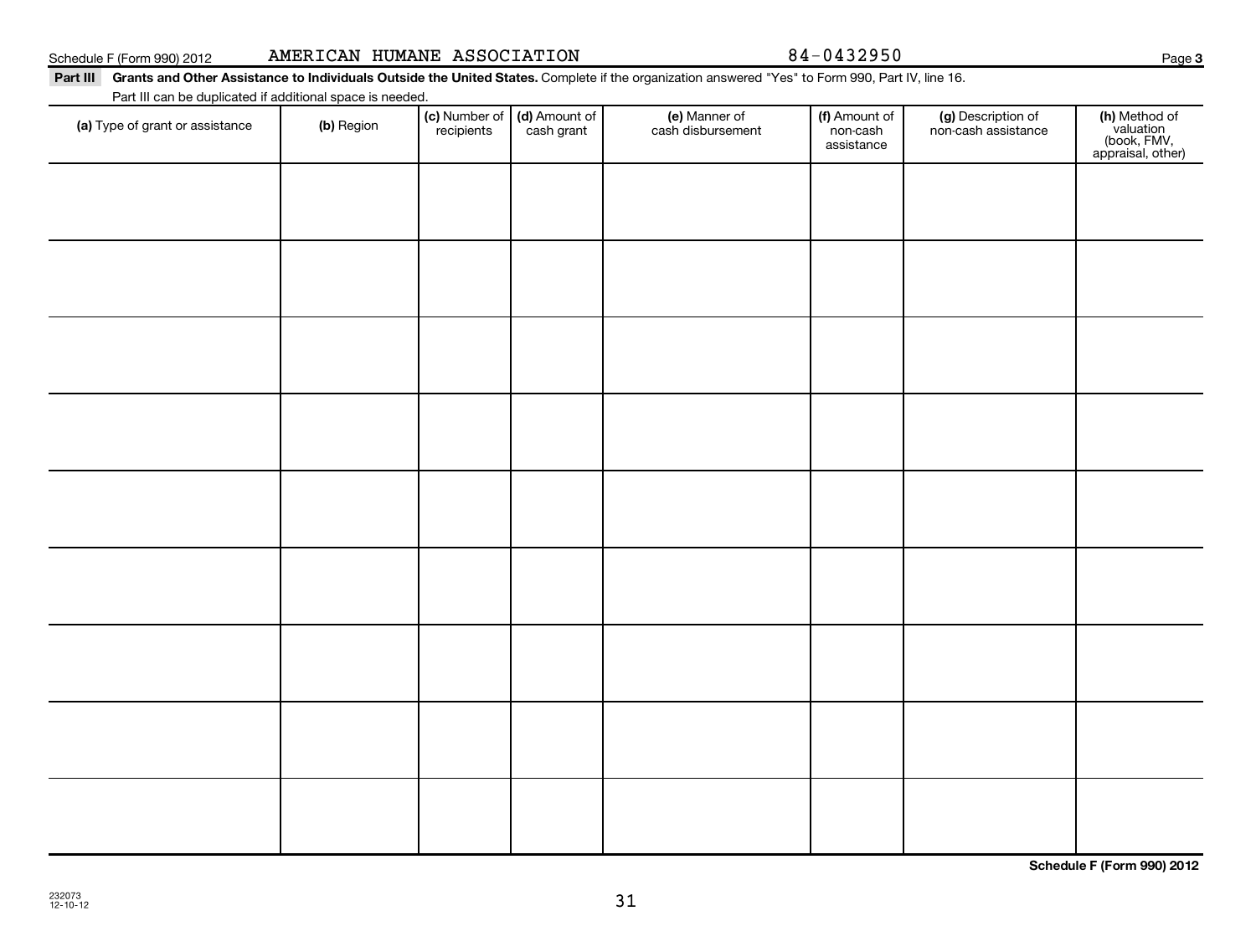| 1            | Was the organization a U.S. transferor of property to a foreign corporation during the tax year? If "Yes," the<br>organization may be required to file Form 926, Return by a U.S. Transferor of Property to a Foreign<br>Corporation (see Instructions for Form 926) [11] Corporation (2010] Corporation (300 Instruction (300 Instructions of                  | Yes | $\overline{X}$ No |
|--------------|-----------------------------------------------------------------------------------------------------------------------------------------------------------------------------------------------------------------------------------------------------------------------------------------------------------------------------------------------------------------|-----|-------------------|
| $\mathbf{2}$ | Did the organization have an interest in a foreign trust during the tax year? If "Yes," the organization<br>may be required to file Form 3520, Annual Return to Report Transactions with Foreign Trusts and<br>Receipt of Certain Foreign Gifts, and/or Form 3520-A, Annual Information Return of Foreign Trust With                                            | Yes | $ X _{\text{No}}$ |
| 3            | Did the organization have an ownership interest in a foreign corporation during the tax year? If "Yes,"<br>the organization may be required to file Form 5471, Information Return of U.S. Persons With Respect To                                                                                                                                               | Yes | $X _{\text{No}}$  |
| 4            | Was the organization a direct or indirect shareholder of a passive foreign investment company or a<br>qualified electing fund during the tax year? If "Yes," the organization may be required to file Form 8621,<br>Information Return by a Shareholder of a Passive Foreign Investment Company or Qualified Electing Fund.<br>(see Instructions for Form 8621) | Yes | $\overline{X}$ No |
| 5            | Did the organization have an ownership interest in a foreign partnership during the tax year? If "Yes,"<br>the organization may be required to file Form 8865, Return of U.S. Persons With Respect To Certain                                                                                                                                                   | Yes | $X _{N_Q}$        |
| 6            | Did the organization have any operations in or related to any boycotting countries during the tax year? If<br>"Yes," the organization may be required to file Form 5713, International Boycott Report. (see Instructions<br>for Form 5713)                                                                                                                      | Yes | $\mathbf{x}$      |

**Schedule F (Form 990) 2012**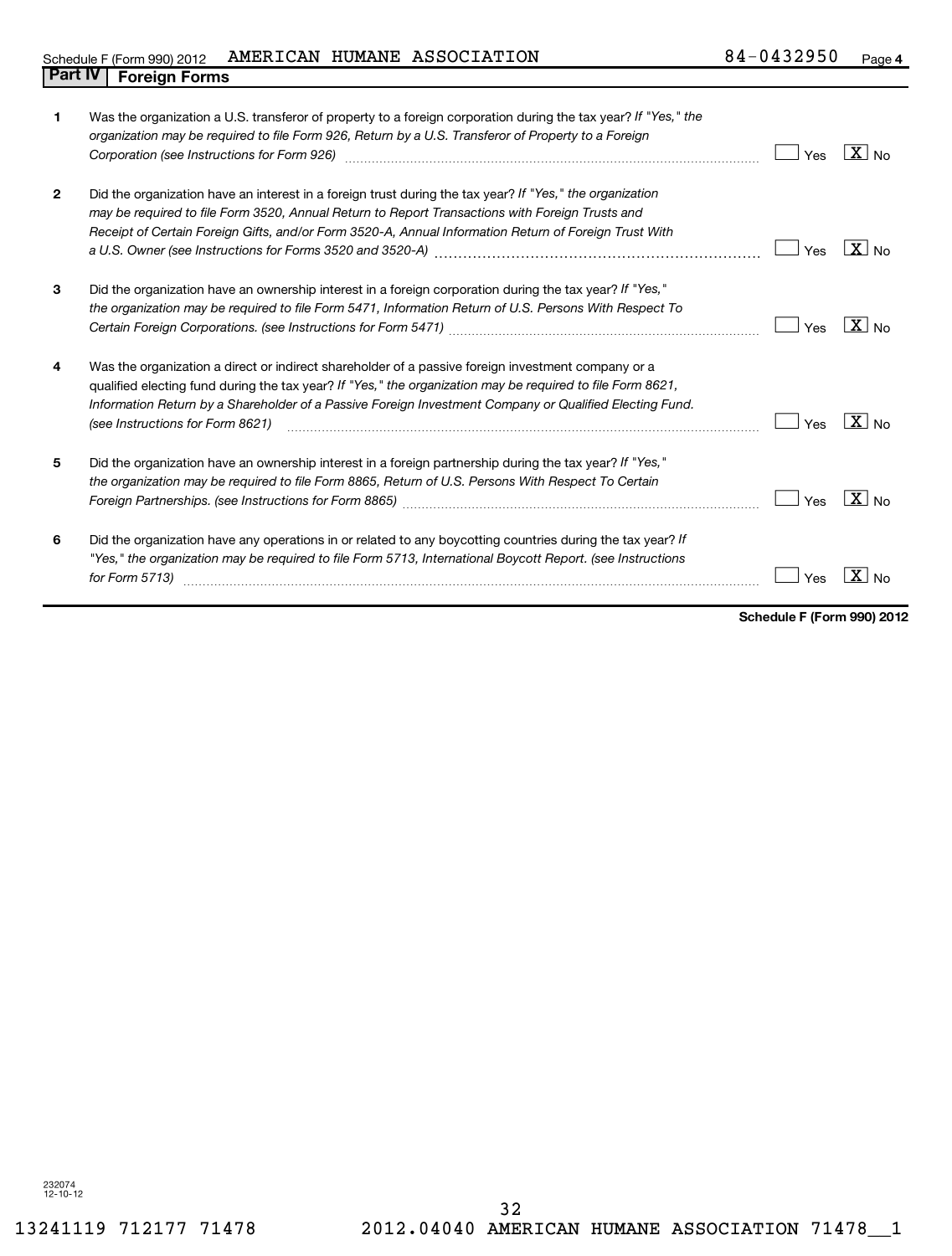| <b>SCHEDULE G</b> |
|-------------------|
|-------------------|

| Department of the Treasury      |  |
|---------------------------------|--|
| <b>Internal Revenue Service</b> |  |

## **Supplemental Information Regarding Fundraising or Gaming Activities**

**Complete if the organization answered "Yes" to Form 990, Part IV, lines 17, 18, or 19, or if the organization entered more than \$15,000 on Form 990-EZ, line 6a.**

**Open To Public**

OMB No. 1545-0047

| Department of the Treasury<br>or if the organization entered more than \$15,000 on Form 990-EZ, line 6a.<br>Internal Revenue Service<br>Attach to Form 990 or Form 990-EZ. See separate instructions.                                                        |                                                                                                                               |                                                                          |                                         |                                                              |                                        |                        |                                       |
|--------------------------------------------------------------------------------------------------------------------------------------------------------------------------------------------------------------------------------------------------------------|-------------------------------------------------------------------------------------------------------------------------------|--------------------------------------------------------------------------|-----------------------------------------|--------------------------------------------------------------|----------------------------------------|------------------------|---------------------------------------|
| Name of the organization                                                                                                                                                                                                                                     |                                                                                                                               |                                                                          |                                         |                                                              |                                        |                        | <b>Employer identification number</b> |
|                                                                                                                                                                                                                                                              | AMERICAN HUMANE ASSOCIATION                                                                                                   |                                                                          |                                         |                                                              | 84-0432950                             |                        |                                       |
| Part I<br>required to complete this part.                                                                                                                                                                                                                    | Fundraising Activities. Complete if the organization answered "Yes" to Form 990, Part IV, line 17. Form 990-EZ filers are not |                                                                          |                                         |                                                              |                                        |                        |                                       |
| 1 Indicate whether the organization raised funds through any of the following activities. Check all that apply.                                                                                                                                              |                                                                                                                               |                                                                          |                                         |                                                              |                                        |                        |                                       |
| $\lfloor x \rfloor$ Mail solicitations<br>$\mathbf{a}$                                                                                                                                                                                                       |                                                                                                                               |                                                                          |                                         | $e$ $\boxed{\text{X}}$ Solicitation of non-government grants |                                        |                        |                                       |
| $\boxed{\mathbf{X}}$ Internet and email solicitations<br>$\mathbf b$                                                                                                                                                                                         | f                                                                                                                             |                                                                          |                                         | Solicitation of government grants                            |                                        |                        |                                       |
| $\lfloor \underline{X} \rfloor$ Phone solicitations                                                                                                                                                                                                          |                                                                                                                               | $g\left[\frac{\mathbf{X}}{\mathbf{X}}\right]$ Special fundraising events |                                         |                                                              |                                        |                        |                                       |
| $\underline{\textbf{X}}$ In-person solicitations                                                                                                                                                                                                             |                                                                                                                               |                                                                          |                                         |                                                              |                                        |                        |                                       |
| 2 a Did the organization have a written or oral agreement with any individual (including officers, directors, trustees or                                                                                                                                    |                                                                                                                               |                                                                          |                                         |                                                              |                                        | $\boxed{\text{X}}$ Yes | <b>No</b>                             |
| key employees listed in Form 990, Part VII) or entity in connection with professional fundraising services?<br><b>b</b> If "Yes," list the ten highest paid individuals or entities (fundraisers) pursuant to agreements under which the fundraiser is to be |                                                                                                                               |                                                                          |                                         |                                                              |                                        |                        |                                       |
| compensated at least \$5,000 by the organization.                                                                                                                                                                                                            |                                                                                                                               |                                                                          |                                         |                                                              |                                        |                        |                                       |
|                                                                                                                                                                                                                                                              |                                                                                                                               |                                                                          |                                         |                                                              |                                        |                        |                                       |
| (i) Name and address of individual                                                                                                                                                                                                                           |                                                                                                                               |                                                                          | (iii) Did<br>fundraiser<br>have custody | (iv) Gross receipts                                          | (v) Amount paid<br>to (or retained by) |                        | (vi) Amount paid                      |
| or entity (fundraiser)                                                                                                                                                                                                                                       | (ii) Activity                                                                                                                 |                                                                          | or control of                           | from activity                                                | fundraiser                             |                        | to (or retained by)<br>organization   |
|                                                                                                                                                                                                                                                              |                                                                                                                               |                                                                          | contributions?                          |                                                              | listed in col. (i)                     |                        |                                       |
| ALLEGIANCE CREATIVE - 11250                                                                                                                                                                                                                                  |                                                                                                                               | Yes                                                                      | No                                      |                                                              |                                        |                        |                                       |
| WAPLES MILL RD SUITE 310,                                                                                                                                                                                                                                    | FUNDRAISING COUNSEL                                                                                                           |                                                                          | X                                       | 632,804.                                                     |                                        | 77,000                 | 555,804.                              |
|                                                                                                                                                                                                                                                              |                                                                                                                               |                                                                          |                                         |                                                              |                                        |                        |                                       |
|                                                                                                                                                                                                                                                              |                                                                                                                               |                                                                          |                                         |                                                              |                                        |                        |                                       |
|                                                                                                                                                                                                                                                              |                                                                                                                               |                                                                          |                                         |                                                              |                                        |                        |                                       |
|                                                                                                                                                                                                                                                              |                                                                                                                               |                                                                          |                                         |                                                              |                                        |                        |                                       |
|                                                                                                                                                                                                                                                              |                                                                                                                               |                                                                          |                                         |                                                              |                                        |                        |                                       |
|                                                                                                                                                                                                                                                              |                                                                                                                               |                                                                          |                                         |                                                              |                                        |                        |                                       |
|                                                                                                                                                                                                                                                              |                                                                                                                               |                                                                          |                                         |                                                              |                                        |                        |                                       |
|                                                                                                                                                                                                                                                              |                                                                                                                               |                                                                          |                                         |                                                              |                                        |                        |                                       |
|                                                                                                                                                                                                                                                              |                                                                                                                               |                                                                          |                                         |                                                              |                                        |                        |                                       |
|                                                                                                                                                                                                                                                              |                                                                                                                               |                                                                          |                                         |                                                              |                                        |                        |                                       |
|                                                                                                                                                                                                                                                              |                                                                                                                               |                                                                          |                                         |                                                              |                                        |                        |                                       |
|                                                                                                                                                                                                                                                              |                                                                                                                               |                                                                          |                                         |                                                              |                                        |                        |                                       |
|                                                                                                                                                                                                                                                              |                                                                                                                               |                                                                          |                                         |                                                              |                                        |                        |                                       |
|                                                                                                                                                                                                                                                              |                                                                                                                               |                                                                          |                                         |                                                              |                                        |                        |                                       |
|                                                                                                                                                                                                                                                              |                                                                                                                               |                                                                          |                                         |                                                              |                                        |                        |                                       |
|                                                                                                                                                                                                                                                              |                                                                                                                               |                                                                          |                                         |                                                              |                                        |                        |                                       |
|                                                                                                                                                                                                                                                              |                                                                                                                               |                                                                          |                                         |                                                              |                                        |                        |                                       |
| Total                                                                                                                                                                                                                                                        |                                                                                                                               |                                                                          |                                         | 632,804.                                                     |                                        | 77,000.                | 555,804.                              |
| List all states in which the organization is registered or licensed to solicit contributions or has been notified it is exempt from registration<br>3                                                                                                        |                                                                                                                               |                                                                          |                                         |                                                              |                                        |                        |                                       |
| or licensing.                                                                                                                                                                                                                                                |                                                                                                                               |                                                                          |                                         |                                                              |                                        |                        |                                       |

AL,AK,AZ,AR,CA,CO,CT,FL,GA,HI,IL,KS,KY,LA,ME,MD,MA,MI,MN,MS,NH,NJ,NM,NY,NC ND,OH,OK,OR,PA,RI,SC,TN,UT,VA,WA,WV,WI,DE,DC,IN,IA,MO,MT,NE,NV,SD,TX,VT,WY  $\overline{\texttt{ID}}$ 

**Paperwork Reduction Act Notice, see the Instructions for Form 990 or 990-EZ.** LHA SEE PART IV FOR CONTINUATIONS

**Schedule G (Form 990 or 990-EZ) 2012**

33

232081 01-07-13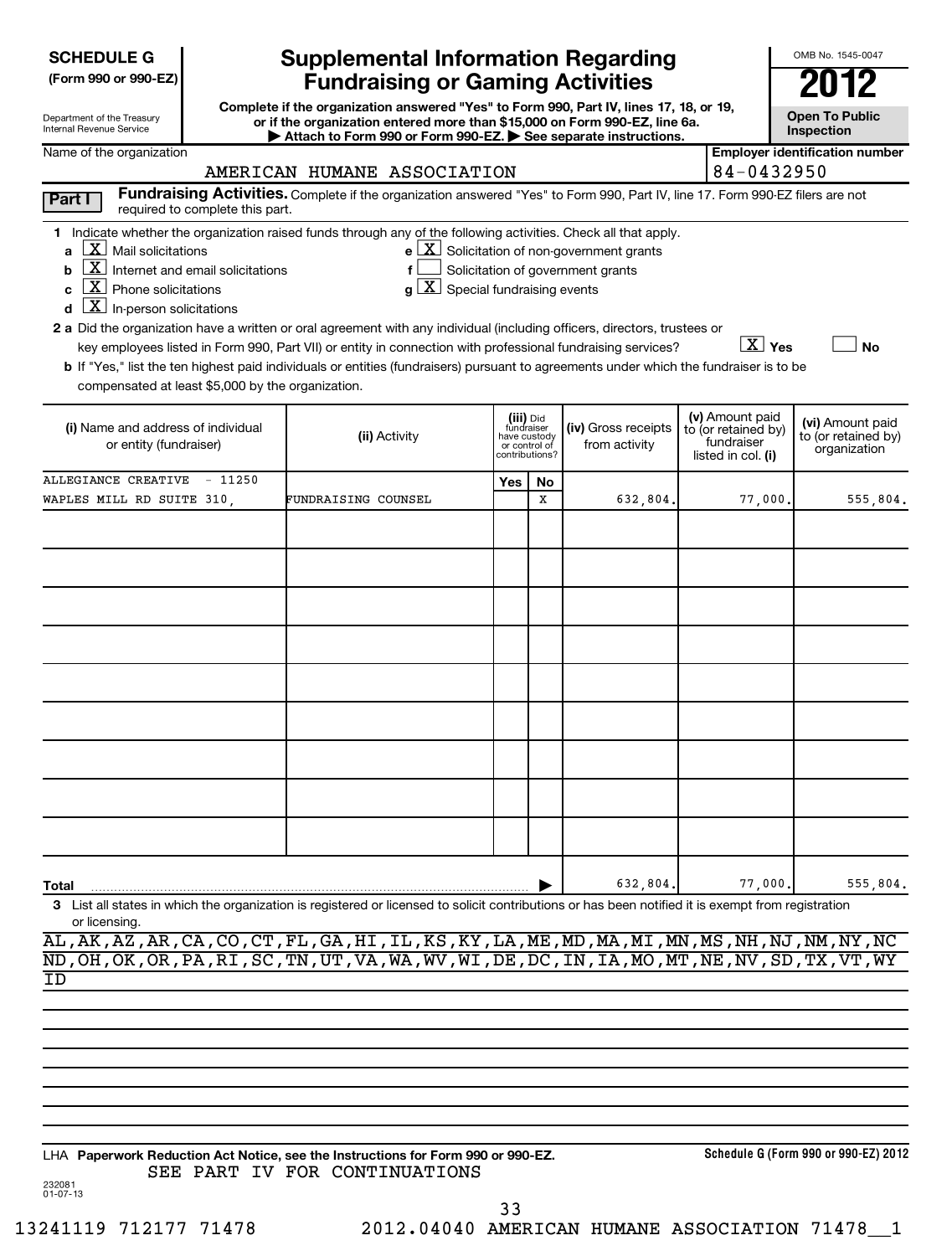Schedule G (Form 990 or 990-EZ) 2012 Page AMERICAN HUMANE ASSOCIATION 84-0432950 Part II | Fundraising Events. Complete if the organization answered "Yes" to Form 990, Part IV, line 18, or reported more than \$15,000 of fundraising event contributions and gross income on Form 990-EZ, lines 1 and 6b. List events with gross receipts greater than \$5,000. **(a)** Event  $#1$  **(b)** Event  $#2$ (c) Other events **(d)**  Total events (add col. (a) through NEW YORK LAS VEGAS 1 col. **(c)**) (event type) (event type) (total number) Revenue  $63,541.$   $63,935.$   $3,420.$  130,896. **1** Gross receipts ~~~~~~~~~~~~~~ 11,041. 28,985. 3,420. 43,446. **2** Less: Contributions ~~~~~~~~~~~ 52,500. 34,950. 87,450. **3** Gross income (line 1 minus line 2) . . . . . . . . . . . . **4** Cash prizes ~~~~~~~~~~~~~~~ **5** Noncash prizes **www.community.org Direct Expenses** Direct Expenses 58,200. 58,200. Rent/facility costs ~~~~~~~~~~~~ **6** 6,372. 4,645. 11,017. **7** Food and beverages ~~~~~~~~~~ 18,960. 1,600. 20,560. **8** Entertainment **2006 CONVERTS Entertainment** 69,773. 25,829. 9,463. 105,065. **9** Other direct expenses  $\ldots$  **............................** ~~~~~~~~~~~~~~~~~~~~~~~~ | ( ) 194,842. **10** Direct expense summary. Add lines 4 through 9 in column (d)  $-107,392.$ Net income summary. Combine line 3, column (d), and line 10 **11** | Part III | Gaming. Complete if the organization answered "Yes" to Form 990, Part IV, line 19, or reported more than \$15,000 on Form 990-EZ, line 6a. (b) Pull tabs/instant **(a)** Bingo **b (b)** Pull tabs/instant **(c)** Other gaming **(d)** Total gaming (add **(a)** Bingo **C** bings/gregate is and the collection Revenue bingo/progressive bingo col. **(a)** through col. **(c)**) **1** Gross revenue **2** Cash prizes <sub>……………………………………</sub> Expenses Direct Expenses **3** Noncash prizes **was consumed as a set of the S** Direct **4** Rent/facility costs ~~~~~~~~~~~~ **5** Other direct expenses  $|\Box$   $\mathsf{Yes}$  =  $\%$   $|\Box$   $\mathsf{Yes}$  =  $\%$   $|\Box$ **Yes Yes Yes** % % %  $|\Box$  No  $|\Box$  No  $|\Box$ **6** Volunteer labor ~~~~~~~~~~~~~ **No No No** ~~~~~~~~~~~~~~~~~~~~~~~~ | ( ) **7** Direct expense summary. Add lines 2 through 5 in column (d) Net gaming income summary. Combine line 1, column d, and line 7 **8** | **9** Enter the state(s) in which the organization operates gaming activities:  $\Box$  Yes  $\Box$  No **a** Is the organization licensed to operate gaming activities in each of these states? ~~~~~~~~~~~~~~~~~~~~ **b** If "No," explain:  $\Box$  Yes **Yes No 10 a** Were any of the organization's gaming licenses revoked, suspended or terminated during the tax year? ~~~~~~~~~ **b** If "Yes," explain:

232082 01-07-13

**Schedule G (Form 990 or 990-EZ) 2012**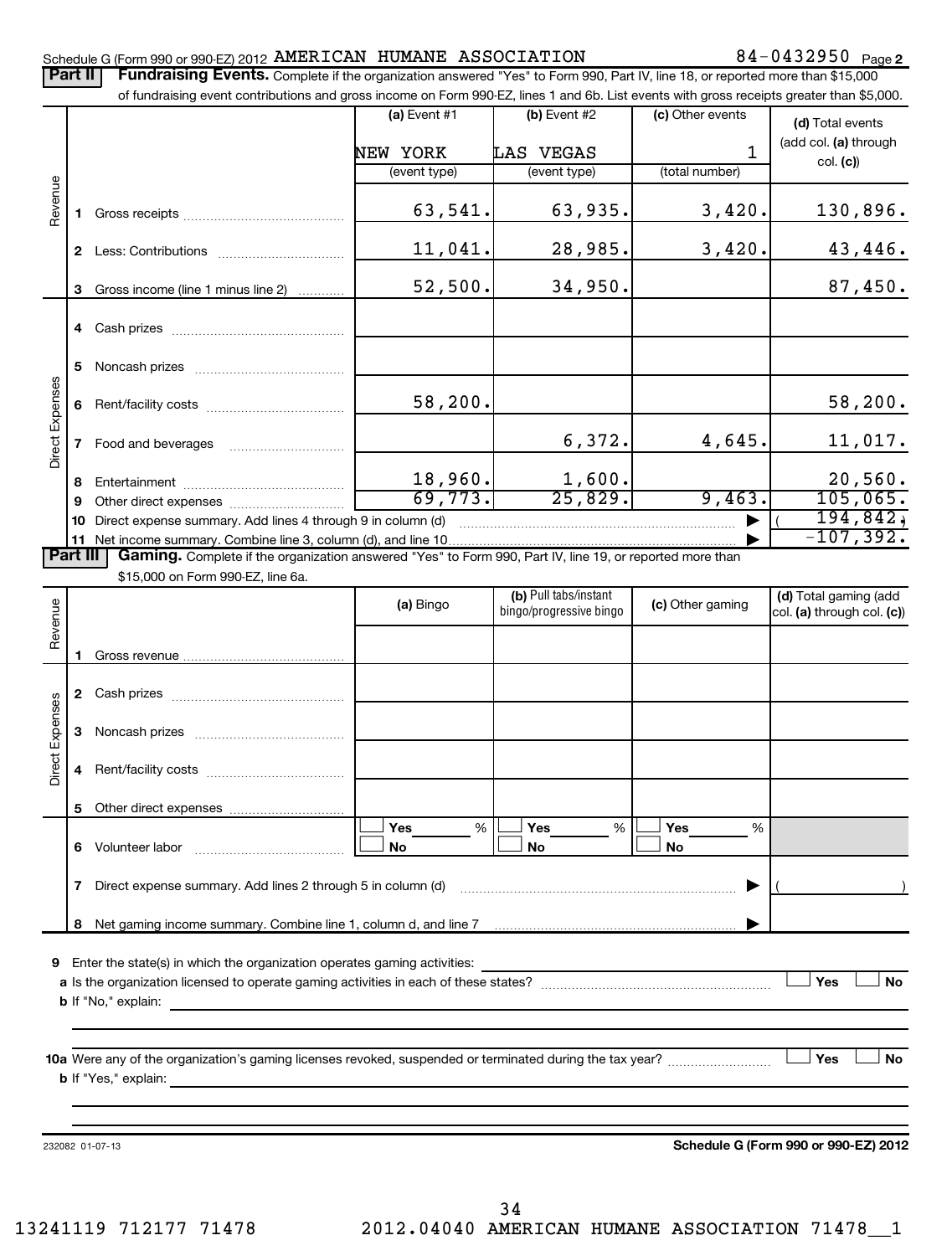| Schedule G (Form 990 or 990-EZ) 2012 AMERICAN HUMANE ASSOCIATION                                                                                                                                                                                                                                                                                                                                | 84-0432950 |            | Page 3               |
|-------------------------------------------------------------------------------------------------------------------------------------------------------------------------------------------------------------------------------------------------------------------------------------------------------------------------------------------------------------------------------------------------|------------|------------|----------------------|
|                                                                                                                                                                                                                                                                                                                                                                                                 |            | Yes        | <b>No</b>            |
| 12 Is the organization a grantor, beneficiary or trustee of a trust or a member of a partnership or other entity formed                                                                                                                                                                                                                                                                         |            | Yes        |                      |
| 13 Indicate the percentage of gaming activity operated in:                                                                                                                                                                                                                                                                                                                                      |            |            | No                   |
|                                                                                                                                                                                                                                                                                                                                                                                                 | <b>13a</b> |            | %                    |
| a The organization's facility [11, 2010] The organization's facility [11, 2010] The organization's facility [11, 2010] The organization's facility [11, 2010] The organization of the state of the state of the state of the s<br><b>b</b> An outside facility <i>www.communicality www.communicality.communicality www.communicality www.communicality.communicality www.communicality.com</i> | 13b        |            | %                    |
| 14 Enter the name and address of the person who prepares the organization's gaming/special events books and records:                                                                                                                                                                                                                                                                            |            |            |                      |
| Name $\blacktriangleright$<br><u> 1989 - Johann Stoff, amerikansk politiker (d. 1989)</u>                                                                                                                                                                                                                                                                                                       |            |            |                      |
| Address $\blacktriangleright$                                                                                                                                                                                                                                                                                                                                                                   |            |            |                      |
| 15a Does the organization have a contract with a third party from whom the organization receives gaming revenue?                                                                                                                                                                                                                                                                                |            | <b>Yes</b> | No                   |
|                                                                                                                                                                                                                                                                                                                                                                                                 |            |            |                      |
| of gaming revenue retained by the third party $\triangleright$ \$ ___________________.                                                                                                                                                                                                                                                                                                          |            |            |                      |
| c If "Yes," enter name and address of the third party:                                                                                                                                                                                                                                                                                                                                          |            |            |                      |
| Name $\blacktriangleright$<br><u> 1980 - John Amerikaanse kommunister († 1901)</u>                                                                                                                                                                                                                                                                                                              |            |            |                      |
| Address $\blacktriangleright$                                                                                                                                                                                                                                                                                                                                                                   |            |            |                      |
| Gaming manager information:<br>16                                                                                                                                                                                                                                                                                                                                                               |            |            |                      |
|                                                                                                                                                                                                                                                                                                                                                                                                 |            |            |                      |
| Name $\blacktriangleright$<br><u> 1980 - Johann John Stein, mars and de British and de British and de British and de British and de British an</u>                                                                                                                                                                                                                                              |            |            |                      |
| Gaming manager compensation > \$                                                                                                                                                                                                                                                                                                                                                                |            |            |                      |
| Description of services provided states and the contract of the contract of the contract of the contract of the contract of the contract of the contract of the contract of the contract of the contract of the contract of th                                                                                                                                                                  |            |            |                      |
|                                                                                                                                                                                                                                                                                                                                                                                                 |            |            |                      |
|                                                                                                                                                                                                                                                                                                                                                                                                 |            |            |                      |
| Director/officer<br>Employee<br>Independent contractor                                                                                                                                                                                                                                                                                                                                          |            |            |                      |
|                                                                                                                                                                                                                                                                                                                                                                                                 |            |            |                      |
| 17 Mandatory distributions:                                                                                                                                                                                                                                                                                                                                                                     |            |            |                      |
| a Is the organization required under state law to make charitable distributions from the gaming proceeds to<br>retain the state gaming license?                                                                                                                                                                                                                                                 |            |            | $\Box$ Yes $\Box$ No |
| <b>b</b> Enter the amount of distributions required under state law to be distributed to other exempt organizations or spent in the                                                                                                                                                                                                                                                             |            |            |                      |
| organization's own exempt activities during the tax year $\triangleright$ \$                                                                                                                                                                                                                                                                                                                    |            |            |                      |
| <b>Part IV</b><br>Supplemental Information. Complete this part to provide the explanations required by Part I, line 2b, columns (iii) and (v), and Part III,<br>lines 9, 9b, 10b, 15b, 15c, 16, and 17b, as applicable. Also complete this part to provide any additional information (see instructions).                                                                                       |            |            |                      |
|                                                                                                                                                                                                                                                                                                                                                                                                 |            |            |                      |
| SCHEDULE G, PART I, LINE 2B, LIST OF TEN HIGHEST PAID FUNDRAISERS:                                                                                                                                                                                                                                                                                                                              |            |            |                      |
|                                                                                                                                                                                                                                                                                                                                                                                                 |            |            |                      |
| NAME OF FUNDRAISER: ALLEGIANCE CREATIVE<br>( I )                                                                                                                                                                                                                                                                                                                                                |            |            |                      |
| ADDRESS OF FUNDRAISER:<br>( I )                                                                                                                                                                                                                                                                                                                                                                 |            |            |                      |
|                                                                                                                                                                                                                                                                                                                                                                                                 |            |            |                      |
| 11250 WAPLES MILL RD SUITE 310, FAIRFAX, VA<br>22030                                                                                                                                                                                                                                                                                                                                            |            |            |                      |
|                                                                                                                                                                                                                                                                                                                                                                                                 |            |            |                      |
|                                                                                                                                                                                                                                                                                                                                                                                                 |            |            |                      |
|                                                                                                                                                                                                                                                                                                                                                                                                 |            |            |                      |
|                                                                                                                                                                                                                                                                                                                                                                                                 |            |            |                      |
| Schedule G (Form 990 or 990-EZ) 2012<br>232083 01-07-13<br>35                                                                                                                                                                                                                                                                                                                                   |            |            |                      |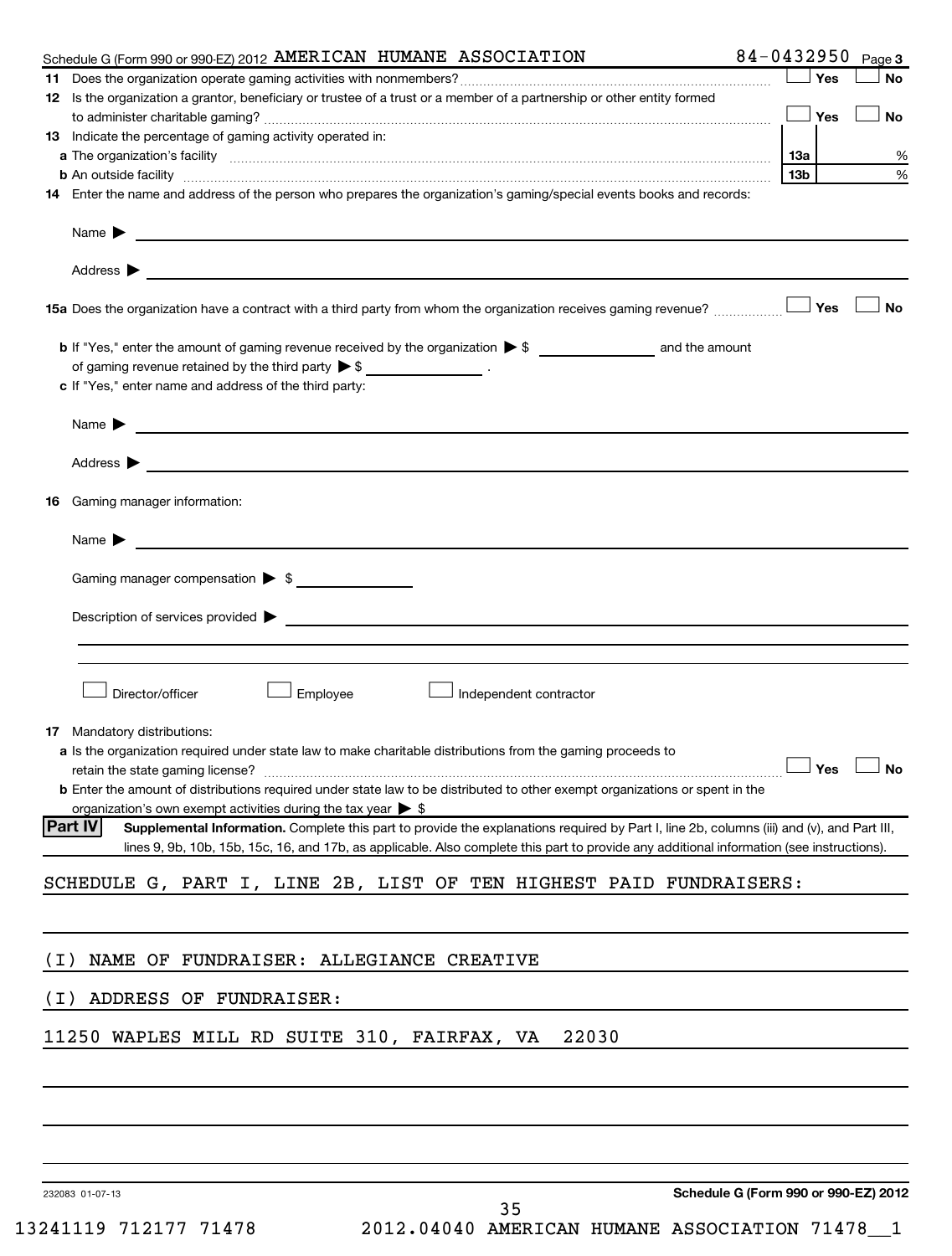| <b>SCHEDULE I</b>                                                                            |                                                                                                                                                                            |                       |                                                                                  |                             |                                         |                                                                |                                           |  |                                                    | OMB No. 1545-0047                                   |
|----------------------------------------------------------------------------------------------|----------------------------------------------------------------------------------------------------------------------------------------------------------------------------|-----------------------|----------------------------------------------------------------------------------|-----------------------------|-----------------------------------------|----------------------------------------------------------------|-------------------------------------------|--|----------------------------------------------------|-----------------------------------------------------|
| (Form 990)                                                                                   | Grants and Other Assistance to Organizations,<br>Governments, and Individuals in the United States                                                                         |                       |                                                                                  |                             |                                         |                                                                |                                           |  |                                                    | 2012                                                |
| Department of the Treasury                                                                   |                                                                                                                                                                            |                       | Complete if the organization answered "Yes" to Form 990, Part IV, line 21 or 22. |                             |                                         |                                                                |                                           |  |                                                    | <b>Open to Public</b>                               |
| <b>Internal Revenue Service</b>                                                              | Inspection<br>Attach to Form 990.                                                                                                                                          |                       |                                                                                  |                             |                                         |                                                                |                                           |  |                                                    |                                                     |
| Name of the organization                                                                     |                                                                                                                                                                            |                       | AMERICAN HUMANE ASSOCIATION                                                      |                             |                                         |                                                                |                                           |  |                                                    | <b>Employer identification number</b><br>84-0432950 |
| Part I                                                                                       | <b>General Information on Grants and Assistance</b>                                                                                                                        |                       |                                                                                  |                             |                                         |                                                                |                                           |  |                                                    |                                                     |
|                                                                                              | 1 Does the organization maintain records to substantiate the amount of the grants or assistance, the grantees' eligibility for the grants or assistance, and the selection |                       |                                                                                  |                             |                                         |                                                                |                                           |  |                                                    |                                                     |
|                                                                                              |                                                                                                                                                                            |                       |                                                                                  |                             |                                         |                                                                |                                           |  | $ \overline{X} $ Yes                               | l No                                                |
| $\mathbf{2}$                                                                                 | Describe in Part IV the organization's procedures for monitoring the use of grant funds in the United States.                                                              |                       |                                                                                  |                             |                                         |                                                                |                                           |  |                                                    |                                                     |
| Part II                                                                                      | Grants and Other Assistance to Governments and Organizations in the United States. Complete if the organization answered "Yes" to Form 990, Part IV, line 21, for any      |                       |                                                                                  |                             |                                         |                                                                |                                           |  |                                                    |                                                     |
|                                                                                              | recipient that received more than \$5,000. Part II can be duplicated if additional space is needed.                                                                        |                       |                                                                                  |                             |                                         |                                                                |                                           |  |                                                    |                                                     |
|                                                                                              | 1 (a) Name and address of organization<br>or government                                                                                                                    | $(b)$ EIN             | (c) IRC section<br>if applicable                                                 | (d) Amount of<br>cash grant | (e) Amount of<br>non-cash<br>assistance | (f) Method of<br>valuation (book,<br>FMV, appraisal,<br>other) | (g) Description of<br>non-cash assistance |  | (h) Purpose of grant<br>or assistance              |                                                     |
| PINE STREET FOUNDATION<br>124 PINE STREET<br>SAN ANSELMO, CA 94960                           |                                                                                                                                                                            | 68-0230946            | 501(C)(3)                                                                        | 5,000                       | 0                                       |                                                                |                                           |  | HERO DOG AWARDS CHARITY<br>PARTNER GENERAL SUPPORT |                                                     |
| UNITED STATES WAR DOG ASSOCIATION<br>1313 MOUNT HOLLY ROAD<br>BURLINGTON, NJ 08016           |                                                                                                                                                                            | $01 - 0597921$        | 501(C)(19)                                                                       | 15,000                      | 0                                       |                                                                |                                           |  | HERO DOG AWARDS CHARITY<br>PARTNER GENERAL SUPPORT |                                                     |
| DOGS FOR THE DEAF<br>10175 WHEELER ROAD<br>CENTRAL POINT, OR 97502                           |                                                                                                                                                                            | 93-0681311            | 501(C)(3)                                                                        | 5,000                       | $\mathbf 0$                             |                                                                |                                           |  | HERO DOG AWARDS CHARITY<br>PARTNER GENERAL SUPPORT |                                                     |
| COLORADO DEPARTMENT OF HUMAN<br>FLOOR - DENVER, CO 80203                                     | SERVICES - 1575 SHERMAN STREET 2ND                                                                                                                                         | 84-0644739            | <b>GOVERNMENT</b>                                                                | 190,893                     | $\mathbf{0}$                            |                                                                |                                           |  | DIFFERENTIAL RESPONSE                              |                                                     |
| ILLINOIS DEPARTMENT CHILDREN &<br>FAMILY SERVICES - 406 E. MONROE -<br>SPRINGFIELD, IL 62701 |                                                                                                                                                                            | 76-0809915            | <b>GOVERNMENT</b>                                                                | 194,672                     | $\mathbf 0$                             |                                                                |                                           |  | DIFFERENTIAL RESPONSE                              |                                                     |
| JOB & FAMILY SERVICES OF CLARK<br>COUNTY - PO BOX 967A -<br>SPRINGFIELD, OH 45501            |                                                                                                                                                                            | 31-6000132 GOVERNMENT |                                                                                  | 226,059                     | $\mathbf 0$                             |                                                                |                                           |  | DIFFERENTIAL RESPONSE                              |                                                     |
| 2                                                                                            | Enter total number of section 501(c)(3) and government organizations listed in the line 1 table                                                                            |                       |                                                                                  |                             |                                         |                                                                |                                           |  |                                                    | 10.                                                 |
| 3                                                                                            |                                                                                                                                                                            |                       |                                                                                  |                             |                                         |                                                                |                                           |  |                                                    | 1.                                                  |
| LHA                                                                                          | For Paperwork Reduction Act Notice, see the Instructions for Form 990.<br>Schedule I (Form 990) (2012)                                                                     |                       |                                                                                  |                             |                                         |                                                                |                                           |  |                                                    |                                                     |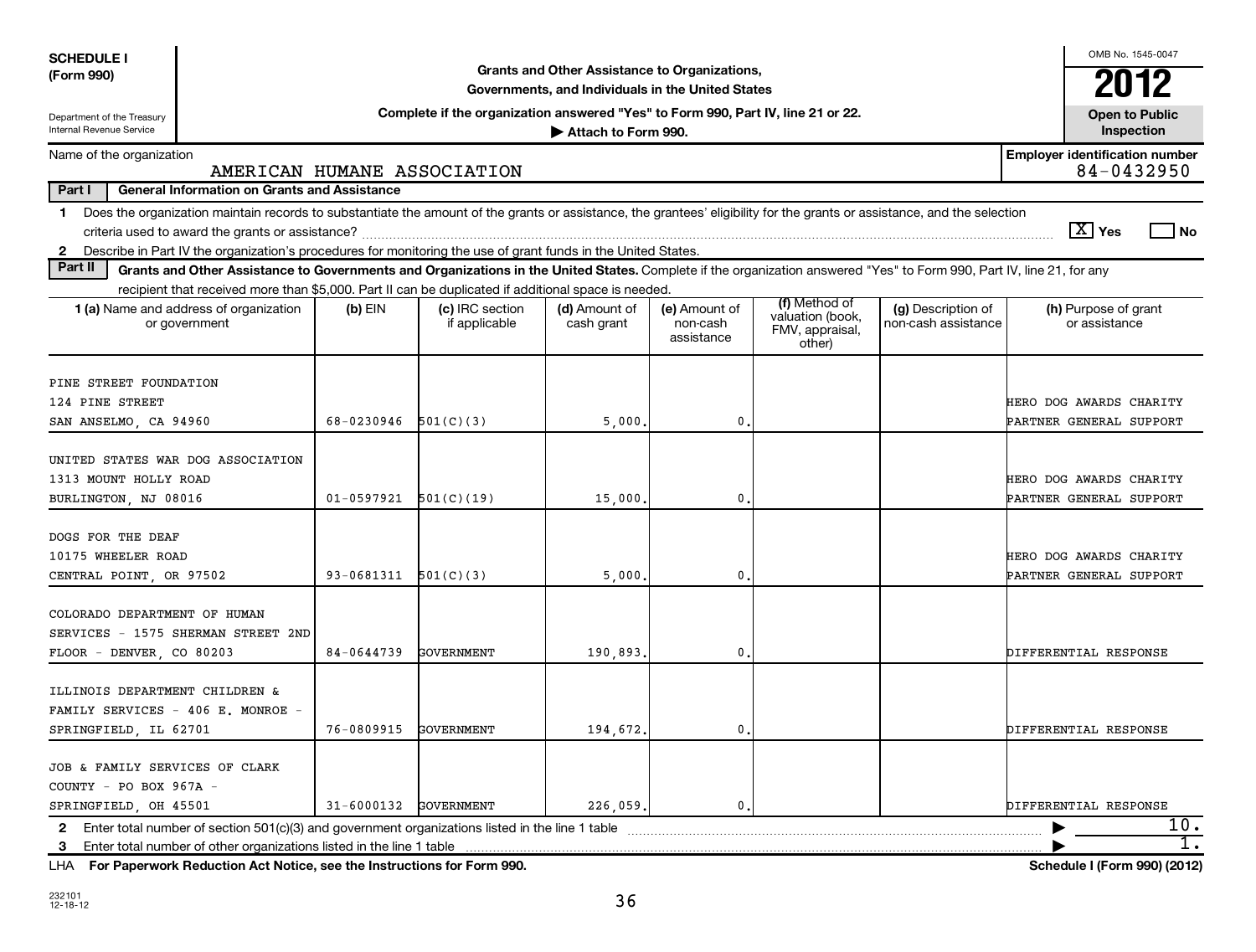## Schedule I (Form 990) AMERICAN HUMANE ASSOCIATION 84-0432950 <sub>Page 1</sub>

## **Part II Continuation of Grants and Other Assistance to Governments and Organizations in the United States**  (Schedule I (Form 990), Part II.)

| .                                                     |                |                                  |                             |                                         |                                                                |                                           |                                       |
|-------------------------------------------------------|----------------|----------------------------------|-----------------------------|-----------------------------------------|----------------------------------------------------------------|-------------------------------------------|---------------------------------------|
| (a) Name and address of<br>organization or government | $(b)$ EIN      | (c) IRC section<br>if applicable | (d) Amount of<br>cash grant | (e) Amount of<br>non-cash<br>assistance | (f) Method of<br>valuation<br>(book, FMV,<br>appraisal, other) | (g) Description of<br>non-cash assistance | (h) Purpose of grant<br>or assistance |
|                                                       |                |                                  |                             |                                         |                                                                |                                           |                                       |
| THE SAGE FOUNDATIONFOR DOGS                           |                |                                  |                             |                                         |                                                                |                                           |                                       |
| PO BOX 3514                                           |                |                                  |                             |                                         |                                                                |                                           | HERO DOGS AWARD CHARITY               |
| ROSWELL, NM 88202                                     | 27-2543929     | 501(C)(3)                        | 5,000.                      | $\mathbf 0$ .                           |                                                                |                                           | PARTNER GENERAL SUPPORT               |
|                                                       |                |                                  |                             |                                         |                                                                |                                           |                                       |
| K9S4COPS                                              |                |                                  |                             |                                         |                                                                |                                           |                                       |
| 714 PACKER ST SUITE A                                 |                |                                  |                             |                                         |                                                                |                                           | HERO DOGS AWARD CHARITY               |
| HOUSTON, TX 77019                                     | $27 - 3659405$ | 501(C)(3)                        | 5,000.                      | $\mathbf{0}$                            |                                                                |                                           | PARTNER GENERAL SUPPORT               |
|                                                       |                |                                  |                             |                                         |                                                                |                                           |                                       |
| ANGEL ON A LEASH                                      |                |                                  |                             |                                         |                                                                |                                           |                                       |
| 630 9TH AVE #1009                                     |                |                                  |                             |                                         |                                                                |                                           | HERO DOGS AWARD CHARITY               |
| NEW YORK, NY 10036                                    | 16-1782096     | 501(C)(3)                        | 5,000                       | 0                                       |                                                                |                                           | PARTNER GENERAL SUPPORT               |
| INTERNATIONAL ASSOCIATION OF                          |                |                                  |                             |                                         |                                                                |                                           |                                       |
| ASSISTANCE DOG PARTNERS - 38691                       |                |                                  |                             |                                         |                                                                |                                           |                                       |
| FILLY DR - STERLING HEIGHTS, MI                       |                |                                  |                             |                                         |                                                                |                                           | HERO DOGS AWARD CHARITY               |
| 48310-1781                                            | 38-3205336     | 501(C)(3)                        | 5,000                       | 0                                       |                                                                |                                           | PARTNER GENERAL SUPPORT               |
|                                                       |                |                                  |                             |                                         |                                                                |                                           |                                       |
| LEADER DOGS FOR THE BLIND                             |                |                                  |                             |                                         |                                                                |                                           |                                       |
| 1039 ROCHESTER ROAD                                   |                |                                  |                             |                                         |                                                                |                                           | HERO DOGS AWARD CHARITY               |
| ROCHESTER HILLS, MI 48310                             | 38-1366931     | 501(C)(3)                        | 5,000                       | 0                                       |                                                                |                                           | PARTNER GENERAL SUPPORT               |
|                                                       |                |                                  |                             |                                         |                                                                |                                           |                                       |
|                                                       |                |                                  |                             |                                         |                                                                |                                           |                                       |
|                                                       |                |                                  |                             |                                         |                                                                |                                           |                                       |
|                                                       |                |                                  |                             |                                         |                                                                |                                           |                                       |
|                                                       |                |                                  |                             |                                         |                                                                |                                           |                                       |
|                                                       |                |                                  |                             |                                         |                                                                |                                           |                                       |
|                                                       |                |                                  |                             |                                         |                                                                |                                           |                                       |
|                                                       |                |                                  |                             |                                         |                                                                |                                           |                                       |
|                                                       |                |                                  |                             |                                         |                                                                |                                           |                                       |
|                                                       |                |                                  |                             |                                         |                                                                |                                           |                                       |
|                                                       |                |                                  |                             |                                         |                                                                |                                           |                                       |
|                                                       |                |                                  |                             |                                         |                                                                |                                           |                                       |
|                                                       |                |                                  |                             |                                         |                                                                |                                           |                                       |
|                                                       |                |                                  |                             |                                         |                                                                |                                           |                                       |

**Schedule I (Form 990)**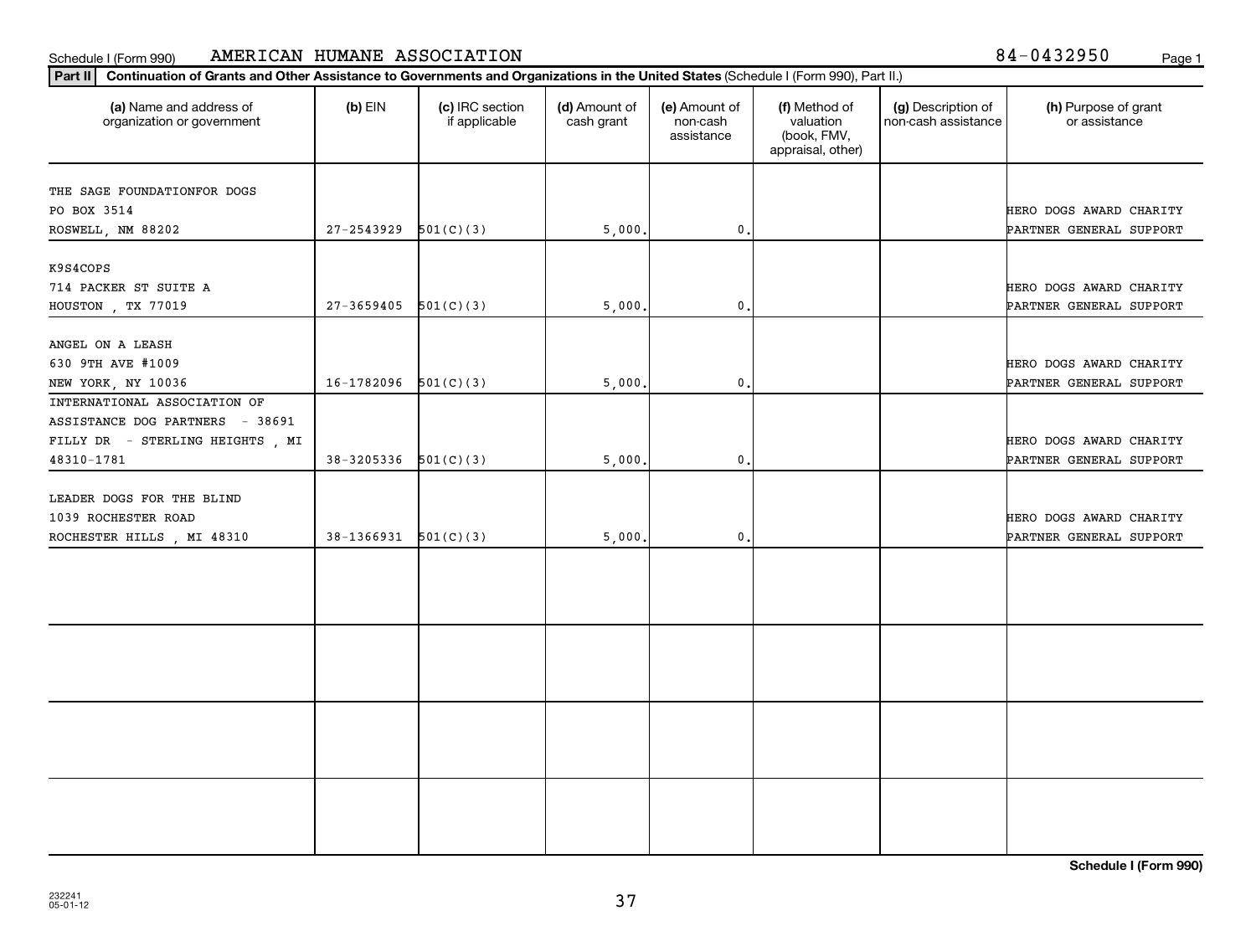Schedule I (Form 990) (2012) AMERICAN HUMANE ASSOCIATION 84-0432950 Page

**2**

Part III | Grants and Other Assistance to Individuals in the United States. Complete if the organization answered "Yes" to Form 990, Part IV, line 22. Part III can be duplicated if additional space is needed.

| (a) Type of grant or assistance                                                                                                                                            | (b) Number of<br>recipients | (c) Amount of<br>cash grant | (d) Amount of non-<br>cash assistance | (e) Method of valuation<br>(book, FMV, appraisal, other) | (f) Description of non-cash assistance |  |  |  |  |
|----------------------------------------------------------------------------------------------------------------------------------------------------------------------------|-----------------------------|-----------------------------|---------------------------------------|----------------------------------------------------------|----------------------------------------|--|--|--|--|
|                                                                                                                                                                            |                             |                             |                                       |                                                          |                                        |  |  |  |  |
|                                                                                                                                                                            |                             |                             |                                       |                                                          |                                        |  |  |  |  |
| DIFFERENTIAL RESPONSE IN CHILD WELFARE                                                                                                                                     |                             | 28,692.                     | $\mathfrak{o}$ .                      |                                                          |                                        |  |  |  |  |
|                                                                                                                                                                            |                             |                             |                                       |                                                          |                                        |  |  |  |  |
|                                                                                                                                                                            |                             |                             |                                       |                                                          |                                        |  |  |  |  |
|                                                                                                                                                                            |                             |                             |                                       |                                                          |                                        |  |  |  |  |
|                                                                                                                                                                            |                             |                             |                                       |                                                          |                                        |  |  |  |  |
|                                                                                                                                                                            |                             |                             |                                       |                                                          |                                        |  |  |  |  |
|                                                                                                                                                                            |                             |                             |                                       |                                                          |                                        |  |  |  |  |
|                                                                                                                                                                            |                             |                             |                                       |                                                          |                                        |  |  |  |  |
|                                                                                                                                                                            |                             |                             |                                       |                                                          |                                        |  |  |  |  |
| Part IV<br>Supplemental Information. Complete this part to provide the information required in Part I, line 2, Part III, column (b), and any other additional information. |                             |                             |                                       |                                                          |                                        |  |  |  |  |
| SCHEDULE I, PART I, LINE 2: THE ASSOCIATION'S GRANT APPLICATION PROCESS                                                                                                    |                             |                             |                                       |                                                          |                                        |  |  |  |  |
| INCLUDES ELIGIBILITY REQUIREMENTS, EVALUATION AS TO NEED, RELEVANCY AND/OR                                                                                                 |                             |                             |                                       |                                                          |                                        |  |  |  |  |
| OTHER FACTORS, AND COMPLIANCE WITH THE ASSOCIATION'S REPORTING                                                                                                             |                             |                             |                                       |                                                          |                                        |  |  |  |  |
| REQUIREMENTS, WHICH MAY REQUIRE GRANT RECIPIENTS TO DOCUMENT TO THE                                                                                                        |                             |                             |                                       |                                                          |                                        |  |  |  |  |
|                                                                                                                                                                            |                             |                             |                                       |                                                          |                                        |  |  |  |  |
| ASSOCIATION HOW AND WHEN THE FUNDS WERE USED, ALONG WITH OTHER SUPPORTING                                                                                                  |                             |                             |                                       |                                                          |                                        |  |  |  |  |

INFORMATION.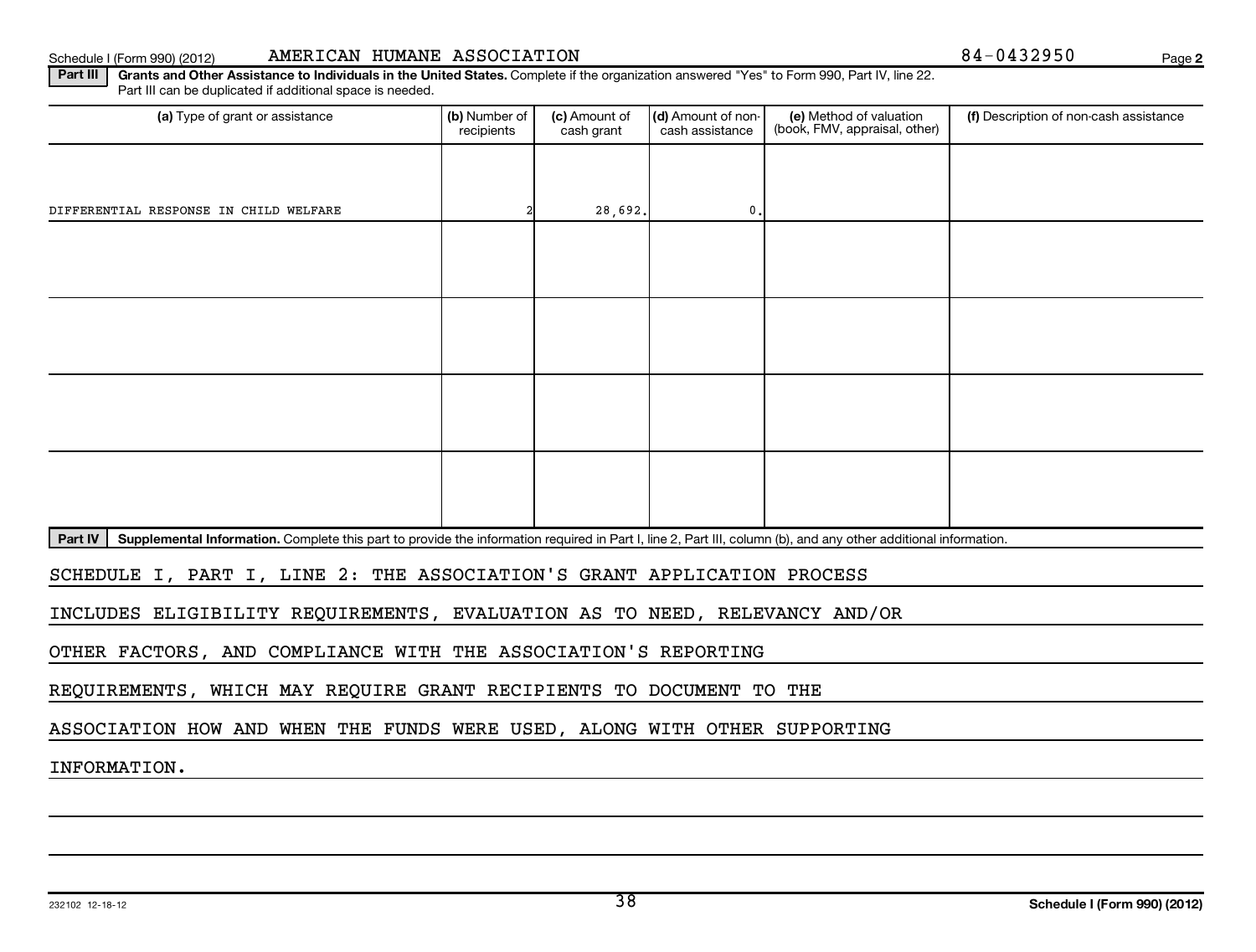| (Form 990)                                             | <b>Compensation Information</b><br><b>SCHEDULE J</b><br>For certain Officers, Directors, Trustees, Key Employees, and Highest<br><b>Compensated Employees</b>            |                                       |                               |                         |  |  |  |  |  |
|--------------------------------------------------------|--------------------------------------------------------------------------------------------------------------------------------------------------------------------------|---------------------------------------|-------------------------------|-------------------------|--|--|--|--|--|
|                                                        | Complete if the organization answered "Yes" to Form 990,                                                                                                                 |                                       | 2012<br><b>Open to Public</b> |                         |  |  |  |  |  |
| Department of the Treasury<br>Internal Revenue Service | Part IV, line 23.<br>Attach to Form 990. $\blacktriangleright$ See separate instructions.                                                                                |                                       | Inspection                    |                         |  |  |  |  |  |
| Name of the organization                               |                                                                                                                                                                          | <b>Employer identification number</b> |                               |                         |  |  |  |  |  |
|                                                        | AMERICAN HUMANE ASSOCIATION                                                                                                                                              | 84-0432950                            |                               |                         |  |  |  |  |  |
| Part I                                                 | <b>Questions Regarding Compensation</b>                                                                                                                                  |                                       |                               |                         |  |  |  |  |  |
|                                                        |                                                                                                                                                                          |                                       | Yes                           | No                      |  |  |  |  |  |
|                                                        | <b>1a</b> Check the appropriate box(es) if the organization provided any of the following to or for a person listed in Form 990,                                         |                                       |                               |                         |  |  |  |  |  |
|                                                        | Part VII, Section A, line 1a. Complete Part III to provide any relevant information regarding these items.                                                               |                                       |                               |                         |  |  |  |  |  |
|                                                        | First-class or charter travel<br>Housing allowance or residence for personal use                                                                                         |                                       |                               |                         |  |  |  |  |  |
|                                                        | Travel for companions<br>Payments for business use of personal residence                                                                                                 |                                       |                               |                         |  |  |  |  |  |
|                                                        | Tax indemnification and gross-up payments<br>Health or social club dues or initiation fees                                                                               |                                       |                               |                         |  |  |  |  |  |
|                                                        | Discretionary spending account<br>Personal services (e.g., maid, chauffeur, chef)                                                                                        |                                       |                               |                         |  |  |  |  |  |
|                                                        |                                                                                                                                                                          |                                       |                               |                         |  |  |  |  |  |
|                                                        | <b>b</b> If any of the boxes on line 1a are checked, did the organization follow a written policy regarding payment or                                                   |                                       |                               |                         |  |  |  |  |  |
|                                                        |                                                                                                                                                                          | 1b                                    |                               |                         |  |  |  |  |  |
| 2                                                      | Did the organization require substantiation prior to reimbursing or allowing expenses incurred by all officers, directors,                                               |                                       | X                             |                         |  |  |  |  |  |
|                                                        |                                                                                                                                                                          | $\mathbf{2}$                          |                               |                         |  |  |  |  |  |
|                                                        |                                                                                                                                                                          |                                       |                               |                         |  |  |  |  |  |
| з                                                      | Indicate which, if any, of the following the filing organization used to establish the compensation of the organization's                                                |                                       |                               |                         |  |  |  |  |  |
|                                                        | CEO/Executive Director. Check all that apply. Do not check any boxes for methods used by a related organization to                                                       |                                       |                               |                         |  |  |  |  |  |
|                                                        | establish compensation of the CEO/Executive Director, but explain in Part III.<br>$\lfloor \underline{X} \rfloor$ Compensation committee                                 |                                       |                               |                         |  |  |  |  |  |
|                                                        | $\underline{\mathbf{X}}$ Written employment contract<br>$\lfloor \underline{X} \rfloor$ Independent compensation consultant<br>$\mathbf{X}$ Compensation survey or study |                                       |                               |                         |  |  |  |  |  |
|                                                        | $\lfloor \underline{X} \rfloor$ Form 990 of other organizations<br>$\vert \mathbf{X} \vert$ Approval by the board or compensation committee                              |                                       |                               |                         |  |  |  |  |  |
|                                                        |                                                                                                                                                                          |                                       |                               |                         |  |  |  |  |  |
| 4                                                      | During the year, did any person listed in Form 990, Part VII, Section A, line 1a, with respect to the filing                                                             |                                       |                               |                         |  |  |  |  |  |
|                                                        | organization or a related organization:                                                                                                                                  |                                       |                               |                         |  |  |  |  |  |
|                                                        | a Receive a severance payment or change-of-control payment?                                                                                                              | 4a                                    |                               | х                       |  |  |  |  |  |
|                                                        |                                                                                                                                                                          | 4b                                    |                               | $\overline{\texttt{x}}$ |  |  |  |  |  |
|                                                        |                                                                                                                                                                          | 4 <sub>c</sub>                        |                               | $\overline{\textbf{X}}$ |  |  |  |  |  |
|                                                        | If "Yes" to any of lines 4a-c, list the persons and provide the applicable amounts for each item in Part III.                                                            |                                       |                               |                         |  |  |  |  |  |
|                                                        |                                                                                                                                                                          |                                       |                               |                         |  |  |  |  |  |
|                                                        | Only section 501(c)(3) and 501(c)(4) organizations must complete lines 5-9.                                                                                              |                                       |                               |                         |  |  |  |  |  |
|                                                        | For persons listed in Form 990, Part VII, Section A, line 1a, did the organization pay or accrue any compensation                                                        |                                       |                               |                         |  |  |  |  |  |
|                                                        | contingent on the revenues of:                                                                                                                                           |                                       |                               |                         |  |  |  |  |  |
|                                                        |                                                                                                                                                                          | 5a                                    |                               | x                       |  |  |  |  |  |
|                                                        |                                                                                                                                                                          | 5b                                    |                               | $\overline{\mathbf{X}}$ |  |  |  |  |  |
|                                                        | If "Yes" to line 5a or 5b, describe in Part III.                                                                                                                         |                                       |                               |                         |  |  |  |  |  |
|                                                        | 6 For persons listed in Form 990, Part VII, Section A, line 1a, did the organization pay or accrue any compensation                                                      |                                       |                               |                         |  |  |  |  |  |
|                                                        | contingent on the net earnings of:                                                                                                                                       |                                       |                               |                         |  |  |  |  |  |
|                                                        |                                                                                                                                                                          | 6а                                    |                               | x                       |  |  |  |  |  |
|                                                        |                                                                                                                                                                          | 6b                                    |                               | $\overline{\mathbf{X}}$ |  |  |  |  |  |
|                                                        | If "Yes" to line 6a or 6b, describe in Part III.                                                                                                                         |                                       |                               |                         |  |  |  |  |  |
| 7                                                      | For persons listed in Form 990, Part VII, Section A, line 1a, did the organization provide any non-fixed payments                                                        |                                       |                               |                         |  |  |  |  |  |
|                                                        |                                                                                                                                                                          | $\overline{7}$                        |                               | x.                      |  |  |  |  |  |
| 8                                                      | Were any amounts reported in Form 990, Part VII, paid or accrued pursuant to a contract that was subject to the                                                          |                                       |                               |                         |  |  |  |  |  |
|                                                        |                                                                                                                                                                          | 8                                     |                               | x.                      |  |  |  |  |  |
| 9                                                      | If "Yes" to line 8, did the organization also follow the rebuttable presumption procedure described in                                                                   |                                       |                               |                         |  |  |  |  |  |
|                                                        |                                                                                                                                                                          | 9                                     |                               |                         |  |  |  |  |  |
|                                                        | LHA For Paperwork Reduction Act Notice, see the Instructions for Form 990.                                                                                               | Schedule J (Form 990) 2012            |                               |                         |  |  |  |  |  |

232111 12-10-12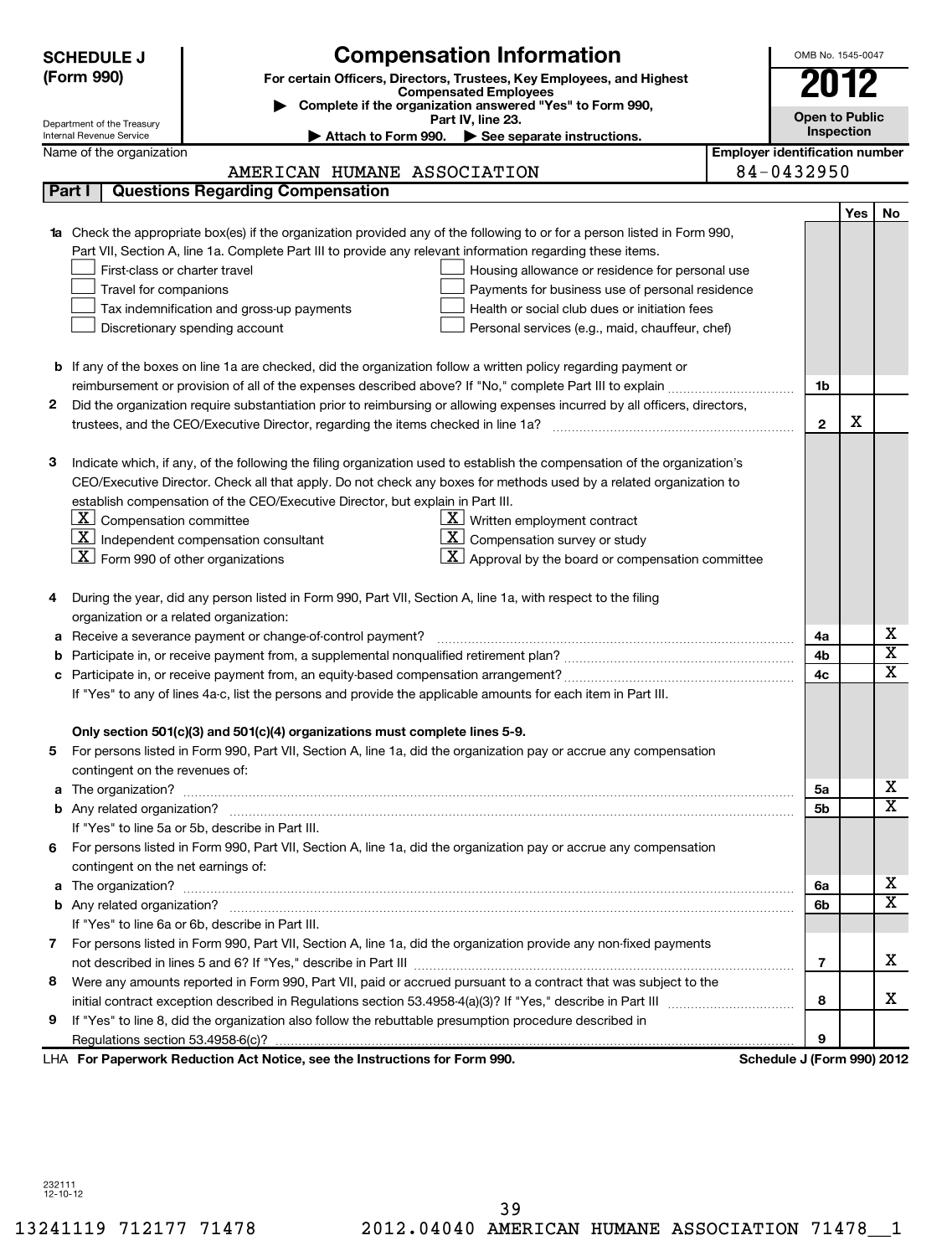## Part II | Officers, Directors, Trustees, Key Employees, and Highest Compensated Employees. Use duplicate copies if additional space is needed.

For each individual whose compensation must be reported in Schedule J, report compensation from the organization on row (i) and from related organizations, described in the instructions, on row (ii). Do not list any individuals that are not listed on Form 990, Part VII.

Note. The sum of columns (B)(i)-(iii) for each listed individual must equal the total amount of Form 990, Part VII, Section A, line 1a, applicable column (D) and (E) amounts for that individual.

|                                  |      | (B) Breakdown of W-2 and/or 1099-MISC compensation |                                           | (C) Retirement and<br>other deferred      | (D) Nontaxable<br>benefits | (E) Total of columns<br>$(B)(i)-(D)$ | (F) Compensation<br>reported as deferred |                             |
|----------------------------------|------|----------------------------------------------------|-------------------------------------------|-------------------------------------------|----------------------------|--------------------------------------|------------------------------------------|-----------------------------|
| (A) Name and Title               |      | (i) Base<br>compensation                           | (ii) Bonus &<br>incentive<br>compensation | (iii) Other<br>reportable<br>compensation | compensation               |                                      |                                          | in prior Form 990           |
| ROBIN R. GANZERT, PHD<br>(1)     | (i)  | 260,905.                                           | $\overline{0}$ .                          | $\overline{0}$ .                          | 1,325.                     | 12,339.                              | 274,569.                                 | $\overline{0}$ .            |
| PRESIDENT & CEO                  | (ii) | $\overline{0}$ .                                   | $\overline{\mathfrak{o}}$ .               | $\overline{0}$ .                          | $\overline{0}$ .           | $\overline{0}$ .                     | $\Omega$ .                               | $\overline{0}$ .            |
| STEPHEN T. KAMINSKI<br>(2)       | (i)  | 181, 200.                                          | $\overline{0}$ .                          | $\overline{0}$ .                          | $\overline{0}$ .           | 1,119.                               | 182, 319.                                | $\overline{0}$ .            |
| SVP & GENERAL COUNSEL            | (ii) | $\overline{\mathfrak{o}}$ .                        | $\overline{0}$ .                          | $\overline{0}$ .                          | 0                          | 0.                                   | $\overline{0}$ .                         | $\overline{\mathfrak{o}}$ . |
| FREDERICK JOHNSTON<br>(3)        | (i)  | 147, 142.                                          | $\overline{0}$ .                          | $\overline{0}$ .                          | 1,110.                     | 7,159.                               | 155,411.                                 | $\overline{\mathfrak{o}}$ . |
| SR. PHILANTHROPIC ADVISOR        | (ii) | $\overline{0}$ .                                   | $\overline{0}$ .                          | $\overline{0}$ .                          | $\overline{0}$ .           | $\overline{0}$ .                     | $\overline{0}$ .                         | $\overline{0}$ .            |
| DALE L. AUSTIN<br>(4)            | (i)  | 137,950.                                           | $\overline{0}$ .                          | $\overline{0}$ .                          | 4,144.                     | 1,926.                               | 144,020.                                 | $\overline{0}$ .            |
| CHIEF OPERATING OFFICER (FORMER) | (ii) | $\overline{0}$ .                                   | $\mathbf 0$ .                             | 0.                                        | $\overline{0}$ .           | 0.                                   | 0.                                       | $\overline{0}$ .            |
|                                  | (i)  |                                                    |                                           |                                           |                            |                                      |                                          |                             |
|                                  | (ii) |                                                    |                                           |                                           |                            |                                      |                                          |                             |
|                                  | (i)  |                                                    |                                           |                                           |                            |                                      |                                          |                             |
|                                  | (ii) |                                                    |                                           |                                           |                            |                                      |                                          |                             |
|                                  | (i)  |                                                    |                                           |                                           |                            |                                      |                                          |                             |
|                                  | (ii) |                                                    |                                           |                                           |                            |                                      |                                          |                             |
|                                  | (i)  |                                                    |                                           |                                           |                            |                                      |                                          |                             |
|                                  | (ii) |                                                    |                                           |                                           |                            |                                      |                                          |                             |
|                                  | (i)  |                                                    |                                           |                                           |                            |                                      |                                          |                             |
|                                  | (ii) |                                                    |                                           |                                           |                            |                                      |                                          |                             |
|                                  | (i)  |                                                    |                                           |                                           |                            |                                      |                                          |                             |
|                                  | (ii) |                                                    |                                           |                                           |                            |                                      |                                          |                             |
|                                  | (i)  |                                                    |                                           |                                           |                            |                                      |                                          |                             |
|                                  | (ii) |                                                    |                                           |                                           |                            |                                      |                                          |                             |
|                                  | (i)  |                                                    |                                           |                                           |                            |                                      |                                          |                             |
|                                  | (ii) |                                                    |                                           |                                           |                            |                                      |                                          |                             |
|                                  | (i)  |                                                    |                                           |                                           |                            |                                      |                                          |                             |
|                                  | (ii) |                                                    |                                           |                                           |                            |                                      |                                          |                             |
|                                  | (i)  |                                                    |                                           |                                           |                            |                                      |                                          |                             |
|                                  | (ii) |                                                    |                                           |                                           |                            |                                      |                                          |                             |
|                                  | (i)  |                                                    |                                           |                                           |                            |                                      |                                          |                             |
|                                  | (ii) |                                                    |                                           |                                           |                            |                                      |                                          |                             |
|                                  | (i)  |                                                    |                                           |                                           |                            |                                      |                                          |                             |
|                                  | (ii) |                                                    |                                           |                                           |                            |                                      |                                          |                             |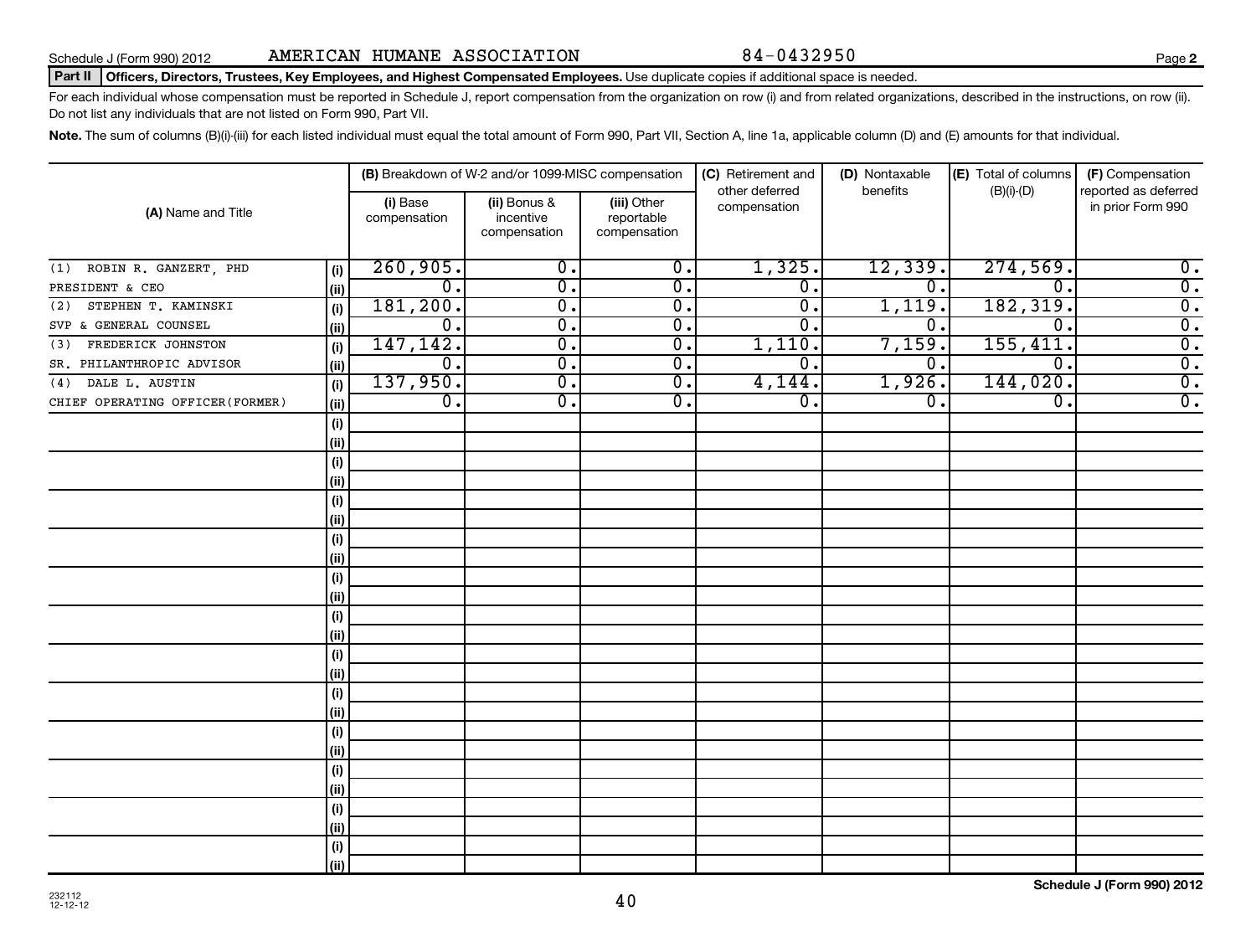## **SCHEDULE M (Form 990)**

Department of the Treasury Internal Revenue Service

## **Noncash Contributions**

**Complete if the organizations answered "Yes" on Form** <sup>J</sup>**2012**

**990, Part IV, lines 29 or 30. Open to Public Unspection**<br> **■** Attach to Ferm 999 **Inspection**<br> **Attach to Form 990.** 

Name of the organization

## AMERICAN HUMANE ASSOCIATION 84-0432950

|                          | <b>Types of Property</b><br>Part I                                                      |                         |                               |                                                |                               |
|--------------------------|-----------------------------------------------------------------------------------------|-------------------------|-------------------------------|------------------------------------------------|-------------------------------|
|                          |                                                                                         | (a)                     | (b)                           | (c)                                            | (d)                           |
|                          |                                                                                         | Check if                | Number of<br>contributions or | Noncash contribution<br>amounts reported on    | Method of determining         |
|                          |                                                                                         | applicable              |                               | items contributed Form 990, Part VIII, line 1q | noncash contribution amounts  |
| 1.                       |                                                                                         |                         |                               |                                                |                               |
| 2                        |                                                                                         |                         |                               |                                                |                               |
| 3                        | Art - Fractional interests                                                              |                         |                               |                                                |                               |
| 4                        |                                                                                         |                         |                               |                                                |                               |
| 5                        | Clothing and household goods                                                            |                         |                               |                                                |                               |
| 6                        |                                                                                         |                         |                               |                                                |                               |
| $\overline{\phantom{a}}$ |                                                                                         |                         |                               |                                                |                               |
| 8                        |                                                                                         |                         |                               |                                                |                               |
| 9                        |                                                                                         |                         |                               |                                                |                               |
| 10                       | Securities - Closely held stock                                                         |                         |                               |                                                |                               |
| 11                       | Securities - Partnership, LLC, or                                                       |                         |                               |                                                |                               |
|                          | trust interests                                                                         |                         |                               |                                                |                               |
| 12                       |                                                                                         |                         |                               |                                                |                               |
| 13                       | Qualified conservation contribution -                                                   |                         |                               |                                                |                               |
|                          | Historic structures                                                                     |                         |                               |                                                |                               |
| 14                       | Qualified conservation contribution - Other                                             |                         |                               |                                                |                               |
| 15                       |                                                                                         |                         |                               |                                                |                               |
| 16                       | Real estate - Commercial                                                                |                         |                               |                                                |                               |
| 17                       |                                                                                         |                         |                               |                                                |                               |
| 18                       |                                                                                         |                         |                               |                                                |                               |
| 19                       |                                                                                         | $\overline{\text{x}}$   | 51                            |                                                | 329,179. FAIR MARKET VALUE    |
| 20                       | Drugs and medical supplies                                                              | $\overline{\texttt{x}}$ | 5                             |                                                | 30,221. FAIR MARKET VALUE     |
| 21                       |                                                                                         |                         |                               |                                                |                               |
| 22                       |                                                                                         |                         |                               |                                                |                               |
| 23                       |                                                                                         |                         |                               |                                                |                               |
| 24                       | Archeological artifacts                                                                 |                         |                               |                                                |                               |
| 25                       | (SERGEANT'SPE)<br>Other $\blacktriangleright$                                           | $\overline{\textbf{x}}$ | 1                             |                                                | 250,000. ESTIMATED FAIR VALUE |
| 26                       | $($ AUCTION AND $G$ )<br>Other $\blacktriangleright$                                    | $\overline{\textbf{x}}$ | 5                             |                                                | 24,515. ESTIMATED FAIR VALUE  |
| 27                       | $($ HERO DOG TROP)<br>Other $\blacktriangleright$                                       | $\overline{\text{x}}$   | ī                             | 20,000.                                        | <b>ESTIMATED FAIR VALUE</b>   |
| 28                       | (MISCELLANEOUS<br>Other $\blacktriangleright$                                           | $\overline{\text{x}}$   | <u>र्ज</u>                    | 16,094.                                        | <b>ESTIMATED FAIR VALUE</b>   |
| 29                       | Number of Forms 8283 received by the organization during the tax year for contributions |                         |                               |                                                |                               |
|                          | for which the organization completed Form 8283, Part IV, Donee Acknowledgement          |                         |                               | 29                                             |                               |

**30 a** During the year, did the organization receive by contribution any property reported in Part I, lines 1-28 that it must hold for **31 32 a** Does the organization hire or use third parties or related organizations to solicit, process, or sell noncash **b** If "Yes," describe the arrangement in Part II. **30a 31 32a b** If "Yes," describe in Part II. at least three years from the date of the initial contribution, and which is not required to be used for exempt purposes for the entire holding period? ~~~~~~~~~~~~~~~~~~~~~~~~~~~~~~~~~~~~~~~~~~~~~~~~~ Does the organization have a gift acceptance policy that requires the review of any non-standard contributions? contributions? ~~~~~~~~~~~~~~~~~~~~~~~~~~~~~~~~~~~~~~~~~~~~~~~~~~~~~~ X X X

**33** If the organization did not report an amount in column (c) for a type of property for which column (a) is checked, describe in Part II.

**For Paperwork Reduction Act Notice, see the Instructions for Form 990. Schedule M (Form 990) (2012)** LHA

**Yes No**

232141 12-20-12

OMB No. 1545-0047

**Employer identification number**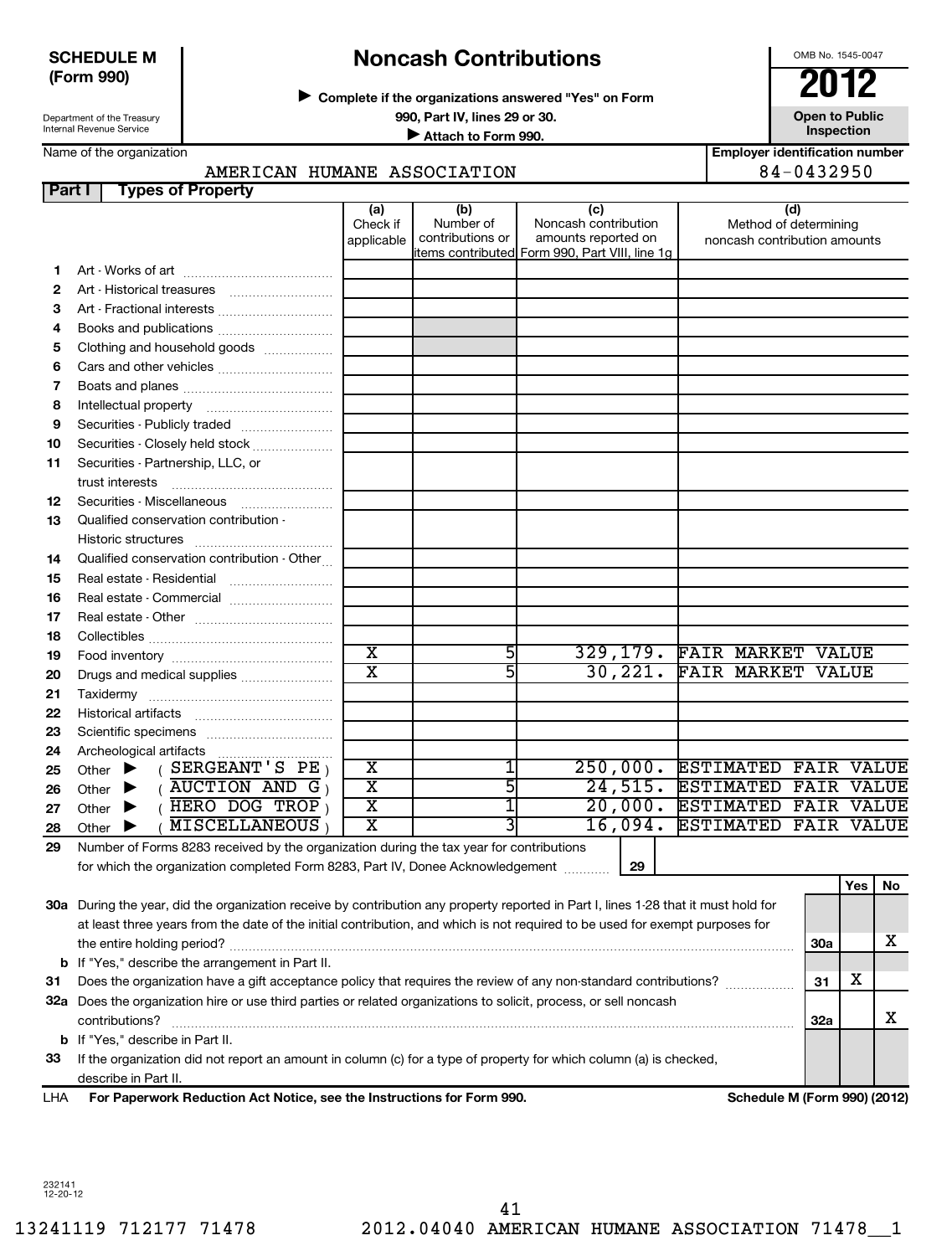| <b>SCHEDULE O</b><br>(Form 990 or 990-EZ)<br>Department of the Treasury<br><b>Internal Revenue Service</b>                                   | OMB No. 1545-0047<br><b>Open to Public</b><br>Inspection          |              |  |  |  |  |  |  |
|----------------------------------------------------------------------------------------------------------------------------------------------|-------------------------------------------------------------------|--------------|--|--|--|--|--|--|
| Name of the organization                                                                                                                     | <b>Employer identification number</b><br>$84 - 0432950$           |              |  |  |  |  |  |  |
| FORM 990, PART I, LINE 1, DESCRIPTION OF ORGANIZATION MISSION:<br>ENSURE THE WELFARE, WELLNESS AND WELL-BEING OF CHILDREN AND ANIMALS,<br>TО |                                                                   |              |  |  |  |  |  |  |
| AND<br>TО                                                                                                                                    | FULL POTENTIAL<br>OF THE<br>UNLEASH THE<br>BOND<br>BETWEEN        | HUMANS AND   |  |  |  |  |  |  |
| <b>ANTMALS</b><br>ጥበ                                                                                                                         | BENEFIT OF BOTH. OUR GOAL IS TO MEASURABLY,<br>MUTUAL<br>THE.     |              |  |  |  |  |  |  |
| DEMONSTRABLY AND                                                                                                                             | SIGNIFICANTLY INCREASE<br>THE<br>NUMBER<br>OF                     | CHILDREN AND |  |  |  |  |  |  |
| WHO<br>ANIMALS                                                                                                                               | ARE<br>PROTECTED FROM HARM - AND<br>NUMBER<br>THE<br>OF           | HUMANS AND   |  |  |  |  |  |  |
| ANIMALS WHOSE LIVES ARE ENRICHED - THROUGH DIRECT ACTION,<br>THOUGHT                                                                         |                                                                   |              |  |  |  |  |  |  |
|                                                                                                                                              | LEADERSHIP, POLICY INNOVATION, AND EXPANSION OF PROVEN, EFFECTIVE |              |  |  |  |  |  |  |
| PROGRAMS.                                                                                                                                    |                                                                   |              |  |  |  |  |  |  |

FORM 990, PART III, LINE 1, DESCRIPTION OF ORGANIZATION MISSION: TO ENSURE THE WELFARE, WELLNESS AND WELL-BEING OF CHILDREN AND ANIMALS, AND TO UNLEASH THE FULL POTENTIAL OF THE BOND BETWEEN HUMANS AND ANIMALS TO THE MUTUAL BENEFIT OF BOTH. OUR GOAL IS TO MEASURABLY, DEMONSTRABLY AND SIGNIFICANTLY INCREASE THE NUMBER OF CHILDREN AND ANIMALS WHO ARE PROTECTED FROM HARM - AND THE NUMBER OF HUMANS AND ANIMALS WHOSE LIVES ARE ENRICHED - THROUGH DIRECT ACTION, THOUGHT LEADERSHIP, POLICY INNOVATION, AND EXPANSION OF PROVEN, EFFECTIVE PROGRAMS.

| FORM 990, PART III, LINE 3, CHANGES IN PROGRAM SERVICES:                                                                                                   |
|------------------------------------------------------------------------------------------------------------------------------------------------------------|
| ALL FEDERAL GRANTS FOR CHILDREN'S PROGRAMMING, WHERE AMERICAN HUMANE                                                                                       |
| ASSOCIATION WAS THE GRANTEE, WERE TRANSITIONED TO OTHER APPROVED                                                                                           |
| GRANTEES BY JUNE 30, 2012. THIS HAD THE EFFECT OF REDUCING BOTH                                                                                            |
| REVENUES AND EXPENSES BY APPROXIMATELY \$3 MILLION IN FY2013 WHEN                                                                                          |
| COMPARED TO FY2012.                                                                                                                                        |
| LHA For Paperwork Reduction Act Notice, see the Instructions for Form 990 or 990-EZ.<br>Schedule O (Form 990 or 990-EZ) (2012)<br>232211<br>$01 - 04 - 13$ |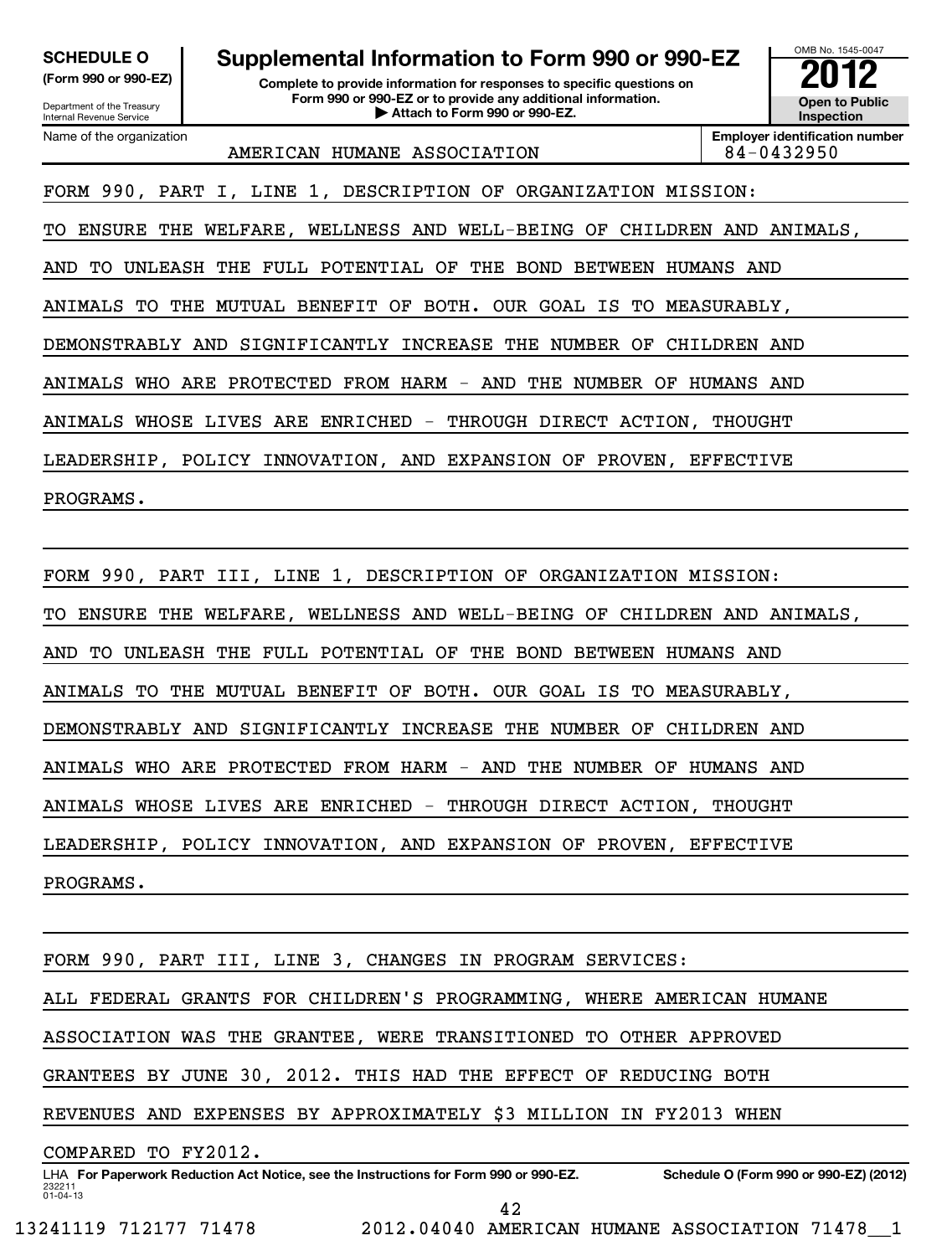Name of the organization

**Employer identification number**

**2**

FORM 990, PART III, LINE 4A, PROGRAM SERVICE ACCOMPLISHMENTS: MILLION FARM ANIMALS IN 2012 TO CERTIFYING NEARLY ONE BILLION FARM ANIMALS AT THE CLOSE OF THE FISCAL YEAR. THIS LANDMARK IS SIGNIFICANT SINCE AMERICAN HUMANE ASSOCIATION NOW CERTIFIES THE HUMANE TREATMENT OF NEARLY 10% OF THE ANIMALS IN U.S. FOOD PRODUCTION. THE HUMANE CERTIFICATION AND AUDIT STANDARDS ARE DEFINED BY AN INTERNATIONAL GROUP OF SCIENTIFIC EXPERTS, AND THE AUDITS ARE CONDUCTED THROUGH AN INDEPENDENT THIRD PARTY ISO 9000 CERTIFIED ANIMAL WELFARE AUDITING SERVICE ON OVER 7,000 FARMS AND RANCHES THROUGHOUT THE UNITED STATES. THE AMERICAN HUMANE CERTIFIED SEAL IS NOW FOUND ON MANY PRODUCTS IN GROCERY STORES, TO INCLUDE DAIRY, CHICKEN, TURKEY, EGGS, CHEESE AND PASTRY PRODUCTS. AN OUTREACH INITIATIVE WITH CHEFS PROVIDES AN ONLINE "HUMANE TABLE" FEATURING RECIPES USING HUMANELY RAISED PRODUCTS.

AMERICAN HUMANE ASSOCIATION DEVELOPED A THIRD GRADE SCHOOL CURRICULUM ON RAISING FARM ANIMALS HUMANELY, WHICH IS AVAILABLE IN OUR HUMANE EDUCATION INITIATIVES.

FORM 990, PART III, LINE 4B, PROGRAM SERVICE ACCOMPLISHMENTS:

- PROTECTS ANIMALS USED IN FILM, TELEVISION AND COMMERCIAL PRODUCTION,

NO MATTER WHERE FILMING OCCURS, DURING THE PRODUCTION AND ON SET.

- SUPPORTS COMPLIANT PRODUCTIONS WITH RESPECT TO ANY IMPROPER

ALLEGATIONS OF ANIMAL MISTREATMENT OR ABUSE, THROUGHOUT THE LIFE OF THE

PROJECT WITHIN OUR SCOPE ON SET.

- EDUCATES AND INFORMS FILM INDUSTRY PROFESSIONALS AND THE PUBLIC

232212 01-04-13 **Schedule O (Form 990 or 990-EZ) (2012)** REGARDING THE HUMANE TREATMENT OF ANIMAL ACTORS IN THE GLOBAL MEDIA 43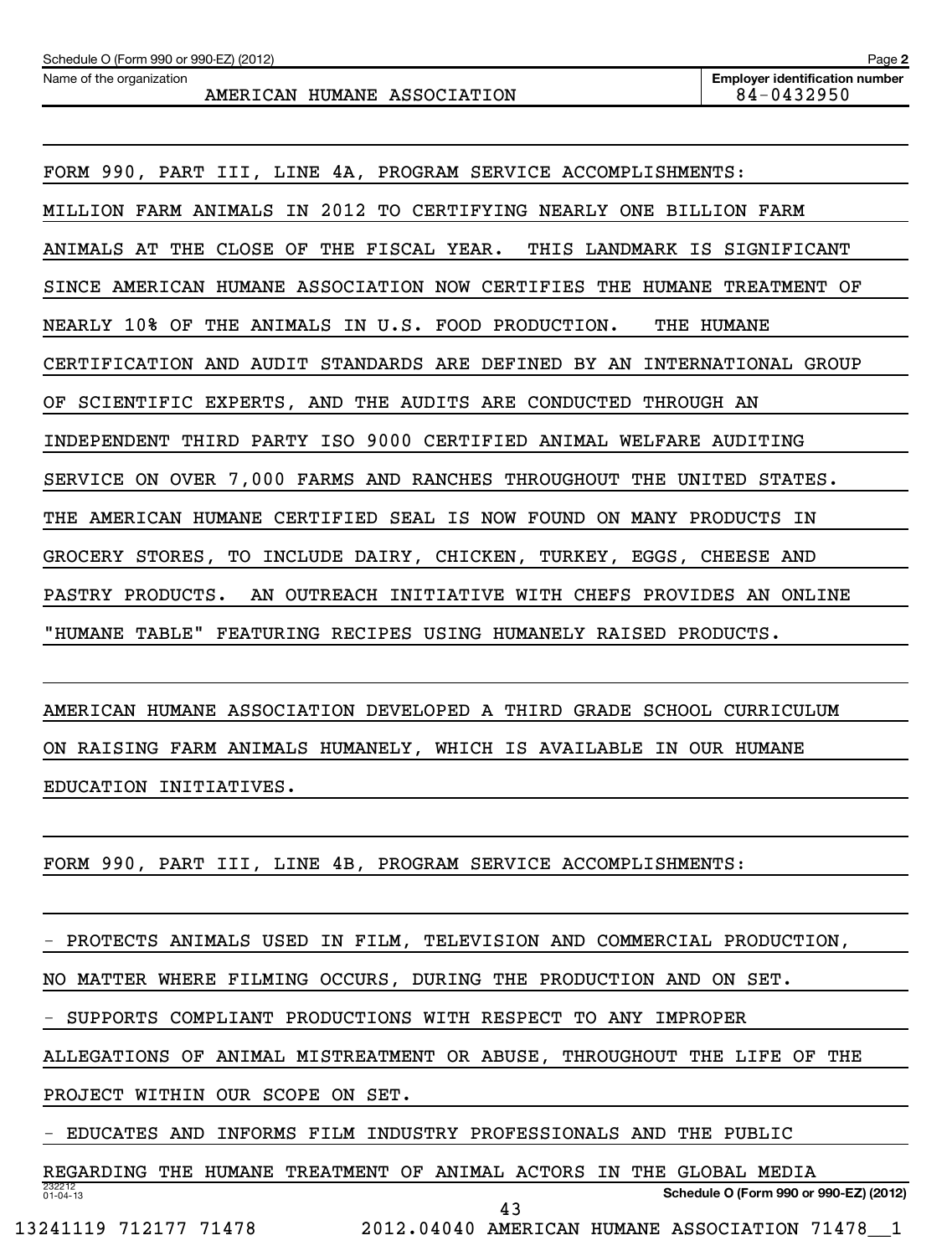Name of the organization

### AMERICAN HUMANE ASSOCIATION 84-0432950

COMMUNITY.

- ENFORCES AMERICAN HUMANE ASSOCIATION'S GUIDELINES FOR THE SAFE USE OF

ANIMALS IN FILMED MEDIA (GUIDELINES) WITH SPECIALLY TRAINED CERTIFIED

ANIMAL SAFETY REPRESENTATIVES.

THE PROGRAM COVERAGE IS SIGNIFICANT FOR INTENSE ANIMAL ACTION SEEN IN

FILMED MEDIA. THE NO ANIMALS WERE HARMED CERTIFIED ANIMAL SAFETY

REPRESENTATIVES MONITORED 77.5% OF ALL INTENSE ANIMAL ACTION

REPRESENTING 2,138 PRODUCTION DAYS FOR US BASED SAG-AFTRA PRODUCTIONS.

THE CERTIFIED ANIMAL SAFETY REPRESENTATIVES MONITORED 48.10% OF TOTAL

ANIMAL ACTION FOR A TOTAL OF 4,447 PRODUCTION DAYS FOR US BASED

SAG-AFTRA PRODUCTIONS. THE PROGRAM ISSUED 535 RATINGS, AND AWARDED

383 "NO ANIMALS WERE HARMED" END CREDIT CERTIFICATIONS.

HUMANE HOLLYWOOD EDUCATED MILLIONS WITH THE AMERICAN HUMANE ASSOCIATION HERO DOG AWARDS, A PROGRAM INITIATIVE DESIGNED TO INSPIRE AND ENTERTAIN MILLIONS WHILE EDUCATING THEM ON THE POWER OF THE HUMAN-ANIMAL BOND AND THE ROLE OF WORKING DOGS IN SOCIETY. THE NATIONAL TELEVISION BROADCAST OF THE SECOND ANNUAL AMERICAN HUMANE ASSOCIATION HERO DOG AWARDS FEATURING KRISTIN CHENOWETH AND BETTY WHITE WAS FEATURED ON THE HALLMARK CHANNEL, WITH THEIR 87.5 MILLION SUBSCRIBERS, AND HALLMARK MOVIE CHANNEL. MORE THAN 3 MILLION VOTES WERE CAST BY THE PUBLIC COAST-TO-COAST TO DETERMINE THE TOP AMERICAN HERO DOG OF THE YEAR - MILITARY WAR DOG GABE WHO SERVED IN IRAQ AND AFGHANISTAN.

FORM 990, PART III, LINE 4C, PROGRAM SERVICE ACCOMPLISHMENTS:

IN MEMPHIS, TN, AND DISASTER RESPONSES IN COLORADO SPRINGS, CO, THE

232212 01-04-13 **Schedule O (Form 990 or 990-EZ) (2012)** NORTHEAST FOLLOWING SUPERSTORM SANDY AND MOORE, OK FOLLOWING THE 44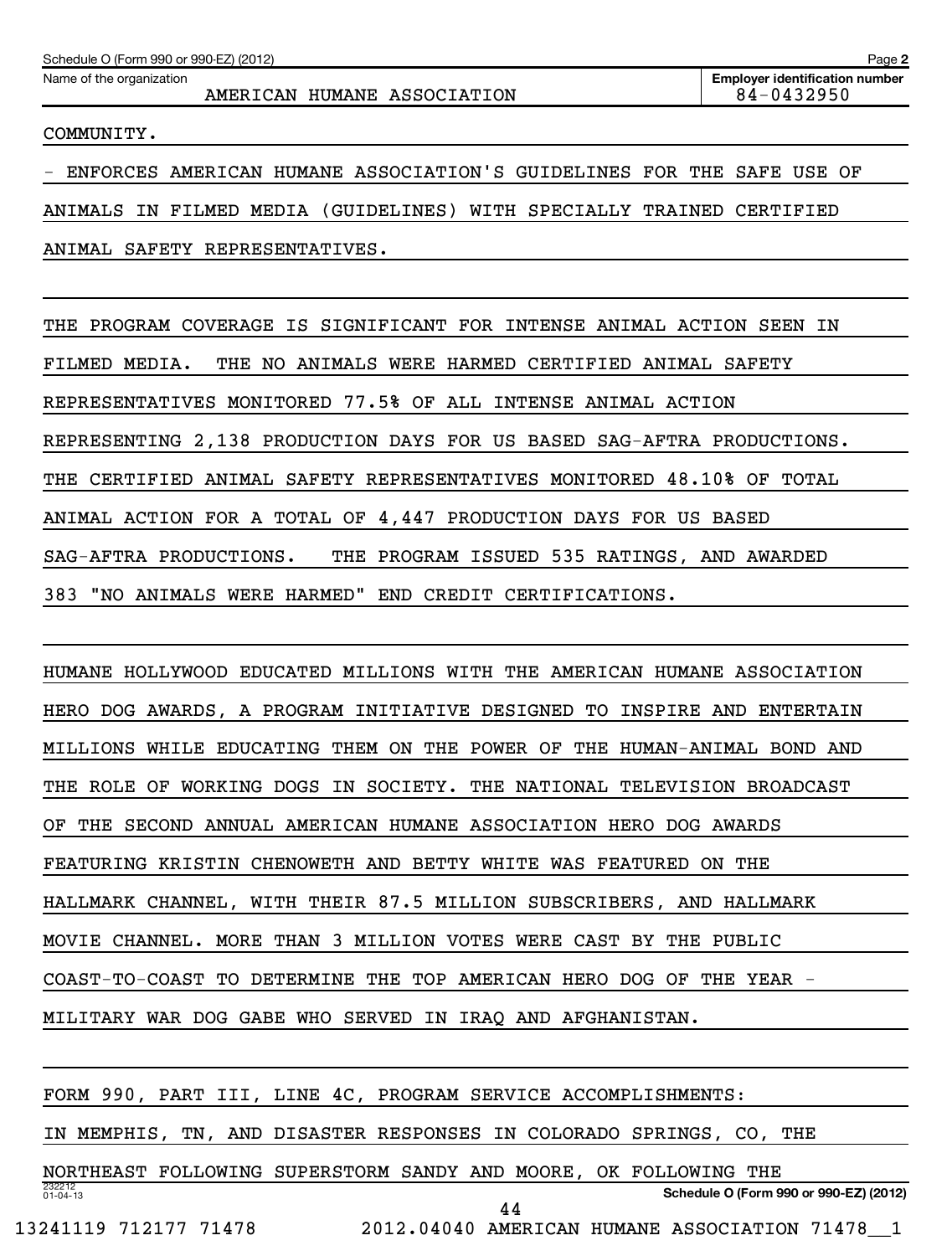| Schedule O (Form 990 or 990-EZ) (2012)                                   | Page 2                                              |
|--------------------------------------------------------------------------|-----------------------------------------------------|
| Name of the organization<br>AMERICAN HUMANE ASSOCIATION                  | <b>Employer identification number</b><br>84-0432950 |
| TORNADO OUTBREAK. THE SUPERSTORM SANDY DISASTER RESPONSE INCLUDED THE    |                                                     |
| DELIVERY OF MORE THAN 80,000 POUNDS OF SUPPLIES TO AREA RESIDENTS AND    |                                                     |
| ANIMAL SHELTERS VALUED AT OVER \$182,000 INCLUDING EMERGENCY MEDICAL AND |                                                     |
| RELIEF SUPPLIES, AND RED STAR COORDINATED THE DELIVERY OF AN             |                                                     |
| ADDITIONAL 400,000 POUNDS OF SUPPLIES TO THE IMPACTED AREAS FOR A VALUE  |                                                     |
| OF \$527,000 IN DONATED GOODS. FOLLOWING THE MOORE, OKLAHOMA TORNADO,    |                                                     |
| AMERICAN HUMANE ASSOCIATION'S RED STAR TEAM MANAGED THE TEMPORARY        |                                                     |
| ANIMAL SHELTER FOR THOSE DISPLACED ANIMALS FOR OVER 30 DAYS, AND HELD A  |                                                     |
| COMMUNITY ADOPT-A-THON WHERE APPROXIMATELY 250 ANIMALS WERE PLACED IN    |                                                     |
| NEW HOMES OR REUNITED WITH THEIR OWNERS.                                 |                                                     |
| THE RED STAR TEAM HELD AN EDUCATIONAL TOUR ON THE WEST COAST IN MARCH,   |                                                     |
| VISITING AREA SCHOOLS AND COMMUNITIES IN CALIFORNIA, OREGON AND          |                                                     |
| WASHINGTON STATE, TO INCLUDE PARTICIPATION IN THE CALIFORNIA AG DAY IN   |                                                     |
| SACARMENTO. THE PURPOSE OF THE TOUR WAS TO PROVIDE EDUCATION FOR         |                                                     |
| COMMUNITY DISASTER PREPARATION.<br>IN FY2013 ALONE, 933 INDIVIDUALS WERE |                                                     |
| TRAINED THROUGH RED STAR COURSES HELD NATIONWIDE.                        |                                                     |

A NEW RED STAR ANIMAL EMERGENCY SERVICE DISASTER RESPONSE VEHICLE WAS BUILT FOR THE FLORIDA REGION, AND WAS UNVEILED IN MARCH 2013 IN PALM BEACH COUNTY. THE RED STAR TEAM MAINTAINS A FLEET OF DISASTER RESPONSE VEHICLES AND BOATS, TO INCLUDE AN 82 FOOT TRACTOR TRAILER AND RIG THAT SERVES AS A MOBILE COMMAND UNIT AND VETERINARY SURGICAL AND TRIAGE UNIT.

232212 01-04-13 **Schedule O (Form 990 or 990-EZ) (2012)** OUR RED STAR ANIMAL ASSISTED THERAPY TEAMS ARE ON THE GROUND YEAR-ROUND PROVIDING LIFE-HEALING COMFORT FOR CHILDREN WITH CANCER, THE AGED, THE INFIRM, AND MILITARY FAMILIES IMPACTED BY SERVICE. IN THE PAST FIVE YEARS, AHA'S ANIMAL ASSISTED THERAPY PROGRAMS HAVE: IMPROVED THE LIVES 13241119 712177 71478 2012.04040 AMERICAN HUMANE ASSOCIATION 71478\_\_1 45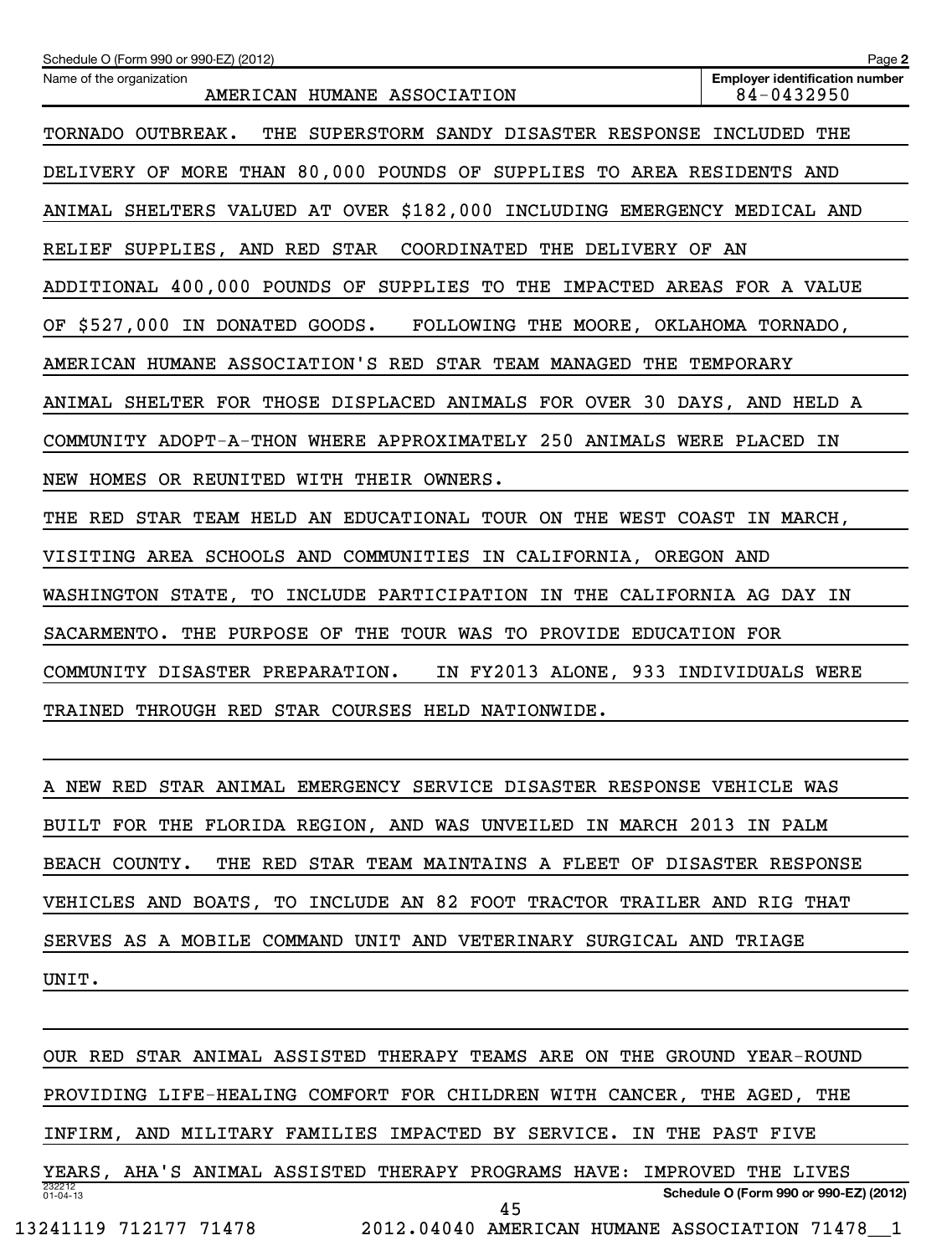| Schedule O (Form 990 or 990-EZ) (2012)                                    | Page 2                                              |
|---------------------------------------------------------------------------|-----------------------------------------------------|
| Name of the organization<br>AMERICAN HUMANE ASSOCIATION                   | <b>Employer identification number</b><br>84-0432950 |
| 60,000 CHILDREN, INCLUDING AT SUMMER CAMPS FOR CHILDREN OF MILITARY<br>OF |                                                     |
| FAMILIES; ASSESSED 800 ANIMALS FOR THERAPY WORK AND                       | TRAINED 600                                         |
| HANDLERS; AND, MADE MORE THAN 500,000 VISITS IN 15 STATES ACROSS THE      |                                                     |
| COUNTRY.                                                                  |                                                     |
|                                                                           |                                                     |
| THE PAST YEAR, RED STAR ANIMAL ASSISTED THERAPY DEPLOYED 64 ANIMAL<br>ΙN. |                                                     |
| ASSISTED THERAPY TEAMS TO 15 SUMMER CAMPS FOR CHILDREN OF OUR NATION'S    |                                                     |
| MILITARY AND MILITARY FAMILY RETREATS IN PARTNERSHIP WITH THE NATIONAL    |                                                     |
| MILITARY FAMILIES ASSOCIATION'S OPERATION PURPLE.                         |                                                     |
| IN THE PAST YEAR, AMERICAN HUMANE ASSOCIATION'S SECOND CHANCE FUND        |                                                     |
| PROVIDED MEDICAL AND EMERGENCY FUND GRANTS TO LOCAL SHELTERS AND RESCUE   |                                                     |
| THE FUKUSHIMA HUMANE INTERVENTION GRANT TOTALING \$35,000<br>GROUPS.      |                                                     |
| DOLLARS PROVIDED FUNDING TO SUPPORT THE HUNDREDS OF DISPLACED ANIMALS     |                                                     |
| STILL IN TEMPORARY SHELTERS IN FUKUSHIMA, JAPAN FOLLOWING THE             |                                                     |
| DEVASTATING NUCLEAR INCIDENT.                                             |                                                     |

|  |  |  |  | FORM 990, PART III, LINE 4D, OTHER PROGRAM SERVICES: |
|--|--|--|--|------------------------------------------------------|
|  |  |  |  |                                                      |

| HUMANE POLICY AND RESEARCH - AMERICAN HUMANE ASSOCIATION'S FOUNDATION |
|-----------------------------------------------------------------------|
| IS IN PROVIDING EVIDENCE-BASED SOLUTIONS FOR THE HUMANE MOVEMENT FOR  |
| THE BENEFIT OF CHILDREN AND ANIMALS, WHILE PROMOTING THE POWER OF THE |
| HUMAN-ANIMAL BOND. ANCHORED BY TWO RESEARCH INSTITUTES - THE ANIMAL   |
| WELFARE RESEARCH INSTITUTE AND THE CHILDREN'S INNOVATION INSTITUTE -  |
| HUMANE RESEARCH AND POLICY SOLUTIONS BRING PARTICIPATORY, PREVENTIVE  |
| SCIENCE TO OUR COMMUNITIES WITH ROBUST HUMANE SOLUTIONS IMPACTING OUR |
| MOST VULNERABLE IN SOCIETY. AMERICAN HUMANE ASSOCIATION HAS LONG BEEN |
| DRIVEN BY SCIENCE-BASED RESEARCH AND OUTCOMES FOR OVER A CENTURY, AND |
| CONTINUES THIS EFFORT IN MODERN TIMES THROUGH INNOVATIVE RESEARCH     |
| STUDIES.                                                              |
| 232212<br>Schedule O (Form 990 or 990-EZ) (2012)<br>$01 - 04 - 13$    |

46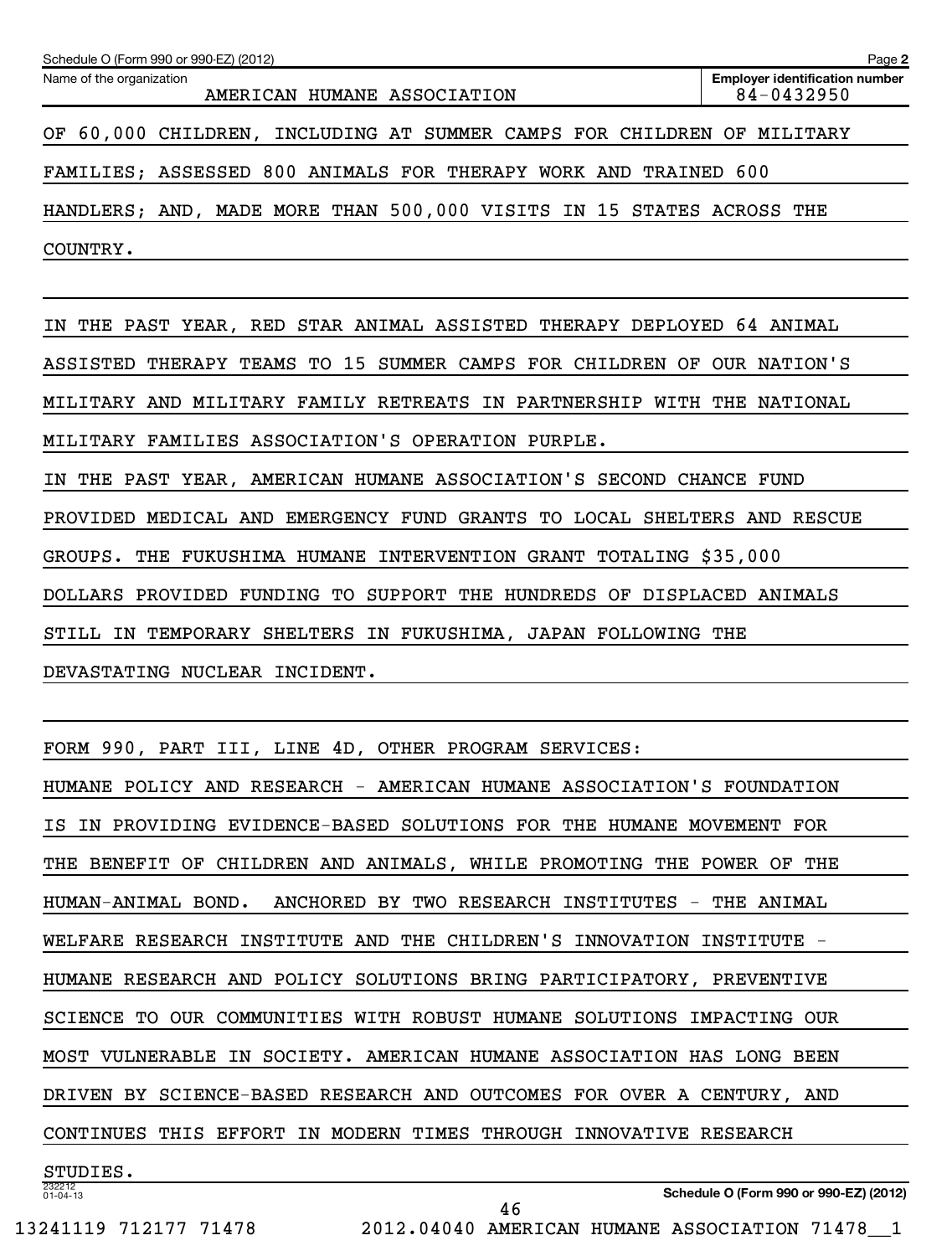Name of the organization

### AMERICAN HUMANE ASSOCIATION 84-0432950

**Employer identification number**

### IN THE PAST YEAR, AMERICAN HUMANE ASSOCIATION HAS LAUNCHED THE

FOLLOWING GROUNDBREAKING HUMANE RESEARCH STUDIES:

THE FIRST PHASE OF "CANINES AND CHILDHOOD CANCER" A MAJOR NATIONAL STUDY EXAMINING AND DOCUMENTING THE BENEFITS OF ANIMAL-ASSISTED THERAPY ON CHILDREN WITH CANCER. - THE FIRST AND SECOND PHASES OF "KEEPING PETS (DOGS AND CATS) IN

HOMES: A THREE-PHASE RETENTION STUDY" AIMED AT KEEPING PETS IN HOMES AND REDUCING THE 3 - 4 MILLION ADOPTABLE PETS WHO ARE EUTHANIZED IN

SHELTERS EACH YEAR.

232212 01-04-13 **Schedule O (Form 990 or 990-EZ) (2012)** THE CANINES AND CHILDHOOD CANCER STUDY, LAUNCHED BY AMERICAN HUMANE ASSOCIATION IN PARTNERSHIP WITH ZOETIS, IS WORKING IN COLLABORATION WITH CHILDREN'S HOSPITALS ACROSS THE COUNTRY TO INVESTIGATE THE IMPACTS OF ANIMAL-ASSISTED THERAPY ON PEDIATRIC ONCOLOGY PATIENTS, THEIR PARENTS, AND THE THERAPY DOGS WHO VISIT THEM. THE CANINES AND CHILDHOOD CANCER STUDY IS A RANDOMIZED, CONTROLLED TRIAL THAT WILL EXAMINE SPECIFIC HEALTH EFFECTS THAT ANIMAL-ASSISTED THERAPY HAVE ON YOUNG CANCER PATIENTS AND THEIR FAMILIES. THE THERAPEUTIC BENEFITS OF ANIMAL-ASSISTED THERAPY FOR CANCER PATIENTS HAVE BEEN SHARED ANECDOTALLY BY DOCTORS, PATIENTS, CAREGIVERS AND ANIMAL HANDLERS FOR YEAR, AND THIS RESEARCH SEEKS TO QUANTIFY THE BENEFITS. THE CANINES AND CHILDHOOD CANCER RESEARCH TEAM WAS INVITED TO PRESENT THIS INNOVATIVE STUDY AT THE FOLLOWING SCIENTIFIC CONFERENCES: AMERICAN PEDIATRIC ONCOLOGY SOCIAL WORK (APOSW) IN MAY 2013; AMERICAN COLLEGE OF VETERINARY INTERNAL MEDICINE (ACVIM) IN JUNE 2013; INTERNATIONAL ASSOCIATION OF HUMAN ANIMAL INTERACTION ORGANIZATIONS (IAHAIO) IN JULY 47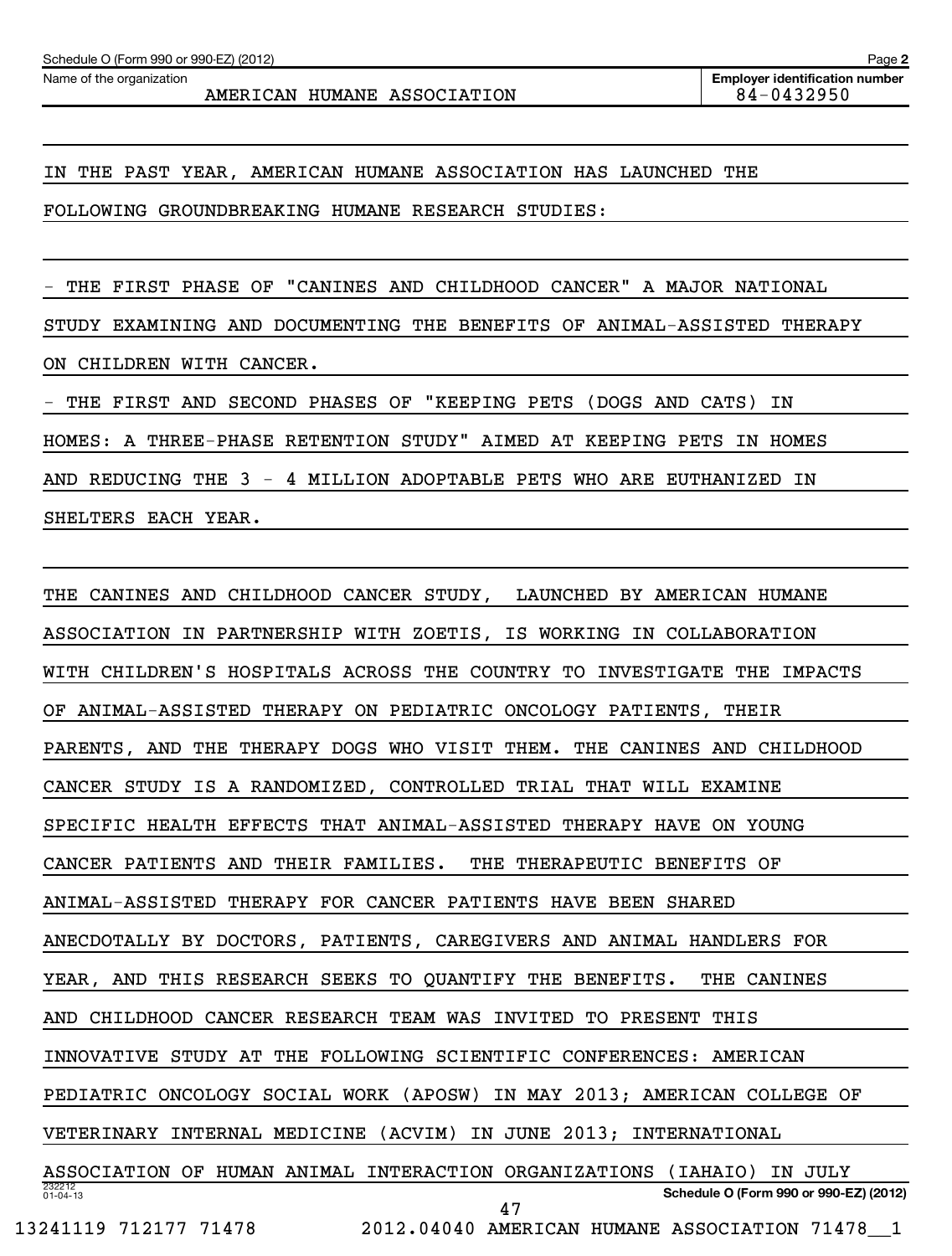| Schedule O (Form 990 or 990-EZ) (2012)                                      | Page 2                                              |
|-----------------------------------------------------------------------------|-----------------------------------------------------|
| Name of the organization<br>AMERICAN HUMANE ASSOCIATION                     | <b>Employer identification number</b><br>84-0432950 |
| SOCIETY OF<br>(ISAZ)<br>2013:<br>THE INTERNATIONAL<br>ANTHROZOOLOGY         | IN<br>JULY 2013;                                    |
| ASSOCIATION OF PEDIATRIC HEMATOLOGY/ONCOLOGY NURSES<br>AND<br>THE           | (APHON)<br>ΙN                                       |
| SEPTEMBER 2013.                                                             |                                                     |
|                                                                             |                                                     |
| PET RELINQUISHMENT IS THE SECOND GREATEST<br>SOURCE OF<br>SHELTER           | INTAKES                                             |
| STRAY/LOST PETS. RELINOUISHMENT CONTRIBUTES<br>SIGNIFICANTLY<br>AFTER       | TO.<br>THE                                          |
| MILLION<br>HEALTHY<br>EUTHANASIA OF<br>TO.<br>PETS EACH<br>YEAR.<br>-3<br>4 | THROUGH<br><b>HUMANE</b>                            |

RESEARCH, AMERICAN HUMANE ASSOCIATION AIMS TO DEVELOP

SCIENTIFICALLY-BASED STRATEGIES FOR KEEPING MANY MORE PETS-MANY WHO NOW

PREMATURELY EXIT HOMES IN THE FIRST SIX MONTHS-IN THEIR HOMES.

AMERICAN HUMANE ASSOCIATION LAUNCHED THE KEEPING PETS (DOGS AND CATS)

IN HOMES: A THREE PHASE RETENTION STUDY IN 2012 TO EXPAND UPON THIS

WORK, FOCUSING ON HIGH-RISK ANIMALS, OWNERS, GEOGRAPHIC REGIONS AND

LENGTH OF OWNERSHIP. PHASE I OF THE STUDY-DETERMINING WHY SOME ADULTS

IN THE U.S. DO NOT CURRENTLY OWN A DOG OR CAT WAS RELEASED IN AUGUST

2012 WITH A REPORT OF RESULTS WIDELY DISTRIBUTED TO CORPORATIONS,

PROFESSIONALS, FOUNDATIONS AND OTHER STAKEHOLDERS. PHASE II OF THE

STUDY DETERMINING THE PERCENTAGE OF DOGS AND CATS ACQUIRED FROM THREE

SHELTERS AND THREE ANIMAL CONTROL AGENCIES THAT REMAIN IN THEIR HOMES

SIX MONTHS FOLLOWING ADOPTION AND WHAT HAPPENED TO PETS NO LONGER IN

THEIR HOMES - WAS RELEASED IN MAY 2013, AND WAS PICKED UP BY OVER 150

PRINT AND INTERNET NEWS OUTLETS, INCLUDING A CITATION BY SMITHSONIAN

MAGAZINE AND TWO CITATIONS BY THE AMERICAN VETERINARY MEDICINE

ASSOCIATION.

232212 01-04-13 **Schedule O (Form 990 or 990-EZ) (2012)** AMERICAN HUMANE ASSOCIATION'S HUMANE SCHOLARS PROGRAM PROVIDED RESEARCH STIPENDS FOR 21 STUDENT SCIENTISTS TO CONDUCT MEANINGFUL RESEARCH TO IMPROVE ANIMAL WELFARE AROUND THE WORLD. THIS PROGRAM HAS GROWN FROM 48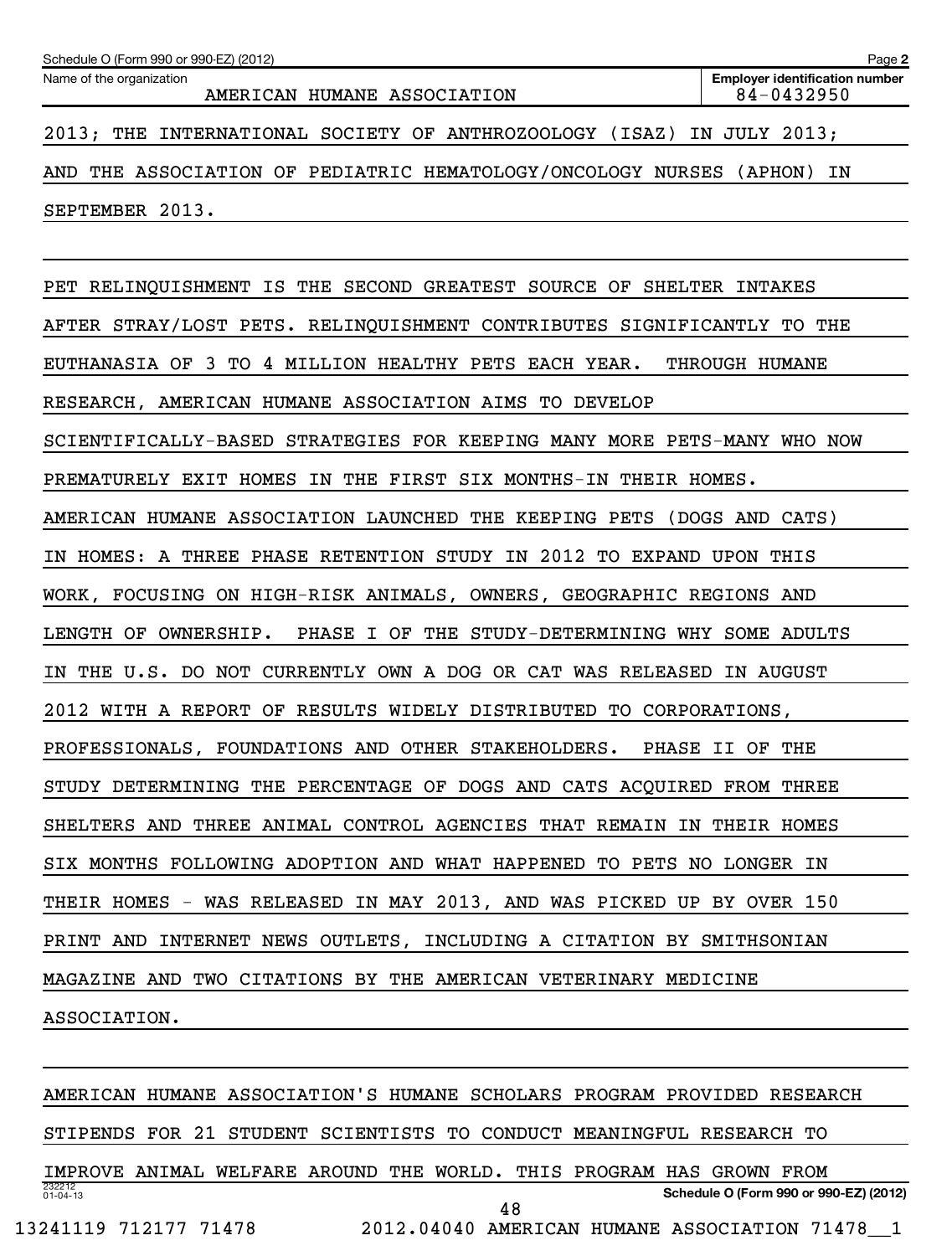| Schedule O (Form 990 or 990-EZ) (2012)                              | Page 2                                              |
|---------------------------------------------------------------------|-----------------------------------------------------|
| Name of the organization<br>AMERICAN HUMANE ASSOCIATION             | <b>Employer identification number</b><br>84-0432950 |
| PROVIDING STIPENDS TO JUST 4 STUDENTS IN 2011 TO NOW SUPPORTING THE |                                                     |
| RESEARCH EFFORTS OF 21 GRADUATE LEVEL STUDENTS.                     |                                                     |

AMERICAN HUMANE ASSOCIATION HOSTED A CONFERENCE ON "HUMAN-ANIMAL BOND THROUGH TECHNOLOGY" CONVENING TOP THOUGHT LEADERS FROM INDUSTRY AND ACADEMIA ON THE ADVANCEMENTS THROUGH TECHNOLOGY FOR THE BENEFIT OF HUMANE RESEARCH MODELS.

AHA SUPPORTED THE PASSAGE OF THE GAS CHAMBER BAN IN PENNSYLVANIA, INSPIRED BY "DANIEL," THE EMERGING HERO DOG FINALIST IN THE 2012 HERO DOG AWARDS, AND PROVIDED A PETITION WITH OVER 20,000 SIGNATURES IN SUPPORT OF THE BAN OF GAS CHAMBERS IN TEXAS, WHICH WAS ALSO SUCCESSFUL IN PASSING. EXPENSES \$ 1,627,170. INCLUDING GRANTS OF \$ 640,316. REVENUE \$ 0.

FORM 990, PART VI, SECTION A, LINE 4: THE ASSOCIATION REVISED ITS MEMBERSHIP CLASSIFICATIONS AND DESIGNATIONS.

FORM 990, PART VI, SECTION B, LINE 11: THE FORM 990 IS DISTRIBUTED TO THE BOARD BUDGET AND FINANCE COMMITTEE FOR REVIEW AND APPROVAL AND TO THE BOARD OF DIRECTORS FOR THEIR REVIEW AND COMMENT BEFORE FILING.

232212 01-04-13 **Schedule O (Form 990 or 990-EZ) (2012)** FORM 990, PART VI, SECTION B, LINE 12C: THE CONFLICT OF INTEREST POLICY IS TO PROTECT THE INTERESTS OF THE ASSOCIATION WHEN IT IS CONTEMPLATING TAKING AN ACTION OR MAKING A DECISION THAT MAY BENEFIT THE PRIVATE INTERESTS OF A "RESPONSIBLE PERSON" OR RELATED PARTY. A "RESPONSIBLE PERSON" IS ANY DIRECTOR, CORPORATE OFFICER OF VICE PRESIDENT OR HIGHER, OR MEMBER OF A COMMITTEE WITH BOARD-DELEGATED POWERS OF THE ASSOCIATION. EACH 13241119 712177 71478 2012.04040 AMERICAN HUMANE ASSOCIATION 71478\_\_1 49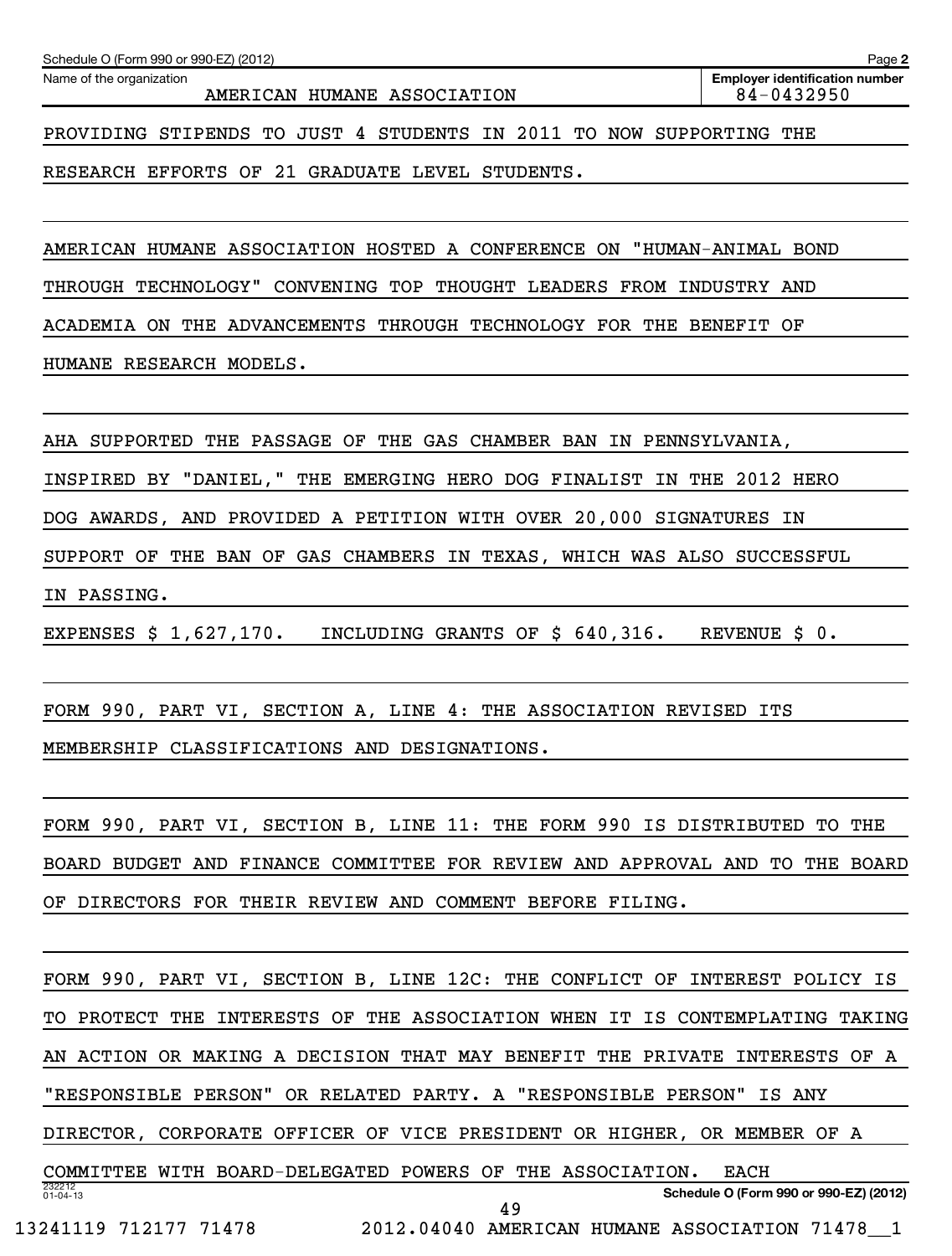| Schedule O (Form 990 or 990-EZ) (2012)                                                | Page 2                                              |
|---------------------------------------------------------------------------------------|-----------------------------------------------------|
| Name of the organization<br>AMERICAN HUMANE ASSOCIATION                               | <b>Employer identification number</b><br>84-0432950 |
| "RESPONSIBLE PERSON" SHALL, UPON ELECTION OR APPOINTMENT AND ANNUALLY                 |                                                     |
| THEREAFTER, SIGN A STATEMENT THAT AFFIRMS SUCH PERSON 1)                              | HAS RECEIVED A                                      |
| THE POLICY 2) HAS READ AND UNDERSTANDS THE POLICY AND 3) HAS AGREED<br>COPY OF        |                                                     |
| COMPLY WITH THE POLICY. IN ADDITION, EACH "RESPONSIBLE PERSON" SHALL,<br>TО           |                                                     |
| UPON ELECTION OR APPOINTMENT AND ANNUALLY THEREAFTER, COMPLETE A DISCLOSURE           |                                                     |
| FORM IDENTIFYING ANY INTERESTS, POSITIONS OR RELATIONSHIPS THAT HE OR SHE             |                                                     |
| COULD CONTRIBUTE TO A CONFLICT OF<br>INTEREST.<br><b>BELIEVES</b>                     | DISCLOSURE FORMS                                    |
| SUBMITIED<br>THE BOARD OF DIRECTORS FOR REVIEW AND EVALUATION.<br>SHALL BE<br>TO      | IF                                                  |
| INTEREST ARISES WITH RESPECT TO A PARTICULAR MATTER TO BE<br>A CONFLICT OF            |                                                     |
| UPON BY THE ASSOCIATION, 1) THE "RESPONSIBLE PERSON" MUST DISCLOSE TO<br>ACTED        |                                                     |
| CHARGED WITH MAKING THE DECISION ON BEHALF OF THE ASSOCIATION ALL<br>THOSE            |                                                     |
| MATERIAL TO THE CONFLICT OF INTEREST AND ANY MATERIAL FACTS THAT BEAR<br><b>FACTS</b> |                                                     |
| ON THE DECISION FROM THE STANDPOINT OF THE ASSOCIATION, PRIOR TO THE                  |                                                     |
| ASSOCIATION TAKING ACTION AND 2) ALTHOUGH THE                                         | "RESPONSIBLE PERSON" MAY MAKE                       |
| A PRESENTATION AT THE MEETING, AND RESPOND TO QUESTIONS, HE OR SHE MUST               |                                                     |
| EXCUSE HIMSELF OR HERSELF FROM DELIBERATION AND DEBATE ON THE MATTER, AND             |                                                     |
| MUST NOT ATTEMPT TO EXERT HIS OR HER PERSONAL INFLUENCE WITH RESPECT                  | TO THE                                              |
| MATTER, EITHER AT OR OUTSIDE THE MEETING. THE ASSOCIATION MAY APPROVE THE             |                                                     |
| MATTER IF 1) THE MATERIAL FACTS AS TO THE "RESPONSIBLE PERSON'S" OR RELATED           |                                                     |
| PARTY'S INTEREST, POSITION OR RELATIONSHIP GIVING RISE TO THE CONFLICT OF             |                                                     |
| INTEREST, AND AS TO THE MATTER, ARE DISCLOSED OR ARE KNOWN TO THE BOARD OF            |                                                     |
| DIRECTORS OR ANY BOARD COMMITTEE DELEGATED AUTHORITY OVER THE MATTER AND 2)           |                                                     |
| THE BOARD OR BOARD COMMITTEE IN GOOD FAITH AUTHORIZES, APPROVES OR RATIFIES           |                                                     |
| THE MATTER BY THE AFFIRMATIVE VOTE OF A MAJORITY OF ALL OF THE                        |                                                     |
| DISINTERESTED DIRECTORS OR COMMITTEE MEMBERS AT A MEETING AT WHICH A QUORUM           |                                                     |
| IS PRESENT, EVEN THOUGH THE DISINTERESTED DIRECTORS OR COMMITTEE MEMBERS              |                                                     |
| ARE LESS THAN A QUORUM.                                                               |                                                     |

232212 01-04-13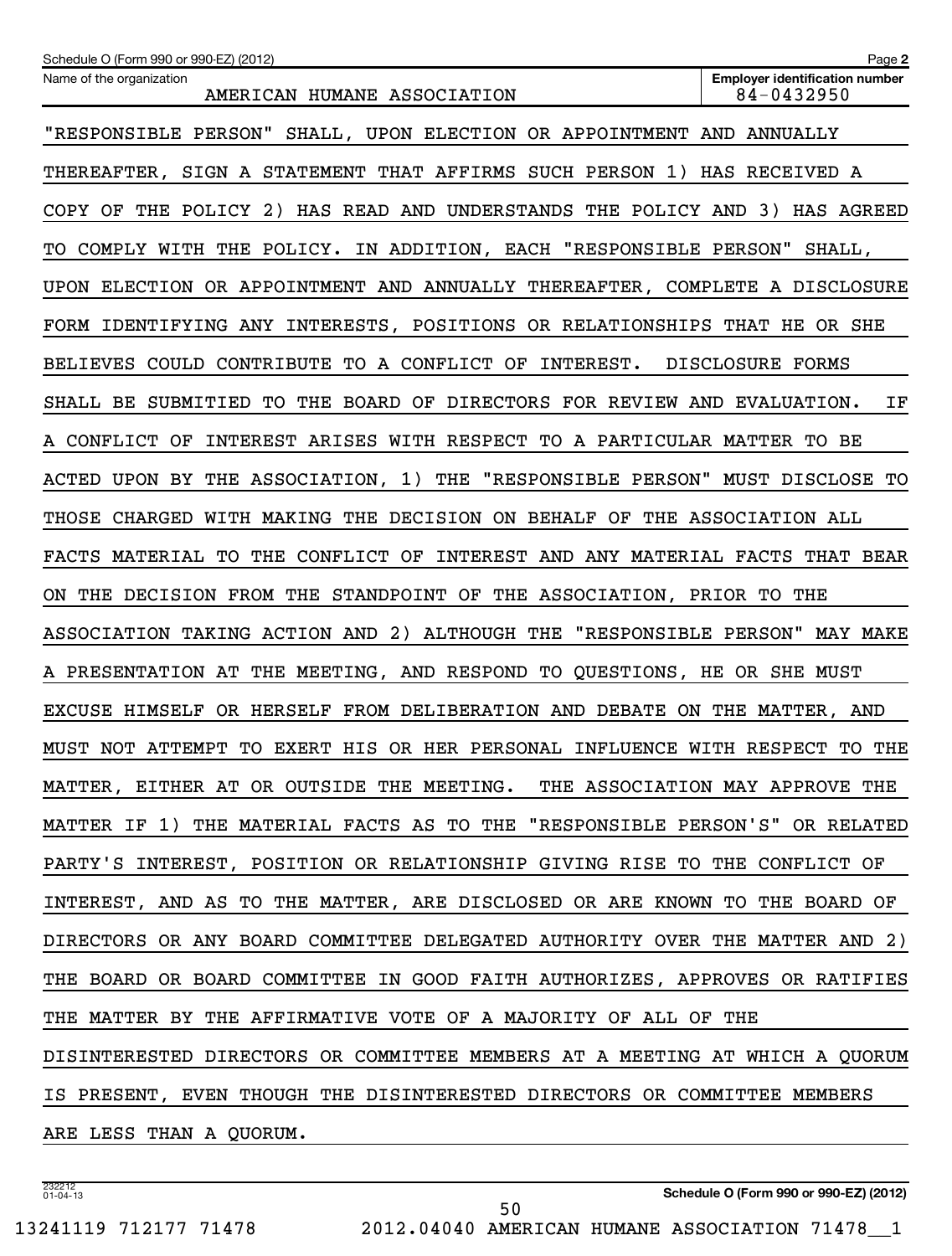| Schedule O (Form 990 or 990-EZ) (2012)                                       | Page 2                                              |
|------------------------------------------------------------------------------|-----------------------------------------------------|
| Name of the organization<br>AMERICAN HUMANE ASSOCIATION                      | <b>Employer identification number</b><br>84-0432950 |
| FORM 990, PART VI, SECTION B, LINE 15A: THE BOARD OF DIRECTORS DELEGATES     |                                                     |
| COMPENSATION DETERMINATION FOR THE PRESIDENT AND CHIEF EXECUTIVE OFFICER TO  |                                                     |
| THE EXECUTIVE COMMITTEE. THE EXECUTIVE COMMITTEE USES SALARY SURVEYS         |                                                     |
| GATHERED FROM AMERICAN SOCIETY OF ASSOCIATION EXECUTIVES, CHRONICLE OF       |                                                     |
| PHILANTHROPY, ASSOCIATION OF FUNDRAISING PROFESSIONALS, AND ECONOMIC         |                                                     |
| RESEARCH INSTITUTE AS WELL AS COMPENSATION INFORMATION FOR SIMILAR           |                                                     |
| POSITIONS OF SIMILAR ORGANIZATIONS FOR THE DETERMINATION OF COMPENSATION.    |                                                     |
| THE COMMITTEE ALSO FACTORS IN GEOGRAPHIC PAY DIFFERENTIAL, EXPERIENCE,       |                                                     |
| EDUCATION, PERFORMANCE, SCOPE OF DUTIES, INTERNAL EQUITY, AND SALARY         |                                                     |
| HISTORY OF INDIVIDUALS IN THE COMPENSATION PROCESS. THIS PROCESS IS DONE ON  |                                                     |
| THE PRESIDENT AND CHIEF EXECUTIVE OFFICER USE A SIMILAR<br>AN ANNUAL BASIS.  |                                                     |
| COMPARABILITY STUDY AS WELL AS FACTORS IN GEOGRAPHIC PAY DIFFERENTIAL,       |                                                     |
| EXPERIENCE, EDUCATION, PERFORMANCE, SCOPE OF DUTIES, INTERNAL EQUITY, AND    |                                                     |
| SALARY HISTORY FOR INDIVIDUALS TO EVALUATE AND SET COMPENSATION FOR ALL      |                                                     |
| OTHER EMPLOYEES.<br>THE PRESIDENT AND CHIEF EXECUTIVE OFFICER SHALL ANNUALLY |                                                     |
| REPORT TO THE BOARD REGARDING COMPLETION OF THIS RESPONSIBILITY.             |                                                     |
|                                                                              |                                                     |
|                                                                              |                                                     |

FORM 990, PART VI, LINE 17, LIST OF STATES RECEIVING COPY OF FORM 990: AL,AK,AZ,AR,CA,CO,CT,FL,GA,HI,IL,IN,KS,KY,MD,MA,MI,MN,MS,NH,NJ,NM,NY,NC,ND OH,OK,OR,PA,RI,SC,TN,UT,VA,WA,WV,WI,LA

FORM 990, PART VI, SECTION C, LINE 19: THE ASSOCIATION'S GOVERNING DOCUMENTS, CONFLICT OF INTEREST POLICY, AND AUDITED FINANCIAL STATEMENTS ARE MADE AVAILABLE TO THE PUBLIC UPON REQUEST.

|                          |  |  | FORM 990, PART XI, LINE 9, CHANGES IN NET ASSETS:          |  |    |  |                                                |          |  |
|--------------------------|--|--|------------------------------------------------------------|--|----|--|------------------------------------------------|----------|--|
|                          |  |  | CHANGE IN VALUE OF BENEFICIAL INTEREST IN PERPETUAL TRUSTS |  |    |  |                                                | 230,037. |  |
|                          |  |  | CHANGE IN VALUE OF SPLIT INTEREST AGREEMENTS               |  |    |  |                                                | 10,349.  |  |
| 232212<br>$01 - 04 - 13$ |  |  |                                                            |  |    |  | Schedule O (Form 990 or 990-EZ) (2012)         |          |  |
|                          |  |  |                                                            |  | 51 |  |                                                |          |  |
| 13241119 712177 71478    |  |  |                                                            |  |    |  | 2012.04040 AMERICAN HUMANE ASSOCIATION 71478 1 |          |  |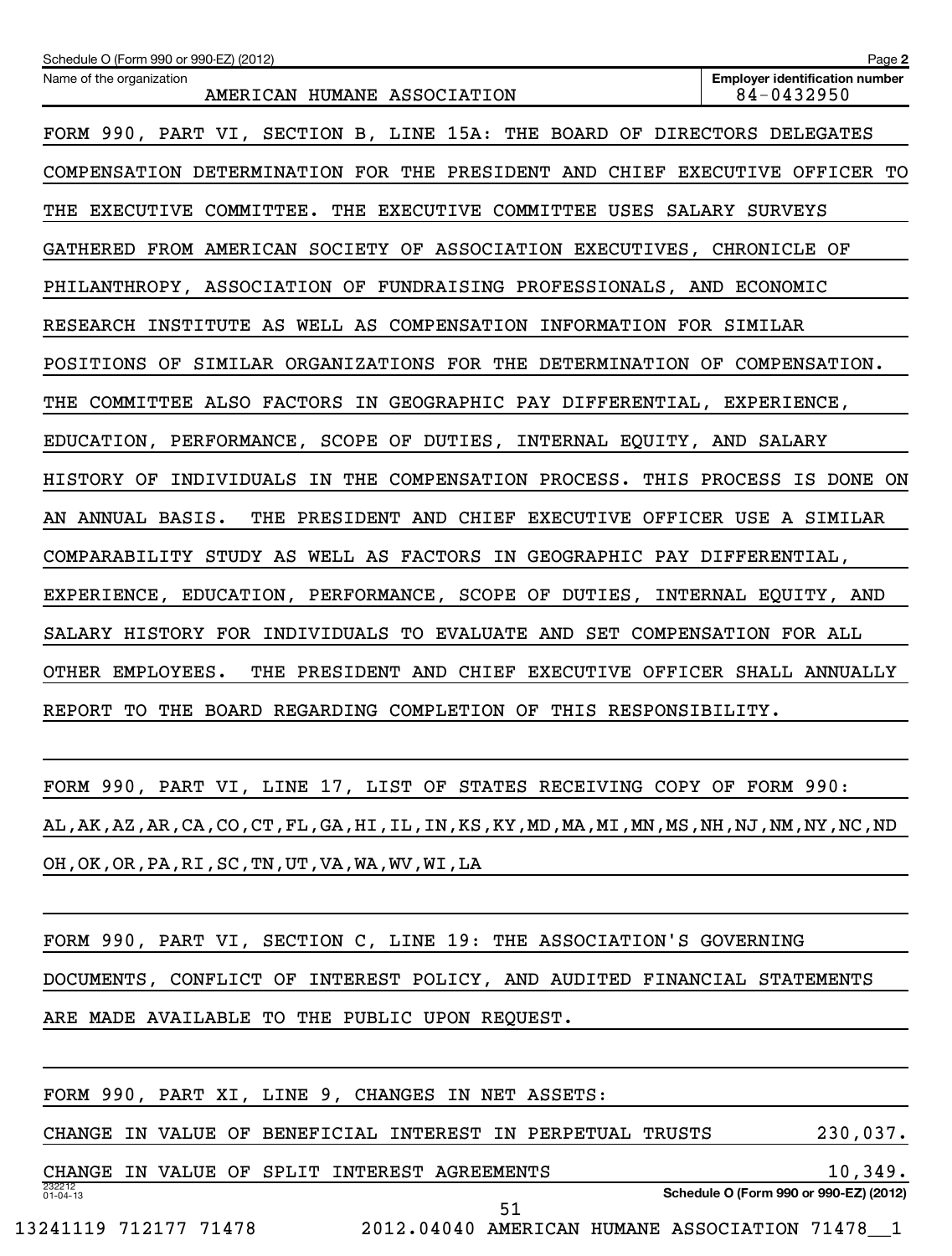| Name of the organization | AMERICAN HUMANE ASSOCIATION        | Page 2<br>Employer identification number<br>$84 - 0432950$ |  |  |
|--------------------------|------------------------------------|------------------------------------------------------------|--|--|
|                          | TOTAL TO FORM 990, PART XI, LINE 9 | 240,386.                                                   |  |  |
|                          |                                    |                                                            |  |  |
|                          |                                    |                                                            |  |  |
|                          |                                    |                                                            |  |  |
|                          |                                    |                                                            |  |  |
|                          |                                    |                                                            |  |  |
|                          |                                    |                                                            |  |  |
|                          |                                    |                                                            |  |  |
|                          |                                    |                                                            |  |  |
|                          |                                    |                                                            |  |  |
|                          |                                    |                                                            |  |  |
|                          |                                    |                                                            |  |  |
|                          |                                    |                                                            |  |  |
|                          |                                    |                                                            |  |  |
|                          |                                    |                                                            |  |  |
|                          |                                    |                                                            |  |  |
|                          |                                    |                                                            |  |  |
|                          |                                    |                                                            |  |  |
|                          |                                    |                                                            |  |  |
|                          |                                    |                                                            |  |  |
|                          |                                    |                                                            |  |  |
|                          |                                    |                                                            |  |  |
|                          |                                    |                                                            |  |  |
| 232212<br>01-04-13       | 52                                 | Schedule O (Form 990 or 990-EZ) (2012)                     |  |  |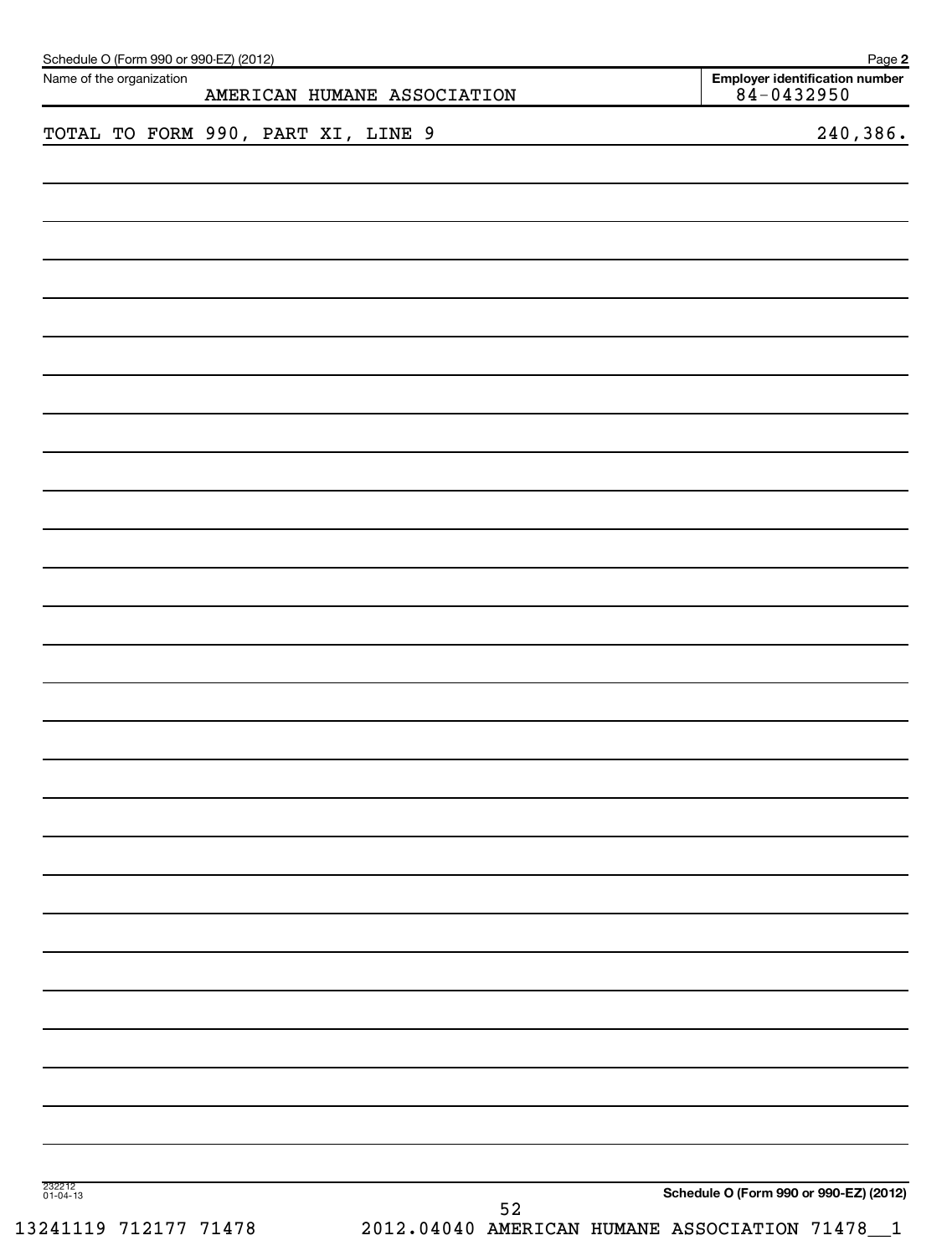| <b>SCHEDULE R</b> |  |  |
|-------------------|--|--|
|                   |  |  |

Department of the Treasury Internal Revenue Service

## **Related Organizations and Unrelated Partnerships 2012**

**(Form 990) Complete if the organization answered "Yes" to Form 990, Part IV, line 33, 34, 35, 36, or 37. Open to Public** | **At to Form 990. Part IV, line 33, 34, 35, 36, or 37.**<br>See separate instructions. **Inspection**<br>Inspection

Attach to Form 990.

OMB No. 1545-0047

**Employer identification number**<br>84-0432950

Name of the organization

## AMERICAN HUMANE ASSOCIATION

**Part I Identification of Disregarded Entities**  (Complete if the organization answered "Yes" to Form 990, Part IV, line 33.)

| (a)<br>Name, address, and EIN (if applicable)<br>of disregarded entity | (b)<br>Primary activity | (c)<br>Legal domicile (state or<br>foreign country) | (d)<br>Total income | (e)<br>End-of-year assets | (f)<br>Direct controlling<br>entity |
|------------------------------------------------------------------------|-------------------------|-----------------------------------------------------|---------------------|---------------------------|-------------------------------------|
|                                                                        |                         |                                                     |                     |                           |                                     |
|                                                                        |                         |                                                     |                     |                           |                                     |
|                                                                        |                         |                                                     |                     |                           |                                     |
|                                                                        |                         |                                                     |                     |                           |                                     |

Part II ldentification of Related Tax-Exempt Organizations (Complete if the organization answered "Yes" to Form 990, Part IV, line 34 because it had one or more related tax-exempt<br>example: croanizations during the tax veas organizations during the tax year.)

| (a)<br>Name, address, and EIN<br>of related organization | (b)<br>Primary activity  | (c)<br>Legal domicile (state or<br>foreign country) | (d)<br>Exempt Code<br>section | (e)<br>Public charity<br>status (if section | (f)<br>Direct controlling<br>entity |     | $(g)$<br>Section 512(b)(13)<br>controlled<br>entity? |
|----------------------------------------------------------|--------------------------|-----------------------------------------------------|-------------------------------|---------------------------------------------|-------------------------------------|-----|------------------------------------------------------|
|                                                          |                          |                                                     |                               | 501(c)(3))                                  |                                     | Yes | No                                                   |
| AMERICAN HUMANE ASSOCIATION OF CALIFORNIA -              |                          |                                                     |                               |                                             |                                     |     |                                                      |
| 95-4705956, 11530 VENTURA BOULEVARD, STUDIO              | PREVENTION OF CRUELTY TO |                                                     |                               |                                             | <b>AMERICAN HUMANE</b>              |     |                                                      |
| CITY, CA 91604                                           | ANIMALS                  | CALIFORNIA                                          | 501(C)(3)                     | LINE 7                                      | ASSOCIATION                         | X   |                                                      |
|                                                          |                          |                                                     |                               |                                             |                                     |     |                                                      |
|                                                          |                          |                                                     |                               |                                             |                                     |     |                                                      |
|                                                          |                          |                                                     |                               |                                             |                                     |     |                                                      |
|                                                          |                          |                                                     |                               |                                             |                                     |     |                                                      |
|                                                          |                          |                                                     |                               |                                             |                                     |     |                                                      |
|                                                          |                          |                                                     |                               |                                             |                                     |     |                                                      |
|                                                          |                          |                                                     |                               |                                             |                                     |     |                                                      |
|                                                          |                          |                                                     |                               |                                             |                                     |     |                                                      |
|                                                          |                          |                                                     |                               |                                             |                                     |     |                                                      |

**For Paperwork Reduction Act Notice, see the Instructions for Form 990. Schedule R (Form 990) 2012**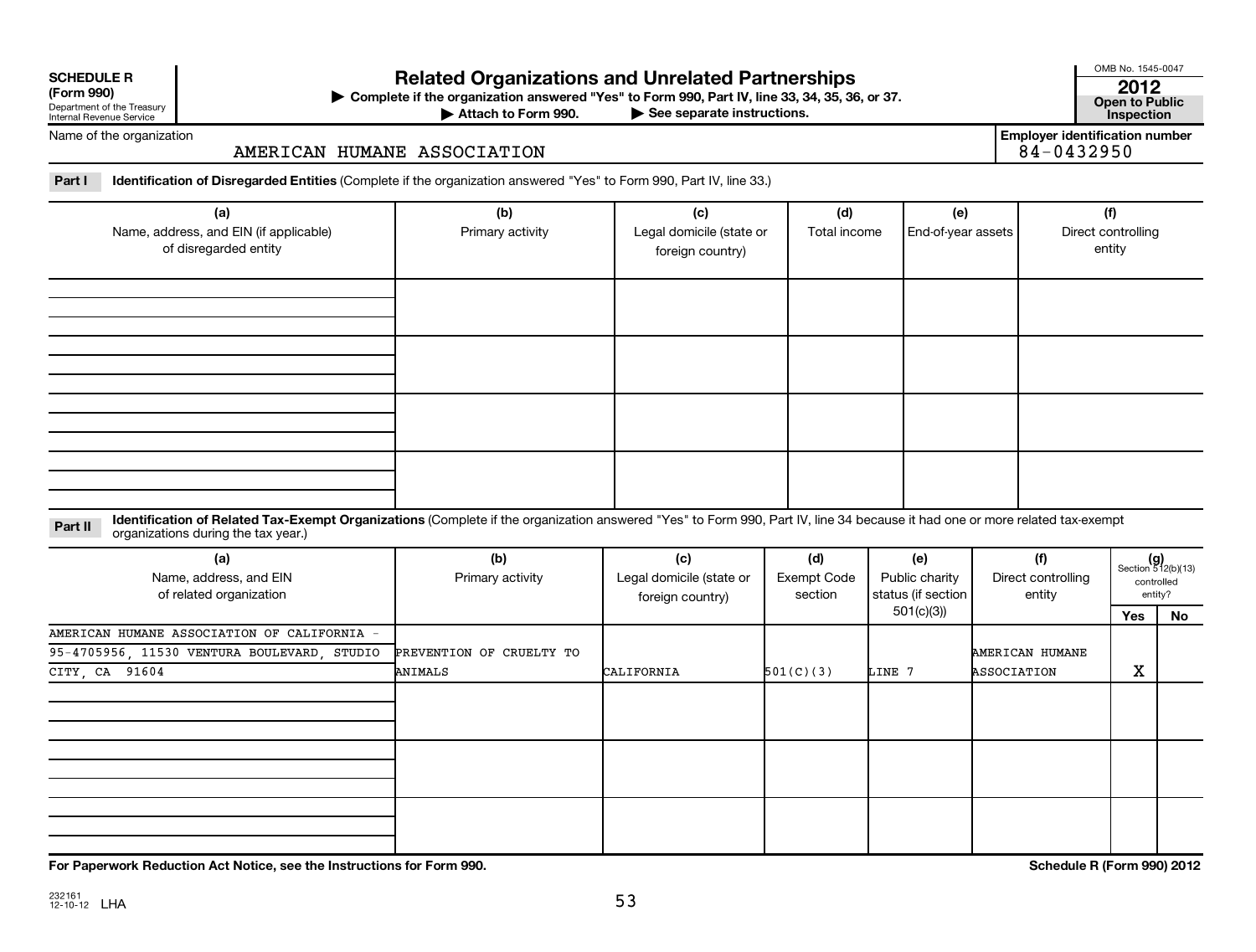## Schedule R (Form 990) 2012 AMERICAN HUMANE ASSOCIATION  $84-0432950$  Page

**2**

Part III Identification of Related Organizations Taxable as a Partnership (Complete if the organization answered "Yes" to Form 990, Part IV, line 34 because it had one or more related<br>Read to reconizations tracted as a par organizations treated as a partnership during the tax year.)

| (a)                                                                                                                                                                                                | (b)              | (c)                  | (d)                          |                            | (e)                                                                  | (f)                                | (g)                      | (h)             |           | (i)                                      |                         | (i)                  | (k)                                                                                                           |    |
|----------------------------------------------------------------------------------------------------------------------------------------------------------------------------------------------------|------------------|----------------------|------------------------------|----------------------------|----------------------------------------------------------------------|------------------------------------|--------------------------|-----------------|-----------|------------------------------------------|-------------------------|----------------------|---------------------------------------------------------------------------------------------------------------|----|
| Name, address, and EIN<br>of related organization                                                                                                                                                  | Primary activity | Legal<br>domicile    | Direct controlling<br>entity |                            | Predominant income                                                   | Share of total<br>income           | Share of<br>end-of-year  | Disproportion-  |           | Code V-UBI<br>amount in box              |                         |                      | General or Percentage<br>managing ownership                                                                   |    |
|                                                                                                                                                                                                    |                  | (state or<br>foreign |                              |                            | (related, unrelated,<br>excluded from tax under<br>sections 512-514) |                                    | assets                   | ate allocations |           | 20 of Schedule<br>K-1 (Form 1065) Yes No |                         | managing<br>partner? |                                                                                                               |    |
|                                                                                                                                                                                                    |                  | country)             |                              |                            |                                                                      |                                    |                          | Yes             | <b>No</b> |                                          |                         |                      |                                                                                                               |    |
|                                                                                                                                                                                                    |                  |                      |                              |                            |                                                                      |                                    |                          |                 |           |                                          |                         |                      |                                                                                                               |    |
|                                                                                                                                                                                                    |                  |                      |                              |                            |                                                                      |                                    |                          |                 |           |                                          |                         |                      |                                                                                                               |    |
|                                                                                                                                                                                                    |                  |                      |                              |                            |                                                                      |                                    |                          |                 |           |                                          |                         |                      |                                                                                                               |    |
|                                                                                                                                                                                                    |                  |                      |                              |                            |                                                                      |                                    |                          |                 |           |                                          |                         |                      |                                                                                                               |    |
|                                                                                                                                                                                                    |                  |                      |                              |                            |                                                                      |                                    |                          |                 |           |                                          |                         |                      |                                                                                                               |    |
|                                                                                                                                                                                                    |                  |                      |                              |                            |                                                                      |                                    |                          |                 |           |                                          |                         |                      |                                                                                                               |    |
|                                                                                                                                                                                                    |                  |                      |                              |                            |                                                                      |                                    |                          |                 |           |                                          |                         |                      |                                                                                                               |    |
|                                                                                                                                                                                                    |                  |                      |                              |                            |                                                                      |                                    |                          |                 |           |                                          |                         |                      |                                                                                                               |    |
|                                                                                                                                                                                                    |                  |                      |                              |                            |                                                                      |                                    |                          |                 |           |                                          |                         |                      |                                                                                                               |    |
|                                                                                                                                                                                                    |                  |                      |                              |                            |                                                                      |                                    |                          |                 |           |                                          |                         |                      |                                                                                                               |    |
|                                                                                                                                                                                                    |                  |                      |                              |                            |                                                                      |                                    |                          |                 |           |                                          |                         |                      |                                                                                                               |    |
|                                                                                                                                                                                                    |                  |                      |                              |                            |                                                                      |                                    |                          |                 |           |                                          |                         |                      |                                                                                                               |    |
|                                                                                                                                                                                                    |                  |                      |                              |                            |                                                                      |                                    |                          |                 |           |                                          |                         |                      |                                                                                                               |    |
|                                                                                                                                                                                                    |                  |                      |                              |                            |                                                                      |                                    |                          |                 |           |                                          |                         |                      |                                                                                                               |    |
| Identification of Related Organizations Taxable as a Corporation or Trust (Complete if the organization answered "Yes" to Form 990, Part IV, line 34 because it had one or more related<br>Part IV |                  |                      |                              |                            |                                                                      |                                    |                          |                 |           |                                          |                         |                      |                                                                                                               |    |
| organizations treated as a corporation or trust during the tax year.)                                                                                                                              |                  |                      |                              |                            |                                                                      |                                    |                          |                 |           |                                          |                         |                      |                                                                                                               |    |
| (a)                                                                                                                                                                                                |                  |                      | (b)                          | (c)                        | (d)                                                                  | (e)                                | (f)                      |                 |           | (g)                                      | (h)                     |                      | $\begin{array}{c} \textbf{(i)}\\ \text{Section}\\ 512 \text{(b)} \text{(13)}\\ \text{controlled} \end{array}$ |    |
| Name, address, and EIN<br>of related organization                                                                                                                                                  |                  |                      | Primary activity             | Legal domicile<br>state or | Direct controlling<br>entity                                         | Type of entity<br>(C corp, S corp, | Share of total<br>income |                 |           | Share of<br>end-of-year                  | Percentage<br>ownership |                      | entity?                                                                                                       |    |
|                                                                                                                                                                                                    |                  |                      |                              | foreign<br>country)        |                                                                      | or trust)                          |                          |                 |           | assets                                   |                         |                      | Yes                                                                                                           | No |
|                                                                                                                                                                                                    |                  |                      |                              |                            |                                                                      |                                    |                          |                 |           |                                          |                         |                      |                                                                                                               |    |
|                                                                                                                                                                                                    |                  |                      |                              |                            |                                                                      |                                    |                          |                 |           |                                          |                         |                      |                                                                                                               |    |
|                                                                                                                                                                                                    |                  |                      |                              |                            |                                                                      |                                    |                          |                 |           |                                          |                         |                      |                                                                                                               |    |
|                                                                                                                                                                                                    |                  |                      |                              |                            |                                                                      |                                    |                          |                 |           |                                          |                         |                      |                                                                                                               |    |
|                                                                                                                                                                                                    |                  |                      |                              |                            |                                                                      |                                    |                          |                 |           |                                          |                         |                      |                                                                                                               |    |
|                                                                                                                                                                                                    |                  |                      |                              |                            |                                                                      |                                    |                          |                 |           |                                          |                         |                      |                                                                                                               |    |
|                                                                                                                                                                                                    |                  |                      |                              |                            |                                                                      |                                    |                          |                 |           |                                          |                         |                      |                                                                                                               |    |
|                                                                                                                                                                                                    |                  |                      |                              |                            |                                                                      |                                    |                          |                 |           |                                          |                         |                      |                                                                                                               |    |
|                                                                                                                                                                                                    |                  |                      |                              |                            |                                                                      |                                    |                          |                 |           |                                          |                         |                      |                                                                                                               |    |
|                                                                                                                                                                                                    |                  |                      |                              |                            |                                                                      |                                    |                          |                 |           |                                          |                         |                      |                                                                                                               |    |
|                                                                                                                                                                                                    |                  |                      |                              |                            |                                                                      |                                    |                          |                 |           |                                          |                         |                      |                                                                                                               |    |
|                                                                                                                                                                                                    |                  |                      |                              |                            |                                                                      |                                    |                          |                 |           |                                          |                         |                      |                                                                                                               |    |
|                                                                                                                                                                                                    |                  |                      |                              |                            |                                                                      |                                    |                          |                 |           |                                          |                         |                      |                                                                                                               |    |
|                                                                                                                                                                                                    |                  |                      |                              | $F$ $\overline{A}$         |                                                                      |                                    |                          |                 |           |                                          |                         |                      |                                                                                                               |    |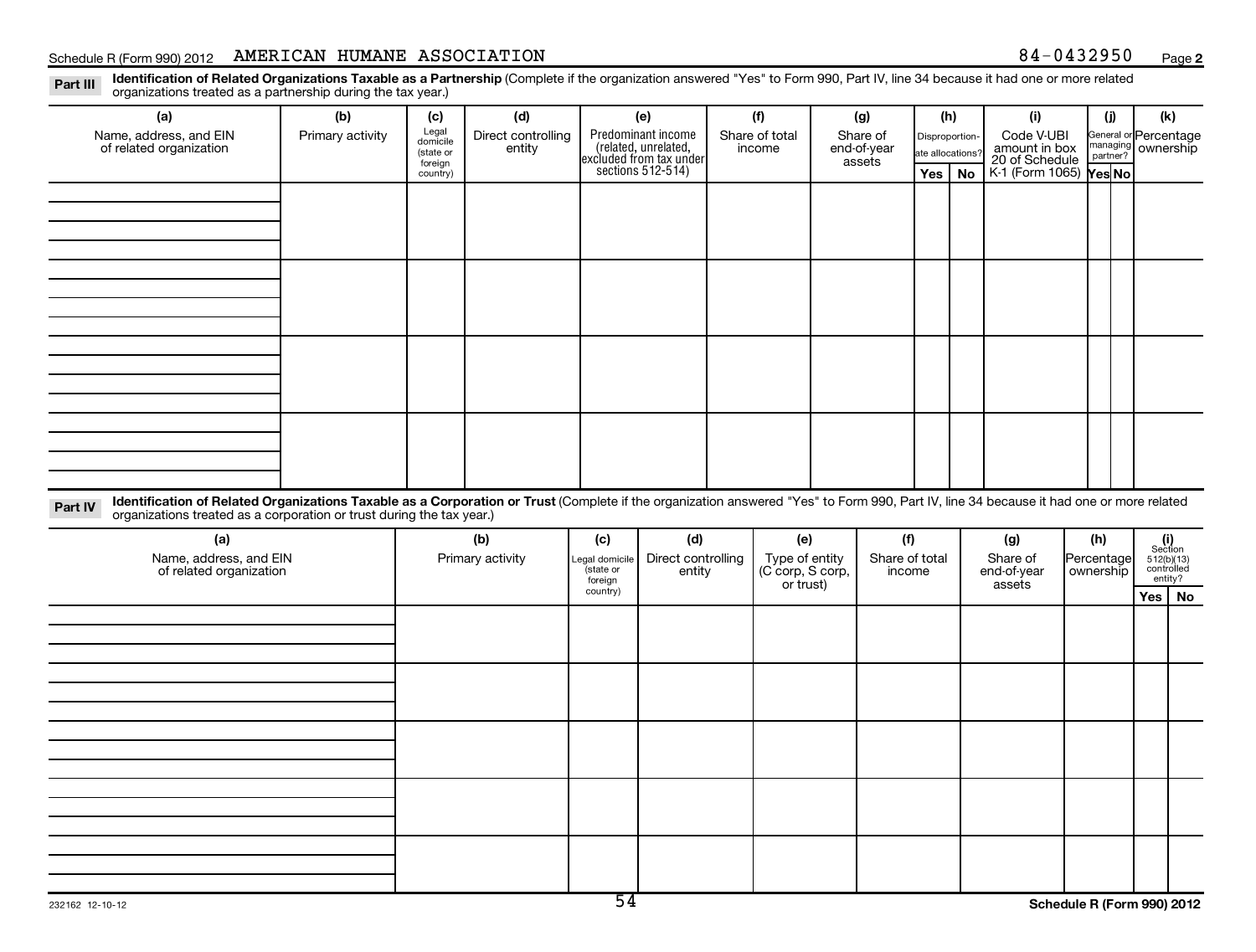## Schedule R (Form 990) 2012 AMERICAN HUMANE ASSOCIATION  $84-0432950$  Page

|  |  |  | <b>Part V</b> T <b>ransactions With Related Organizations</b> (Complete if the organization answered "Yes" to Form 990, Part IV, line 34, 35b, or 36.) |
|--|--|--|--------------------------------------------------------------------------------------------------------------------------------------------------------|
|--|--|--|--------------------------------------------------------------------------------------------------------------------------------------------------------|

|     | Note. Complete line 1 if any entity is listed in Parts II, III, or IV of this schedule.                                                                                                                                        |             |                 |                                       |                 | <b>Yes</b> | <b>No</b>               |
|-----|--------------------------------------------------------------------------------------------------------------------------------------------------------------------------------------------------------------------------------|-------------|-----------------|---------------------------------------|-----------------|------------|-------------------------|
|     | During the tax year, did the organization engage in any of the following transactions with one or more related organizations listed in Parts II-IV?                                                                            |             |                 |                                       |                 |            |                         |
|     |                                                                                                                                                                                                                                |             |                 |                                       | 1a              |            | $\overline{\mathbf{X}}$ |
|     |                                                                                                                                                                                                                                |             |                 |                                       | 1b              |            | $\overline{\textbf{x}}$ |
|     |                                                                                                                                                                                                                                |             |                 |                                       | 1c              |            | $\overline{\mathbf{x}}$ |
|     |                                                                                                                                                                                                                                |             |                 |                                       | 1d              |            | $\overline{\mathbf{x}}$ |
|     | e Loans or loan guarantees by related organization(s) www.assession.com/www.assession.com/www.assession.com/www.assession.com/www.assession.com/www.assession.com/www.assession.com/www.assession.com/www.assession.com/www.as |             |                 |                                       | 1e              |            | $\overline{\textbf{x}}$ |
|     |                                                                                                                                                                                                                                |             |                 |                                       |                 |            |                         |
|     | Dividends from related organization(s) machinesis and contract and contract and contract and contract and contract and contract and contract and contract and contract and contract and contract and contract and contract and |             |                 |                                       | 1f              |            | X                       |
| a   | Sale of assets to related organization(s) www.assettion.com/www.assettion.com/www.assettion.com/www.assettion.com/www.assettion.com/www.assettion.com/www.assettion.com/www.assettion.com/www.assettion.com/www.assettion.com/ |             |                 |                                       | 1g              |            | $\overline{\textbf{x}}$ |
|     |                                                                                                                                                                                                                                |             |                 |                                       | 1h              |            | $\overline{\mathbf{x}}$ |
|     | Exchange of assets with related organization(s) manufactured and content and content and content of assets with related organization(s)                                                                                        |             |                 |                                       | 1i.             |            | $\overline{\textbf{x}}$ |
|     | Lease of facilities, equipment, or other assets to related organization(s) manufaction content and content and content and content and content and content and content and content and content and content and content and con |             |                 |                                       | 1i.             |            | $\overline{\textbf{x}}$ |
|     |                                                                                                                                                                                                                                |             |                 |                                       |                 |            |                         |
|     |                                                                                                                                                                                                                                |             |                 |                                       | 1k              |            | X                       |
|     |                                                                                                                                                                                                                                |             |                 |                                       | 11              |            | $\overline{\textbf{x}}$ |
|     |                                                                                                                                                                                                                                |             |                 |                                       | 1 <sub>m</sub>  |            | $\overline{\textbf{x}}$ |
|     |                                                                                                                                                                                                                                |             |                 |                                       | 1n              |            | $\overline{\mathbf{X}}$ |
|     | o Sharing of paid employees with related organization(s) manufactured and content to the content of the content of the content of the content of the content of the content of the content of the content of the content of th |             |                 |                                       | 10 <sub>o</sub> |            | $\overline{\mathbf{x}}$ |
|     |                                                                                                                                                                                                                                |             |                 |                                       |                 |            |                         |
|     |                                                                                                                                                                                                                                |             |                 |                                       | 1p              |            | Х                       |
|     |                                                                                                                                                                                                                                |             |                 |                                       | 1q              |            | $\overline{\textbf{x}}$ |
|     |                                                                                                                                                                                                                                |             |                 |                                       |                 |            |                         |
|     |                                                                                                                                                                                                                                |             |                 |                                       | 1r              |            | Х                       |
|     |                                                                                                                                                                                                                                |             |                 |                                       | 1s              |            | $\overline{\mathbf{x}}$ |
|     | 2 If the answer to any of the above is "Yes," see the instructions for information on who must complete this line, including covered relationships and transaction thresholds.                                                 |             |                 |                                       |                 |            |                         |
|     | (a)                                                                                                                                                                                                                            | (b)         | (c)             | (d)                                   |                 |            |                         |
|     | Name of other organization                                                                                                                                                                                                     | Transaction | Amount involved | Method of determining amount involved |                 |            |                         |
|     |                                                                                                                                                                                                                                | type (a-s)  |                 |                                       |                 |            |                         |
|     |                                                                                                                                                                                                                                |             |                 |                                       |                 |            |                         |
|     |                                                                                                                                                                                                                                |             |                 |                                       |                 |            |                         |
|     |                                                                                                                                                                                                                                |             |                 |                                       |                 |            |                         |
| (2) |                                                                                                                                                                                                                                |             |                 |                                       |                 |            |                         |
|     |                                                                                                                                                                                                                                |             |                 |                                       |                 |            |                         |
| (3) |                                                                                                                                                                                                                                |             |                 |                                       |                 |            |                         |
|     |                                                                                                                                                                                                                                |             |                 |                                       |                 |            |                         |
| (4) |                                                                                                                                                                                                                                |             |                 |                                       |                 |            |                         |
|     |                                                                                                                                                                                                                                |             |                 |                                       |                 |            |                         |
| (5) |                                                                                                                                                                                                                                |             |                 |                                       |                 |            |                         |
|     |                                                                                                                                                                                                                                |             |                 |                                       |                 |            |                         |
| (6) |                                                                                                                                                                                                                                |             |                 |                                       |                 |            |                         |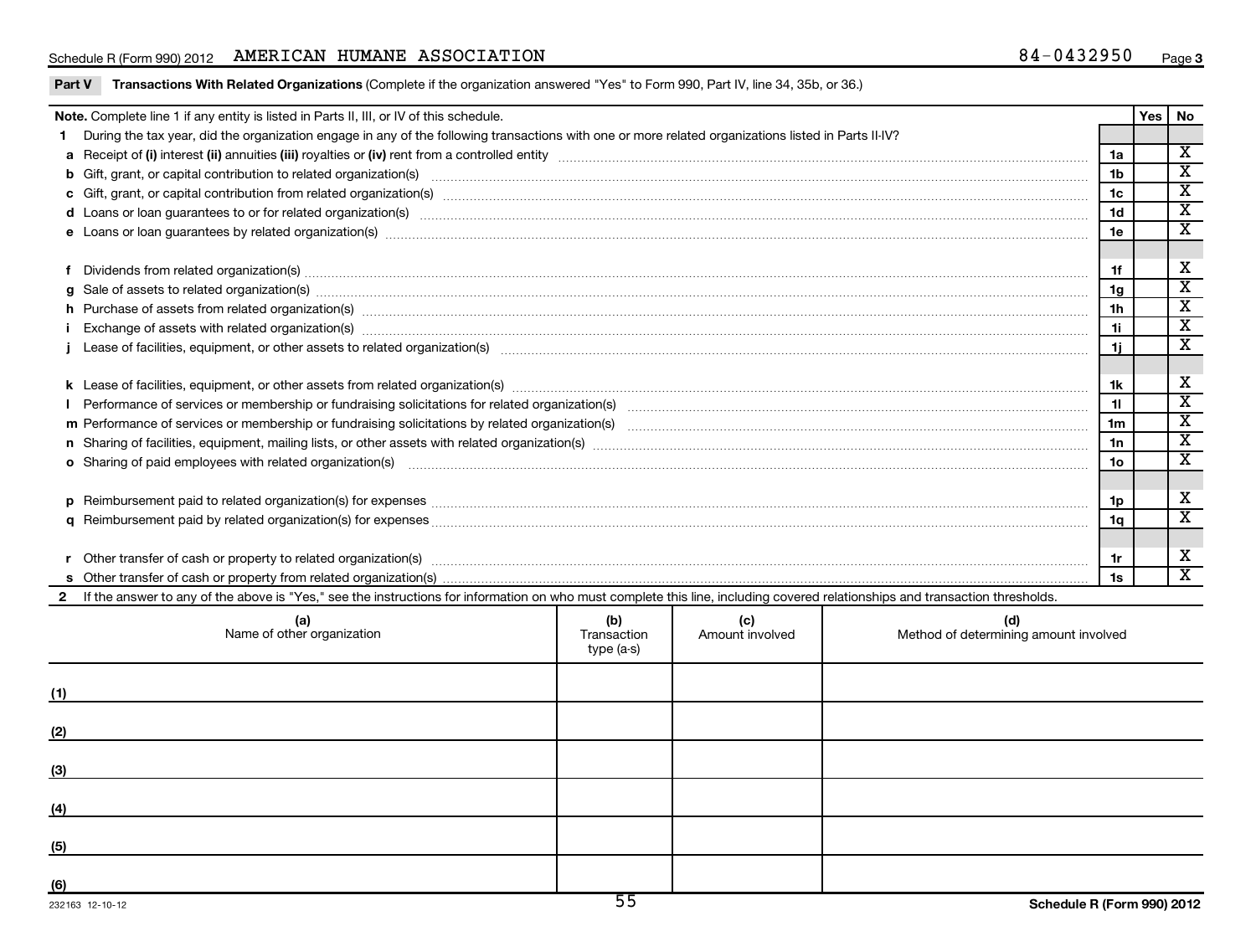## Schedule R (Form 990) 2012 AMERICAN HUMANE ASSOCIATION  $84-0432950$  Page

### Part VI Unrelated Organizations Taxable as a Partnership (Complete if the organization answered "Yes" to Form 990, Part IV, line 37.)

Provide the following information for each entity taxed as a partnership through which the organization conducted more than five percent of its activities (measured by total assets or gross revenue) that was not a related organization. See instructions regarding exclusion for certain investment partnerships.

| (a)<br>Name, address, and EIN<br>of entity | (b)<br>Primary activity | (c)<br>Legal domicile<br>(state or foreign | (d)<br>$\begin{array}{ l l } \hline \text{Predfominant income} & \text{Area all} \\ \hline \text{(related, unrelated,} & \text{501(c)/3}) \\ \text{excluded from tax} & \text{501(c)/3} \\ \text{under section 512-514)} & \text{Yes. No} \\\hline \end{array}$ | (e)<br>Are all<br>partners sec.<br>$501(c)(3)$<br>orgs.? | (f)<br>Share of<br>total | (g)<br>Share of<br>end-of-year | (h)<br>Dispropor-<br>tionate<br>allocations? | (i)<br>Code V-UBI<br>amount in box 20 managing<br>of Schedule K-1 partner?<br>(Form 1065)<br>$\frac{1}{\sqrt{1-\frac{1}{2}}}\sqrt{\frac{1}{2}}$ | (i)    | (k) |
|--------------------------------------------|-------------------------|--------------------------------------------|-----------------------------------------------------------------------------------------------------------------------------------------------------------------------------------------------------------------------------------------------------------------|----------------------------------------------------------|--------------------------|--------------------------------|----------------------------------------------|-------------------------------------------------------------------------------------------------------------------------------------------------|--------|-----|
|                                            |                         | country)                                   |                                                                                                                                                                                                                                                                 |                                                          | income                   | assets                         | Yes No                                       |                                                                                                                                                 | Yes NO |     |
|                                            |                         |                                            |                                                                                                                                                                                                                                                                 |                                                          |                          |                                |                                              |                                                                                                                                                 |        |     |
|                                            |                         |                                            |                                                                                                                                                                                                                                                                 |                                                          |                          |                                |                                              |                                                                                                                                                 |        |     |
|                                            |                         |                                            |                                                                                                                                                                                                                                                                 |                                                          |                          |                                |                                              |                                                                                                                                                 |        |     |
|                                            |                         |                                            |                                                                                                                                                                                                                                                                 |                                                          |                          |                                |                                              |                                                                                                                                                 |        |     |
|                                            |                         |                                            |                                                                                                                                                                                                                                                                 |                                                          |                          |                                |                                              |                                                                                                                                                 |        |     |
|                                            |                         |                                            |                                                                                                                                                                                                                                                                 |                                                          |                          |                                |                                              |                                                                                                                                                 |        |     |
|                                            |                         |                                            |                                                                                                                                                                                                                                                                 |                                                          |                          |                                |                                              |                                                                                                                                                 |        |     |
|                                            |                         |                                            |                                                                                                                                                                                                                                                                 |                                                          |                          |                                |                                              |                                                                                                                                                 |        |     |
|                                            |                         |                                            |                                                                                                                                                                                                                                                                 |                                                          |                          |                                |                                              |                                                                                                                                                 |        |     |
|                                            |                         |                                            |                                                                                                                                                                                                                                                                 |                                                          |                          |                                |                                              |                                                                                                                                                 |        |     |
|                                            |                         |                                            |                                                                                                                                                                                                                                                                 |                                                          |                          |                                |                                              |                                                                                                                                                 |        |     |
|                                            |                         |                                            |                                                                                                                                                                                                                                                                 |                                                          |                          |                                |                                              |                                                                                                                                                 |        |     |
|                                            |                         |                                            |                                                                                                                                                                                                                                                                 |                                                          |                          |                                |                                              |                                                                                                                                                 |        |     |
|                                            |                         |                                            |                                                                                                                                                                                                                                                                 |                                                          |                          |                                |                                              |                                                                                                                                                 |        |     |
|                                            |                         |                                            |                                                                                                                                                                                                                                                                 |                                                          |                          |                                |                                              |                                                                                                                                                 |        |     |
|                                            |                         |                                            |                                                                                                                                                                                                                                                                 |                                                          |                          |                                |                                              |                                                                                                                                                 |        |     |
|                                            |                         |                                            |                                                                                                                                                                                                                                                                 |                                                          |                          |                                |                                              |                                                                                                                                                 |        |     |
|                                            |                         |                                            |                                                                                                                                                                                                                                                                 |                                                          |                          |                                |                                              |                                                                                                                                                 |        |     |
|                                            |                         |                                            |                                                                                                                                                                                                                                                                 |                                                          |                          |                                |                                              |                                                                                                                                                 |        |     |
|                                            |                         |                                            |                                                                                                                                                                                                                                                                 |                                                          |                          |                                |                                              |                                                                                                                                                 |        |     |
|                                            |                         |                                            |                                                                                                                                                                                                                                                                 |                                                          |                          |                                |                                              |                                                                                                                                                 |        |     |
|                                            |                         |                                            |                                                                                                                                                                                                                                                                 |                                                          |                          |                                |                                              |                                                                                                                                                 |        |     |
|                                            |                         |                                            |                                                                                                                                                                                                                                                                 |                                                          |                          |                                |                                              |                                                                                                                                                 |        |     |
|                                            |                         |                                            |                                                                                                                                                                                                                                                                 |                                                          |                          |                                |                                              |                                                                                                                                                 |        |     |
|                                            |                         |                                            |                                                                                                                                                                                                                                                                 |                                                          |                          |                                |                                              |                                                                                                                                                 |        |     |
|                                            |                         |                                            |                                                                                                                                                                                                                                                                 |                                                          |                          |                                |                                              |                                                                                                                                                 |        |     |
|                                            |                         |                                            |                                                                                                                                                                                                                                                                 |                                                          |                          |                                |                                              |                                                                                                                                                 |        |     |
|                                            |                         |                                            |                                                                                                                                                                                                                                                                 |                                                          |                          |                                |                                              |                                                                                                                                                 |        |     |
|                                            |                         |                                            |                                                                                                                                                                                                                                                                 |                                                          |                          |                                |                                              |                                                                                                                                                 |        |     |
|                                            |                         |                                            |                                                                                                                                                                                                                                                                 |                                                          |                          |                                |                                              |                                                                                                                                                 |        |     |
|                                            |                         |                                            |                                                                                                                                                                                                                                                                 |                                                          |                          |                                |                                              |                                                                                                                                                 |        |     |
|                                            |                         |                                            |                                                                                                                                                                                                                                                                 |                                                          |                          |                                |                                              |                                                                                                                                                 |        |     |
|                                            |                         |                                            |                                                                                                                                                                                                                                                                 |                                                          |                          |                                |                                              |                                                                                                                                                 |        |     |

**Schedule R (Form 990) 2012**